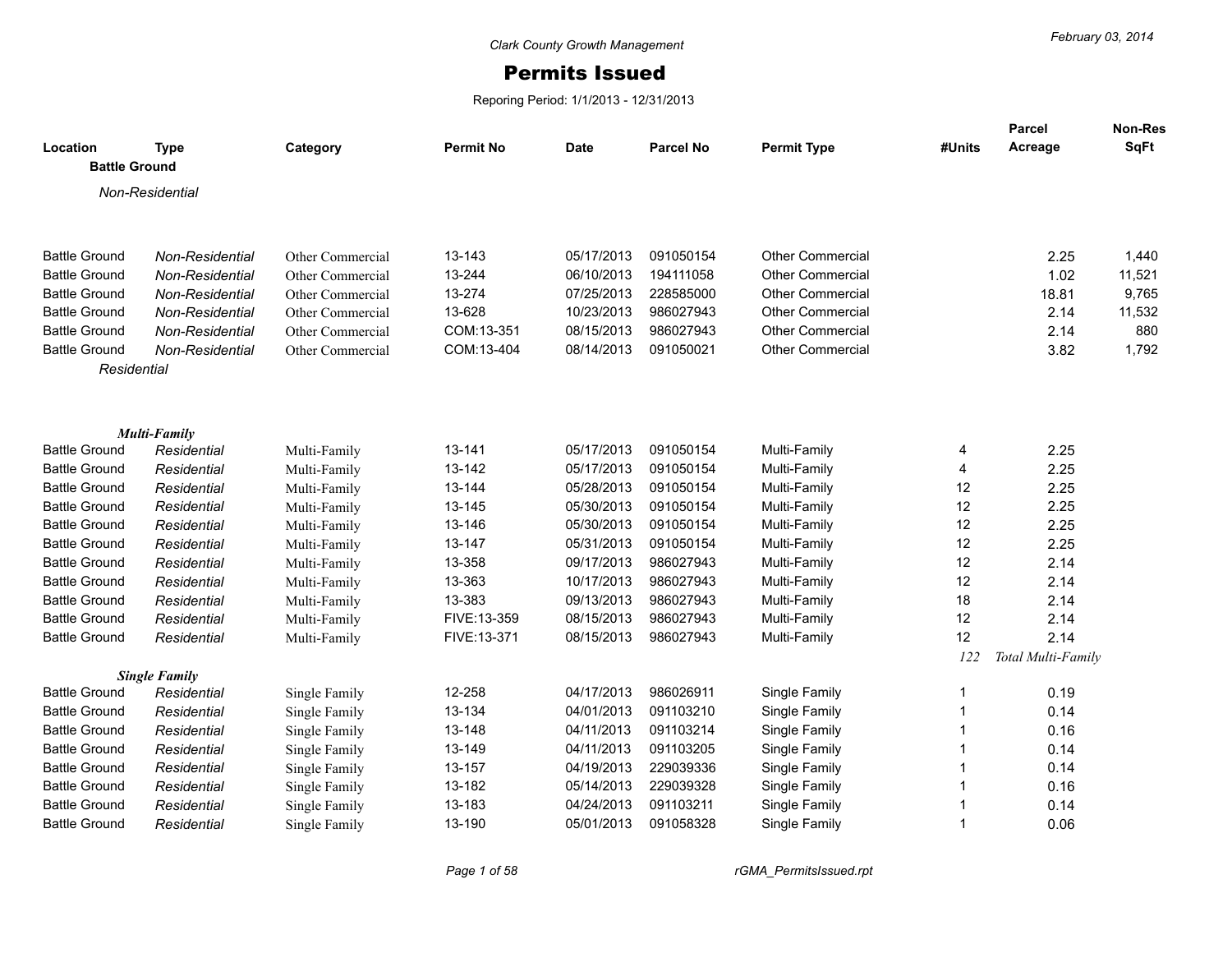| Location<br><b>Battle Ground</b> | <b>Type</b>          | Category      | <b>Permit No</b> | Date       | <b>Parcel No</b> | <b>Permit Type</b> | #Units                  | Parcel<br>Acreage | Non-Res<br><b>SqFt</b> |
|----------------------------------|----------------------|---------------|------------------|------------|------------------|--------------------|-------------------------|-------------------|------------------------|
| Residential                      |                      |               |                  |            |                  |                    |                         |                   |                        |
|                                  |                      |               |                  |            |                  |                    |                         |                   |                        |
|                                  |                      |               |                  |            |                  |                    |                         |                   |                        |
|                                  | <b>Single Family</b> |               |                  |            |                  |                    |                         |                   |                        |
| <b>Battle Ground</b>             | Residential          | Single Family | 13-206           | 04/23/2013 | 229000301        | Single Family      | -1                      | 0.14              |                        |
| <b>Battle Ground</b>             | Residential          | Single Family | 13-217           | 07/23/2013 | 226989032        | Single Family      | $\overline{\mathbf{1}}$ | 0.14              |                        |
| <b>Battle Ground</b>             | Residential          | Single Family | 13-219           | 05/20/2013 | 091103202        | Single Family      | 1                       | 0.14              |                        |
| <b>Battle Ground</b>             | Residential          | Single Family | 13-226           | 05/14/2013 | 229039318        | Single Family      | 1                       | 0.20              |                        |
| <b>Battle Ground</b>             | Residential          | Single Family | 13-227           | 05/22/2013 | 091050518        | Single Family      |                         | 0.27              |                        |
| <b>Battle Ground</b>             | Residential          | Single Family | 13-228           | 05/31/2013 | 229039332        | Single Family      |                         | 0.13              |                        |
| <b>Battle Ground</b>             | Residential          | Single Family | 13-243           | 05/08/2013 | 194072088        | Single Family      |                         | 1.30              |                        |
| <b>Battle Ground</b>             | Residential          | Single Family | 13-249           | 05/16/2013 | 091200204        | Single Family      |                         | 0.08              |                        |
| <b>Battle Ground</b>             | Residential          | Single Family | 13-257           | 05/20/2013 | 986026915        | Single Family      |                         | 0.16              |                        |
| <b>Battle Ground</b>             | Residential          | Single Family | 13-262           | 06/03/2013 | 229039316        | Single Family      |                         | 0.16              |                        |
| <b>Battle Ground</b>             | Residential          | Single Family | 13-263           | 06/07/2013 | 091103213        | Single Family      | 1                       | 0.14              |                        |
| <b>Battle Ground</b>             | Residential          | Single Family | 13-272           | 05/30/2013 | 226963000        | Single Family      | 1                       | 1.36              |                        |
| <b>Battle Ground</b>             | Residential          | Single Family | 13-278           | 05/31/2013 | 194072054        | Single Family      | 1                       | 1.00              |                        |
| <b>Battle Ground</b>             | Residential          | Single Family | 13-279           | 05/29/2013 | 194072060        | Single Family      | -1                      | 2.43              |                        |
| <b>Battle Ground</b>             | Residential          | Single Family | 13-280           | 05/24/2013 | 229000285        | Single Family      | 1                       | 0.14              |                        |
| <b>Battle Ground</b>             | Residential          | Single Family | 13-294           | 06/07/2013 | 226989010        | Single Family      | 1                       | 0.15              |                        |
| <b>Battle Ground</b>             | Residential          | Single Family | 13-298           | 07/10/2013 | 091103193        | Single Family      | 1                       | 0.14              |                        |
| <b>Battle Ground</b>             | Residential          | Single Family | 13-302           | 06/21/2013 | 091103198        | Single Family      | -1                      | 0.14              |                        |
| <b>Battle Ground</b>             | Residential          | Single Family | 13-306           | 07/17/2013 | 194072022        | Single Family      | 1                       | 1.26              |                        |
| <b>Battle Ground</b>             | Residential          | Single Family | 13-309           | 09/18/2013 | 194072050        | Single Family      | 1                       | 1.00              |                        |
| <b>Battle Ground</b>             | Residential          | Single Family | 13-328           | 06/26/2013 | 091103212        | Single Family      | 1                       | 0.14              |                        |
| <b>Battle Ground</b>             | Residential          | Single Family | 13-329           | 07/01/2013 | 091103200        | Single Family      | 1                       | 0.14              |                        |
| <b>Battle Ground</b>             | Residential          | Single Family | 13-350           | 07/17/2013 | 194111034        | Single Family      | 1                       | 0.88              |                        |
| <b>Battle Ground</b>             | Residential          | Single Family | 13-355           | 06/26/2013 | 229000279        | Single Family      | 1                       | 0.14              |                        |
| <b>Battle Ground</b>             | Residential          | Single Family | 13-365           | 07/17/2013 | 091103199        | Single Family      | 1                       | 0.14              |                        |
| <b>Battle Ground</b>             | Residential          | Single Family | 13-372           | 07/23/2013 | 091103203        | Single Family      | $\overline{\mathbf{1}}$ | 0.14              |                        |
| <b>Battle Ground</b>             | Residential          | Single Family | 13-373           | 07/13/2013 | 091103204        | Single Family      | $\overline{\mathbf{1}}$ | 0.14              |                        |
| <b>Battle Ground</b>             | Residential          | Single Family | 13-391           | 07/26/2013 | 986026695        | Single Family      |                         | 0.20              |                        |
| <b>Battle Ground</b>             | Residential          | Single Family | 13-431           | 09/04/2013 | 091050504        | Single Family      |                         | 0.18              |                        |
| <b>Battle Ground</b>             | Residential          | Single Family | 13-444           | 09/04/2013 | 091058282        | Single Family      | -1                      | 0.06              |                        |

Battle Ground *Residential* Single Family 13-452 09/10/2013 226989016 Single Family 1 0.15 Battle Ground *Residential* Single Family 13-455 09/10/2013 226989018 Single Family 1 0.15 Battle Ground *Residential* Single Family 13-494 09/13/2013 986026693 Single Family 1 0.20 Battle Ground *Residential* Single Family 13-502 11/26/2013 226989042 Single Family 1 0.14 Battle Ground *Residential* Single Family 13-508 09/20/2013 229039330 Single Family 1 0.18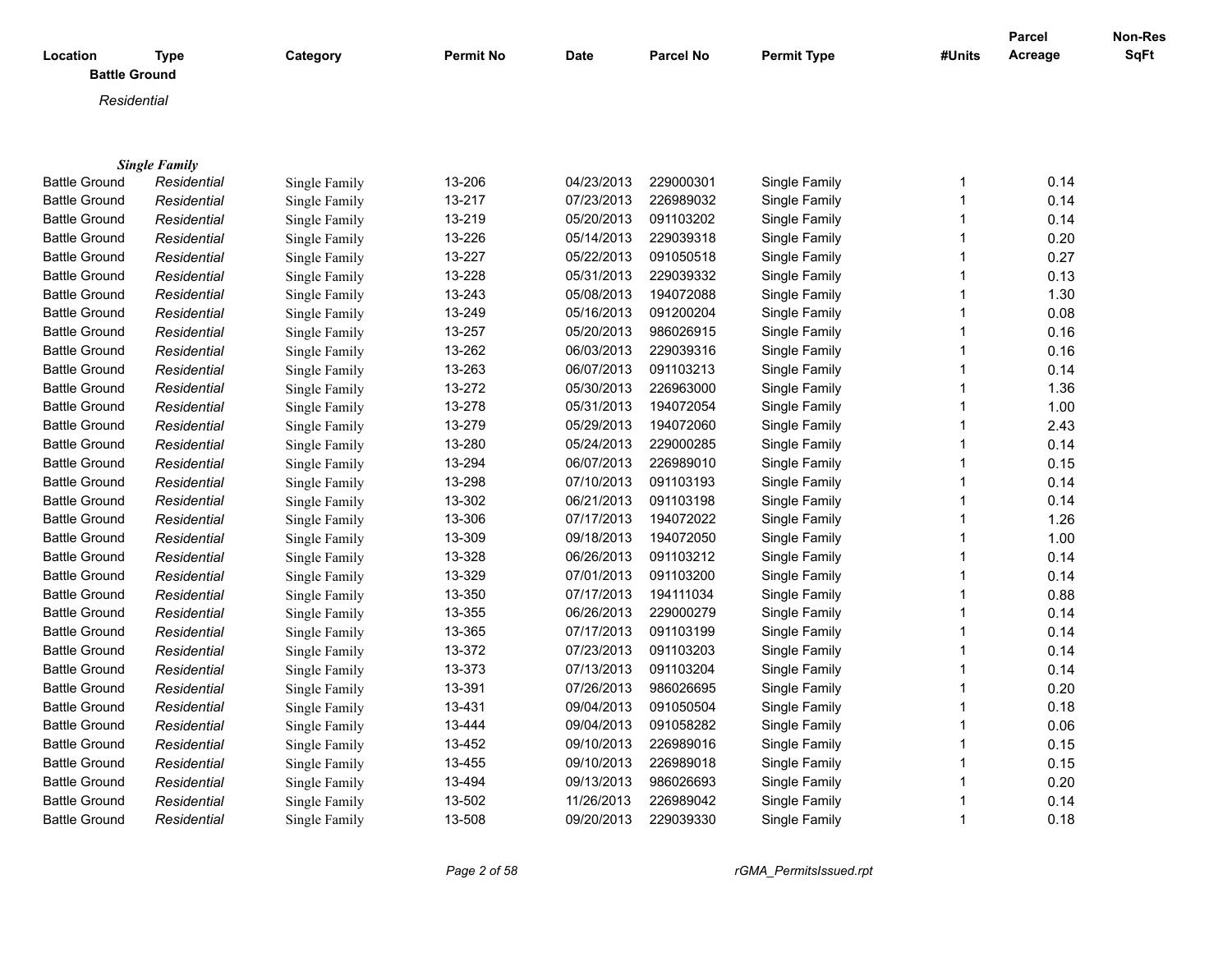| Location             | <b>Type</b>                         | Category      | <b>Permit No</b> | <b>Date</b> | <b>Parcel No</b> | <b>Permit Type</b> | #Units | <b>Parcel</b><br>Acreage | Non-Res<br>SqFt |
|----------------------|-------------------------------------|---------------|------------------|-------------|------------------|--------------------|--------|--------------------------|-----------------|
| <b>Battle Ground</b> |                                     |               |                  |             |                  |                    |        |                          |                 |
|                      |                                     |               |                  |             |                  |                    |        |                          |                 |
| Residential          |                                     |               |                  |             |                  |                    |        |                          |                 |
|                      |                                     |               |                  |             |                  |                    |        |                          |                 |
|                      |                                     |               |                  |             |                  |                    |        |                          |                 |
| <b>Battle Ground</b> | <b>Single Family</b><br>Residential | Single Family | 13-515           | 09/13/2013  | 091054812        | Single Family      | 1      | 0.21                     |                 |
| <b>Battle Ground</b> | Residential                         | Single Family | 13-520           | 09/24/2013  | 229000308        | Single Family      |        | 0.14                     |                 |
| <b>Battle Ground</b> | Residential                         | Single Family | 13-548           | 09/23/2013  | 226989014        | Single Family      |        | 0.15                     |                 |
| <b>Battle Ground</b> | Residential                         | Single Family | 13-553           | 10/21/2013  | 226989036        | Single Family      |        | 0.14                     |                 |
| <b>Battle Ground</b> | Residential                         | Single Family | 13-554           | 10/02/2013  | 226989040        | Single Family      |        | 0.14                     |                 |
| <b>Battle Ground</b> | Residential                         | Single Family | 13-571           | 10/04/2013  | 194072058        | Single Family      |        | 2.51                     |                 |
| <b>Battle Ground</b> | Residential                         | Single Family | 13-592           | 10/21/2013  | 226989012        | Single Family      |        | 0.15                     |                 |
| <b>Battle Ground</b> | Residential                         | Single Family | 13-605           | 11/08/2013  | 091103225        | Single Family      |        | 0.16                     |                 |
| <b>Battle Ground</b> | Residential                         | Single Family | 13-638           | 11/07/2013  | 229000307        | Single Family      |        | 0.14                     |                 |
| <b>Battle Ground</b> | Residential                         | Single Family | 13-649           | 12/02/2013  | 091103249        | Single Family      |        | 0.14                     |                 |
| <b>Battle Ground</b> | Residential                         | Single Family | 13-650           | 12/09/2013  | 091103227        | Single Family      |        | 0.14                     |                 |
| <b>Battle Ground</b> | Residential                         | Single Family | 13-651           | 12/04/2013  | 091103248        | Single Family      |        | 0.14                     |                 |
| <b>Battle Ground</b> | Residential                         | Single Family | 13-663           | 12/18/2013  | 091103241        | Single Family      |        | 0.14                     |                 |
| <b>Battle Ground</b> | Residential                         | Single Family | 13-664           | 12/18/2013  | 091103194        | Single Family      |        | 0.14                     |                 |
| <b>Battle Ground</b> | Residential                         | Single Family | 13-682           | 12/05/2013  | 226989034        | Single Family      |        | 0.14                     |                 |
| <b>Battle Ground</b> | Residential                         | Single Family | 13-686           | 12/20/2013  | 194111042        | Single Family      |        | 0.97                     |                 |
| <b>Battle Ground</b> | Residential                         | Single Family | 13-687           | 12/18/2013  | 229000280        | Single Family      |        | 0.14                     |                 |
| <b>Battle Ground</b> | Residential                         | Single Family | SFR: 13-335      | 08/12/2013  | 986026916        | Single Family      |        | 0.16                     |                 |
| <b>Battle Ground</b> | Residential                         | Single Family | SFR: 13-366      | 08/05/2013  | 091103197        | Single Family      |        | 0.14                     |                 |
| <b>Battle Ground</b> | Residential                         | Single Family | SFR: 13-384      | 08/05/2013  | 091103242        | Single Family      |        | 0.14                     |                 |
| <b>Battle Ground</b> | Residential                         | Single Family | SFR: 13-429      | 08/08/2013  | 228574016        | Single Family      |        | 0.14                     |                 |
| <b>Battle Ground</b> | Residential                         | Single Family | SFR: 13-445      | 08/02/2013  | 229000297        | Single Family      |        | 0.14                     |                 |
| <b>Battle Ground</b> | Residential                         | Single Family | SFR:13-385       | 08/13/2013  | 091103250        | Single Family      |        | 0.14                     |                 |
| <b>Battle Ground</b> | Residential                         | Single Family | SFR:13-411       | 08/23/2013  | 091103247        | Single Family      |        | 0.15                     |                 |
| <b>Battle Ground</b> | Residential                         | Single Family | SFR:13-421       | 08/15/2013  | 091058242        | Single Family      |        | 0.06                     |                 |
| <b>Battle Ground</b> | Residential                         | Single Family | SFR:13-461       | 08/19/2013  | 194111040        | Single Family      |        | 0.95                     |                 |
| <b>Battle Ground</b> | Residential                         | Single Family | SFR:13-475       | 08/30/2013  | 091103195        | Single Family      |        | 0.14                     |                 |
|                      |                                     |               |                  |             |                  |                    |        |                          |                 |

 *70 Total Single Family*

Battle Ground Sub Total 192 36,930

**Battle Ground UGA**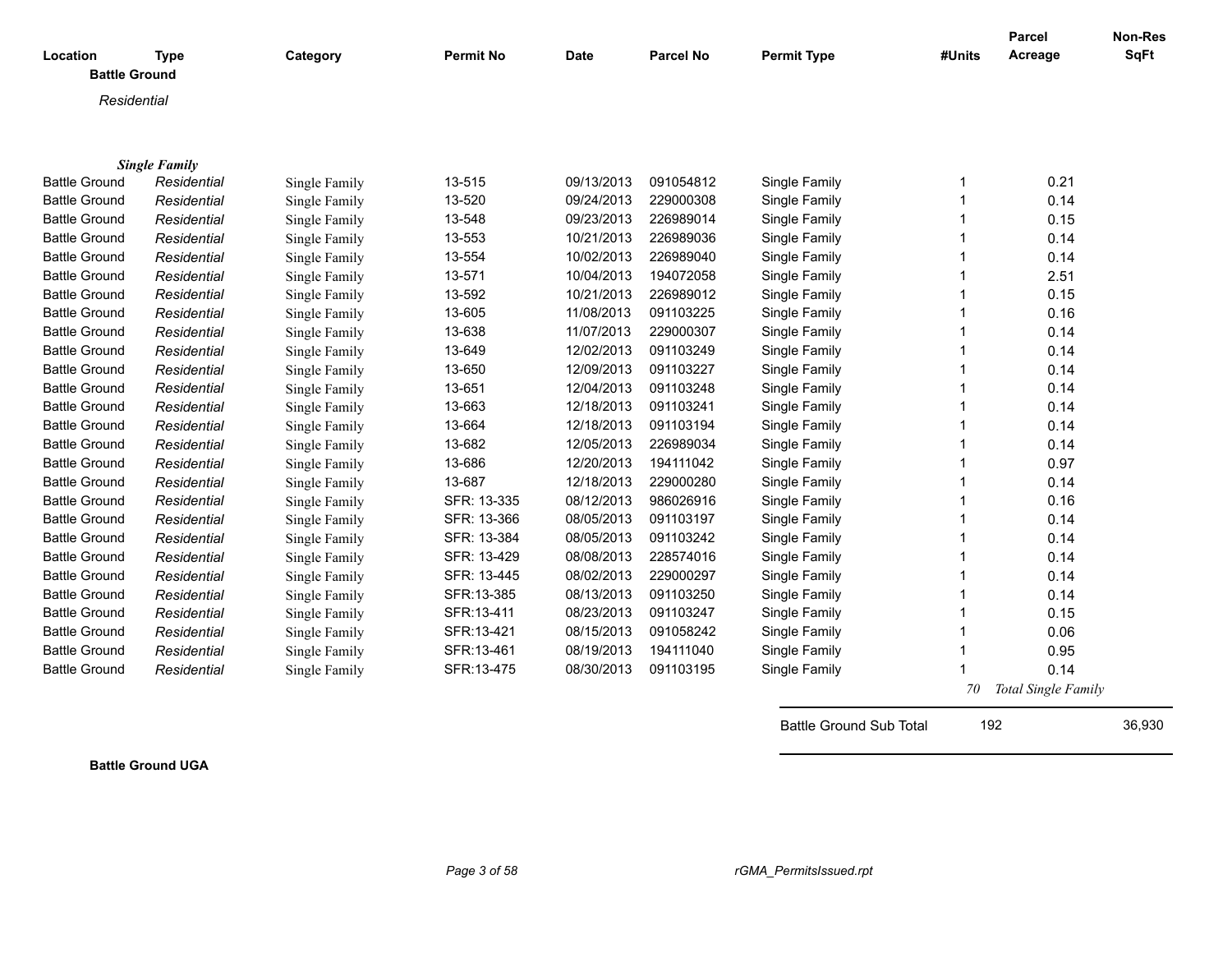| Location                            | <b>Type</b><br><b>Battle Ground UGA</b> | Category      | <b>Permit No</b> | Date       | <b>Parcel No</b> | <b>Permit Type</b>          | #Units         | <b>Parcel</b><br>Acreage | Non-Res<br><b>SqFt</b> |
|-------------------------------------|-----------------------------------------|---------------|------------------|------------|------------------|-----------------------------|----------------|--------------------------|------------------------|
|                                     | Non-Residential                         |               |                  |            |                  |                             |                |                          |                        |
| <b>Battle Ground</b><br>Residential | Non-Residential                         | Industrial    | COM2013-00140    | 08/07/2013 | 193793003        | Industrial                  |                | 0.88                     | 16,364                 |
|                                     | <b>Single Family</b>                    |               |                  |            |                  |                             |                |                          |                        |
| <b>Battle Ground</b>                | Residential                             | Single Family | SFR2012-00686    | 02/13/2013 | 194218024        | Single Family               |                | 1.32                     |                        |
| <b>Battle Ground</b>                | Residential                             | Single Family | SFR2013-00199    | 04/12/2013 | 986028009        | Single Family               |                | 1.10                     |                        |
| <b>Battle Ground</b>                | Residential                             | Single Family | SFR2013-00284    | 05/07/2013 | 192635002        | Single Family               |                | 1.00                     |                        |
| <b>Battle Ground</b>                | Residential                             | Single Family | SFR2013-00536    | 12/20/2013 | 194218054        | Single Family               |                | 1.00                     |                        |
| <b>Battle Ground</b>                | Residential                             | Single Family | SFR2013-00549    | 08/06/2013 | 195385036        | Single Family               |                | 5.02                     |                        |
| <b>Battle Ground</b>                | Residential                             | Single Family | SFR2013-00807    | 11/15/2013 | 194218058        | Single Family               |                | 1.06                     |                        |
| <b>Battle Ground</b>                | Residential                             | Single Family | TSFR99           | 04/15/2013 | 194131000        | Single Family               |                | 0.40                     |                        |
|                                     |                                         |               |                  |            |                  |                             |                | Total Single Family      |                        |
|                                     |                                         |               |                  |            |                  | Battle Ground UGA Sub Total | $\overline{7}$ |                          | 16,364                 |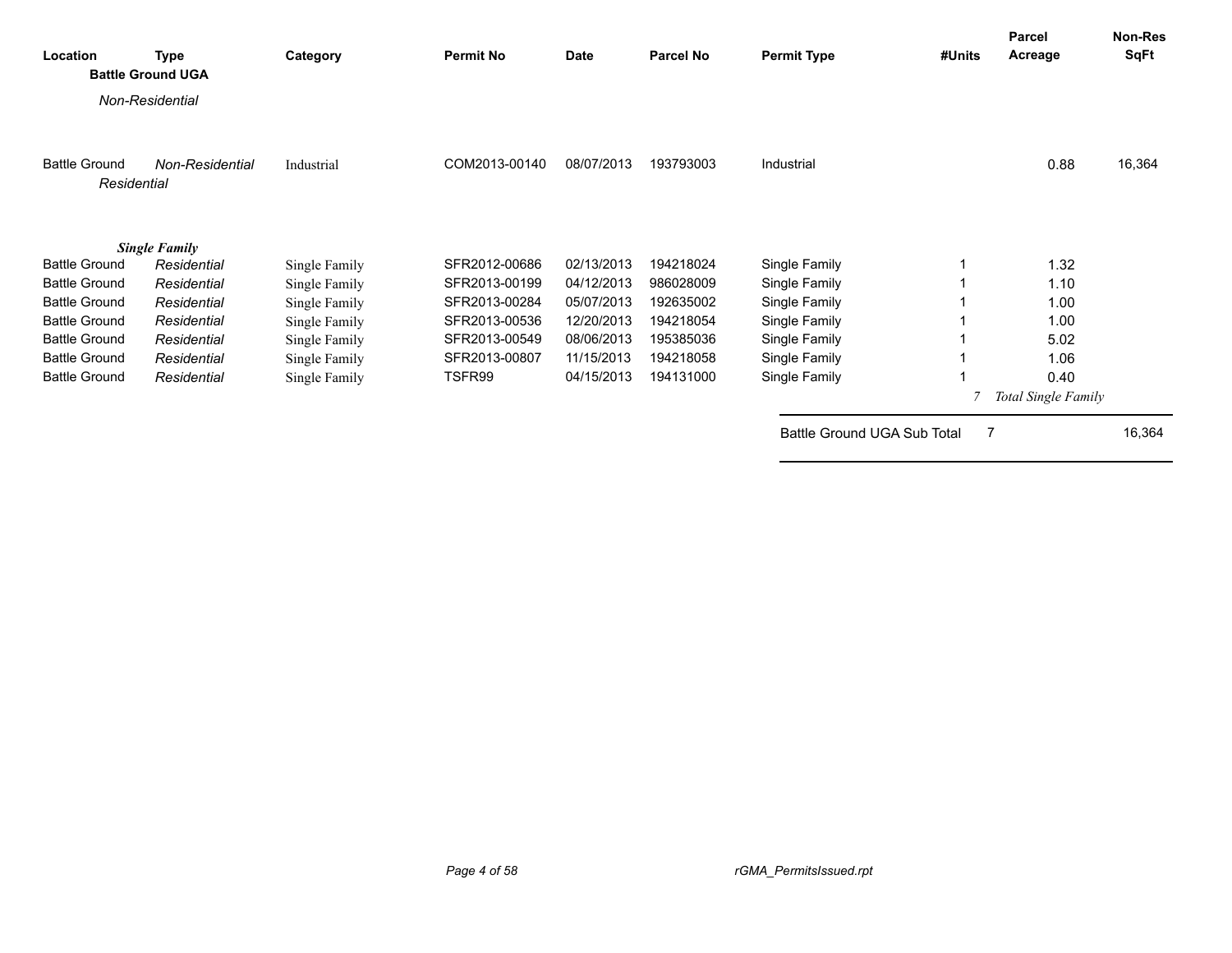|                |                            |                                |                  |                          |                        |                                |                              | <b>Parcel</b> | <b>Non-Res</b> |
|----------------|----------------------------|--------------------------------|------------------|--------------------------|------------------------|--------------------------------|------------------------------|---------------|----------------|
| Location       | <b>Type</b><br>Camas       | Category                       | <b>Permit No</b> | <b>Date</b>              | <b>Parcel No</b>       | <b>Permit Type</b>             | #Units                       | Acreage       | SqFt           |
|                |                            |                                |                  |                          |                        |                                |                              |               |                |
|                | Non-Residential            |                                |                  |                          |                        |                                |                              |               |                |
|                |                            |                                |                  |                          |                        |                                |                              |               |                |
| Camas          | Non-Residential            | Office                         | 201406           | 10/09/2013               | 126246000              | Office                         |                              | 96.54         | 115,000        |
| Camas          | Non-Residential            | Other Commercial               | 201321           | 06/27/2013               | 090805000              | <b>Other Commercial</b>        |                              | 4.84          | 5,865          |
|                | Residential                |                                |                  |                          |                        |                                |                              |               |                |
|                |                            |                                |                  |                          |                        |                                |                              |               |                |
|                | <b>Single Family</b>       |                                |                  |                          |                        |                                |                              |               |                |
| Camas          | Residential                | Single Family                  | 201301<br>201302 | 01/09/2013               | 986030979<br>178254000 | Single Family                  | $\mathbf{1}$<br>$\mathbf{1}$ | 0.07<br>0.86  |                |
| Camas<br>Camas | Residential<br>Residential | Single Family                  | 201303           | 01/14/2013<br>01/16/2013 | 125403022              | Single Family<br>Single Family | $\mathbf{1}$                 | 0.19          |                |
| Camas          | Residential                | Single Family<br>Single Family | 201304           | 01/17/2013               | 084921122              | Single Family                  | 1                            | 0.26          |                |
| Camas          | Residential                | Single Family                  | 201305           | 01/17/2013               | 084921128              | Single Family                  | $\mathbf{1}$                 | 0.24          |                |
| Camas          | Residential                | Single Family                  | 201306           | 01/24/2013               | 084921118              | Single Family                  | 1                            | 0.30          |                |
| Camas          | Residential                | Single Family                  | 201307           | 01/28/2013               | 084921184              | Single Family                  | 1                            | 0.28          |                |
| Camas          | Residential                | Single Family                  | 201308           | 01/29/2013               | 123833022              | Single Family                  | 1                            | 0.15          |                |
| Camas          | Residential                | Single Family                  | 201309           | 01/31/2013               | 178242000              | Single Family                  | 1                            | 0.24          |                |
| Camas          | Residential                | Single Family                  | 201310           | 02/13/2013               | 175973000              | Single Family                  | 1                            | 2.89          |                |
| Camas          | Residential                | Single Family                  | 201311           | 02/14/2013               | 127369046              | Single Family                  | $\mathbf{1}$                 | 0.25          |                |
| Camas          | Residential                | Single Family                  | 201312           | 02/19/2013               | 082990546              | Single Family                  | $\mathbf{1}$                 | 0.41          |                |
| Camas          | Residential                | Single Family                  | 201313           | 02/26/2013               | 178110032              | Single Family                  | $\overline{\mathbf{1}}$      | 0.16          |                |
| Camas          | Residential                | Single Family                  | 201314           | 02/26/2013               | 178110034              | Single Family                  | $\mathbf{1}$                 | 0.14          |                |
| Camas          | Residential                | Single Family                  | 201315           | 02/27/2013               | 177663210              | Single Family                  | 1                            | 0.07          |                |
| Camas          | Residential                | Single Family                  | 201316           | 02/27/2013               | 177663208              | Single Family                  | $\mathbf{1}$                 | 0.05          |                |
| Camas          | Residential                | Single Family                  | 201317           | 03/05/2013               | 082990464              | Single Family                  | 1                            | 0.17          |                |
| Camas          | Residential                | Single Family                  | 201318           | 03/18/2013               | 084921130              | Single Family                  | $\mathbf{1}$                 | 0.24          |                |
| Camas          | Residential                | Single Family                  | 201319           | 03/19/2013               | 084921120              | Single Family                  | 1                            | 0.27          |                |
| Camas          | Residential                | Single Family                  | 201320           | 03/25/2013               | 986030978              | Single Family                  | $\mathbf{1}$                 | 0.06          |                |
| Camas          | Residential                | Single Family                  | 201322           | 06/03/2013               | 177663272              | Single Family                  | 1                            | 0.10          |                |
| Camas          | Residential                | Single Family                  | 201323           | 04/01/2013               | 090984000              | Single Family                  | $\overline{1}$               | 0.21          |                |
| Camas          | Residential                | Single Family                  | 201324           | 04/11/2013               | 123833020              | Single Family                  | $\mathbf{1}$                 | 0.18          |                |
| Camas          | Residential                | Single Family                  | 201325           | 04/11/2013               | 123833044              | Single Family                  | 1                            | 0.11          |                |
| Camas          | Residential                | Single Family                  | 201326           | 04/17/2013               | 986031258              | Single Family                  | 1                            | 0.17          |                |
| Camas          | Residential                | Single Family                  | 201327           | 04/26/2013               | 177663266              | Single Family                  | $\mathbf{1}$                 | 0.10          |                |
| Camas          | Residential                | Single Family                  | 201328           | 04/26/2013               | 177663268              | Single Family                  | $\mathbf{1}$                 | 0.09          |                |
| Camas          | Residential                | Single Family                  | 201329           | 04/26/2013               | 177663098              | Single Family                  | 1                            | 0.09          |                |
| Camas          | Residential                | Single Family                  | 201330           | 04/26/2013               | 986030043              | Single Family                  | 1                            | 0.40          |                |
| Camas          | Residential                | Single Family                  | 201331           | 04/26/2013               | 125403098              | Single Family                  | 1                            | 0.20          |                |
|                |                            |                                |                  |                          |                        |                                |                              |               |                |

*Page 5 of 58 rGMA\_PermitsIssued.rpt*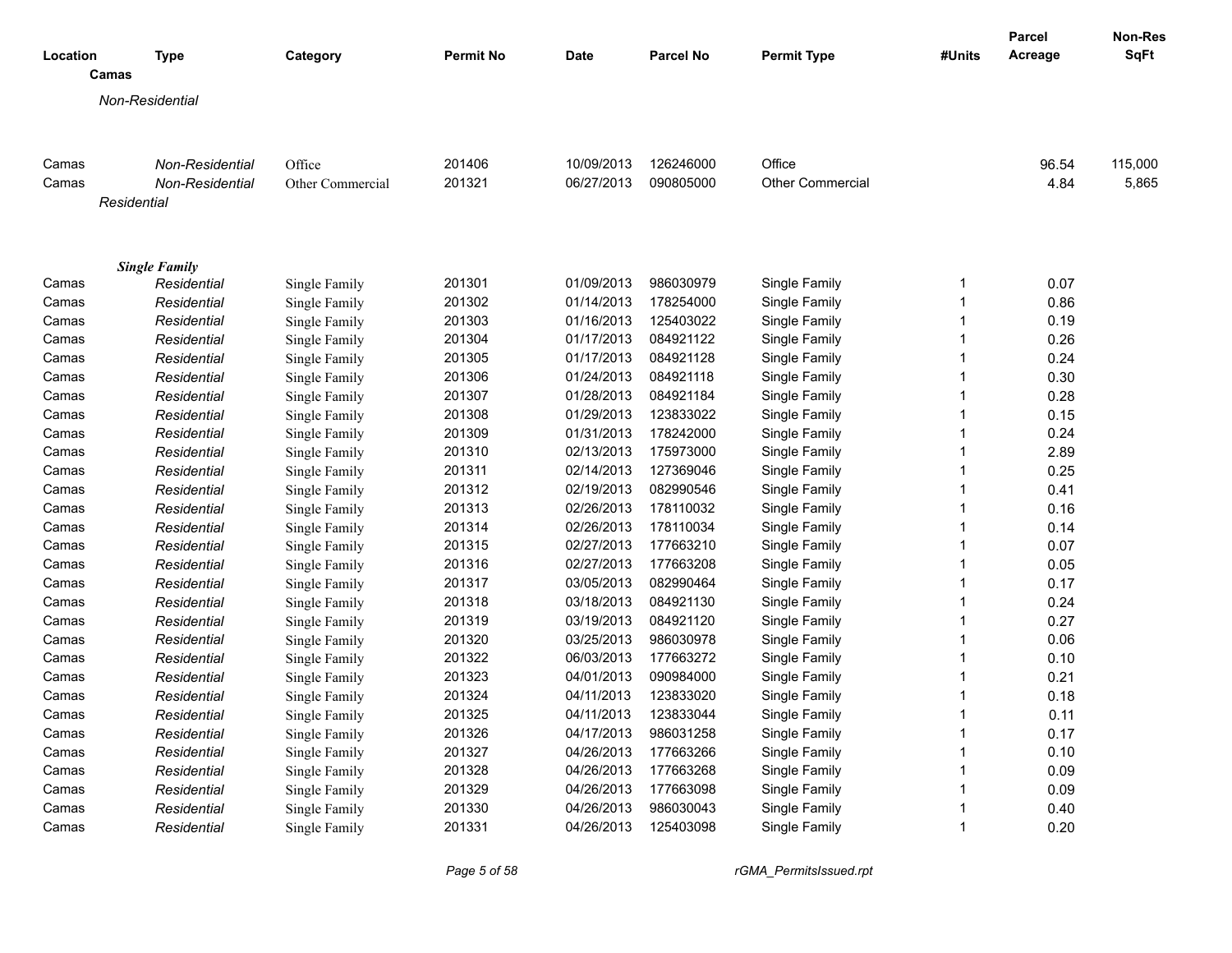|          |                      |               |                  |            |           |                    |              | <b>Parcel</b> | Non-Res |
|----------|----------------------|---------------|------------------|------------|-----------|--------------------|--------------|---------------|---------|
| Location | <b>Type</b><br>Camas | Category      | <b>Permit No</b> | Date       | Parcel No | <b>Permit Type</b> | #Units       | Acreage       | SqFt    |
|          | Residential          |               |                  |            |           |                    |              |               |         |
|          |                      |               |                  |            |           |                    |              |               |         |
|          |                      |               |                  |            |           |                    |              |               |         |
|          | <b>Single Family</b> |               |                  |            |           |                    |              |               |         |
| Camas    | Residential          | Single Family | 201332           | 04/26/2013 | 125403094 | Single Family      | $\mathbf 1$  | 0.20          |         |
| Camas    | Residential          | Single Family | 201333           | 05/07/2013 | 986030981 | Single Family      | $\mathbf{1}$ | 0.06          |         |
| Camas    | Residential          | Single Family | 201334           | 05/09/2013 | 986028073 | Single Family      | $\mathbf{1}$ | 0.22          |         |
| Camas    | Residential          | Single Family | 201335           | 05/09/2013 | 986031178 | Single Family      | 1            | 0.16          |         |
| Camas    | Residential          | Single Family | 201336           | 05/14/2013 | 123833016 | Single Family      | 1            | 0.11          |         |
| Camas    | Residential          | Single Family | 201337           | 05/17/2013 | 124817332 | Single Family      | 1            | 0.25          |         |
| Camas    | Residential          | Single Family | 201338           | 05/17/2013 | 083144064 | Single Family      | 1            | 0.18          |         |
| Camas    | Residential          | Single Family | 201339           | 05/23/2013 | 127444002 | Single Family      | 1            | 0.23          |         |
| Camas    | Residential          | Single Family | 201340           | 05/24/2013 | 084921142 | Single Family      | 1            | 0.33          |         |
| Camas    | Residential          | Single Family | 201341           | 06/03/2013 | 125394028 | Single Family      | 1            | 0.26          |         |
| Camas    | Residential          | Single Family | 201342           | 06/03/2013 | 177663238 | Single Family      | 1            | 0.14          |         |
| Camas    | Residential          | Single Family | 201343           | 06/03/2013 | 177663262 | Single Family      |              | 0.09          |         |
| Camas    | Residential          | Single Family | 201344           | 06/05/2013 | 123833008 | Single Family      | 1            | 0.11          |         |
| Camas    | Residential          | Single Family | 201345           | 06/06/2013 | 084921188 | Single Family      |              | 0.33          |         |
| Camas    | Residential          | Single Family | 201346           | 06/06/2013 | 084921074 | Single Family      | 1            | 0.24          |         |
| Camas    | Residential          | Single Family | 201347           | 06/06/2013 | 125403082 | Single Family      | 1            | 0.16          |         |
| Camas    | Residential          | Single Family | 201348           | 06/17/2013 | 986031327 | Single Family      | $\mathbf{1}$ | 0.16          |         |
| Camas    | Residential          | Single Family | 201349           | 06/18/2013 | 986030980 | Single Family      | $\mathbf{1}$ | 0.07          |         |
| Camas    | Residential          | Single Family | 201350           | 06/18/2013 | 986030982 | Single Family      | $\mathbf{1}$ | 0.06          |         |
| Camas    | Residential          | Single Family | 201351           | 06/21/2013 | 177663256 | Single Family      | 1            | 0.11          |         |
| Camas    | Residential          | Single Family | 201352           | 06/24/2013 | 986030974 | Single Family      | 1            | 0.07          |         |
| Camas    | Residential          | Single Family | 201353           | 06/24/2013 | 986030973 | Single Family      | 1            | 0.07          |         |
| Camas    | Residential          | Single Family | 201354           | 06/24/2013 | 986031313 | Single Family      | 1            | 0.16          |         |
| Camas    | Residential          | Single Family | 201355           | 06/26/2013 | 090264164 | Single Family      | $\mathbf{1}$ | 0.43          |         |
| Camas    | Residential          | Single Family | 201356           | 07/05/2013 | 125403050 | Single Family      | 1            | 0.22          |         |
| Camas    | Residential          | Single Family | 201357           | 07/05/2013 | 125403030 | Single Family      | 1            | 0.17          |         |
| Camas    | Residential          | Single Family | 201358           | 07/10/2013 | 986031336 | Single Family      | 1            | 0.23          |         |
| Camas    | Residential          | Single Family | 201359           | 07/15/2013 | 123833006 | Single Family      | $\mathbf{1}$ | 0.12          |         |
| Camas    | Residential          | Single Family | 201360           | 07/15/2013 | 986031319 | Single Family      | 1            | 0.18          |         |
| Camas    | Residential          | Single Family | 201361           | 07/15/2013 | 123833004 | Single Family      | 1            | 0.13          |         |
| Camas    | Residential          | Single Family | 201362           | 07/16/2013 | 123833018 | Single Family      |              | 0.14          |         |
| Camas    | Residential          | Single Family | 201363           | 07/16/2013 | 110186522 | Single Family      | 1            | 0.29          |         |
| Camas    | Residential          | Single Family | 201364           | 07/24/2013 | 177663258 | Single Family      |              | 0.12          |         |
| Camas    | Residential          | Single Family | 201365           | 07/25/2013 | 083144062 | Single Family      |              | 0.19          |         |
| Camas    | Residential          | Single Family | 201366           | 07/25/2013 | 986031322 | Single Family      | $\mathbf{1}$ | 0.18          |         |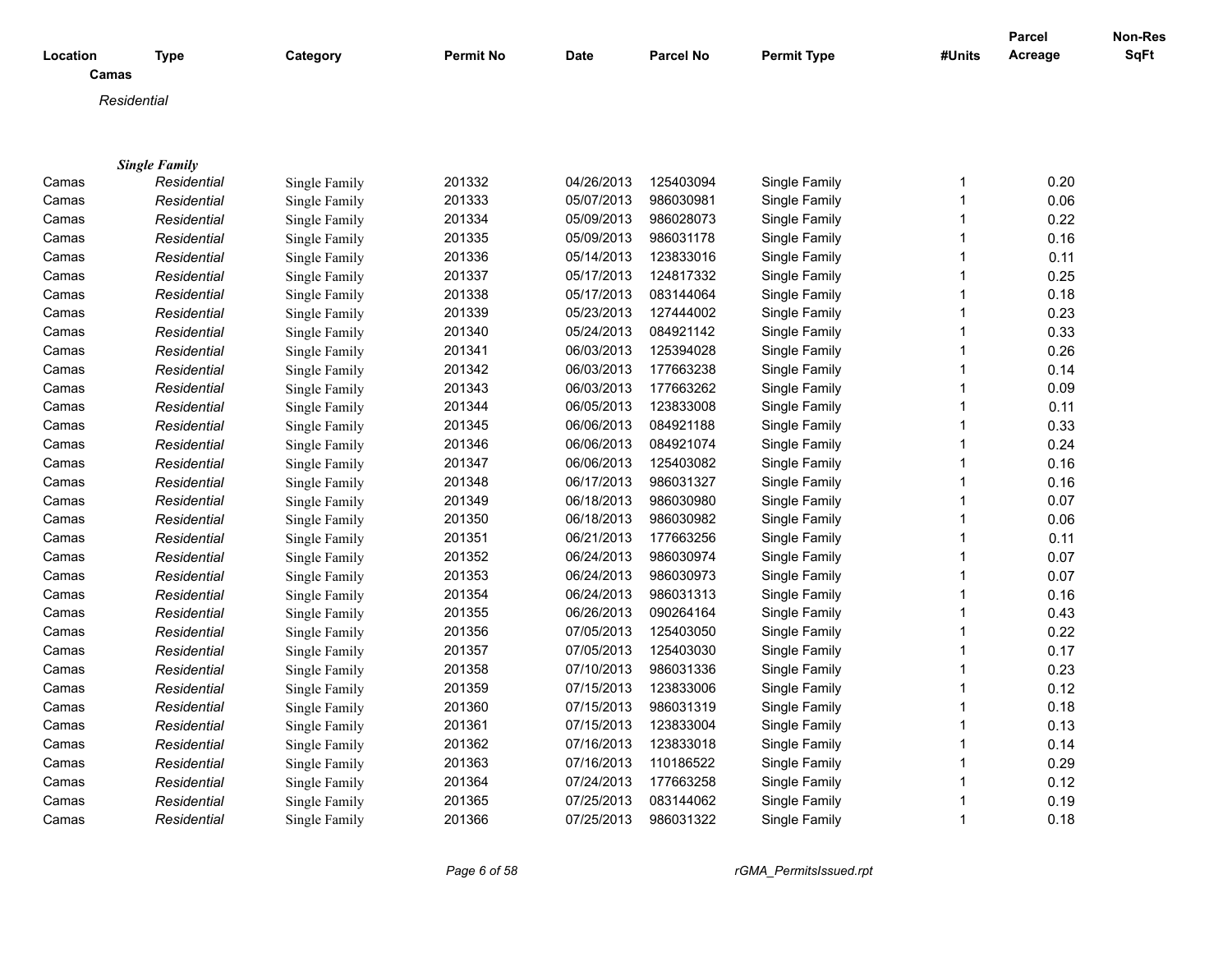| Location | <b>Type</b>          | Category      | <b>Permit No</b> | Date       | Parcel No | <b>Permit Type</b> | #Units       | <b>Parcel</b><br>Acreage | Non-Res<br>SqFt |
|----------|----------------------|---------------|------------------|------------|-----------|--------------------|--------------|--------------------------|-----------------|
| Camas    |                      |               |                  |            |           |                    |              |                          |                 |
|          | Residential          |               |                  |            |           |                    |              |                          |                 |
|          |                      |               |                  |            |           |                    |              |                          |                 |
|          |                      |               |                  |            |           |                    |              |                          |                 |
|          | <b>Single Family</b> |               |                  |            |           |                    |              |                          |                 |
| Camas    | Residential          | Single Family | 201367           | 07/30/2013 | 986031321 | Single Family      | 1            | 0.18                     |                 |
| Camas    | Residential          | Single Family | 201368           | 07/30/2013 | 177663088 | Single Family      | $\mathbf{1}$ | 0.09                     |                 |
| Camas    | Residential          | Single Family | 201369           | 07/30/2013 | 986031259 | Single Family      | $\mathbf{1}$ | 0.16                     |                 |
| Camas    | Residential          | Single Family | 201370           | 08/02/2013 | 091001000 | Single Family      | $\mathbf{1}$ | 0.91                     |                 |
| Camas    | Residential          | Single Family | 201371           | 08/02/2013 | 986031317 | Single Family      | $\mathbf{1}$ | 0.17                     |                 |
| Camas    | Residential          | Single Family | 201372           | 08/05/2013 | 986030274 | Single Family      | 1            | 0.22                     |                 |
| Camas    | Residential          | Single Family | 201373           | 08/08/2013 | 986031257 | Single Family      | 1            | 0.19                     |                 |
| Camas    | Residential          | Single Family | 201374           | 08/12/2013 | 125645000 | Single Family      | $\mathbf{1}$ | 0.67                     |                 |
| Camas    | Residential          | Single Family | 201375           | 08/12/2013 | 986030275 | Single Family      | 1            | 0.21                     |                 |
| Camas    | Residential          | Single Family | 201376           | 08/13/2013 | 115956000 | Single Family      | $\mathbf{1}$ | 0.34                     |                 |
| Camas    | Residential          | Single Family | 201377           | 08/19/2013 | 124784000 | Single Family      | 1            | 2.39                     |                 |
| Camas    | Residential          | Single Family | 201378           | 08/21/2013 | 084921072 | Single Family      | $\mathbf 1$  | 0.23                     |                 |
| Camas    | Residential          | Single Family | 201379           | 08/21/2013 | 123833046 | Single Family      | $\mathbf{1}$ | 0.10                     |                 |
| Camas    | Residential          | Single Family | 201380           | 08/21/2013 | 124985000 | Single Family      | $\mathbf{1}$ | 1.00                     |                 |
| Camas    | Residential          | Single Family | 201381           | 08/22/2013 | 986031337 | Single Family      | $\mathbf 1$  | 0.21                     |                 |
| Camas    | Residential          | Single Family | 201382           | 08/23/2013 | 986031324 | Single Family      | $\mathbf{1}$ | 0.17                     |                 |
| Camas    | Residential          | Single Family | 201383           | 09/03/2013 | 986030972 | Single Family      | $\mathbf{1}$ | 0.08                     |                 |
| Camas    | Residential          | Single Family | 201384           | 09/03/2013 | 986030983 | Single Family      | $\mathbf{1}$ | 0.07                     |                 |
| Camas    | Residential          | Single Family | 201385           | 09/11/2013 | 125401018 | Single Family      | $\mathbf{1}$ | 0.19                     |                 |
| Camas    | Residential          | Single Family | 201386           | 09/19/2013 | 084921112 | Single Family      | $\mathbf{1}$ | 0.24                     |                 |
| Camas    | Residential          | Single Family | 201387           | 09/19/2013 | 084921116 | Single Family      | $\mathbf{1}$ | 0.32                     |                 |
| Camas    | Residential          | Single Family | 201388           | 09/19/2013 | 986031256 | Single Family      | $\mathbf{1}$ | 0.18                     |                 |
| Camas    | Residential          | Single Family | 201389           | 09/20/2013 | 986031328 | Single Family      | $\mathbf{1}$ | 0.17                     |                 |
| Camas    | Residential          | Single Family | 201390           | 09/23/2013 | 178110010 | Single Family      | $\mathbf{1}$ | 0.14                     |                 |
| Camas    | Residential          | Single Family | 201391           | 09/24/2013 | 090268302 | Single Family      | $\mathbf{1}$ | 1.08                     |                 |
| Camas    | Residential          | Single Family | 201392           | 09/30/2013 | 177663116 | Single Family      | $\mathbf{1}$ | 0.09                     |                 |
| Camas    | Residential          | Single Family | 201393           | 09/30/2013 | 177663114 | Single Family      | $\mathbf{1}$ | 0.09                     |                 |
| Camas    | Residential          | Single Family | 201394           | 09/30/2013 | 177663090 | Single Family      | $\mathbf{1}$ | 0.09                     |                 |
| Camas    | Residential          | Single Family | 201395           | 07/29/2013 | 127369064 | Single Family      | $\mathbf 1$  | 0.25                     |                 |
| Camas    | Residential          | Single Family | 201396           | 11/18/2013 | 081958427 | Single Family      | 1            | 0.06                     |                 |
| Camas    | Residential          | Single Family | 201397           | 11/18/2013 | 081958426 | Single Family      | $\mathbf{1}$ | 0.03                     |                 |
| Camas    | Residential          | Single Family | 201398           | 11/18/2013 | 081958424 | Single Family      | $\mathbf 1$  | 0.04                     |                 |
| Camas    | Residential          | Single Family | 201399           | 11/18/2013 | 081958425 | Single Family      | $\mathbf 1$  | 0.03                     |                 |
| Camas    | Residential          | Single Family | 201400           | 11/21/2013 | 081958428 | Single Family      | 1            | 0.08                     |                 |
| Camas    | Residential          | Single Family | 201401           | 11/21/2013 | 081958429 | Single Family      | $\mathbf{1}$ | 0.04                     |                 |
|          |                      |               |                  |            |           |                    |              |                          |                 |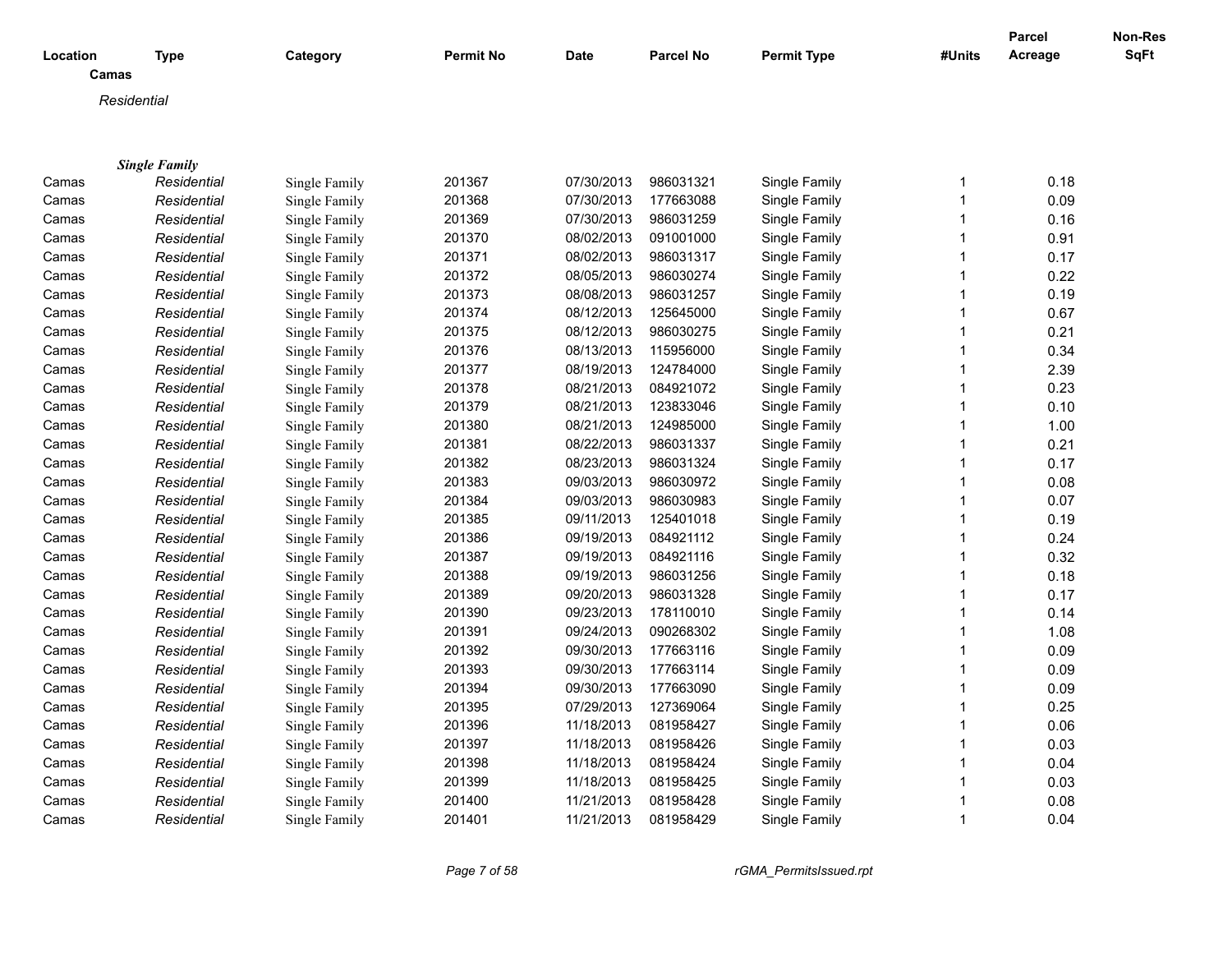|          |                      |               |                  |             |                  |                    |        | <b>Parcel</b>       | Non-Res     |
|----------|----------------------|---------------|------------------|-------------|------------------|--------------------|--------|---------------------|-------------|
| Location | <b>Type</b>          | Category      | <b>Permit No</b> | <b>Date</b> | <b>Parcel No</b> | <b>Permit Type</b> | #Units | Acreage             | <b>SqFt</b> |
| Camas    |                      |               |                  |             |                  |                    |        |                     |             |
|          | Residential          |               |                  |             |                  |                    |        |                     |             |
|          |                      |               |                  |             |                  |                    |        |                     |             |
|          |                      |               |                  |             |                  |                    |        |                     |             |
|          | <b>Single Family</b> |               |                  |             |                  |                    |        |                     |             |
| Camas    | Residential          | Single Family | 201402           | 11/21/2013  | 081958430        | Single Family      | 1      | 0.06                |             |
| Camas    | Residential          | Single Family | 201403           | 11/21/2013  | 081958431        | Single Family      |        | 0.06                |             |
| Camas    | Residential          | Single Family | 201404           | 11/21/2013  | 081958432        | Single Family      | 1      | 0.04                |             |
| Camas    | Residential          | Single Family | 201405           | 11/21/2013  | 081958433        | Single Family      |        | 0.08                |             |
| Camas    | Residential          | Single Family | 201407           | 10/02/2013  | 177663094        | Single Family      | 1      | 0.11                |             |
| Camas    | Residential          | Single Family | 201408           | 10/02/2013  | 092231046        | Single Family      | 1      | 0.53                |             |
| Camas    | Residential          | Single Family | 201409           | 10/09/2013  | 084921002        | Single Family      |        | 0.25                |             |
| Camas    | Residential          | Single Family | 201410           | 10/11/2013  | 986030975        | Single Family      |        | 0.09                |             |
| Camas    | Residential          | Single Family | 201411           | 10/11/2013  | 986030976        | Single Family      |        | 0.10                |             |
| Camas    | Residential          | Single Family | 201412           | 10/11/2013  | 986031340        | Single Family      | 1      | 0.20                |             |
| Camas    | Residential          | Single Family | 201413           | 10/11/2013  | 125403072        | Single Family      | 1      | 0.22                |             |
| Camas    | Residential          | Single Family | 201414           | 10/11/2013  | 986030276        | Single Family      | 1      | 0.17                |             |
| Camas    | Residential          | Single Family | 201415           | 10/24/2013  | 084921124        | Single Family      | 1      | 0.24                |             |
| Camas    | Residential          | Single Family | 201416           | 10/24/2013  | 084921126        | Single Family      | 1      | 0.24                |             |
| Camas    | Residential          | Single Family | 201417           | 10/28/2013  | 986031260        | Single Family      |        | 0.17                |             |
| Camas    | Residential          | Single Family | 201418           | 11/06/2013  | 986031338        | Single Family      |        | 0.23                |             |
| Camas    | Residential          | Single Family | 201419           | 11/08/2013  | 124817322        | Single Family      |        | 0.24                |             |
| Camas    | Residential          | Single Family | 201420           | 11/13/2013  | 083144016        | Single Family      | 1      | 0.26                |             |
| Camas    | Residential          | Single Family | 201421           | 11/18/2013  | 986031339        | Single Family      | 1      | 0.21                |             |
| Camas    | Residential          | Single Family | 201422           | 11/18/2013  | 175956004        | Single Family      |        | 0.23                |             |
| Camas    | Residential          | Single Family | 201423           | 12/03/2013  | 986030748        | Single Family      | 1      | 0.25                |             |
| Camas    | Residential          | Single Family | 201424           | 12/12/2013  | 986032369        | Single Family      | 1      | 0.20                |             |
| Camas    | Residential          | Single Family | 201425           | 12/12/2013  | 986032370        | Single Family      |        | 0.16                |             |
| Camas    | Residential          | Single Family | 201426           | 12/13/2013  | 986031320        | Single Family      |        | 0.18                |             |
| Camas    | Residential          | Single Family | 201427           | 12/19/2013  | 115956000        | Single Family      | 1      | 0.34                |             |
| Camas    | Residential          | Single Family | 201428           | 12/31/2013  | 084136025        | Single Family      |        | 0.25                |             |
|          |                      |               |                  |             |                  |                    | 126    | Total Single Family |             |

**Camas UGA**

*Residential*

Camas Sub Total 126 120,865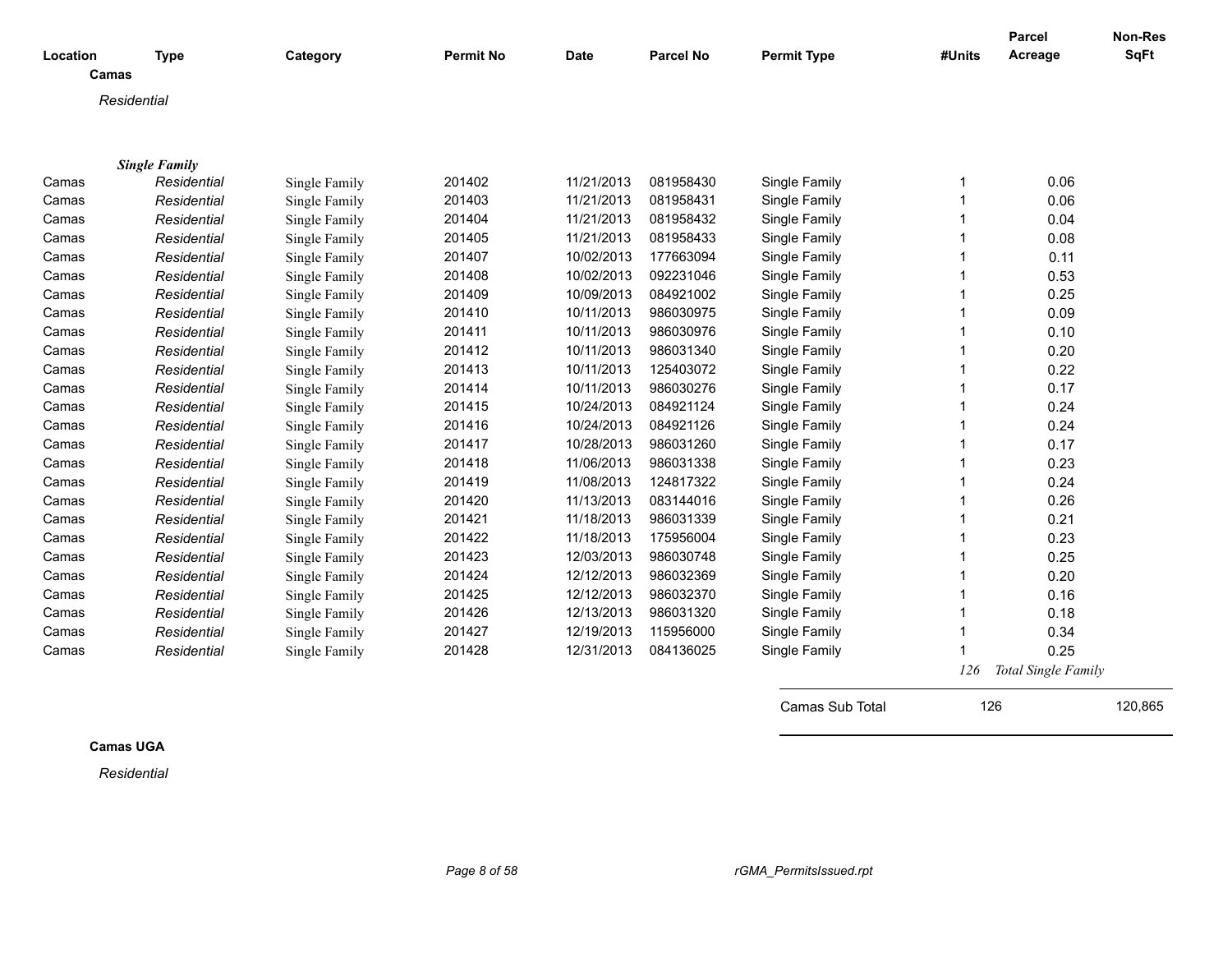| Location<br><b>Camas UGA</b> | <b>Type</b>          | Category      | <b>Permit No</b> | <b>Date</b> | <b>Parcel No</b> | <b>Permit Type</b>  | #Units      | Parcel<br>Acreage          | <b>Non-Res</b><br><b>SqFt</b> |
|------------------------------|----------------------|---------------|------------------|-------------|------------------|---------------------|-------------|----------------------------|-------------------------------|
| Residential                  |                      |               |                  |             |                  |                     |             |                            |                               |
|                              | <b>Single Family</b> |               |                  |             |                  |                     |             |                            |                               |
| Camas UGA                    | Residential          | Single Family | SFR2012-00614    | 01/08/2013  | 125662170        | Single Family       |             | 0.13                       |                               |
| Camas UGA                    | Residential          | Single Family | SFR2013-00097    | 03/21/2013  | 125662166        | Single Family       |             | 0.13                       |                               |
| Camas UGA                    | Residential          | Single Family | SFR2013-00415    | 07/02/2013  | 125662190        | Single Family       |             | 0.13                       |                               |
| Camas UGA                    | Residential          | Single Family | SFR2013-00494    | 09/03/2013  | 125662188        | Single Family       |             | 0.13                       |                               |
| Camas UGA                    | Residential          | Single Family | SFR2013-00695    | 10/02/2013  | 125662164        | Single Family       |             | 0.13                       |                               |
|                              |                      |               |                  |             |                  |                     |             | <b>Total Single Family</b> |                               |
|                              |                      |               |                  |             |                  | Camas UGA Sub Total | $\mathbf 5$ |                            | 0                             |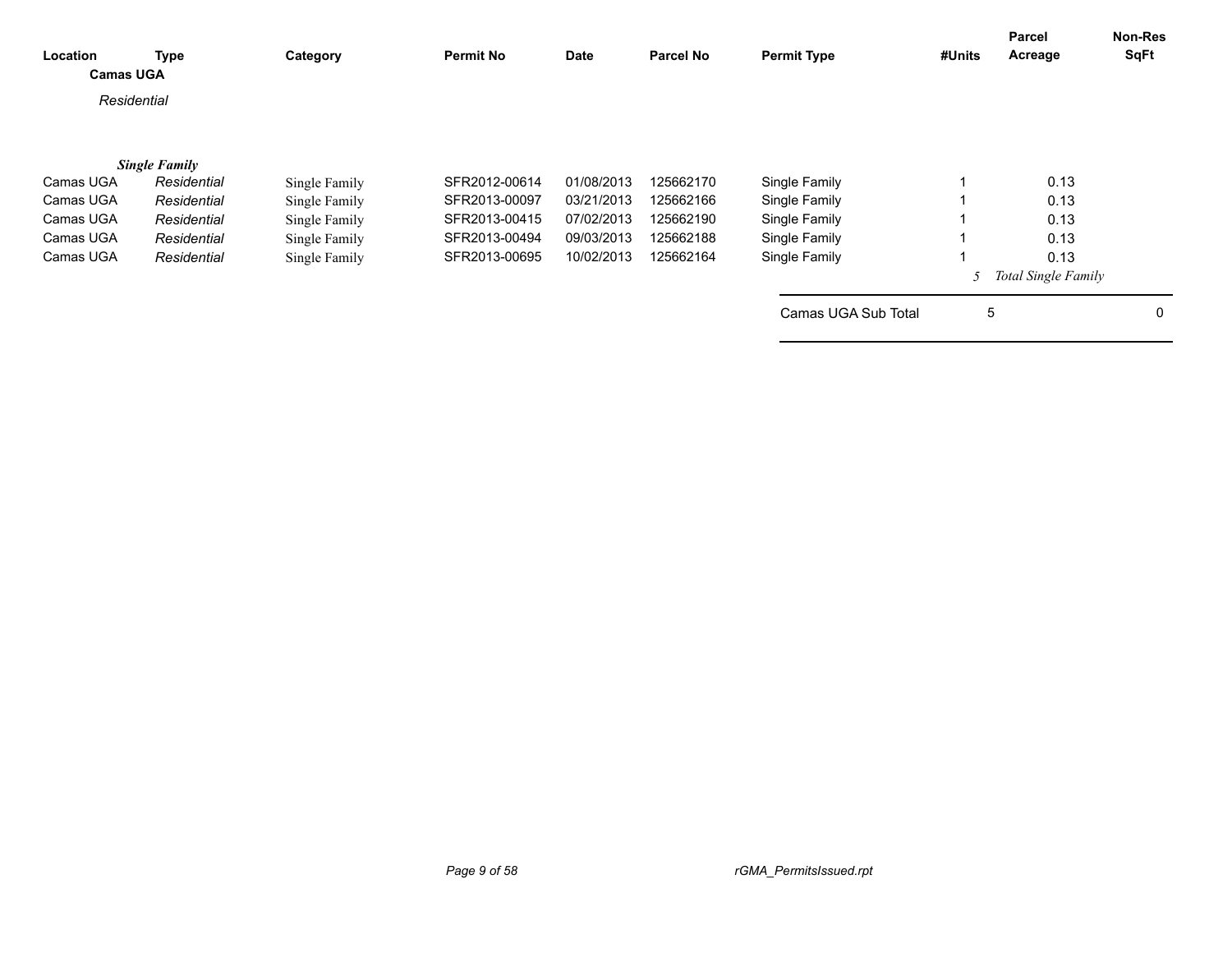| Location     | <b>Type</b>          | Category         | <b>Permit No</b> | <b>Date</b> | <b>Parcel No</b> | <b>Permit Type</b>      | #Units | Parcel<br>Acreage           | Non-Res<br><b>SqFt</b> |
|--------------|----------------------|------------------|------------------|-------------|------------------|-------------------------|--------|-----------------------------|------------------------|
| La Center    |                      |                  |                  |             |                  |                         |        |                             |                        |
|              | Non-Residential      |                  |                  |             |                  |                         |        |                             |                        |
|              |                      |                  |                  |             |                  |                         |        |                             |                        |
|              |                      |                  |                  |             |                  |                         |        |                             |                        |
| La Center    | Non-Residential      | Other Commercial | CN1300001009     | 04/16/2013  | 063794000        | <b>Other Commercial</b> |        | 0.24                        | 2,700                  |
| Residential  |                      |                  |                  |             |                  |                         |        |                             |                        |
|              | <b>Single Family</b> |                  |                  |             |                  |                         |        |                             |                        |
| La Center    | Residential          | Single Family    | 1300000997       | 10/08/2013  | 258905060        | Single Family           | 1      | 0.17                        |                        |
| La Center    | Residential          | Single Family    | RN12-986         | 03/18/2013  | 258905092        | Single Family           | 1      | 0.17                        |                        |
| La Center    | Residential          | Single Family    | RN12-987         | 05/16/2013  | 258905094        | Single Family           | -1     | 0.17                        |                        |
| La Center    | Residential          | Single Family    | RN12-988         | 01/22/2013  | 258894024        | Single Family           | 1      | 0.22                        |                        |
| La Center    | Residential          | Single Family    | RN12-989         | 06/07/2013  | 258894064        | Single Family           |        | 0.14                        |                        |
| La Center    | Residential          | Single Family    | RN13-0001        | 02/13/2013  | 062683000        | Single Family           | 1      | 0.14                        |                        |
| La Center    | Residential          | Single Family    | RN13-001         | 11/20/2013  | 063472836        | Single Family           | 1      | 0.25                        |                        |
| La Center    | Residential          | Single Family    | RN13-1001        | 08/09/2013  | 258894018        | Single Family           | 1      | 0.26                        |                        |
| La Center    | Residential          | Single Family    | RN13-1019        | 06/07/2013  | 211461000        | Single Family           | 1      | 10.77                       |                        |
| La Center    | Residential          | Single Family    | RN13-1037        | 09/12/2013  | 258894002        | Single Family           | 1      | 0.21                        |                        |
|              |                      |                  |                  |             |                  |                         | 10     | Total Single Family         |                        |
|              |                      |                  |                  |             |                  | La Center Sub Total     | 10     |                             | 2,700                  |
|              | <b>La Center UGA</b> |                  |                  |             |                  |                         |        |                             |                        |
| Residential  |                      |                  |                  |             |                  |                         |        |                             |                        |
|              |                      |                  |                  |             |                  |                         |        |                             |                        |
|              | <b>Single Family</b> |                  |                  |             |                  |                         |        |                             |                        |
| La Center UG | Residential          | Single Family    | SFR2013-00077    | 03/13/2013  | 986030204        | Single Family           | 1      | 1.15<br>Total Single Family |                        |
|              |                      |                  |                  |             |                  | La Center UGA Sub Total | 1      |                             | $\Omega$               |
|              |                      |                  |                  |             |                  |                         |        |                             |                        |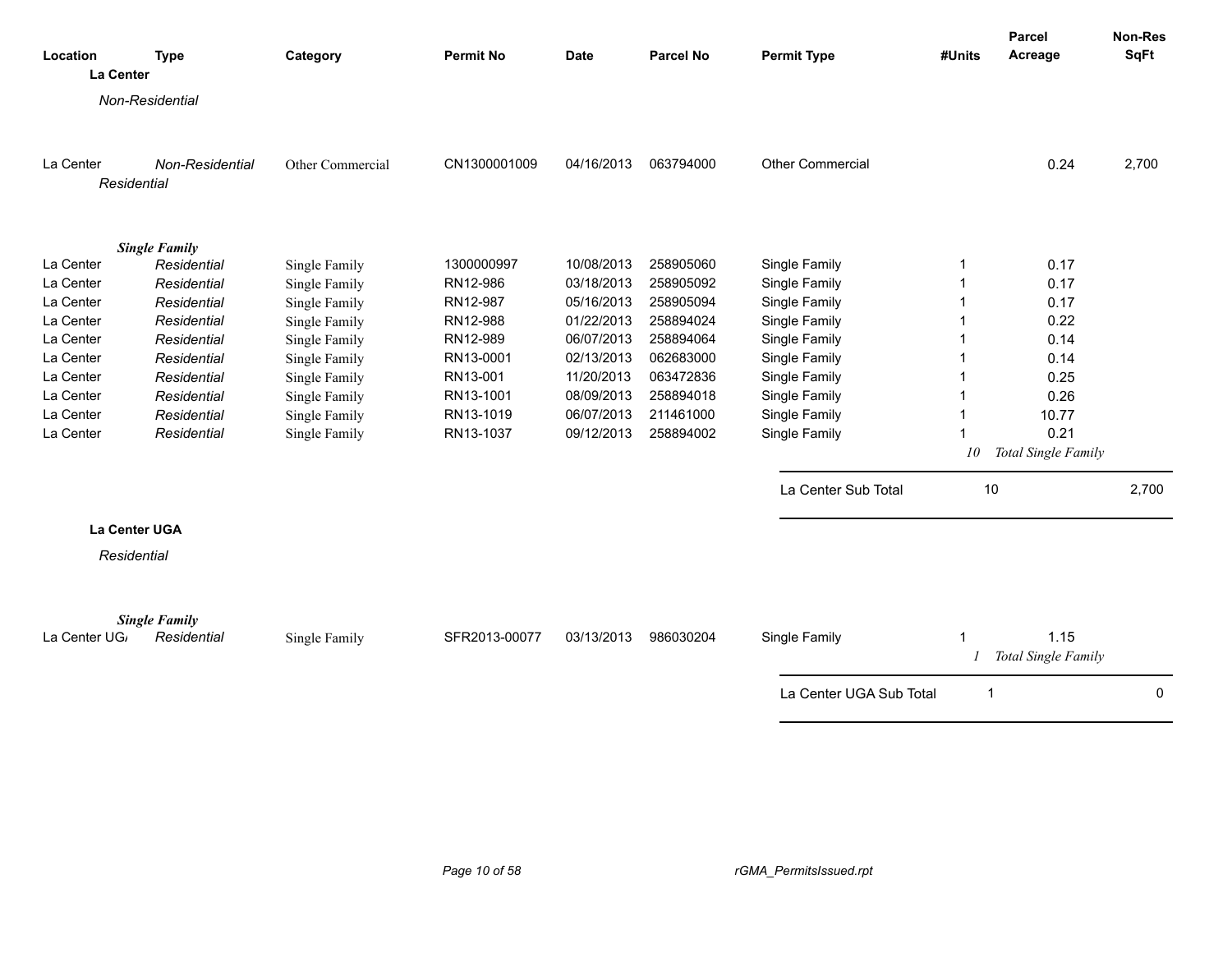|                        |                                     |                  |                  |             |           |                         |              | Parcel  | Non-Res     |
|------------------------|-------------------------------------|------------------|------------------|-------------|-----------|-------------------------|--------------|---------|-------------|
| Location<br>Ridgefield | Type                                | Category         | <b>Permit No</b> | <b>Date</b> | Parcel No | <b>Permit Type</b>      | #Units       | Acreage | <b>SqFt</b> |
|                        | <b>Non-Residential</b>              |                  |                  |             |           |                         |              |         |             |
|                        |                                     |                  |                  |             |           |                         |              |         |             |
| Ridgefield             | <b>Non-Residential</b>              | Other Commercial | BLD-13-0127      | 12/05/2013  | 214066010 | <b>Other Commercial</b> |              | 5.67    | 62,000      |
| Residential            |                                     |                  |                  |             |           |                         |              |         |             |
|                        |                                     |                  |                  |             |           |                         |              |         |             |
| Ridgefield             | <b>Single Family</b><br>Residential | Single Family    | BLD-11-0040      | 08/31/2013  | 986026127 | Single Family           | 1            | 0.11    |             |
| Ridgefield             | Residential                         | Single Family    | BLD-12-0065      | 01/31/2013  | 986029119 | Single Family           | $\mathbf{1}$ | 0.06    |             |
| Ridgefield             | Residential                         | Single Family    | BLD-12-0066      | 01/31/2013  | 986029120 | Single Family           | $\mathbf{1}$ | 0.04    |             |
| Ridgefield             | Residential                         | Single Family    | BLD-12-0068      | 01/31/2013  | 986029121 | Single Family           | $\mathbf{1}$ | 0.05    |             |
| Ridgefield             | Residential                         | Single Family    | BLD-12-0188      | 01/31/2013  | 068318238 | Single Family           | $\mathbf{1}$ | 0.23    |             |
| Ridgefield             | Residential                         | Single Family    | BLD-12-0189      | 04/01/2013  | 068318144 | Single Family           | $\mathbf{1}$ | 0.19    |             |
| Ridgefield             | Residential                         | Single Family    | BLD-12-0193      | 01/31/2013  | 216044096 | Single Family           | $\mathbf{1}$ | 0.12    |             |
| Ridgefield             | Residential                         | Single Family    | BLD-12-0194      | 01/31/2013  | 216044094 | Single Family           | $\mathbf{1}$ | 0.11    |             |
| Ridgefield             | Residential                         | Single Family    | BLD-12-0195      | 01/31/2013  | 986028231 | Single Family           | $\mathbf{1}$ | 0.11    |             |
| Ridgefield             | Residential                         | Single Family    | BLD-12-0196      | 01/31/2013  | 986028230 | Single Family           | $\mathbf{1}$ | 0.11    |             |
| Ridgefield             | Residential                         | Single Family    | BLD-12-0197      | 01/31/2013  | 986028203 | Single Family           | $\mathbf{1}$ | 0.12    |             |
| Ridgefield             | Residential                         | Single Family    | BLD-12-0198      | 01/31/2013  | 986028182 | Single Family           | $\mathbf{1}$ | 0.10    |             |
| Ridgefield             | Residential                         | Single Family    | BLD-12-0200      | 01/31/2013  | 986027636 | Single Family           | $\mathbf{1}$ | 0.20    |             |
| Ridgefield             | Residential                         | Single Family    | BLD-12-0201      | 01/31/2013  | 986030678 | Single Family           | $\mathbf{1}$ | 0.08    |             |
| Ridgefield             | Residential                         | Single Family    | BLD-12-0202      | 01/31/2013  | 986030686 | Single Family           | $\mathbf{1}$ | 0.11    |             |
| Ridgefield             | Residential                         | Single Family    | BLD-12-0203      | 01/31/2013  | 986028144 | Single Family           | $\mathbf{1}$ | 0.11    |             |
| Ridgefield             | Residential                         | Single Family    | BLD-12-0204      | 01/31/2013  | 220032076 | Single Family           | $\mathbf{1}$ | 0.19    |             |
| Ridgefield             | Residential                         | Single Family    | BLD-12-0205      | 01/31/2013  | 986030714 | Single Family           | $\mathbf{1}$ | 0.10    |             |
| Ridgefield             | Residential                         | Single Family    | BLD-12-0206      | 01/31/2013  | 216044074 | Single Family           | $\mathbf{1}$ | 0.11    |             |
| Ridgefield             | Residential                         | Single Family    | BLD-12-0207      | 01/31/2013  | 216044060 | Single Family           | $\mathbf{1}$ | 0.13    |             |
| Ridgefield             | Residential                         | Single Family    | BLD-12-0208      | 01/31/2013  | 986028138 | Single Family           | $\mathbf{1}$ | 0.12    |             |
| Ridgefield             | Residential                         | Single Family    | BLD-12-0209      | 01/31/2013  | 986028175 | Single Family           | $\mathbf{1}$ | 0.11    |             |
| Ridgefield             | Residential                         | Single Family    | BLD-12-0210      | 01/31/2013  | 986028229 | Single Family           | $\mathbf{1}$ | 0.11    |             |
| Ridgefield             | Residential                         | Single Family    | BLD-13-0001      | 02/28/2013  | 216044044 | Single Family           | $\mathbf{1}$ | 0.12    |             |
| Ridgefield             | Residential                         | Single Family    | BLD-13-0002      | 01/31/2013  | 216044098 | Single Family           | $\mathbf{1}$ | 0.12    |             |
| Ridgefield             | Residential                         | Single Family    | BLD-13-0004      | 01/31/2013  | 986028183 | Single Family           | $\mathbf{1}$ | 0.11    |             |
| Ridgefield             | Residential                         | Single Family    | BLD-13-0005      | 02/28/2013  | 067369138 | Single Family           | $\mathbf{1}$ | 0.28    |             |
| Ridgefield             | Residential                         | Single Family    | BLD-13-0006      | 02/28/2013  | 216044080 | Single Family           | $\mathbf{1}$ | 0.11    |             |
| Ridgefield             | Residential                         | Single Family    | BLD-13-0008      | 03/31/2013  | 986029123 | Single Family           | $\mathbf{1}$ | 0.04    |             |
| Ridgefield             | Residential                         | Single Family    | BLD-13-0009      | 03/31/2013  | 986029122 | Single Family           | 1            | 0.05    |             |
| Ridgefield             | Residential                         | Single Family    | BLD-13-0010      | 03/31/2013  | 986029124 | Single Family           | $\mathbf{1}$ | 0.05    |             |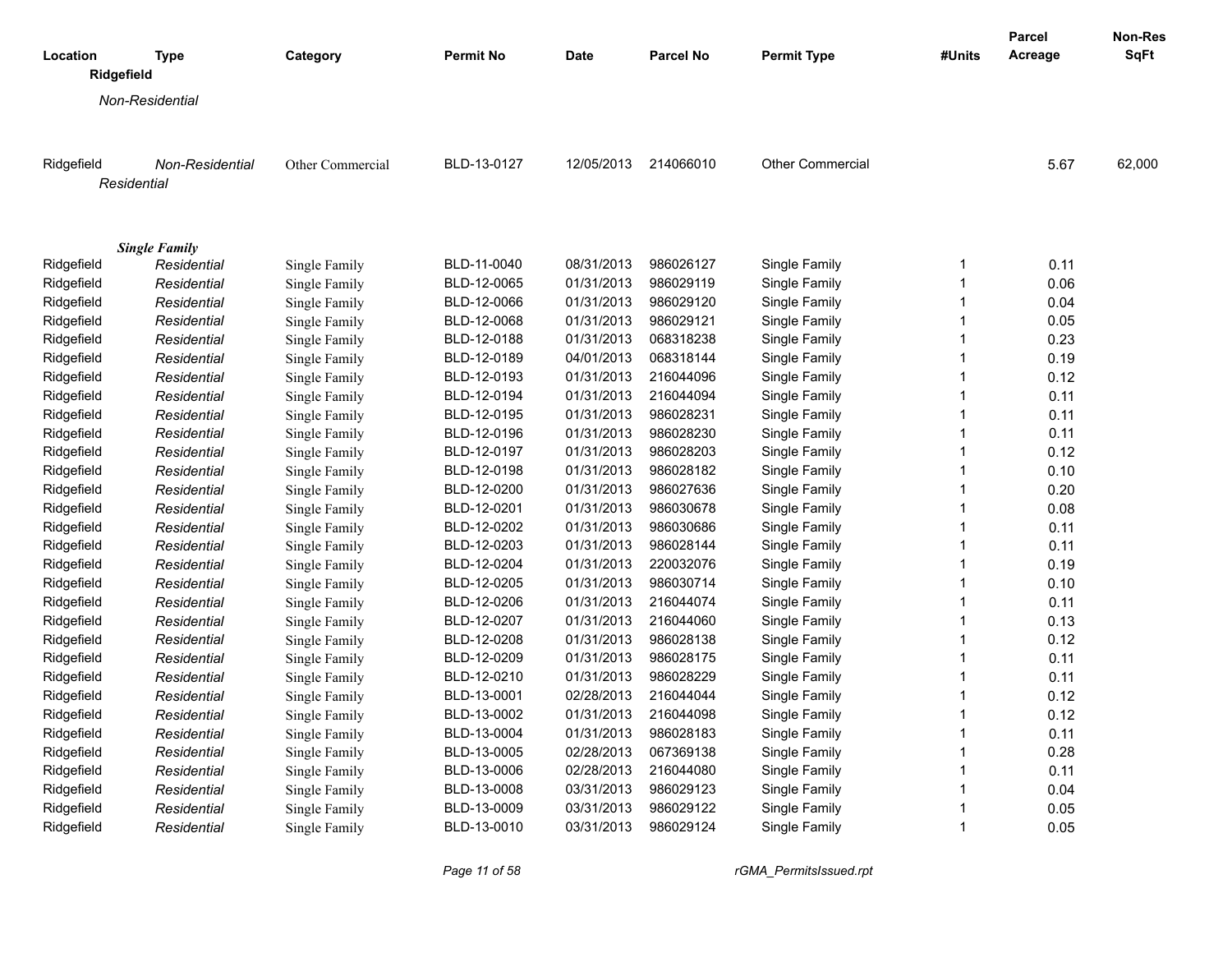| Location   | Type                 | Category      | <b>Permit No</b> | Date       | <b>Parcel No</b> | <b>Permit Type</b> | #Units       | <b>Parcel</b><br>Acreage | Non-Res<br><b>SqFt</b> |
|------------|----------------------|---------------|------------------|------------|------------------|--------------------|--------------|--------------------------|------------------------|
|            | Ridgefield           |               |                  |            |                  |                    |              |                          |                        |
|            | Residential          |               |                  |            |                  |                    |              |                          |                        |
|            |                      |               |                  |            |                  |                    |              |                          |                        |
|            |                      |               |                  |            |                  |                    |              |                          |                        |
|            | <b>Single Family</b> |               |                  |            |                  |                    |              |                          |                        |
| Ridgefield | Residential          | Single Family | BLD-13-0012      | 02/28/2013 | 216044072        | Single Family      | $\mathbf{1}$ | 0.12                     |                        |
| Ridgefield | Residential          | Single Family | BLD-13-0013      | 02/28/2013 | 986028147        | Single Family      | $\mathbf{1}$ | 0.12                     |                        |
| Ridgefield | Residential          | Single Family | BLD-13-0014      | 02/28/2013 | 986030706        | Single Family      | $\mathbf{1}$ | 0.09                     |                        |
| Ridgefield | Residential          | Single Family | BLD-13-0016      | 02/28/2013 | 216044084        | Single Family      | 1            | 0.11                     |                        |
| Ridgefield | Residential          | Single Family | BLD-13-0019      | 02/28/2013 | 986028146        | Single Family      | 1            | 0.12                     |                        |
| Ridgefield | Residential          | Single Family | BLD-13-0020      | 02/28/2013 | 986030679        | Single Family      | 1            | 0.08                     |                        |
| Ridgefield | Residential          | Single Family | BLD-13-0021      | 02/28/2013 | 986030681        | Single Family      | $\mathbf{1}$ | 0.08                     |                        |
| Ridgefield | Residential          | Single Family | BLD-13-0022      | 02/28/2013 | 068318300        | Single Family      | 1            | 0.15                     |                        |
| Ridgefield | Residential          | Single Family | BLD-13-0023      | 02/28/2013 | 986030687        | Single Family      | 1            | 0.07                     |                        |
| Ridgefield | Residential          | Single Family | BLD-13-0024      | 02/28/2013 | 986030680        | Single Family      | $\mathbf 1$  | 0.08                     |                        |
| Ridgefield | Residential          | Single Family | BLD-13-0025      | 02/28/2013 | 986030677        | Single Family      | $\mathbf 1$  | 0.07                     |                        |
| Ridgefield | Residential          | Single Family | BLD-13-0026      | 02/28/2013 | 986030685        | Single Family      | $\mathbf{1}$ | 0.16                     |                        |
| Ridgefield | Residential          | Single Family | BLD-13-0028      | 02/28/2013 | 216044056        | Single Family      | 1            | 0.14                     |                        |
| Ridgefield | Residential          | Single Family | BLD-13-0029      | 03/31/2013 | 216044112        | Single Family      | 1            | 0.12                     |                        |
| Ridgefield | Residential          | Single Family | BLD-13-0032      | 03/31/2013 | 986028943        | Single Family      | 1            | 0.13                     |                        |
| Ridgefield | Residential          | Single Family | BLD-13-0033      | 02/28/2013 | 986028965        | Single Family      | $\mathbf{1}$ | 0.12                     |                        |
| Ridgefield | Residential          | Single Family | BLD-13-0034      | 03/31/2013 | 986028185        | Single Family      | 1            | 0.11                     |                        |
| Ridgefield | Residential          | Single Family | BLD-13-0035      | 03/31/2013 | 986028236        | Single Family      | $\mathbf{1}$ | 0.12                     |                        |
| Ridgefield | Residential          | Single Family | BLD-13-0036      | 02/28/2013 | 986030712        | Single Family      | 1            | 0.09                     |                        |
| Ridgefield | Residential          | Single Family | BLD-13-0037      | 03/31/2013 | 216044082        | Single Family      | $\mathbf{1}$ | 0.11                     |                        |
| Ridgefield | Residential          | Single Family | BLD-13-0038      | 03/31/2013 | 216044086        | Single Family      | $\mathbf{1}$ | 0.10                     |                        |
| Ridgefield | Residential          | Single Family | BLD-13-0039      | 03/31/2013 | 986028211        | Single Family      | 1            | 0.12                     |                        |
| Ridgefield | Residential          | Single Family | BLD-13-0041      | 03/31/2013 | 216044054        | Single Family      | 1            | 0.16                     |                        |
| Ridgefield | Residential          | Single Family | BLD-13-0042      | 03/31/2013 | 986030697        | Single Family      | $\mathbf{1}$ | 0.09                     |                        |
| Ridgefield | Residential          | Single Family | BLD-13-0044      | 03/31/2013 | 986028713        | Single Family      | $\mathbf{1}$ | 0.20                     |                        |
| Ridgefield | Residential          | Single Family | BLD-13-0046      | 03/31/2013 | 216044078        | Single Family      | 1            | 0.11                     |                        |
| Ridgefield | Residential          | Single Family | BLD-13-0047      | 05/01/2013 | 986026130        | Single Family      | 1            | 0.17                     |                        |
| Ridgefield | Residential          | Single Family | BLD-13-0048      | 03/31/2013 | 986030710        | Single Family      | $\mathbf{1}$ | 0.09                     |                        |
| Ridgefield | Residential          | Single Family | BLD-13-0049      | 03/31/2013 | 986028206        | Single Family      | 1            | 0.09                     |                        |
| Ridgefield | Residential          | Single Family | BLD-13-0050      | 04/01/2013 | 220032068        | Single Family      | 1            | 0.17                     |                        |
| Ridgefield | Residential          | Single Family | BLD-13-0051      | 04/01/2013 | 213956000        | Single Family      | 1            | 1.00                     |                        |
| Ridgefield | Residential          | Single Family | BLD-13-0052      | 04/01/2013 | 986028197        | Single Family      | $\mathbf{1}$ | 0.10                     |                        |
| Ridgefield | Residential          | Single Family | BLD-13-0053      | 04/01/2013 | 121061016        | Single Family      | 1            | 0.20                     |                        |
| Ridgefield | Residential          | Single Family | BLD-13-0054      | 04/01/2013 | 986028710        | Single Family      | 1            | 0.19                     |                        |
| Ridgefield | Residential          | Single Family | BLD-13-0055      | 04/01/2013 | 986028956        | Single Family      | 1            | 0.10                     |                        |
|            |                      |               |                  |            |                  |                    |              |                          |                        |

*Page 12 of 58 rGMA\_PermitsIssued.rpt*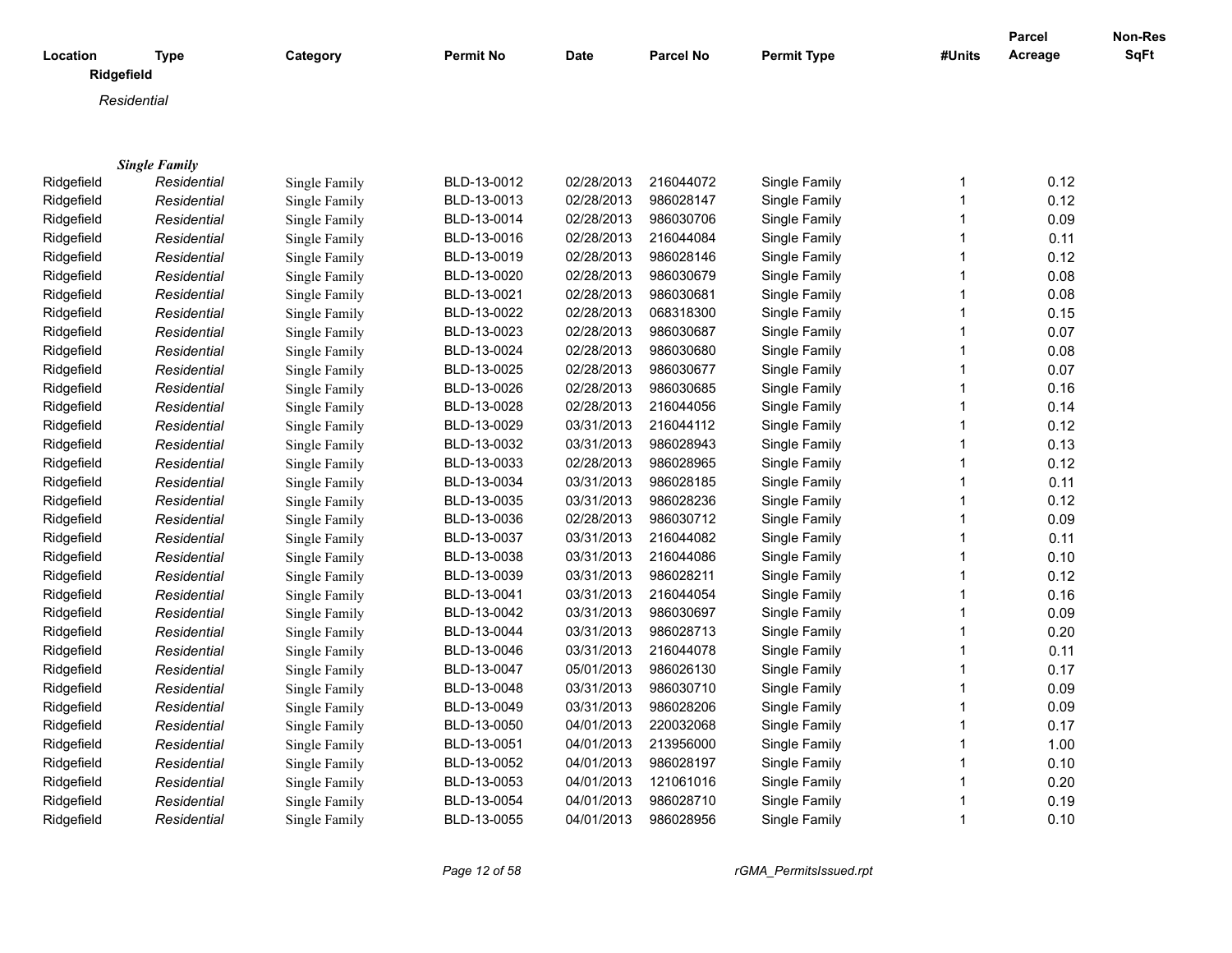|            |                           |               |             |             |                  |                    |        | <b>Parcel</b> | <b>Non-Res</b> |
|------------|---------------------------|---------------|-------------|-------------|------------------|--------------------|--------|---------------|----------------|
| Location   | <b>Type</b><br>Ridgefield | Category      | Permit No   | <b>Date</b> | <b>Parcel No</b> | <b>Permit Type</b> | #Units | Acreage       | <b>SqFt</b>    |
|            | Residential               |               |             |             |                  |                    |        |               |                |
|            |                           |               |             |             |                  |                    |        |               |                |
|            |                           |               |             |             |                  |                    |        |               |                |
|            | <b>Single Family</b>      |               |             |             |                  |                    |        |               |                |
| Ridgefield | Residential               | Single Family | BLD-13-0057 | 04/01/2013  | 986030668        | Single Family      | 1      | 0.11          |                |
| Ridgefield | Residential               | Single Family | BLD-13-0058 | 04/01/2013  | 220032072        | Single Family      | 1      | 0.22          |                |
| Ridgefield | Residential               | Single Family | BLD-13-0059 | 04/01/2013  | 986030671        | Single Family      | 1      | 0.07          |                |
| Ridgefield | Residential               | Single Family | BLD-13-0061 | 04/01/2013  | 986030688        | Single Family      | 1      | 0.07          |                |
| Ridgefield | Residential               | Single Family | BLD-13-0062 | 04/01/2013  | 986030682        | Single Family      | 1      | 0.08          |                |
| Ridgefield | Residential               | Single Family | BLD-13-0063 | 04/01/2013  | 986028720        | Single Family      | 1      | 0.17          |                |
| Ridgefield | Residential               | Single Family | BLD-13-0066 | 05/01/2013  | 986028945        | Single Family      | 1      | 0.12          |                |
| Ridgefield | Residential               | Single Family | BLD-13-0067 | 05/01/2013  | 986028232        | Single Family      | 1      | 0.16          |                |
| Ridgefield | Residential               | Single Family | BLD-13-0068 | 05/01/2013  | 068318176        | Single Family      | 1      | 0.25          |                |
| Ridgefield | Residential               | Single Family | BLD-13-0069 | 05/01/2013  | 220032202        | Single Family      | 1      | 0.16          |                |
| Ridgefield | Residential               | Single Family | BLD-13-0072 | 05/01/2013  | 986030689        | Single Family      | 1      | 0.07          |                |
| Ridgefield | Residential               | Single Family | BLD-13-0073 | 05/01/2013  | 986030667        | Single Family      | 1      | 0.08          |                |
| Ridgefield | Residential               | Single Family | BLD-13-0074 | 05/01/2013  | 220032252        | Single Family      | 1      | 0.23          |                |
| Ridgefield | Residential               | Single Family | BLD-13-0077 | 05/01/2013  | 216044040        | Single Family      | 1      | 0.13          |                |
| Ridgefield | Residential               | Single Family | BLD-13-0080 | 09/01/2013  | 219380060        | Single Family      | 1      | 0.17          |                |
| Ridgefield | Residential               | Single Family | BLD-13-0081 | 05/01/2013  | 986030670        | Single Family      | 1      | 0.08          |                |
| Ridgefield | Residential               | Single Family | BLD-13-0082 | 07/31/2013  | 986028746        | Single Family      | 1      | 0.25          |                |
| Ridgefield | Residential               | Single Family | BLD-13-0083 | 05/01/2013  | 986028947        | Single Family      | 1      | 0.21          |                |
| Ridgefield | Residential               | Single Family | BLD-13-0084 | 07/31/2013  | 986028745        | Single Family      | 1      | 0.17          |                |
| Ridgefield | Residential               | Single Family | BLD-13-0085 | 06/01/2013  | 986026136        | Single Family      | 1      | 0.20          |                |
| Ridgefield | Residential               | Single Family | BLD-13-0089 | 06/01/2013  | 986028721        | Single Family      | 1      | 0.19          |                |
| Ridgefield | Residential               | Single Family | BLD-13-0090 | 08/31/2013  | 986028719        | Single Family      | 1      | 0.17          |                |
| Ridgefield | Residential               | Single Family | BLD-13-0091 | 05/01/2013  | 986030695        | Single Family      | 1      | 0.08          |                |
| Ridgefield | Residential               | Single Family | BLD-13-0094 | 06/01/2013  | 068318256        | Single Family      | 1      | 0.21          |                |
| Ridgefield | Residential               | Single Family | BLD-13-0095 | 05/01/2013  | 986028228        | Single Family      | 1      | 0.12          |                |
| Ridgefield | Residential               | Single Family | BLD-13-0096 | 06/01/2013  | 986030699        | Single Family      | 1      | 0.08          |                |
| Ridgefield | Residential               | Single Family | BLD-13-0097 | 06/01/2013  | 986030665        | Single Family      | 1      | 0.07          |                |
| Ridgefield | Residential               | Single Family | BLD-13-0098 | 05/01/2013  | 986030638        | Single Family      | 1      | 0.09          |                |
| Ridgefield | Residential               | Single Family | BLD-13-0103 | 06/01/2013  | 986028239        | Single Family      | 1      | 0.10          |                |
| Ridgefield | Residential               | Single Family | BLD-13-0104 | 06/01/2013  | 986028248        | Single Family      | 1      | 0.11          |                |
| Ridgefield | Residential               | Single Family | BLD-13-0105 | 07/31/2013  | 986028245        | Single Family      | 1      | 0.10          |                |
| Ridgefield | Residential               | Single Family | BLD-13-0106 | 06/01/2013  | 986028156        | Single Family      | 1      | 0.12          |                |
| Ridgefield | Residential               | Single Family | BLD-13-0107 | 06/01/2013  | 986028246        | Single Family      | 1      | 0.09          |                |
| Ridgefield | Residential               | Single Family | BLD-13-0108 | 06/01/2013  | 986028197        | Single Family      | 1      | 0.10          |                |
| Ridgefield | Residential               | Single Family | BLD-13-0109 | 06/01/2013  | 986028195        | Single Family      | 1      | 0.10          |                |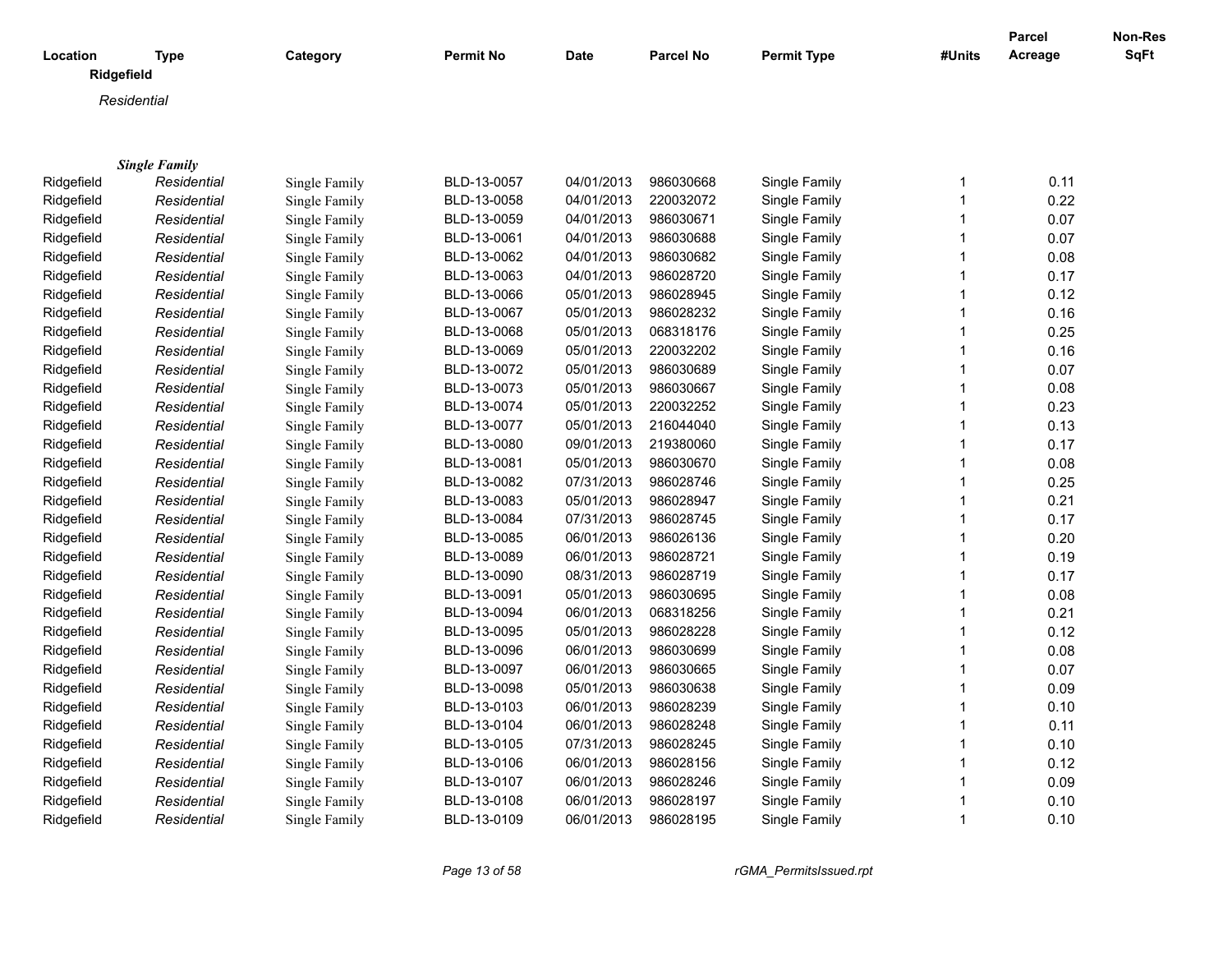| Location   | <b>Type</b>          | Category             | Permit No   | <b>Date</b> | <b>Parcel No</b> | <b>Permit Type</b> | #Units       | Parcel<br>Acreage | Non-Res<br>SqFt |
|------------|----------------------|----------------------|-------------|-------------|------------------|--------------------|--------------|-------------------|-----------------|
| Ridgefield |                      |                      |             |             |                  |                    |              |                   |                 |
|            | Residential          |                      |             |             |                  |                    |              |                   |                 |
|            |                      |                      |             |             |                  |                    |              |                   |                 |
|            |                      |                      |             |             |                  |                    |              |                   |                 |
|            | <b>Single Family</b> |                      |             |             |                  |                    |              |                   |                 |
| Ridgefield | Residential          | Single Family        | BLD-13-0110 | 06/01/2013  | 986028196        | Single Family      | 1            | 0.11              |                 |
| Ridgefield | Residential          | Single Family        | BLD-13-0112 | 06/01/2013  | 986028247        | Single Family      | $\mathbf{1}$ | 0.09              |                 |
| Ridgefield | Residential          | Single Family        | BLD-13-0113 | 06/01/2013  | 986028234        | Single Family      | $\mathbf{1}$ | 0.11              |                 |
| Ridgefield | Residential          | Single Family        | BLD-13-0114 | 06/01/2013  | 986030707        | Single Family      | $\mathbf{1}$ | 0.09              |                 |
| Ridgefield | Residential          | Single Family        | BLD-13-0115 | 06/01/2013  | 986030701        | Single Family      | $\mathbf{1}$ | 0.09              |                 |
| Ridgefield | Residential          | Single Family        | BLD-13-0116 | 06/01/2013  | 986030676        | Single Family      | $\mathbf{1}$ | 0.07              |                 |
| Ridgefield | Residential          | Single Family        | BLD-13-0117 | 06/01/2013  | 986030669        | Single Family      | $\mathbf{1}$ | 0.08              |                 |
| Ridgefield | Residential          | Single Family        | BLD-13-0118 | 06/01/2013  | 986028700        | Single Family      | $\mathbf{1}$ | 0.23              |                 |
| Ridgefield | Residential          | <b>Single Family</b> | BLD-13-0119 | 07/31/2013  | 068370000        | Single Family      | $\mathbf{1}$ | 2.71              |                 |
| Ridgefield | Residential          | Single Family        | BLD-13-0123 | 07/31/2013  | 986030696        | Single Family      | 1            | 0.12              |                 |
| Ridgefield | Residential          | Single Family        | BLD-13-0124 | 07/31/2013  | 986030675        | Single Family      | $\mathbf{1}$ | 0.07              |                 |
| Ridgefield | Residential          | Single Family        | BLD-13-0125 | 07/31/2013  | 986028712        | Single Family      | $\mathbf{1}$ | 0.16              |                 |
| Ridgefield | Residential          | Single Family        | BLD-13-0128 | 09/01/2013  | 216044166        | Single Family      | $\mathbf{1}$ | 0.06              |                 |
| Ridgefield | Residential          | Single Family        | BLD-13-0129 | 09/01/2013  | 216044162        | Single Family      | 1            | 0.05              |                 |
| Ridgefield | Residential          | Single Family        | BLD-13-0130 | 09/01/2013  | 216044164        | Single Family      | $\mathbf 1$  | 0.05              |                 |
| Ridgefield | Residential          | Single Family        | BLD-13-0131 | 09/01/2013  | 216044160        | Single Family      | $\mathbf{1}$ | 0.06              |                 |
| Ridgefield | Residential          | Single Family        | BLD-13-0135 | 07/31/2013  | 986030664        | Single Family      | $\mathbf 1$  | 0.10              |                 |
| Ridgefield | Residential          | Single Family        | BLD-13-0137 | 07/31/2013  | 986030674        | Single Family      | 1            | 0.07              |                 |
| Ridgefield | Residential          | Single Family        | BLD-13-0138 | 09/01/2013  | 986029103        | Single Family      | $\mathbf{1}$ | 0.05              |                 |
| Ridgefield | Residential          | Single Family        | BLD-13-0139 | 09/01/2013  | 986029102        | Single Family      | $\mathbf{1}$ | 0.04              |                 |
| Ridgefield | Residential          | Single Family        | BLD-13-0140 | 09/01/2013  | 986029101        | Single Family      | $\mathbf{1}$ | 0.08              |                 |
| Ridgefield | Residential          | Single Family        | BLD-13-0141 | 09/01/2013  | 986029097        | Single Family      | $\mathbf{1}$ | 0.05              |                 |
| Ridgefield | Residential          | Single Family        | BLD-13-0142 | 09/01/2013  | 986029098        | Single Family      | $\mathbf 1$  | 0.04              |                 |
| Ridgefield | Residential          | Single Family        | BLD-13-0143 | 09/01/2013  | 986029099        | Single Family      | $\mathbf{1}$ | 0.04              |                 |
| Ridgefield | Residential          | Single Family        | BLD-13-0144 | 09/01/2013  | 986029100        | Single Family      | $\mathbf 1$  | 0.10              |                 |
| Ridgefield | Residential          | Single Family        | BLD-13-0145 | 07/31/2013  | 986027667        | Single Family      | $\mathbf 1$  | 0.08              |                 |
| Ridgefield | Residential          | Single Family        | BLD-13-0146 | 07/31/2013  | 986030647        | Single Family      | $\mathbf{1}$ | 0.11              |                 |
| Ridgefield | Residential          | Single Family        | BLD-13-0149 | 08/31/2013  | 986028696        | Single Family      | $\mathbf{1}$ | 0.18              |                 |
| Ridgefield | Residential          | Single Family        | BLD-13-0151 | 08/31/2013  | 986030642        | Single Family      | $\mathbf{1}$ | 0.09              |                 |
| Ridgefield | Residential          | Single Family        | BLD-13-0152 | 08/31/2013  | 986028157        | Single Family      | $\mathbf{1}$ | 0.10              |                 |
| Ridgefield | Residential          | Single Family        | BLD-13-0153 | 08/31/2013  | 986028159        | Single Family      | $\mathbf{1}$ | 0.10              |                 |
| Ridgefield | Residential          | Single Family        | BLD-13-0154 | 08/31/2013  | 986028158        | Single Family      | $\mathbf{1}$ | 0.10              |                 |
| Ridgefield | Residential          | Single Family        | BLD-13-0156 | 08/31/2013  | 986030694        | Single Family      | $\mathbf{1}$ | 0.07              |                 |
| Ridgefield | Residential          | Single Family        | BLD-13-0160 | 11/06/2013  | 986029116        | Single Family      | $\mathbf{1}$ | 0.07              |                 |
| Ridgefield | Residential          | Single Family        | BLD-13-0161 | 11/06/2013  | 986029117        | Single Family      | $\mathbf{1}$ | 0.05              |                 |
|            |                      |                      |             |             |                  |                    |              |                   |                 |

*Page 14 of 58 rGMA\_PermitsIssued.rpt*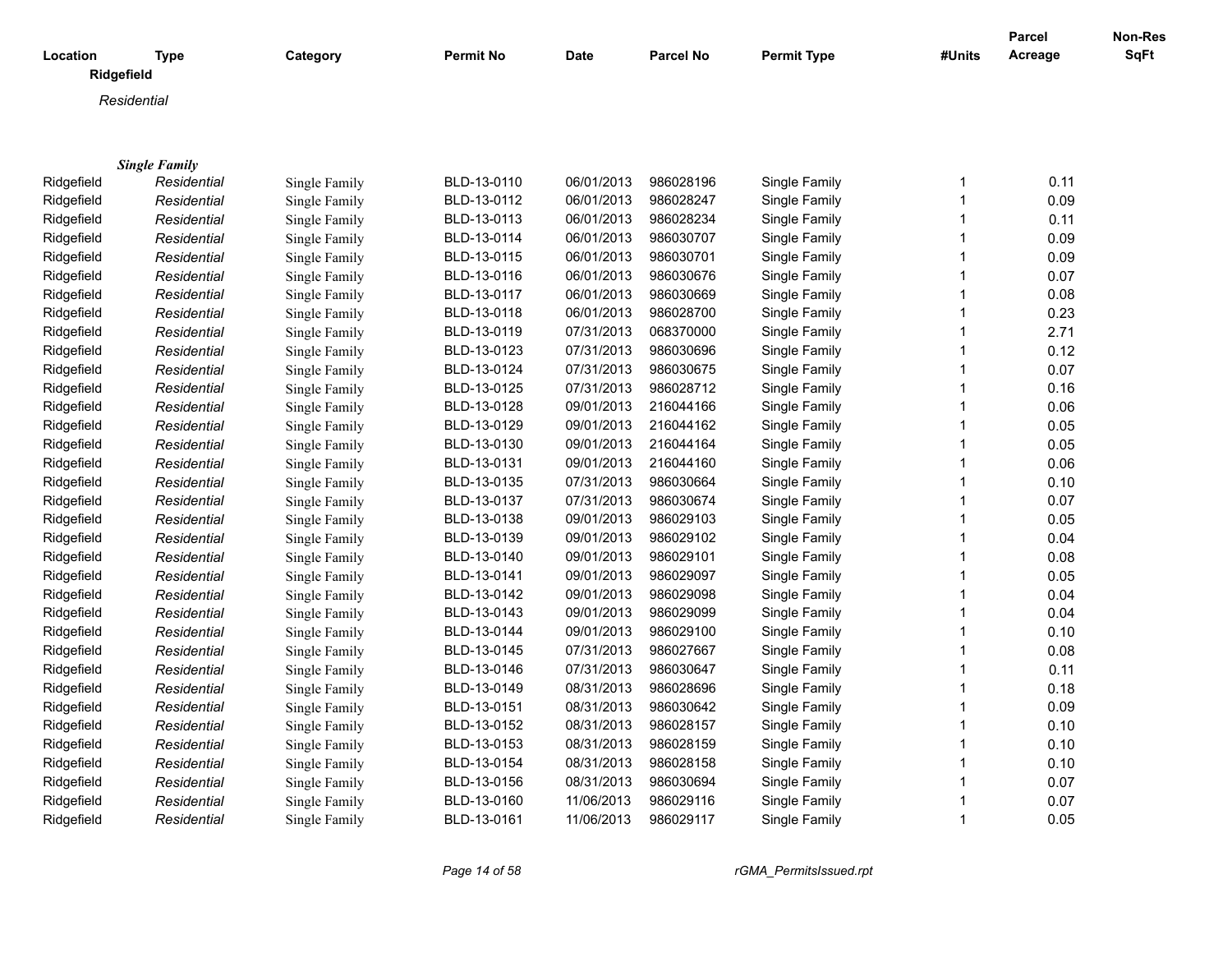|                        |                      |               |                  |             |                  |                    |              | Parcel  | <b>Non-Res</b> |
|------------------------|----------------------|---------------|------------------|-------------|------------------|--------------------|--------------|---------|----------------|
| Location<br>Ridgefield | <b>Type</b>          | Category      | <b>Permit No</b> | <b>Date</b> | <b>Parcel No</b> | <b>Permit Type</b> | #Units       | Acreage | <b>SqFt</b>    |
| Residential            |                      |               |                  |             |                  |                    |              |         |                |
|                        |                      |               |                  |             |                  |                    |              |         |                |
|                        |                      |               |                  |             |                  |                    |              |         |                |
|                        | <b>Single Family</b> |               |                  |             |                  |                    |              |         |                |
| Ridgefield             | Residential          | Single Family | BLD-13-0162      | 11/06/2013  | 986029118        | Single Family      | 1            | 0.07    |                |
| Ridgefield             | Residential          | Single Family | BLD-13-0163      | 11/06/2013  | 986029112        | Single Family      | $\mathbf{1}$ | 0.07    |                |
| Ridgefield             | Residential          | Single Family | BLD-13-0164      | 11/06/2013  | 986029113        | Single Family      | 1            | 0.05    |                |
| Ridgefield             | Residential          | Single Family | BLD-13-0165      | 11/06/2013  | 986029114        | Single Family      | 1            | 0.05    |                |
| Ridgefield             | Residential          | Single Family | BLD-13-0166      | 11/06/2013  | 986029115        | Single Family      | 1            | 0.06    |                |
| Ridgefield             | Residential          | Single Family | BLD-13-0168      | 09/01/2013  | 986028194        | Single Family      | 1            | 0.10    |                |
| Ridgefield             | Residential          | Single Family | BLD-13-0169      | 09/01/2013  | 986028944        | Single Family      | 1            | 0.11    |                |
| Ridgefield             | Residential          | Single Family | BLD-13-0171      | 08/31/2013  | 068318182        | Single Family      | 1            | 0.23    |                |
| Ridgefield             | Residential          | Single Family | BLD-13-0173      | 10/16/2013  | 986030711        | Single Family      | 1            | 0.09    |                |
| Ridgefield             | Residential          | Single Family | BLD-13-0174      | 09/01/2013  | 068318250        | Single Family      | 1            | 0.25    |                |
| Ridgefield             | Residential          | Single Family | BLD-13-0178      | 10/01/2013  | 068318290        | Single Family      | 1            | 0.15    |                |
| Ridgefield             | Residential          | Single Family | BLD-13-0179      | 10/22/2013  | 986028240        | Single Family      | 1            | 0.11    |                |
| Ridgefield             | Residential          | Single Family | BLD-13-0181      | 09/01/2013  | 986030698        | Single Family      | 1            | 0.09    |                |
| Ridgefield             | Residential          | Single Family | BLD-13-0182      | 09/01/2013  | 986028705        | Single Family      | 1            | 0.20    |                |
| Ridgefield             | Residential          | Single Family | BLD-13-0184      | 10/11/2013  | 986030702        | Single Family      | 1            | 0.09    |                |
| Ridgefield             | Residential          | Single Family | BLD-13-0185      | 10/09/2013  | 067369100        | Single Family      | 1            | 0.20    |                |
| Ridgefield             | Residential          | Single Family | BLD-13-0186      | 10/16/2013  | 220032266        | Single Family      | 1            | 0.45    |                |
| Ridgefield             | Residential          | Single Family | BLD-13-0187      | 10/09/2013  | 986030700        | Single Family      | 1            | 0.08    |                |
| Ridgefield             | Residential          | Single Family | BLD-13-0188      | 10/10/2013  | 121061030        | Single Family      | 1            | 0.40    |                |
| Ridgefield             | Residential          | Single Family | BLD-13-0189      | 10/21/2013  | 986030942        | Single Family      | 1            | 0.11    |                |
| Ridgefield             | Residential          | Single Family | BLD-13-0190      | 10/29/2013  | 986030943        | Single Family      | 1            | 0.11    |                |
| Ridgefield             | Residential          | Single Family | BLD-13-0191      | 10/29/2013  | 986030944        | Single Family      | 1            | 0.12    |                |
| Ridgefield             | Residential          | Single Family | BLD-13-0192      | 10/15/2013  | 986030646        | Single Family      | 1            | 0.12    |                |
| Ridgefield             | Residential          | Single Family | BLD-13-0194      | 11/20/2013  | 220032262        | Single Family      | 1            | 0.40    |                |
| Ridgefield             | Residential          | Single Family | BLD-13-0196      | 10/30/2013  | 067369022        | Single Family      | 1            | 0.29    |                |
| Ridgefield             | Residential          | Single Family | BLD-13-0198      | 11/06/2013  | 220032272        | Single Family      | 1            | 0.30    |                |
| Ridgefield             | Residential          | Single Family | BLD-13-0200      | 11/06/2013  | 986028715        | Single Family      | 1            | 0.17    |                |
| Ridgefield             | Residential          | Single Family | BLD-13-0202      | 11/05/2013  | 986030673        | Single Family      | 1            | 0.07    |                |
| Ridgefield             | Residential          | Single Family | BLD-13-0203      | 11/05/2013  | 986030657        | Single Family      | 1            | 0.11    |                |
| Ridgefield             | Residential          | Single Family | BLD-13-0204      | 11/08/2013  | 219380056        | Single Family      | 1            | 0.14    |                |
| Ridgefield             | Residential          | Single Family | BLD-13-0210      | 11/21/2013  | 986030643        | Single Family      | $\mathbf{1}$ | 0.09    |                |
| Ridgefield             | Residential          | Single Family | BLD-13-0212      | 11/26/2013  | 986030924        | Single Family      | 1            | 0.11    |                |
| Ridgefield             | Residential          | Single Family | BLD-13-0213      | 12/10/2013  | 986030916        | Single Family      | 1            | 0.16    |                |
| Ridgefield             | Residential          | Single Family | BLD-13-0217      | 12/26/2013  | 986030937        | Single Family      | 1            | 0.12    |                |
| Ridgefield             | Residential          | Single Family | BLD-13-0218      | 12/26/2013  | 986030938        | Single Family      | 1            | 0.11    |                |

*Page 15 of 58 rGMA\_PermitsIssued.rpt*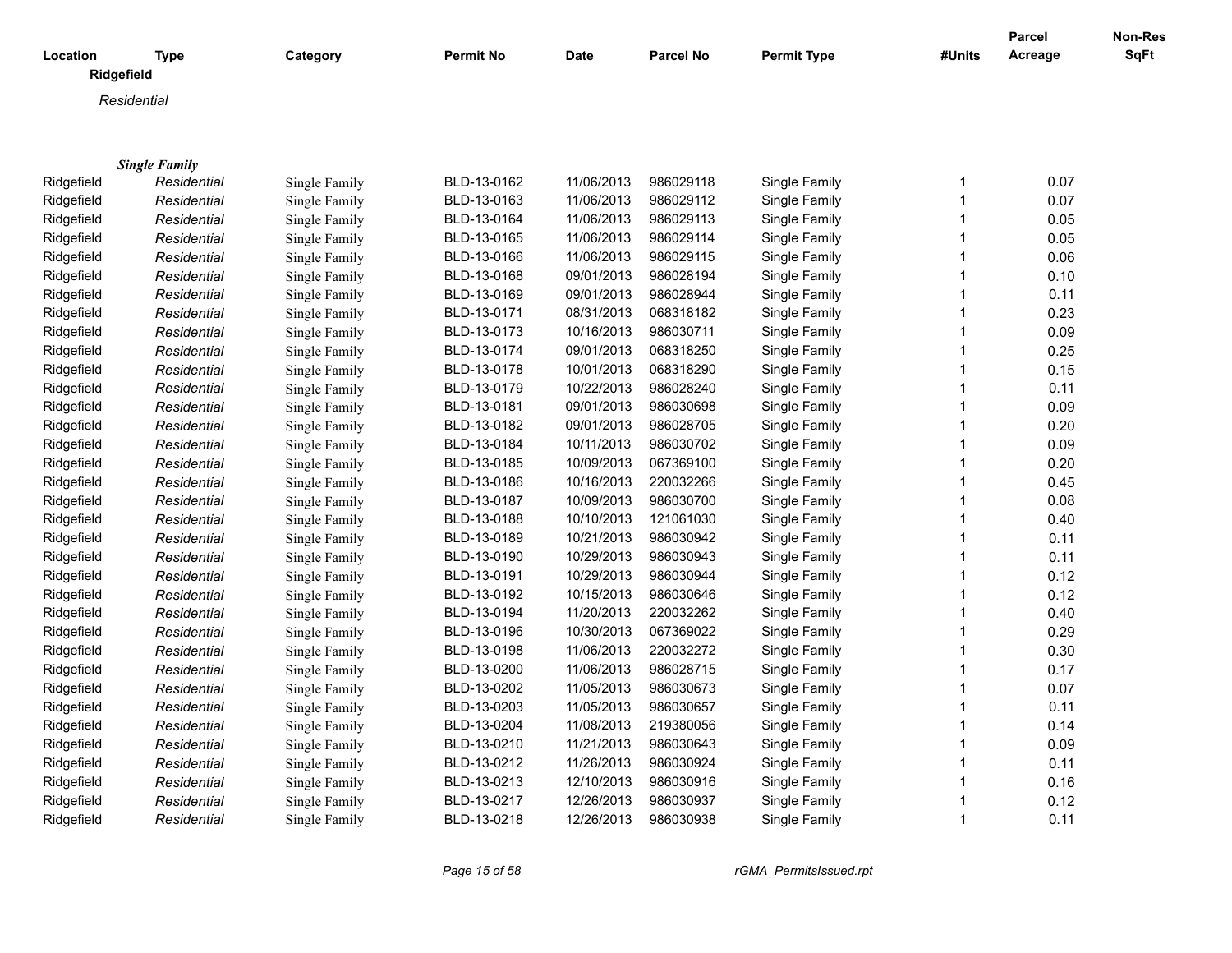| Location<br>Ridgefield   | <b>Type</b>                         | Category                       | <b>Permit No</b> | <b>Date</b> | Parcel No | <b>Permit Type</b>             | #Units | Parcel<br>Acreage           | Non-Res<br>SqFt |
|--------------------------|-------------------------------------|--------------------------------|------------------|-------------|-----------|--------------------------------|--------|-----------------------------|-----------------|
| Residential              |                                     |                                |                  |             |           |                                |        |                             |                 |
|                          | <b>Single Family</b><br>Residential |                                | BLD-13-0219      | 12/26/2013  | 986030939 |                                |        | 0.12                        |                 |
| Ridgefield<br>Ridgefield | Residential                         | Single Family<br>Single Family | BLD-13-0220      | 12/26/2013  | 986030940 | Single Family<br>Single Family |        | 0.14                        |                 |
| Ridgefield               | Residential                         | Single Family                  | BLD-13-0221      | 12/26/2013  | 986030941 | Single Family                  |        | 0.11                        |                 |
|                          |                                     |                                |                  |             |           |                                | 174    | Total Single Family         |                 |
|                          |                                     |                                |                  |             |           | Ridgefield Sub Total           | 174    |                             | 62,000          |
| <b>Ridgefield UGA</b>    |                                     |                                |                  |             |           |                                |        |                             |                 |
| Residential              |                                     |                                |                  |             |           |                                |        |                             |                 |
| Ridgefield UG.           | <b>Single Family</b><br>Residential | Single Family                  | SFR2013-00690    | 10/18/2013  | 216495000 | Single Family                  | 1      | 2.36<br>Total Single Family |                 |
|                          |                                     |                                |                  |             |           | Ridgefield UGA Sub Total       | 1      |                             | 0               |
|                          |                                     |                                |                  |             |           |                                |        |                             |                 |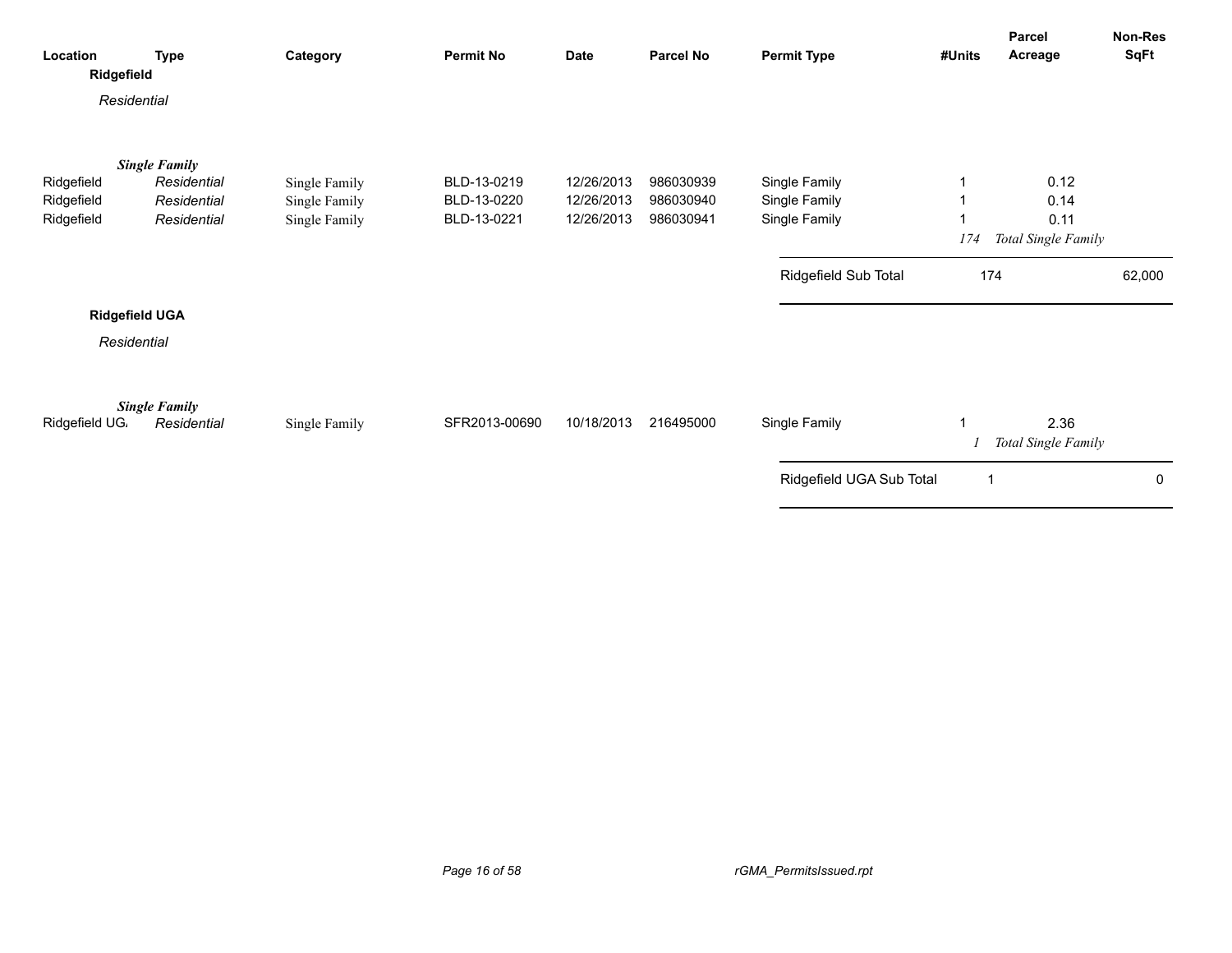| Location         | Type                | Category          | <b>Permit No</b> | <b>Date</b> | <b>Parcel No</b> | <b>Permit Type</b>       | #Units | Parcel<br>Acreage | Non-Res<br><b>SqFt</b> |
|------------------|---------------------|-------------------|------------------|-------------|------------------|--------------------------|--------|-------------------|------------------------|
| <b>Vancouver</b> |                     |                   |                  |             |                  |                          |        |                   |                        |
|                  | Non-Residential     |                   |                  |             |                  |                          |        |                   |                        |
|                  |                     |                   |                  |             |                  |                          |        |                   |                        |
|                  |                     |                   |                  |             |                  |                          |        |                   |                        |
| Vancouver        | Non-Residential     | Commercial Retail | COM2011-00350    | 01/09/2013  | 039640000        | <b>Commercial Retail</b> |        | 0.92              | 12,006                 |
| Vancouver        | Non-Residential     | Industrial        | COM2012-00522    | 02/15/2013  | 158419000        | Industrial               |        | 12.75             | 10,800                 |
| Vancouver        | Non-Residential     | Industrial        | COM2012-00523    | 02/15/2013  | 158419000        | Industrial               |        | 12.75             | 10,800                 |
| Vancouver        | Non-Residential     | Industrial        | COM2012-00524    | 02/15/2013  | 158419000        | Industrial               |        | 12.75             | 5,400                  |
| Vancouver        | Non-Residential     | Industrial        | COM2012-00588    | 01/04/2013  | 149591000        | Industrial               |        | 0.42              | 600                    |
| Vancouver        | Non-Residential     | Institutional     | COM2013-00004    | 02/20/2013  | 107977000        | Institutional            |        | 4.65              | 641                    |
| Vancouver        | Non-Residential     | Other Commercial  | CMI-125070       | 08/21/2013  | 165167000        | <b>Other Commercial</b>  |        | 45.92             | 222,636                |
| Vancouver        | Non-Residential     | Other Commercial  | CMI-125527       | 08/01/2013  | 029378006        | <b>Other Commercial</b>  |        | 6.15              | 360                    |
| Vancouver        | Non-Residential     | Other Commercial  | CMI-151361       | 07/30/2013  | 152182000        | <b>Other Commercial</b>  |        | 5.12              | 5,898                  |
| Vancouver        | Non-Residential     | Other Commercial  | CMI-151661       | 08/22/2013  | 114513000        | <b>Other Commercial</b>  |        | 10.77             | 201,018                |
| Vancouver        | Non-Residential     | Other Commercial  | CMI-151953       | 08/23/2013  | 162671000        | <b>Other Commercial</b>  |        | 8.79              | 45,975                 |
| Vancouver        | Non-Residential     | Other Commercial  | CMI-151954       | 08/23/2013  | 162671000        | <b>Other Commercial</b>  |        | 8.79              | 24,279                 |
| Vancouver        | Non-Residential     | Other Commercial  | COM2013-00052    | 02/11/2013  | 162633000        | <b>Other Commercial</b>  |        | 2.79              | 1,400                  |
| Vancouver        | Non-Residential     | Other Commercial  | COM2013-00088    | 06/19/2013  | 162647000        | <b>Other Commercial</b>  |        | 0.82              | 6,822                  |
|                  | Residential         |                   |                  |             |                  |                          |        |                   |                        |
|                  |                     |                   |                  |             |                  |                          |        |                   |                        |
|                  |                     |                   |                  |             |                  |                          |        |                   |                        |
|                  | <b>Multi-Family</b> |                   |                  |             |                  |                          |        |                   |                        |
| Vancouver        | Residential         | Multi-Family      | CMI-154171       | 09/05/2013  | 176607000        | Multi-Family             | 8      | 7.28              |                        |
| Vancouver        | Residential         | Multi-Family      | CMI-154173       | 09/05/2013  | 176607000        | Multi-Family             | 8      | 7.28              |                        |
| Vancouver        | Residential         | Multi-Family      | CMI-154196       | 09/05/2013  | 176607000        | Multi-Family             | 8      | 7.28              |                        |
| Vancouver        | Residential         | Multi-Family      | CMI-154197       | 09/25/2013  | 176607000        | Multi-Family             | 8      | 7.28              |                        |
| Vancouver        | Residential         | Multi-Family      | CMI-154198       | 09/25/2013  | 176607000        | Multi-Family             | 8      | 7.28              |                        |
| Vancouver        | Residential         | Multi-Family      | CMI-154200       | 09/05/2013  | 176607000        | Multi-Family             | 12     | 7.28              |                        |
| Vancouver        | Residential         | Multi-Family      | CMI-154201       | 09/25/2013  | 176607000        | Multi-Family             | 12     | 7.28              |                        |
| Vancouver        | Residential         | Multi-Family      | CMI-154211       | 09/05/2013  | 176607000        | Multi-Family             | 14     | 7.28              |                        |
| Vancouver        | Residential         | Multi-Family      | CMI-154216       | 09/25/2013  | 176607000        | Multi-Family             | 12     | 7.28              |                        |
| Vancouver        | Residential         | Multi-Family      | CMI-154220       | 09/25/2013  | 176607000        | Multi-Family             | 10     | 7.28              |                        |
| Vancouver        | Residential         | Multi-Family      | CMI-154221       | 09/25/2013  | 176607000        | Multi-Family             | 10     | 7.28              |                        |
| Vancouver        | Residential         | Multi-Family      | CMI-154222       | 09/25/2013  | 176607000        | Multi-Family             | 12     | 7.28              |                        |
| Vancouver        | Residential         | Multi-Family      | MFR2011-00191    | 01/09/2013  | 039640000        | Multi-Family             | 46     | 0.92              |                        |
| Vancouver        | Residential         | Multi-Family      | MFR2011-00192    | 01/09/2013  | 039640000        | Multi-Family             | 46     | 0.92              |                        |
| Vancouver        | Residential         | Multi-Family      | MFR2012-00011    | 03/05/2013  | 112615000        | Multi-Family             | 44     | 2.77              |                        |
| Vancouver        | Residential         | Multi-Family      | MFR2013-00003    | 01/18/2013  | 029378006        | Multi-Family             | 12     | 6.15              |                        |
| Vancouver        | Residential         | Multi-Family      | MFR2013-00004    | 01/18/2013  | 029378006        | Multi-Family             | 12     | 6.15              |                        |
| Vancouver        | Residential         | Multi-Family      | MFR2013-00008    | 01/24/2013  | 029378006        | Multi-Family             | 8      | 6.15              |                        |
|                  |                     |                   |                  |             |                  |                          |        |                   |                        |

*Page 17 of 58 rGMA\_PermitsIssued.rpt*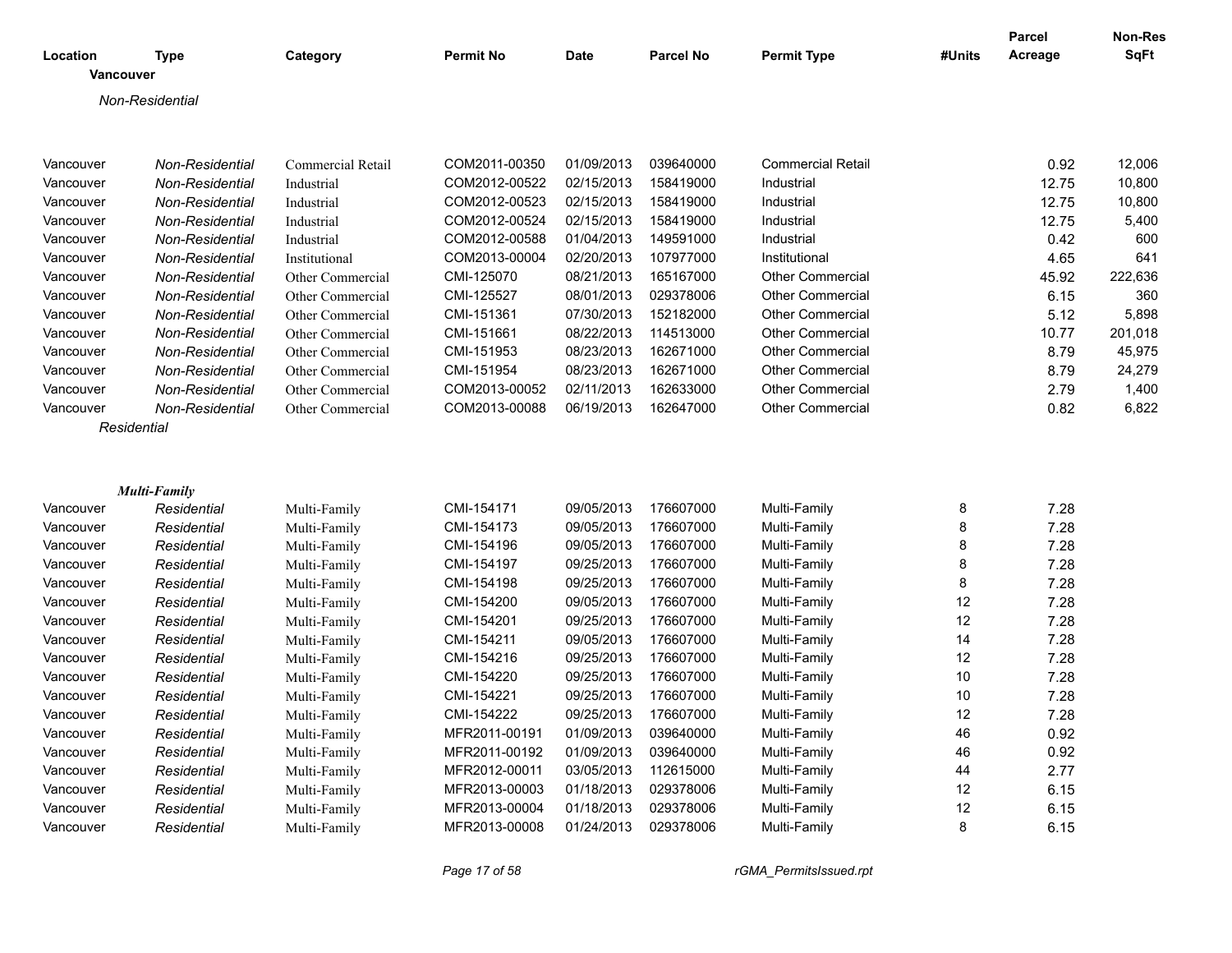| Location  | <b>Type</b>         | Category     | <b>Permit No</b> | <b>Date</b> | <b>Parcel No</b> | <b>Permit Type</b> | #Units       | <b>Parcel</b><br>Acreage | Non-Res<br>SqFt |
|-----------|---------------------|--------------|------------------|-------------|------------------|--------------------|--------------|--------------------------|-----------------|
| Vancouver |                     |              |                  |             |                  |                    |              |                          |                 |
|           | Residential         |              |                  |             |                  |                    |              |                          |                 |
|           |                     |              |                  |             |                  |                    |              |                          |                 |
|           |                     |              |                  |             |                  |                    |              |                          |                 |
|           | <b>Multi-Family</b> |              |                  |             |                  |                    |              |                          |                 |
| Vancouver | Residential         | Multi-Family | MFR2013-00009    | 01/24/2013  | 029378006        | Multi-Family       | 8            | 6.15                     |                 |
| Vancouver | Residential         | Multi-Family | MFR2013-00010    | 01/24/2013  | 029378006        | Multi-Family       | 8            | 6.15                     |                 |
| Vancouver | Residential         | Multi-Family | MFR2013-00011    | 01/24/2013  | 029378006        | Multi-Family       | 8            | 6.15                     |                 |
| Vancouver | Residential         | Multi-Family | MFR2013-00029    | 02/04/2013  | 176601000        | Multi-Family       | 14           | 6.09                     |                 |
| Vancouver | Residential         | Multi-Family | MFR2013-00052    | 03/25/2013  | 162647000        | Multi-Family       | 12           | 0.82                     |                 |
| Vancouver | Residential         | Multi-Family | MFR2013-00054    | 04/05/2013  | 162647000        | Multi-Family       | 12           | 0.82                     |                 |
| Vancouver | Residential         | Multi-Family | MFR2013-00055    | 05/10/2013  | 162647000        | Multi-Family       | 12           | 0.82                     |                 |
| Vancouver | Residential         | Multi-Family | MFR2013-00056    | 04/18/2013  | 162647000        | Multi-Family       | 12           | 0.82                     |                 |
| Vancouver | Residential         | Multi-Family | MFR2013-00057    | 03/28/2013  | 162647000        | Multi-Family       | 10           | 0.82                     |                 |
| Vancouver | Residential         | Multi-Family | MFR2013-00058    | 04/18/2013  | 162647000        | Multi-Family       | 10           | 0.82                     |                 |
| Vancouver | Residential         | Multi-Family | MFR2013-00059    | 04/05/2013  | 162647000        | Multi-Family       | 10           | 0.82                     |                 |
| Vancouver | Residential         | Multi-Family | MFR2013-00061    | 05/10/2013  | 162647000        | Multi-Family       | 10           | 0.82                     |                 |
| Vancouver | Residential         | Multi-Family | MFR2013-00062    | 05/10/2013  | 162647000        | Multi-Family       | 10           | 0.82                     |                 |
| Vancouver | Residential         | Multi-Family | MFR2013-00063    | 05/10/2013  | 162647000        | Multi-Family       | 10           | 0.82                     |                 |
| Vancouver | Residential         | Multi-Family | MFR2013-00064    | 04/18/2013  | 162647000        | Multi-Family       | 10           | 0.82                     |                 |
| Vancouver | Residential         | Multi-Family | MFR2013-00065    | 04/18/2013  | 162647000        | Multi-Family       | 12           | 0.82                     |                 |
| Vancouver | Residential         | Multi-Family | MFR2013-00066    | 04/05/2013  | 162647000        | Multi-Family       | 6            | 0.82                     |                 |
| Vancouver | Residential         | Multi-Family | MFR2013-00067    | 04/05/2013  | 162647000        | Multi-Family       | 6            | 0.82                     |                 |
| Vancouver | Residential         | Multi-Family | MFR2013-00068    | 04/05/2013  | 162647000        | Multi-Family       | 6            | 0.82                     |                 |
| Vancouver | Residential         | Multi-Family | MFR2013-00069    | 03/25/2013  | 162647000        | Multi-Family       | 6            | 0.82                     |                 |
| Vancouver | Residential         | Multi-Family | MFR2013-00090    | 05/29/2013  | 176622000        | Multi-Family       | 12           | 10.65                    |                 |
| Vancouver | Residential         | Multi-Family | MFR2013-00091    | 05/29/2013  | 176622000        | Multi-Family       | 14           | 10.65                    |                 |
| Vancouver | Residential         | Multi-Family | MFR2013-00092    | 05/29/2013  | 176622000        | Multi-Family       | 14           | 10.65                    |                 |
| Vancouver | Residential         | Multi-Family | MFR2013-00093    | 05/23/2013  | 176622000        | Multi-Family       | 8            | 10.65                    |                 |
| Vancouver | Residential         | Multi-Family | MFR2013-00094    | 05/29/2013  | 176622000        | Multi-Family       | 8            | 10.65                    |                 |
| Vancouver | Residential         | Multi-Family | MFR2013-00095    | 05/29/2013  | 176622000        | Multi-Family       | 10           | 10.65                    |                 |
| Vancouver | Residential         | Multi-Family | MFR2013-00096    | 05/29/2013  | 176622000        | Multi-Family       | 10           | 10.65                    |                 |
| Vancouver | Residential         | Multi-Family | MFR2013-00097    | 05/29/2013  | 176622000        | Multi-Family       | 10           | 10.65                    |                 |
| Vancouver | Residential         | Multi-Family | SFR2012-00111    | 02/13/2013  | 986026536        | Multi-Family       | $\mathbf{1}$ | 0.06                     |                 |
| Vancouver | Residential         | Multi-Family | SFR2012-00187    | 01/02/2013  | 165723086        | Multi-Family       | $\mathbf{1}$ | 0.05                     |                 |
| Vancouver | Residential         | Multi-Family | SFR2012-00190    | 01/02/2013  | 165723088        | Multi-Family       | 1            | 0.04                     |                 |
| Vancouver | Residential         | Multi-Family | SFR2012-00192    | 01/02/2013  | 165723090        | Multi-Family       | 1            | 0.04                     |                 |
| Vancouver | Residential         | Multi-Family | SFR2012-00193    | 01/02/2013  | 165723092        | Multi-Family       | 1            | 0.04                     |                 |
| Vancouver | Residential         | Multi-Family | SFR2012-00194    | 01/02/2013  | 165723094        | Multi-Family       | 1            | 0.04                     |                 |
| Vancouver | Residential         | Multi-Family | SFR2012-00195    | 01/02/2013  | 165723096        | Multi-Family       | 1            | 0.05                     |                 |
|           |                     |              |                  |             |                  |                    |              |                          |                 |

*Page 18 of 58 rGMA\_PermitsIssued.rpt*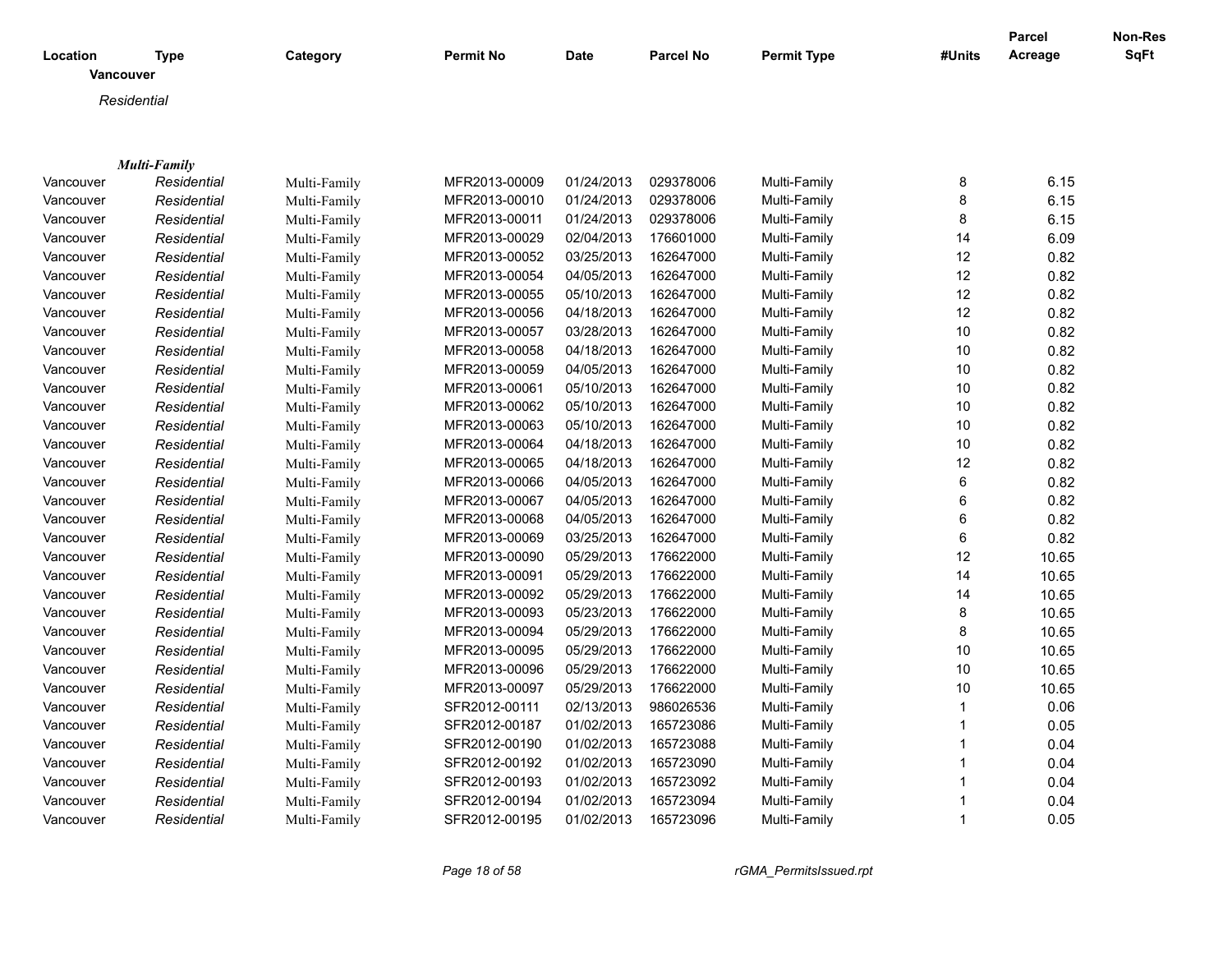|                       |                     |              |                  |             |                  |                    |        | <b>Parcel</b> | <b>Non-Res</b> |
|-----------------------|---------------------|--------------|------------------|-------------|------------------|--------------------|--------|---------------|----------------|
| Location<br>Vancouver | <b>Type</b>         | Category     | <b>Permit No</b> | <b>Date</b> | <b>Parcel No</b> | <b>Permit Type</b> | #Units | Acreage       | <b>SqFt</b>    |
|                       | Residential         |              |                  |             |                  |                    |        |               |                |
|                       |                     |              |                  |             |                  |                    |        |               |                |
|                       |                     |              |                  |             |                  |                    |        |               |                |
|                       | <b>Multi-Family</b> |              |                  |             |                  |                    |        |               |                |
| Vancouver             | Residential         | Multi-Family | SFR2012-00258    | 03/21/2013  | 126808164        | Multi-Family       | 1      | 0.09          |                |
| Vancouver             | Residential         | Multi-Family | SFR2012-00259    | 03/21/2013  | 126808166        | Multi-Family       | 1      | 0.06          |                |
| Vancouver             | Residential         | Multi-Family | SFR2012-00260    | 03/21/2013  | 126808168        | Multi-Family       | 1      | 0.06          |                |
| Vancouver             | Residential         | Multi-Family | SFR2012-00261    | 03/21/2013  | 126808170        | Multi-Family       | 1      | 0.10          |                |
| Vancouver             | Residential         | Multi-Family | SFR2013-00003    | 01/22/2013  | 986026609        | Multi-Family       | 1      | 0.06          |                |
| Vancouver             | Residential         | Multi-Family | SFR2013-00004    | 01/22/2013  | 986026610        | Multi-Family       | 1      | 0.04          |                |
| Vancouver             | Residential         | Multi-Family | SFR2013-00005    | 01/22/2013  | 986026611        | Multi-Family       | 1      | 0.04          |                |
| Vancouver             | Residential         | Multi-Family | SFR2013-00006    | 01/23/2013  | 986026613        | Multi-Family       | 1      | 0.05          |                |
| Vancouver             | Residential         | Multi-Family | SFR2013-00007    | 01/23/2013  | 986026615        | Multi-Family       | 1      | 0.04          |                |
| Vancouver             | Residential         | Multi-Family | SFR2013-00008    | 02/11/2013  | 986026617        | Multi-Family       | 1      | 0.05          |                |
| Vancouver             | Residential         | Multi-Family | SFR2013-00009    | 01/22/2013  | 986026612        | Multi-Family       | 1      | 0.05          |                |
| Vancouver             | Residential         | Multi-Family | SFR2013-00010    | 01/23/2013  | 986026614        | Multi-Family       | 1      | 0.04          |                |
| Vancouver             | Residential         | Multi-Family | SFR2013-00011    | 01/23/2013  | 986026616        | Multi-Family       | 1      | 0.05          |                |
| Vancouver             | Residential         | Multi-Family | SFR2013-00012    | 02/11/2013  | 986026618        | Multi-Family       | 1      | 0.07          |                |
| Vancouver             | Residential         | Multi-Family | SFR2013-00013    | 02/26/2013  | 986026619        | Multi-Family       | 1      | 0.07          |                |
| Vancouver             | Residential         | Multi-Family | SFR2013-00014    | 02/26/2013  | 986026621        | Multi-Family       | 1      | 0.04          |                |
| Vancouver             | Residential         | Multi-Family | SFR2013-00015    | 02/26/2013  | 986026623        | Multi-Family       | 1      | 0.04          |                |
| Vancouver             | Residential         | Multi-Family | SFR2013-00016    | 02/26/2013  | 986026625        | Multi-Family       | 1      | 0.05          |                |
| Vancouver             | Residential         | Multi-Family | SFR2013-00017    | 02/26/2013  | 986026627        | Multi-Family       | 1      | 0.04          |                |
| Vancouver             | Residential         | Multi-Family | SFR2013-00018    | 02/26/2013  | 986026629        | Multi-Family       | 1      | 0.04          |                |
| Vancouver             | Residential         | Multi-Family | SFR2013-00019    | 02/26/2013  | 986026631        | Multi-Family       | 1      | 0.04          |                |
| Vancouver             | Residential         | Multi-Family | SFR2013-00020    | 02/26/2013  | 986026620        | Multi-Family       | 1      | 0.04          |                |
| Vancouver             | Residential         | Multi-Family | SFR2013-00021    | 02/26/2013  | 986026626        | Multi-Family       | 1      | 0.04          |                |
| Vancouver             | Residential         | Multi-Family | SFR2013-00022    | 02/26/2013  | 986026628        | Multi-Family       | 1      | 0.04          |                |
| Vancouver             | Residential         | Multi-Family | SFR2013-00023    | 02/26/2013  | 986026630        | Multi-Family       | 1      | 0.04          |                |
| Vancouver             | Residential         | Multi-Family | SFR2013-00024    | 02/26/2013  | 986026622        | Multi-Family       | 1      | 0.04          |                |
| Vancouver             | Residential         | Multi-Family | SFR2013-00025    | 02/26/2013  | 986026624        | Multi-Family       | 1      | 0.05          |                |
| Vancouver             | Residential         | Multi-Family | SFR2013-00026    | 02/26/2013  | 986026632        | Multi-Family       | 1      | 0.06          |                |
| Vancouver             | Residential         | Multi-Family | SFR2013-00070    | 03/19/2013  | 986028637        | Multi-Family       | 1      | 0.04          |                |
| Vancouver             | Residential         | Multi-Family | SFR2013-00071    | 03/19/2013  | 986028638        | Multi-Family       | 1      | 0.04          |                |
| Vancouver             | Residential         | Multi-Family | SFR2013-00072    | 03/19/2013  | 986028633        | Multi-Family       | 1      | 0.09          |                |
| Vancouver             | Residential         | Multi-Family | SFR2013-00073    | 03/19/2013  | 986028635        | Multi-Family       | 1      | 0.04          |                |
| Vancouver             | Residential         | Multi-Family | SFR2013-00074    | 03/19/2013  | 986028639        | Multi-Family       | 1      | 0.04          |                |
| Vancouver             | Residential         | Multi-Family | SFR2013-00075    | 03/19/2013  | 986028641        | Multi-Family       | 1      | 0.04          |                |
| Vancouver             | Residential         | Multi-Family | SFR2013-00076    | 03/19/2013  | 986028643        | Multi-Family       | 1      | 0.04          |                |

*Page 19 of 58 rGMA\_PermitsIssued.rpt*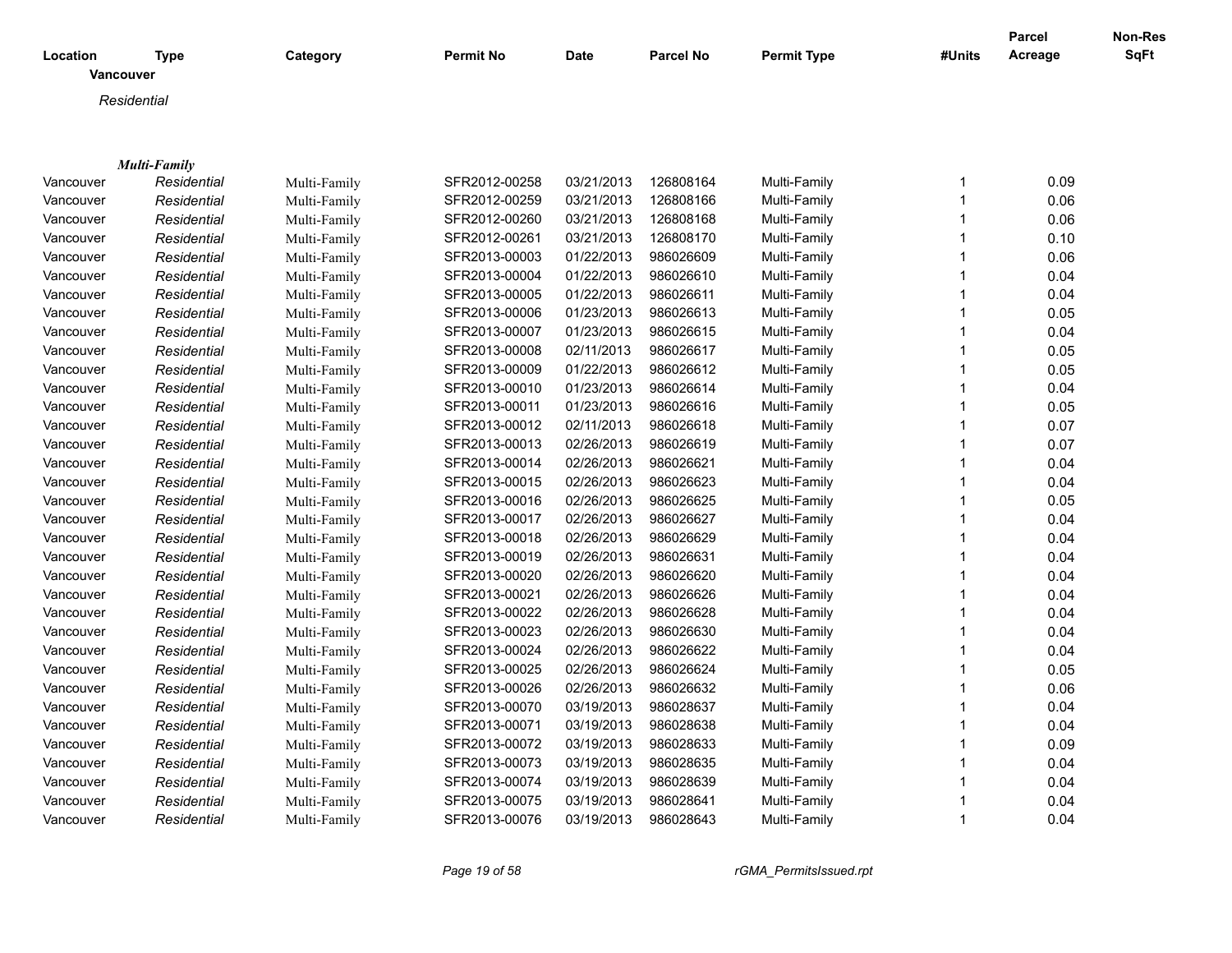| Location  | Type                 | Category      | <b>Permit No</b> | <b>Date</b> | <b>Parcel No</b> | <b>Permit Type</b> | #Units                  | Parcel<br>Acreage  | <b>Non-Res</b><br><b>SqFt</b> |
|-----------|----------------------|---------------|------------------|-------------|------------------|--------------------|-------------------------|--------------------|-------------------------------|
|           | Vancouver            |               |                  |             |                  |                    |                         |                    |                               |
|           | Residential          |               |                  |             |                  |                    |                         |                    |                               |
|           |                      |               |                  |             |                  |                    |                         |                    |                               |
|           |                      |               |                  |             |                  |                    |                         |                    |                               |
|           | <b>Multi-Family</b>  |               |                  |             |                  |                    |                         |                    |                               |
| Vancouver | Residential          | Multi-Family  | SFR2013-00077    | 03/19/2013  | 986028644        | Multi-Family       | $\mathbf 1$             | 0.10               |                               |
| Vancouver | Residential          | Multi-Family  | SFR2013-00078    | 03/19/2013  | 986028642        | Multi-Family       | $\mathbf{1}$            | 0.04               |                               |
| Vancouver | Residential          | Multi-Family  | SFR2013-00079    | 03/19/2013  | 986028640        | Multi-Family       | $\mathbf{1}$            | 0.04               |                               |
| Vancouver | Residential          | Multi-Family  | SFR2013-00080    | 03/19/2013  | 986028634        | Multi-Family       | $\mathbf{1}$            | 0.04               |                               |
| Vancouver | Residential          | Multi-Family  | SFR2013-00081    | 03/19/2013  | 986028636        | Multi-Family       | $\mathbf{1}$            | 0.04               |                               |
|           |                      |               |                  |             |                  |                    | 615                     | Total Multi-Family |                               |
|           | <b>Single Family</b> |               |                  |             |                  |                    |                         |                    |                               |
| Vancouver | Residential          | Additions     | RES2013-00020    | 01/30/2013  | 112900005        | Additions          | $\mathbf 1$             | 0.48               |                               |
| Vancouver | Residential          | Mobile Home   | MOH2013-00002    | 04/11/2013  | 146778000        | Mobile Home        | $\mathbf{1}$            | 20.79              |                               |
| Vancouver | Residential          | Mobile Home   | RES-124716       | 06/20/2013  | 002020000        | Mobile Home        | $\mathbf{1}$            | 0.11               |                               |
| Vancouver | Residential          | Mobile Home   | RES-125060       | 06/05/2013  | 062172185        | Mobile Home        | $\mathbf 1$             | 0.13               |                               |
| Vancouver | Residential          | Mobile Home   | RES-155442       | 09/26/2013  | 109774418        | Mobile Home        | $\overline{1}$          | 0.11               |                               |
| Vancouver | Residential          | Mobile Home   | RES-157687       | 12/09/2013  | 109774314        | Mobile Home        | $\mathbf 1$             | 0.11               |                               |
| Vancouver | Residential          | Mobile Home   | RES-157800       | 11/27/2013  | 157531000        | Mobile Home        | $\mathbf{1}$            | 9.68               |                               |
| Vancouver | Residential          | Single Family | RES-124262       | 07/23/2013  | 162674002        | Single Family      | $\mathbf{1}$            | 0.12               |                               |
| Vancouver | Residential          | Single Family | RES-124263       | 07/09/2013  | 986027986        | Single Family      | $\mathbf{1}$            | 0.12               |                               |
| Vancouver | Residential          | Single Family | RES-124265       | 07/09/2013  | 986027982        | Single Family      | $\mathbf{1}$            | 0.12               |                               |
| Vancouver | Residential          | Single Family | RES-124281       | 07/23/2013  | 162674003        | Single Family      | $\mathbf{1}$            | 0.12               |                               |
| Vancouver | Residential          | Single Family | RES-124282       | 09/12/2013  | 162674005        | Single Family      | $\mathbf{1}$            | 0.09               |                               |
| Vancouver | Residential          | Single Family | RES-124284       | 07/09/2013  | 986027977        | Single Family      | $\mathbf 1$             | 0.12               |                               |
| Vancouver | Residential          | Single Family | RES-124501       | 05/21/2013  | 164924032        | Single Family      | 1                       | 0.17               |                               |
| Vancouver | Residential          | Single Family | RES-124520       | 08/07/2013  | 164786016        | Single Family      | $\mathbf{1}$            | 0.26               |                               |
| Vancouver | Residential          | Single Family | RES-124686       | 06/07/2013  | 037917387        | Single Family      | 1                       | 0.52               |                               |
| Vancouver | Residential          | Single Family | RES-124714       | 05/22/2013  | 037918516        | Single Family      | $\mathbf 1$             | 0.18               |                               |
| Vancouver | Residential          | Single Family | RES-124723       | 05/28/2013  | 122148005        | Single Family      | $\mathbf 1$             | 0.35               |                               |
| Vancouver | Residential          | Single Family | RES-124945       | 05/22/2013  | 111019306        | Single Family      | $\mathbf{1}$            | 0.19               |                               |
| Vancouver | Residential          | Single Family | RES-125007       | 06/11/2013  | 159338001        | Single Family      | 1                       | 0.15               |                               |
| Vancouver | Residential          | Single Family | RES-125041       | 05/31/2013  | 110280042        | Single Family      | $\mathbf{1}$            | 0.17               |                               |
| Vancouver | Residential          | Single Family | RES-125154       | 05/29/2013  | 126737001        | Single Family      | 1                       | 0.28               |                               |
| Vancouver | Residential          | Single Family | RES-125245       | 06/03/2013  | 037915216        | Single Family      | $\mathbf{1}$            | 0.28               |                               |
| Vancouver | Residential          | Single Family | RES-125416       | 05/30/2013  | 162434040        | Single Family      | 1                       | 0.09               |                               |
| Vancouver | Residential          | Single Family | RES-125423       | 06/26/2013  | 986027988        | Single Family      | $\mathbf{1}$            | 0.12               |                               |
| Vancouver | Residential          | Single Family | RES-125553       | 06/26/2013  | 163763210        | Single Family      |                         | 0.04               |                               |
| Vancouver | Residential          | Single Family | RES-125554       | 06/26/2013  | 163763208        | Single Family      | $\overline{\mathbf{1}}$ | 0.04               |                               |
| Vancouver | Residential          | Single Family | RES-125558       | 07/12/2013  | 110299921        | Single Family      | $\mathbf 1$             | 0.17               |                               |
|           |                      |               |                  |             |                  |                    |                         |                    |                               |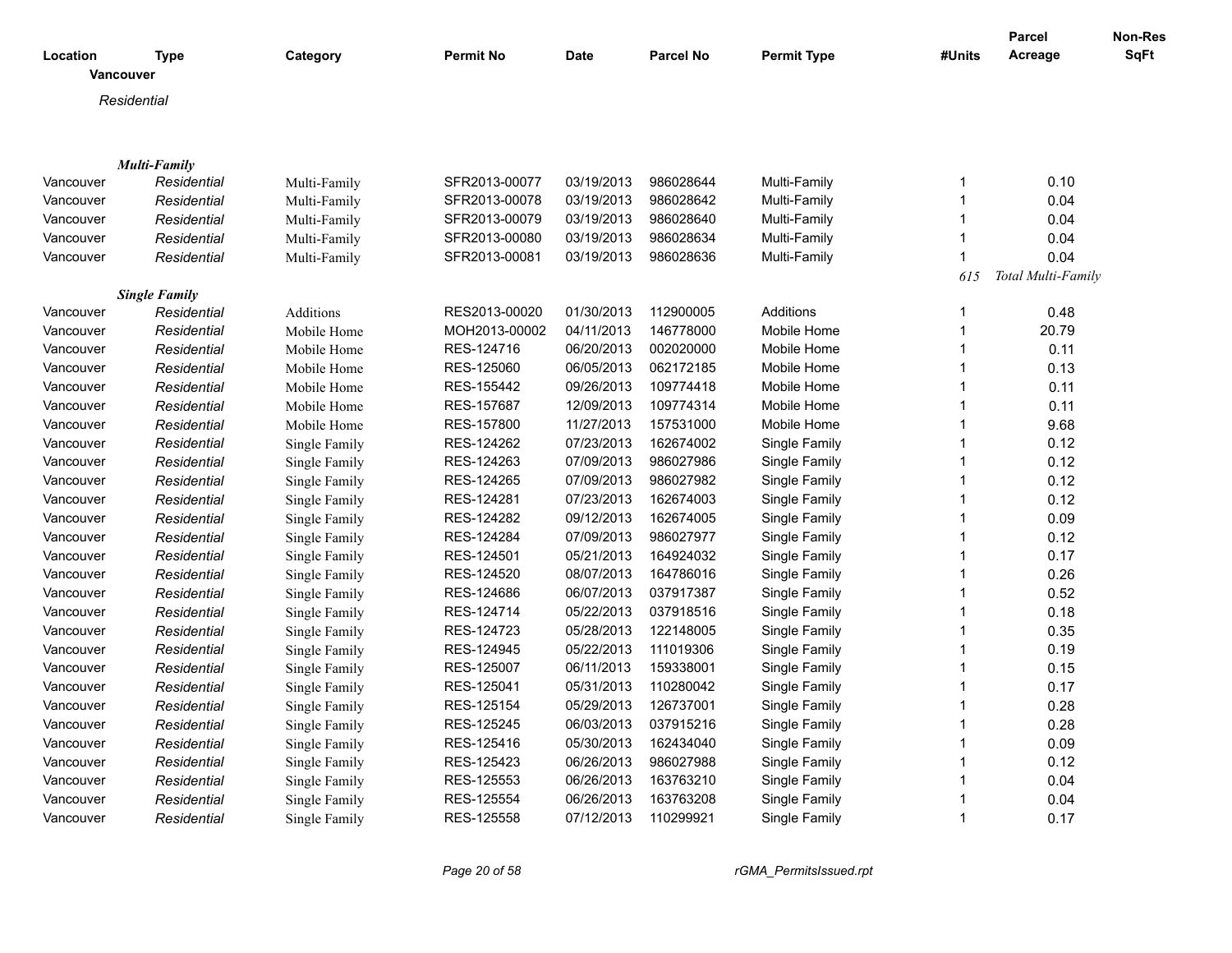|                              |                      |               |                  |             |                  |                    |        | Parcel  | Non-Res |
|------------------------------|----------------------|---------------|------------------|-------------|------------------|--------------------|--------|---------|---------|
| Location<br><b>Vancouver</b> | <b>Type</b>          | Category      | <b>Permit No</b> | <b>Date</b> | <b>Parcel No</b> | <b>Permit Type</b> | #Units | Acreage | SqFt    |
|                              | Residential          |               |                  |             |                  |                    |        |         |         |
|                              |                      |               |                  |             |                  |                    |        |         |         |
|                              |                      |               |                  |             |                  |                    |        |         |         |
|                              | <b>Single Family</b> |               |                  |             |                  |                    |        |         |         |
| Vancouver                    | Residential          | Single Family | RES-125559       | 07/12/2013  | 110299927        | Single Family      | 1      | 0.16    |         |
| Vancouver                    | Residential          | Single Family | RES-125595       | 06/26/2013  | 163763206        | Single Family      | 1      | 0.04    |         |
| Vancouver                    | Residential          | Single Family | RES-125596       | 06/26/2013  | 163763204        | Single Family      | 1      | 0.05    |         |
| Vancouver                    | Residential          | Single Family | RES-125734       | 07/10/2013  | 162434015        | Single Family      | 1      | 0.09    |         |
| Vancouver                    | Residential          | Single Family | RES-125760       | 07/10/2013  | 162434020        | Single Family      | 1      | 0.09    |         |
| Vancouver                    | Residential          | Single Family | RES-125774       | 06/21/2013  | 043430000        | Single Family      | 1      | 0.10    |         |
| Vancouver                    | Residential          | Single Family | RES-151285       | 07/12/2013  | 110299923        | Single Family      | 1      | 0.17    |         |
| Vancouver                    | Residential          | Single Family | RES-151426       | 07/03/2013  | 126694022        | Single Family      | 1      | 0.19    |         |
| Vancouver                    | Residential          | Single Family | RES-151545       | 07/25/2013  | 126808132        | Single Family      | 1      | 0.10    |         |
| Vancouver                    | Residential          | Single Family | RES-151546       | 07/25/2013  | 126808134        | Single Family      | 1      | 0.07    |         |
| Vancouver                    | Residential          | Single Family | RES-151547       | 07/25/2013  | 126808136        | Single Family      | 1      | 0.07    |         |
| Vancouver                    | Residential          | Single Family | RES-151548       | 07/25/2013  | 126808138        | Single Family      | 1      | 0.08    |         |
| Vancouver                    | Residential          | Single Family | RES-151549       | 08/09/2013  | 126808140        | Single Family      | 1      | 0.08    |         |
| Vancouver                    | Residential          | Single Family | RES-151550       | 08/09/2013  | 126808142        | Single Family      | 1      | 0.07    |         |
| Vancouver                    | Residential          | Single Family | RES-151551       | 08/09/2013  | 126808144        | Single Family      | 1      | 0.07    |         |
| Vancouver                    | Residential          | Single Family | RES-151552       | 08/09/2013  | 126808146        | Single Family      | 1      | 0.09    |         |
| Vancouver                    | Residential          | Single Family | RES-151582       | 07/03/2013  | 109951096        | Single Family      | 1      | 0.06    |         |
| Vancouver                    | Residential          | Single Family | RES-151598       | 07/03/2013  | 109951068        | Single Family      | 1      | 0.06    |         |
| Vancouver                    | Residential          | Single Family | RES-151599       | 07/03/2013  | 109951066        | Single Family      | 1      | 0.06    |         |
| Vancouver                    | Residential          | Single Family | RES-151600       | 07/03/2013  | 109951070        | Single Family      | 1      | 0.06    |         |
| Vancouver                    | Residential          | Single Family | RES-151770       | 08/02/2013  | 986027989        | Single Family      | 1      | 0.11    |         |
| Vancouver                    | Residential          | Single Family | RES-151961       | 07/25/2013  | 122148025        | Single Family      | 1      | 0.37    |         |
| Vancouver                    | Residential          | Single Family | RES-151986       | 07/18/2013  | 164786018        | Single Family      | 1      | 0.27    |         |
| Vancouver                    | Residential          | Single Family | RES-152093       | 07/11/2013  | 101403618        | Single Family      | 1      | 0.08    |         |
| Vancouver                    | Residential          | Single Family | RES-152111       | 07/11/2013  | 101403656        | Single Family      | 1      | 0.08    |         |
| Vancouver                    | Residential          | Single Family | RES-152112       | 07/11/2013  | 101403658        | Single Family      | 1      | 0.07    |         |
| Vancouver                    | Residential          | Single Family | RES-152113       | 07/11/2013  | 101403660        | Single Family      | 1      | 0.07    |         |
| Vancouver                    | Residential          | Single Family | RES-152334       | 07/19/2013  | 109951212        | Single Family      | 1      | 0.06    |         |
| Vancouver                    | Residential          | Single Family | RES-152336       | 07/19/2013  | 109951210        | Single Family      | 1      | 0.06    |         |
| Vancouver                    | Residential          | Single Family | RES-152337       | 07/19/2013  | 109951208        | Single Family      | 1      | 0.06    |         |
| Vancouver                    | Residential          | Single Family | RES-152338       | 07/19/2013  | 109951206        | Single Family      | 1      | 0.06    |         |
| Vancouver                    | Residential          | Single Family | RES-152362       | 08/07/2013  | 165676054        | Single Family      | 1      | 0.06    |         |
| Vancouver                    | Residential          | Single Family | RES-152373       | 08/07/2013  | 165676056        | Single Family      | 1      | 0.05    |         |
| Vancouver                    | Residential          | Single Family | RES-152374       | 08/07/2013  | 165676058        | Single Family      | 1      | 0.06    |         |
| Vancouver                    | Residential          | Single Family | RES-152613       | 09/16/2013  | 165723002        | Single Family      | 1      | 0.07    |         |

*Page 21 of 58 rGMA\_PermitsIssued.rpt*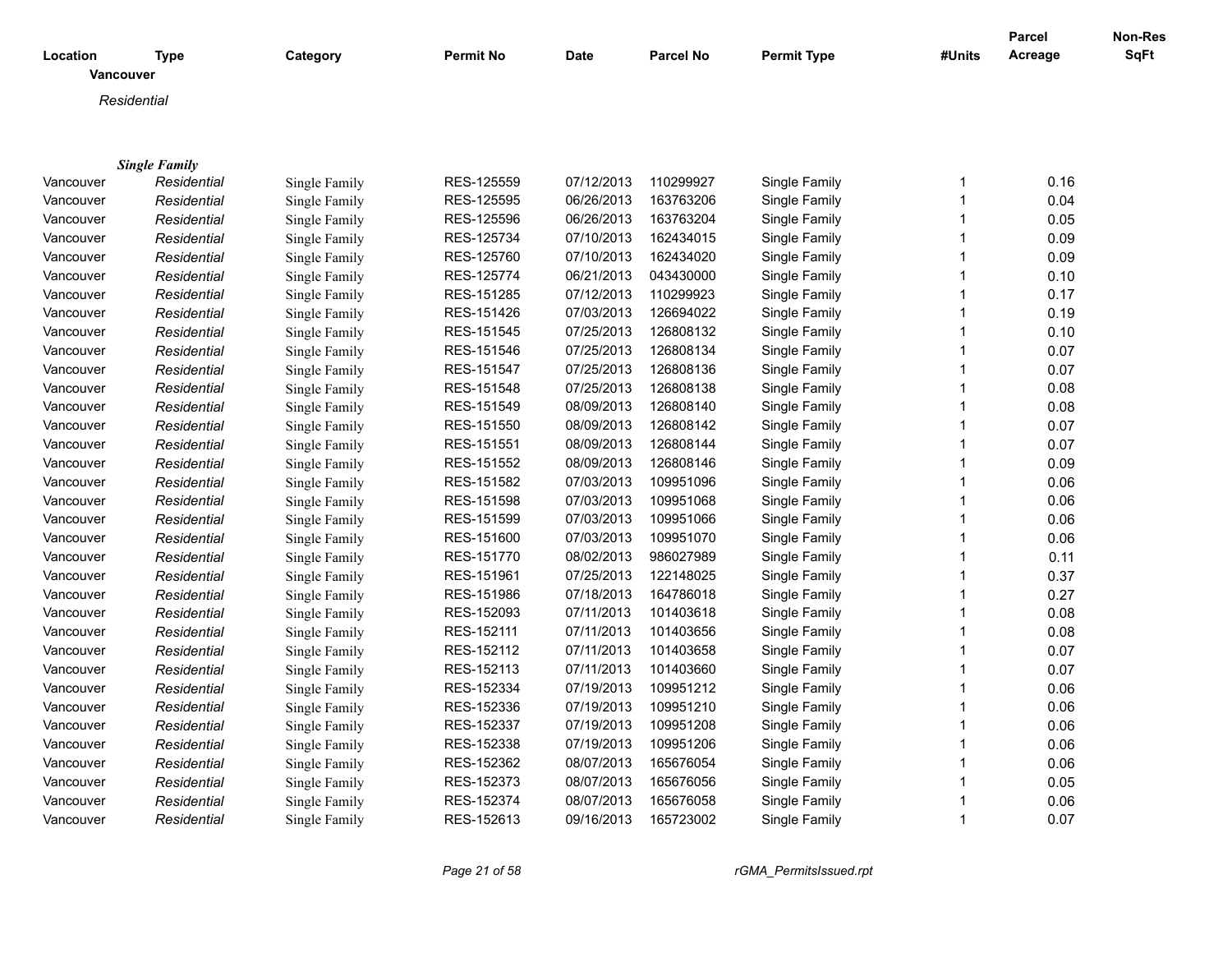|                       |                      |               |                  |            |                  |                    |        | Parcel  | <b>Non-Res</b> |
|-----------------------|----------------------|---------------|------------------|------------|------------------|--------------------|--------|---------|----------------|
| Location<br>Vancouver | <b>Type</b>          | Category      | <b>Permit No</b> | Date       | <b>Parcel No</b> | <b>Permit Type</b> | #Units | Acreage | <b>SqFt</b>    |
|                       | Residential          |               |                  |            |                  |                    |        |         |                |
|                       |                      |               |                  |            |                  |                    |        |         |                |
|                       |                      |               |                  |            |                  |                    |        |         |                |
|                       | <b>Single Family</b> |               |                  |            |                  |                    |        |         |                |
| Vancouver             | Residential          | Single Family | RES-152617       | 09/16/2013 | 165723004        | Single Family      | 1      | 0.05    |                |
| Vancouver             | Residential          | Single Family | RES-152618       | 09/16/2013 | 165723006        | Single Family      | 1      | 0.04    |                |
| Vancouver             | Residential          | Single Family | RES-152619       | 09/16/2013 | 165723008        | Single Family      | 1      | 0.04    |                |
| Vancouver             | Residential          | Single Family | RES-152620       | 09/16/2013 | 165723010        | Single Family      |        | 0.04    |                |
| Vancouver             | Residential          | Single Family | RES-152621       | 09/16/2013 | 165723012        | Single Family      | 1      | 0.05    |                |
| Vancouver             | Residential          | Single Family | RES-152701       | 08/07/2013 | 110184214        | Single Family      | 1      | 0.13    |                |
| Vancouver             | Residential          | Single Family | RES-153142       | 08/27/2013 | 163763214        | Single Family      | 1      | 0.04    |                |
| Vancouver             | Residential          | Single Family | RES-153143       | 08/27/2013 | 163763212        | Single Family      |        | 0.04    |                |
| Vancouver             | Residential          | Single Family | RES-153175       | 08/27/2013 | 126706000        | Single Family      | 1      | 0.42    |                |
| Vancouver             | Residential          | Single Family | RES-153308       | 08/19/2013 | 122148030        | Single Family      | 1      | 0.44    |                |
| Vancouver             | Residential          | Single Family | RES-153373       | 12/12/2013 | 162674004        | Single Family      | 1      | 0.10    |                |
| Vancouver             | Residential          | Single Family | RES-153430       | 08/19/2013 | 037918958        | Single Family      | 1      | 0.66    |                |
| Vancouver             | Residential          | Single Family | RES-153536       | 09/13/2013 | 164786038        | Single Family      | 1      | 0.23    |                |
| Vancouver             | Residential          | Single Family | RES-153707       | 09/05/2013 | 122148020        | Single Family      | 1      | 0.31    |                |
| Vancouver             | Residential          | Single Family | RES-153941       | 08/16/2013 | 101403648        | Single Family      | 1      | 0.07    |                |
| Vancouver             | Residential          | Single Family | RES-153942       | 08/16/2013 | 101403650        | Single Family      | 1      | 0.07    |                |
| Vancouver             | Residential          | Single Family | RES-153943       | 08/16/2013 | 101403652        | Single Family      | 1      | 0.07    |                |
| Vancouver             | Residential          | Single Family | RES-153944       | 08/28/2013 | 101403654        | Single Family      | 1      | 0.08    |                |
| Vancouver             | Residential          | Single Family | RES-154066       | 08/28/2013 | 164786012        | Single Family      | 1      | 0.26    |                |
| Vancouver             | Residential          | Single Family | RES-154168       | 08/28/2013 | 986027984        | Single Family      | 1      | 0.12    |                |
| Vancouver             | Residential          | Single Family | RES-154169       | 08/28/2013 | 986027974        | Single Family      | 1      | 0.11    |                |
| Vancouver             | Residential          | Single Family | RES-154170       | 08/28/2013 | 986027980        | Single Family      | 1      | 0.12    |                |
| Vancouver             | Residential          | Single Family | RES-154199       | 08/26/2013 | 165676060        | Single Family      | 1      | 0.07    |                |
| Vancouver             | Residential          | Single Family | RES-154202       | 08/26/2013 | 165676064        | Single Family      | 1      | 0.05    |                |
| Vancouver             | Residential          | Single Family | RES-154203       | 08/26/2013 | 165676012        | Single Family      | 1      | 0.07    |                |
| Vancouver             | Residential          | Single Family | RES-154204       | 08/26/2013 | 165676010        | Single Family      | 1      | 0.05    |                |
| Vancouver             | Residential          | Single Family | RES-154205       | 08/26/2013 | 165676066        | Single Family      | 1      | 0.05    |                |
| Vancouver             | Residential          | Single Family | RES-154206       | 08/26/2013 | 165676008        | Single Family      |        | 0.05    |                |
| Vancouver             | Residential          | Single Family | RES-154207       | 08/26/2013 | 165676070        | Single Family      | 1      | 0.07    |                |
| Vancouver             | Residential          | Single Family | RES-154208       | 08/26/2013 | 165676062        | Single Family      |        | 0.05    |                |
| Vancouver             | Residential          | Single Family | RES-154209       | 08/26/2013 | 165676068        | Single Family      | 1      | 0.05    |                |
| Vancouver             | Residential          | Single Family | RES-154273       | 12/09/2013 | 037916739        | Single Family      |        | 0.23    |                |
| Vancouver             | Residential          | Single Family | RES-154383       | 09/06/2013 | 110280028        | Single Family      | 1      | 0.18    |                |
| Vancouver             | Residential          | Single Family | RES-154386       | 09/03/2013 | 037918510        | Single Family      |        | 0.17    |                |
| Vancouver             | Residential          | Single Family | RES-154398       | 09/11/2013 | 126808124        | Single Family      | 1      | 0.11    |                |
|                       |                      |               |                  |            |                  |                    |        |         |                |

*Page 22 of 58 rGMA\_PermitsIssued.rpt*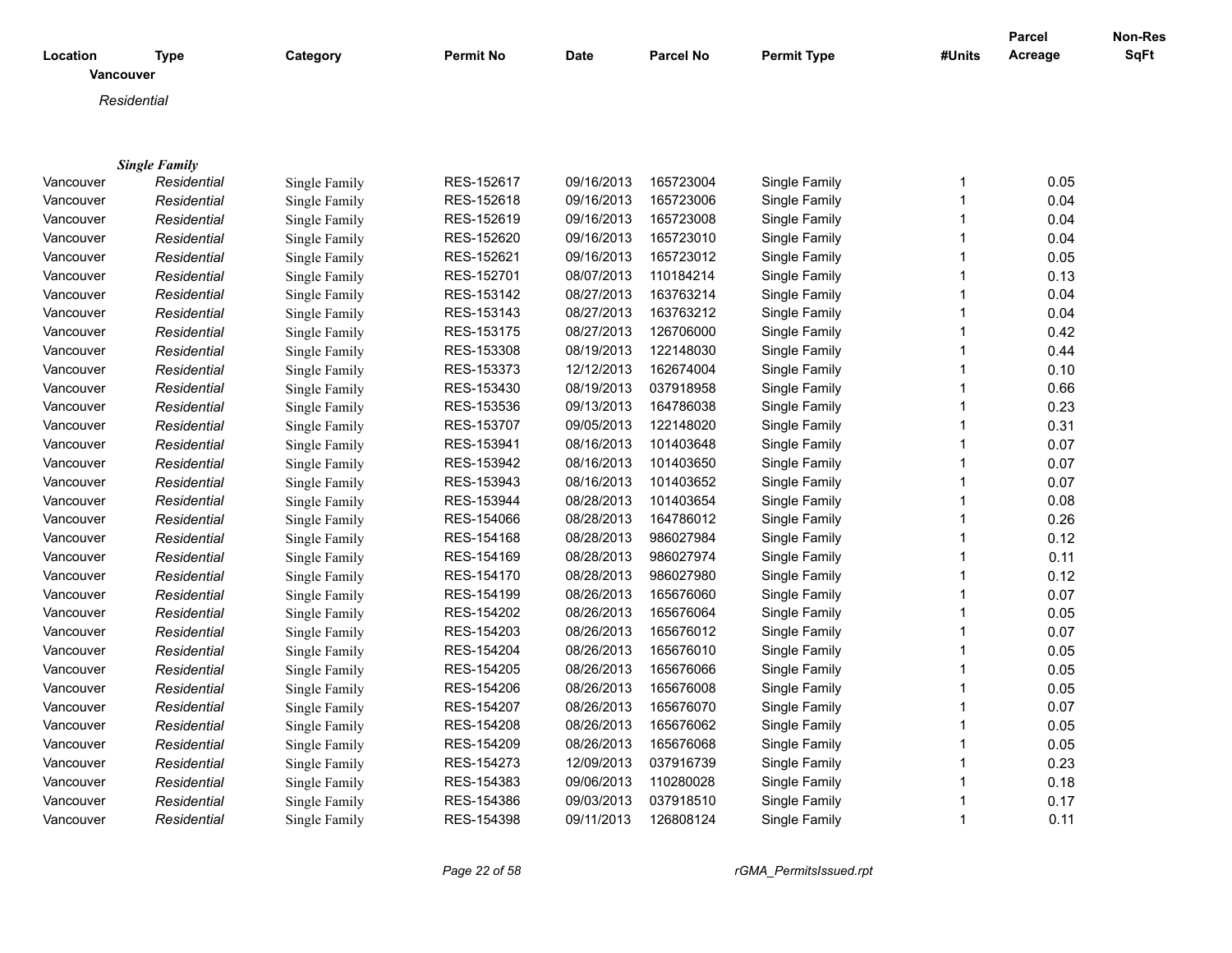| Location  | <b>Type</b>          | Category      | Permit No  | Date       | <b>Parcel No</b> | <b>Permit Type</b> | #Units                      | <b>Parcel</b><br>Acreage | Non-Res<br>SqFt |
|-----------|----------------------|---------------|------------|------------|------------------|--------------------|-----------------------------|--------------------------|-----------------|
|           | Vancouver            |               |            |            |                  |                    |                             |                          |                 |
|           | Residential          |               |            |            |                  |                    |                             |                          |                 |
|           |                      |               |            |            |                  |                    |                             |                          |                 |
|           |                      |               |            |            |                  |                    |                             |                          |                 |
|           | <b>Single Family</b> |               |            |            |                  |                    |                             |                          |                 |
| Vancouver | Residential          | Single Family | RES-154401 | 09/11/2013 | 126808130        | Single Family      | $\mathbf 1$<br>$\mathbf{1}$ | 0.09                     |                 |
| Vancouver | Residential          | Single Family | RES-154402 | 09/11/2013 | 126808128        | Single Family      | $\mathbf{1}$                | 0.07<br>0.07             |                 |
| Vancouver | Residential          | Single Family | RES-154403 | 09/11/2013 | 126808126        | Single Family      |                             |                          |                 |
| Vancouver | Residential          | Single Family | RES-154517 | 09/17/2013 | 101403632        | Single Family      | 1                           | 0.08                     |                 |
| Vancouver | Residential          | Single Family | RES-154519 | 09/17/2013 | 101403634        | Single Family      | $\mathbf 1$                 | 0.11                     |                 |
| Vancouver | Residential          | Single Family | RES-154527 | 09/19/2013 | 167069000        | Single Family      | 1                           | 0.84                     |                 |
| Vancouver | Residential          | Single Family | RES-154542 | 09/19/2013 | 017915000        | Single Family      | 1                           | 0.12                     |                 |
| Vancouver | Residential          | Single Family | RES-154700 | 09/09/2013 | 037918518        | Single Family      | 1                           | 0.21                     |                 |
| Vancouver | Residential          | Single Family | RES-154810 | 09/23/2013 | 037918514        | Single Family      | $\mathbf{1}$                | 0.18                     |                 |
| Vancouver | Residential          | Single Family | RES-154824 | 09/24/2013 | 163763218        | Single Family      | $\mathbf{1}$                | 0.04                     |                 |
| Vancouver | Residential          | Single Family | RES-154831 | 09/24/2013 | 163763216        | Single Family      | $\mathbf{1}$                | 0.04                     |                 |
| Vancouver | Residential          | Single Family | RES-155139 | 09/27/2013 | 101403626        | Single Family      | $\mathbf{1}$                | 0.07                     |                 |
| Vancouver | Residential          | Single Family | RES-155156 | 09/27/2013 | 101403624        | Single Family      | $\mathbf{1}$                | 0.07                     |                 |
| Vancouver | Residential          | Single Family | RES-155162 | 09/27/2013 | 101403628        | Single Family      | $\mathbf{1}$                | 0.07                     |                 |
| Vancouver | Residential          | Single Family | RES-155172 | 09/27/2013 | 986031855        | Single Family      | $\mathbf{1}$                | 0.12                     |                 |
| Vancouver | Residential          | Single Family | RES-155534 | 11/01/2013 | 126809010        | Single Family      | $\mathbf{1}$                | 0.09                     |                 |
| Vancouver | Residential          | Single Family | RES-155581 | 11/01/2013 | 126809012        | Single Family      | $\mathbf{1}$                | 0.09                     |                 |
| Vancouver | Residential          | Single Family | RES-155817 | 11/18/2013 | 109951172        | Single Family      | $\mathbf{1}$                | 0.06                     |                 |
| Vancouver | Residential          | Single Family | RES-155818 | 11/18/2013 | 109951194        | Single Family      | $\mathbf{1}$                | 0.06                     |                 |
| Vancouver | Residential          | Single Family | RES-155822 | 11/18/2013 | 109951192        | Single Family      | $\mathbf{1}$                | 0.06                     |                 |
| Vancouver | Residential          | Single Family | RES-155922 | 11/08/2013 | 166834010        | Single Family      | $\mathbf{1}$                | 0.33                     |                 |
| Vancouver | Residential          | Single Family | RES-156022 | 11/01/2013 | 986026522        | Single Family      | $\mathbf{1}$                | 0.15                     |                 |
| Vancouver | Residential          | Single Family | RES-156023 | 11/01/2013 | 986026521        | Single Family      | $\mathbf{1}$                | 0.07                     |                 |
| Vancouver | Residential          | Single Family | RES-156157 | 12/02/2013 | 126808176        | Single Family      | $\mathbf 1$                 | 0.05                     |                 |
| Vancouver | Residential          | Single Family | RES-156159 | 12/02/2013 | 126808178        | Single Family      | $\mathbf{1}$                | 0.06                     |                 |
| Vancouver | Residential          | Single Family | RES-156173 | 11/05/2013 | 043640000        | Single Family      | $\mathbf{1}$                | 0.10                     |                 |
| Vancouver | Residential          | Single Family | RES-156175 | 11/12/2013 | 166795000        | Single Family      | $\mathbf{1}$                | 0.21                     |                 |
| Vancouver | Residential          | Single Family | RES-156181 | 12/02/2013 | 126808174        | Single Family      | $\mathbf{1}$                | 0.05                     |                 |
| Vancouver | Residential          | Single Family | RES-156186 | 12/02/2013 | 126808172        | Single Family      | 1                           | 0.07                     |                 |
| Vancouver | Residential          | Single Family | RES-156349 | 11/07/2013 | 164786078        | Single Family      | $\mathbf 1$                 | 0.23                     |                 |
| Vancouver | Residential          | Single Family | RES-156768 | 11/26/2013 | 101403602        | Single Family      | $\mathbf{1}$                | 0.07                     |                 |
| Vancouver | Residential          | Single Family | RES-156769 | 12/17/2013 | 101403616        | Single Family      | $\mathbf{1}$                | 0.08                     |                 |
| Vancouver | Residential          | Single Family | RES-156770 | 12/17/2013 | 101403612        | Single Family      | $\mathbf 1$                 | 0.07                     |                 |
| Vancouver | Residential          | Single Family | RES-156789 | 12/17/2013 | 101403614        | Single Family      | $\mathbf 1$                 | 0.07                     |                 |
| Vancouver | Residential          | Single Family | RES-156796 | 11/13/2013 | 110280030        | Single Family      | $\mathbf{1}$                | 0.18                     |                 |
|           |                      |               |            |            |                  |                    |                             |                          |                 |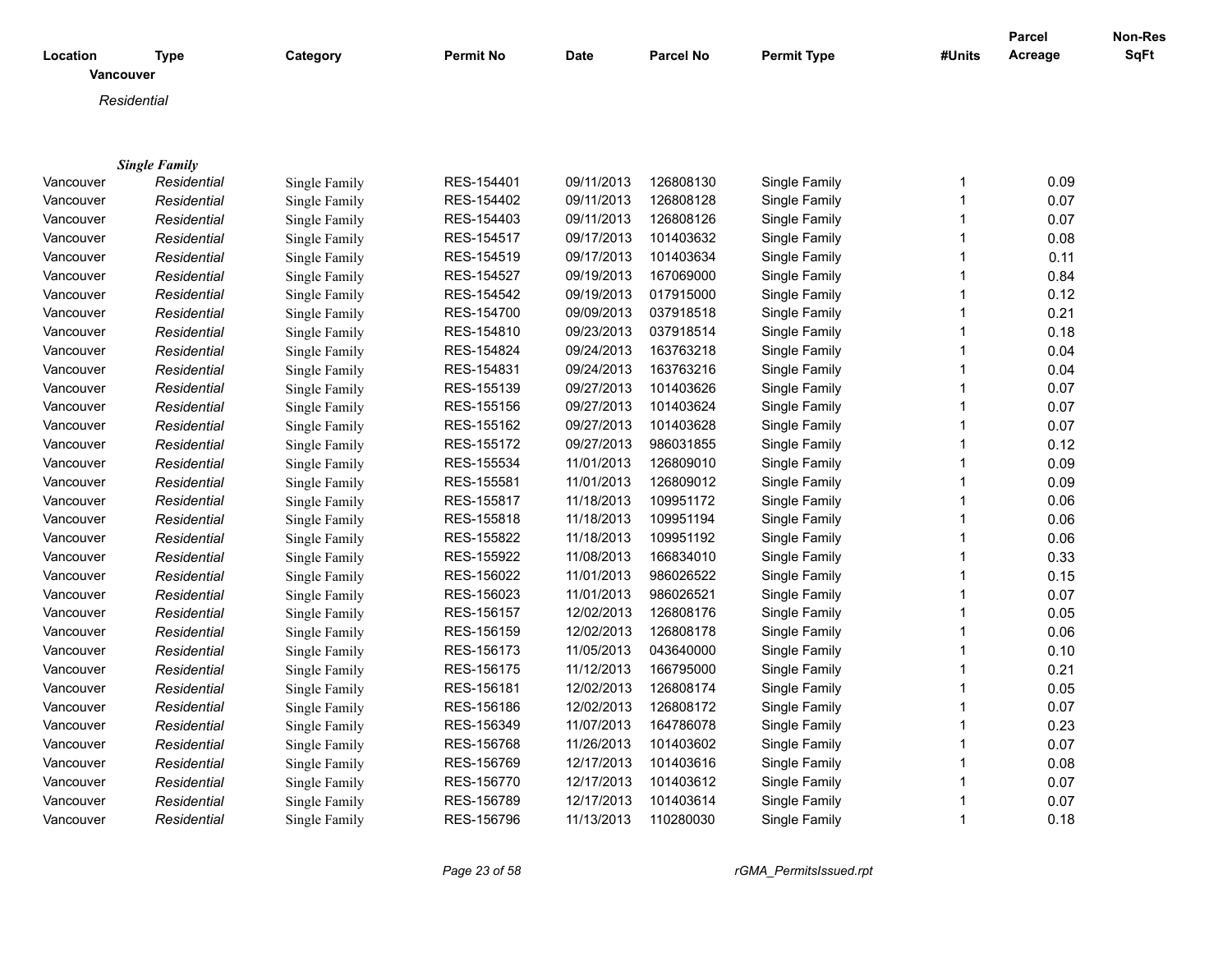| Location  | <b>Type</b>          | Category      | <b>Permit No</b> | Date       | <b>Parcel No</b> | <b>Permit Type</b> | #Units       | <b>Parcel</b><br>Acreage | Non-Res<br>SqFt |
|-----------|----------------------|---------------|------------------|------------|------------------|--------------------|--------------|--------------------------|-----------------|
| Vancouver |                      |               |                  |            |                  |                    |              |                          |                 |
|           | Residential          |               |                  |            |                  |                    |              |                          |                 |
|           |                      |               |                  |            |                  |                    |              |                          |                 |
|           |                      |               |                  |            |                  |                    |              |                          |                 |
|           | <b>Single Family</b> |               |                  |            |                  |                    |              |                          |                 |
| Vancouver | Residential          | Single Family | RES-157045       | 11/25/2013 | 037910490        | Single Family      | 1            | 0.51                     |                 |
| Vancouver | Residential          | Single Family | RES-157063       | 11/25/2013 | 126809050        | Single Family      | $\mathbf{1}$ | 0.08                     |                 |
| Vancouver | Residential          | Single Family | RES-157065       | 11/25/2013 | 126809052        | Single Family      | $\mathbf{1}$ | 0.07                     |                 |
| Vancouver | Residential          | Single Family | RES-157068       | 11/19/2013 | 122575010        | Single Family      |              | 0.20                     |                 |
| Vancouver | Residential          | Single Family | RES-157134       | 11/25/2013 | 122575032        | Single Family      | 1            | 0.21                     |                 |
| Vancouver | Residential          | Single Family | RES-157313       | 12/12/2013 | 037918508        | Single Family      | 1            | 0.18                     |                 |
| Vancouver | Residential          | Single Family | RES-157557       | 12/09/2013 | 109951164        | Single Family      | 1            | 0.06                     |                 |
| Vancouver | Residential          | Single Family | RES-157559       | 12/09/2013 | 109951170        | Single Family      |              | 0.06                     |                 |
| Vancouver | Residential          | Single Family | RES-157560       | 12/09/2013 | 109951168        | Single Family      | $\mathbf{1}$ | 0.06                     |                 |
| Vancouver | Residential          | Single Family | RES-157561       | 12/09/2013 | 109951166        | Single Family      | $\mathbf{1}$ | 0.06                     |                 |
| Vancouver | Residential          | Single Family | SFR2012-00112    | 05/23/2013 | 986026537        | Single Family      | 1            | 0.06                     |                 |
| Vancouver | Residential          | Single Family | SFR2012-00204    | 01/10/2013 | 126694002        | Single Family      | 1            | 0.18                     |                 |
| Vancouver | Residential          | Single Family | SFR2012-00233    | 01/10/2013 | 126694026        | Single Family      | $\mathbf{1}$ | 0.19                     |                 |
| Vancouver | Residential          | Single Family | SFR2012-00250    | 01/22/2013 | 164285004        | Single Family      | 1            | 0.09                     |                 |
| Vancouver | Residential          | Single Family | SFR2012-00254    | 05/07/2013 | 986027952        | Single Family      | 1            | 0.16                     |                 |
| Vancouver | Residential          | Single Family | SFR2012-00256    | 01/17/2013 | 164915002        | Single Family      | 1            | 0.14                     |                 |
| Vancouver | Residential          | Single Family | SFR2012-00257    | 02/14/2013 | 122575026        | Single Family      | $\mathbf{1}$ | 0.21                     |                 |
| Vancouver | Residential          | Single Family | SFR2012-00263    | 01/04/2013 | 110280010        | Single Family      | $\mathbf{1}$ | 0.19                     |                 |
| Vancouver | Residential          | Single Family | SFR2012-00264    | 01/16/2013 | 162414000        | Single Family      | $\mathbf{1}$ | 0.47                     |                 |
| Vancouver | Residential          | Single Family | SFR2012-00265    | 01/11/2013 | 037918506        | Single Family      | 1            | 0.17                     |                 |
| Vancouver | Residential          | Single Family | SFR2012-00266    | 08/28/2013 | 110084221        | Single Family      | 1            | 0.31                     |                 |
| Vancouver | Residential          | Single Family | SFR2013-00001    | 01/25/2013 | 164786086        | Single Family      | $\mathbf{1}$ | 0.24                     |                 |
| Vancouver | Residential          | Single Family | SFR2013-00002    | 01/25/2013 | 164786072        | Single Family      | $\mathbf{1}$ | 0.23                     |                 |
| Vancouver | Residential          | Single Family | SFR2013-00027    | 03/01/2013 | 986027192        | Single Family      | $\mathbf{1}$ | 0.21                     |                 |
| Vancouver | Residential          | Single Family | SFR2013-00028    | 02/13/2013 | 163505026        | Single Family      | 1            | 0.13                     |                 |
| Vancouver | Residential          | Single Family | SFR2013-00029    | 02/11/2013 | 100883270        | Single Family      | $\mathbf{1}$ | 0.51                     |                 |
| Vancouver | Residential          | Single Family | SFR2013-00030    | 02/25/2013 | 122575008        | Single Family      | $\mathbf{1}$ | 0.21                     |                 |
| Vancouver | Residential          | Single Family | SFR2013-00031    | 02/25/2013 | 122575028        | Single Family      | $\mathbf{1}$ | 0.18                     |                 |
| Vancouver | Residential          | Single Family | SFR2013-00032    | 02/14/2013 | 159338007        | Single Family      | $\mathbf{1}$ | 0.13                     |                 |
| Vancouver | Residential          | Single Family | SFR2013-00033    | 02/08/2013 | 109951044        | Single Family      | $\mathbf{1}$ | 0.06                     |                 |
| Vancouver | Residential          | Single Family | SFR2013-00034    | 02/08/2013 | 109951044        | Single Family      | $\mathbf 1$  | 0.06                     |                 |
| Vancouver | Residential          | Single Family | SFR2013-00035    | 02/08/2013 | 109951216        | Single Family      | 1            | 0.06                     |                 |
| Vancouver | Residential          | Single Family | SFR2013-00036    | 02/08/2013 | 109951216        | Single Family      | $\mathbf{1}$ | 0.06                     |                 |
| Vancouver | Residential          | Single Family | SFR2013-00037    | 03/21/2013 | 164786010        | Single Family      | 1            | 0.26                     |                 |
| Vancouver | Residential          | Single Family | SFR2013-00038    | 05/20/2013 | 114784968        | Single Family      | $\mathbf{1}$ | 0.25                     |                 |
|           |                      |               |                  |            |                  |                    |              |                          |                 |

*Page 24 of 58 rGMA\_PermitsIssued.rpt*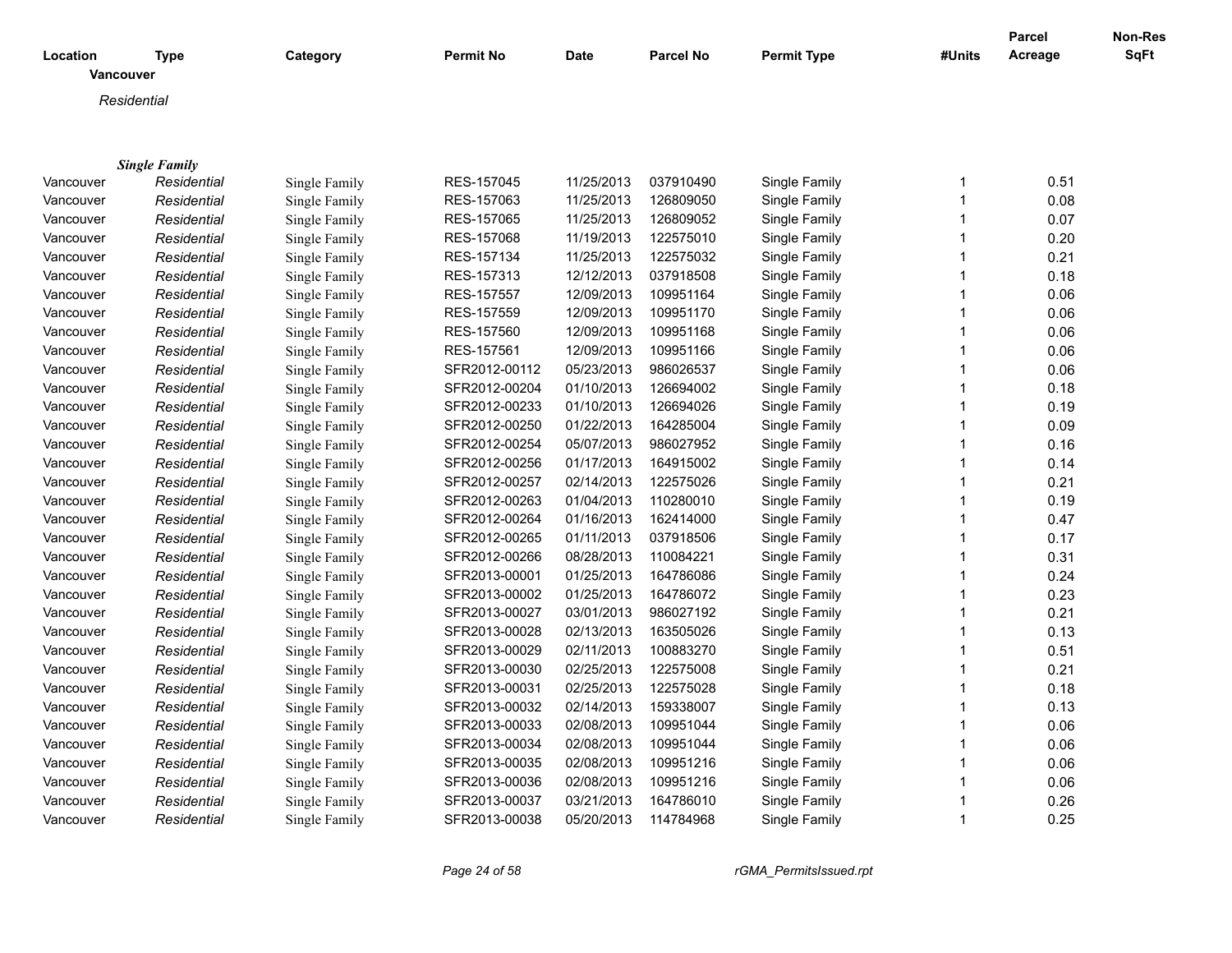|                       |                      |               |                  |             |                  |                    |        | <b>Parcel</b> | Non-Res     |
|-----------------------|----------------------|---------------|------------------|-------------|------------------|--------------------|--------|---------------|-------------|
| Location<br>Vancouver | <b>Type</b>          | Category      | <b>Permit No</b> | <b>Date</b> | <b>Parcel No</b> | <b>Permit Type</b> | #Units | Acreage       | <b>SqFt</b> |
| Residential           |                      |               |                  |             |                  |                    |        |               |             |
|                       |                      |               |                  |             |                  |                    |        |               |             |
|                       |                      |               |                  |             |                  |                    |        |               |             |
|                       | <b>Single Family</b> |               |                  |             |                  |                    |        |               |             |
| Vancouver             | Residential          | Single Family | SFR2013-00039    | 03/05/2013  | 037918745        | Single Family      | 1      | 0.18          |             |
| Vancouver             | Residential          | Single Family | SFR2013-00040    | 02/26/2013  | 162674001        | Single Family      |        | 0.10          |             |
| Vancouver             | Residential          | Single Family | SFR2013-00041    | 03/05/2013  | 164701054        | Single Family      |        | 0.29          |             |
| Vancouver             | Residential          | Single Family | SFR2013-00043    | 03/13/2013  | 037912472        | Single Family      |        | 0.26          |             |
| Vancouver             | Residential          | Single Family | SFR2013-00044    | 03/07/2013  | 159338003        | Single Family      |        | 0.15          |             |
| Vancouver             | Residential          | Single Family | SFR2013-00045    | 03/07/2013  | 159338002        | Single Family      |        | 0.15          |             |
| Vancouver             | Residential          | Single Family | SFR2013-00047    | 03/21/2013  | 164786028        | Single Family      |        | 0.25          |             |
| Vancouver             | Residential          | Single Family | SFR2013-00048    | 04/02/2013  | 164786026        | Single Family      |        | 0.25          |             |
| Vancouver             | Residential          | Single Family | SFR2013-00049    | 06/11/2013  | 122652000        | Single Family      |        | 1.20          |             |
| Vancouver             | Residential          | Single Family | SFR2013-00050    | 05/14/2013  | 164924018        | Single Family      |        | 0.18          |             |
| Vancouver             | Residential          | Single Family | SFR2013-00051    | 03/18/2013  | 110188018        | Single Family      |        | 0.16          |             |
| Vancouver             | Residential          | Single Family | SFR2013-00052    | 03/18/2013  | 110188008        | Single Family      |        | 0.14          |             |
| Vancouver             | Residential          | Single Family | SFR2013-00053    | 03/15/2013  | 109583960        | Single Family      |        | 0.16          |             |
| Vancouver             | Residential          | Single Family | SFR2013-00054    | 05/13/2013  | 165723054        | Single Family      |        | 0.05          |             |
| Vancouver             | Residential          | Single Family | SFR2013-00055    | 05/13/2013  | 165723054        | Single Family      |        | 0.05          |             |
| Vancouver             | Residential          | Single Family | SFR2013-00056    | 04/26/2013  | 165723074        | Single Family      |        | 0.06          |             |
| Vancouver             | Residential          | Single Family | SFR2013-00057    | 04/26/2013  | 165723064        | Single Family      | 1      | 0.06          |             |
| Vancouver             | Residential          | Single Family | SFR2013-00058    | 04/26/2013  | 165723072        | Single Family      |        | 0.04          |             |
| Vancouver             | Residential          | Single Family | SFR2013-00059    | 05/13/2013  | 165723052        | Single Family      | 1      | 0.04          |             |
| Vancouver             | Residential          | Single Family | SFR2013-00060    | 05/13/2013  | 165723050        | Single Family      |        | 0.04          |             |
| Vancouver             | Residential          | Single Family | SFR2013-00061    | 05/13/2013  | 165723048        | Single Family      |        | 0.04          |             |
| Vancouver             | Residential          | Single Family | SFR2013-00066    | 04/26/2013  | 165723070        | Single Family      |        | 0.04          |             |
| Vancouver             | Residential          | Single Family | SFR2013-00067    | 04/26/2013  | 165723066        | Single Family      | 1      | 0.04          |             |
| Vancouver             | Residential          | Single Family | SFR2013-00068    | 05/13/2013  | 165723046        | Single Family      |        | 0.04          |             |
| Vancouver             | Residential          | Single Family | SFR2013-00069    | 04/26/2013  | 165723068        | Single Family      |        | 0.04          |             |
| Vancouver             | Residential          | Single Family | SFR2013-00082    | 03/21/2013  | 177258037        | Single Family      | 1      | 0.19          |             |
| Vancouver             | Residential          | Single Family | SFR2013-00083    | 04/11/2013  | 986027976        | Single Family      |        | 0.12          |             |
| Vancouver             | Residential          | Single Family | SFR2013-00084    | 06/05/2013  | 109583064        | Single Family      | 1      | 0.17          |             |
| Vancouver             | Residential          | Single Family | SFR2013-00085    | 06/07/2013  | 164786024        | Single Family      |        | 0.25          |             |
| Vancouver             | Residential          | Single Family | SFR2013-00086    | 04/16/2013  | 113035040        | Single Family      |        | 0.14          |             |
| Vancouver             | Residential          | Single Family | SFR2013-00087    | 05/10/2013  | 126694028        | Single Family      |        | 0.18          |             |
| Vancouver             | Residential          | Single Family | SFR2013-00088    | 04/29/2013  | 159338009        | Single Family      | 1      | 0.13          |             |
| Vancouver             | Residential          | Single Family | SFR2013-00089    | 04/09/2013  | 110280008        | Single Family      |        | 0.19          |             |
| Vancouver             | Residential          | Single Family | SFR2013-00090    | 07/29/2013  | 164786090        | Single Family      |        | 0.27          |             |
| Vancouver             | Residential          | Single Family | SFR2013-00091    | 07/29/2013  | 164786014        | Single Family      | 1      | 0.27          |             |

*Page 25 of 58 rGMA\_PermitsIssued.rpt*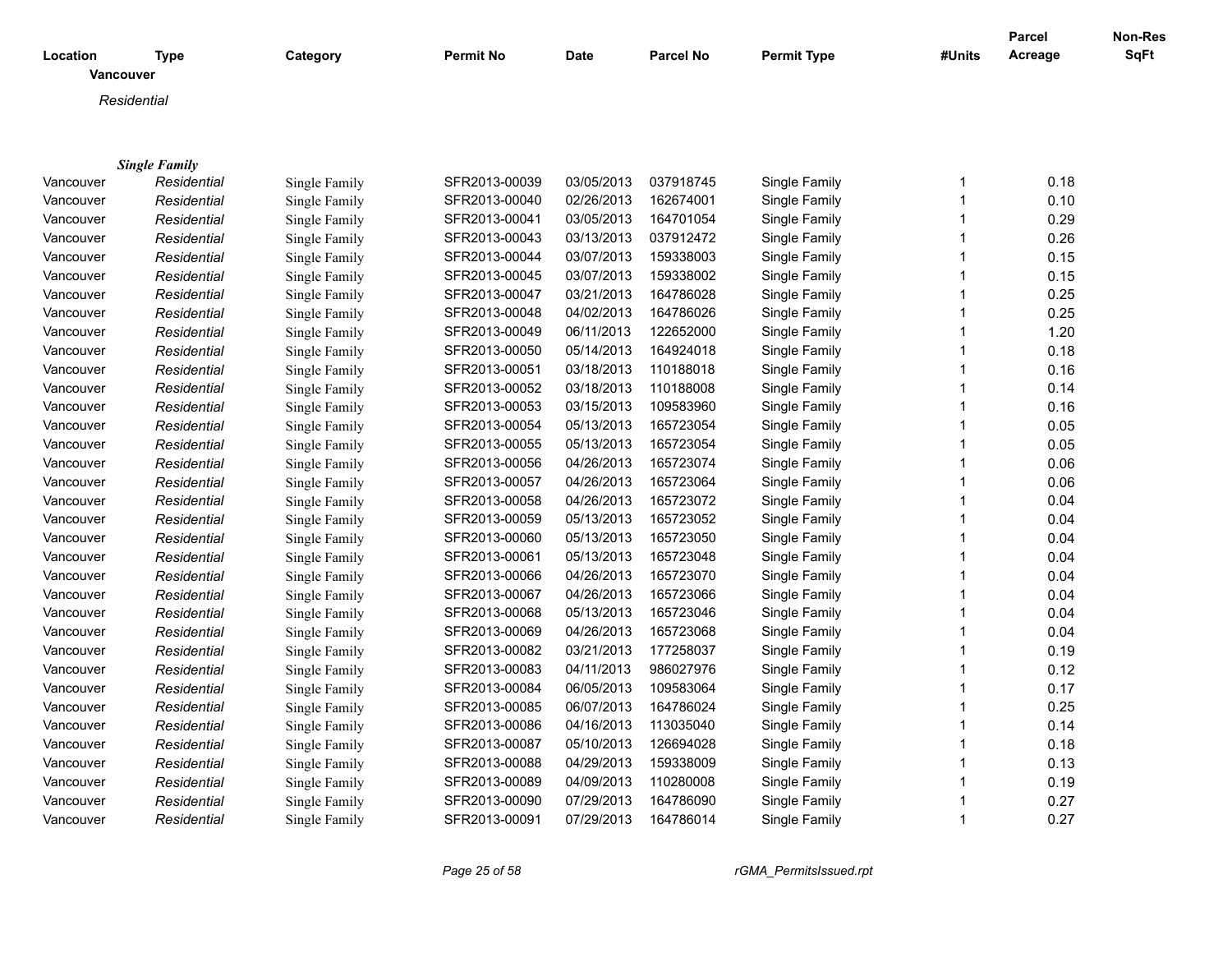|                      |                        |                   |                  |             |                  |                          |                | <b>Parcel</b>       | Non-Res     |
|----------------------|------------------------|-------------------|------------------|-------------|------------------|--------------------------|----------------|---------------------|-------------|
| Location             | Type                   | Category          | <b>Permit No</b> | <b>Date</b> | <b>Parcel No</b> | <b>Permit Type</b>       | #Units         | Acreage             | <b>SqFt</b> |
| Vancouver            |                        |                   |                  |             |                  |                          |                |                     |             |
| Residential          |                        |                   |                  |             |                  |                          |                |                     |             |
|                      |                        |                   |                  |             |                  |                          |                |                     |             |
|                      |                        |                   |                  |             |                  |                          |                |                     |             |
|                      | <b>Single Family</b>   |                   |                  |             |                  |                          |                |                     |             |
| Vancouver            | Residential            | Single Family     | SFR2013-00092    | 05/02/2013  | 035770730        | Single Family            | $\mathbf 1$    | 0.28                |             |
| Vancouver            | Residential            | Single Family     | SFR2013-00093    | 04/25/2013  | 986027945        | Single Family            | $\overline{1}$ | 0.11                |             |
| Vancouver            | Residential            | Single Family     | SFR2013-00094    | 04/25/2013  | 986027946        | Single Family            | $\mathbf 1$    | 0.11                |             |
| Vancouver            | Residential            | Single Family     | SFR2013-00095    | 04/29/2013  | 110185015        | Single Family            | $\mathbf{1}$   | 0.15                |             |
| Vancouver            | Residential            | Single Family     | SFR2013-00096    | 05/08/2013  | 032410000        | Single Family            | $\overline{1}$ | 0.09                |             |
| Vancouver            | Residential            | Single Family     | SFR2013-00097    | 05/07/2013  | 986026516        | Single Family            | $\mathbf 1$    | 0.10                |             |
| Vancouver            | Residential            | Single Family     | SFR2013-00098    | 08/13/2013  | 986026533        | Single Family            | $\overline{1}$ | 0.09                |             |
| Vancouver            | Residential            | Single Family     | SFR2013-00099    | 05/08/2013  | 986028535        | Single Family            | $\overline{1}$ | 0.25                |             |
| Vancouver            | Residential            | Single Family     | SFR2013-00100    | 05/13/2013  | 110185009        | Single Family            | $\overline{1}$ | 0.10                |             |
| Vancouver            | Residential            | Single Family     | SFR2013-00101    | 05/13/2013  | 110185014        | Single Family            | $\mathbf{1}$   | 0.10                |             |
| Vancouver            | Residential            | Single Family     | SFR2013-00102    | 05/22/2013  | 035770172        | Single Family            | $\mathbf 1$    | 0.29                |             |
|                      |                        |                   |                  |             |                  |                          | 214            | Total Single Family |             |
|                      |                        |                   |                  |             |                  |                          |                |                     |             |
|                      |                        |                   |                  |             |                  | Vancouver Sub Total      | 829            |                     | 548,635     |
|                      |                        |                   |                  |             |                  |                          |                |                     |             |
| <b>Vancouver UGA</b> |                        |                   |                  |             |                  |                          |                |                     |             |
|                      | Non-Residential        |                   |                  |             |                  |                          |                |                     |             |
|                      |                        |                   |                  |             |                  |                          |                |                     |             |
|                      |                        |                   |                  |             |                  |                          |                |                     |             |
| Vancouver UG         | <b>Non-Residential</b> | Commercial Retail | COM2013-00110    | 07/02/2013  | 156216000        | <b>Commercial Retail</b> |                | 0.54                | 4,128       |
| Vancouver UG         | Non-Residential        | Institutional     | COM2013-00002    | 04/17/2013  | 105714000        | Institutional            |                | 1.15                | 1,200       |
| Vancouver UG         | Non-Residential        | Institutional     | COM2013-00010    | 01/30/2013  | 183304000        | Institutional            |                | 2.50                | 240         |
| Vancouver UG         | Non-Residential        | Institutional     | COM2013-00014    | 06/27/2013  | 200178000        | Institutional            |                | 1.68                | 960         |
| Vancouver UG         | Non-Residential        | Institutional     | COM2013-00087    | 05/01/2013  | 183304000        | Institutional            |                | 2.50                | 168         |
| Vancouver UG         | Non-Residential        | Institutional     | COM2013-00198    | 07/09/2013  | 185950000        | Institutional            |                | 29.47               | 480         |
| Vancouver UG         | Non-Residential        | Institutional     | COM2013-00223    | 10/28/2013  | 186263000        | Institutional            |                | 5.00                | 2,400       |
| Vancouver UG         | Non-Residential        | Office            | COM2012-00219    | 01/08/2013  | 185421000        | Office                   |                | 1.93                | 30,028      |
| Vancouver UG         | <b>Non-Residential</b> | Other Commercial  | COM2012-00216    | 02/08/2013  | 200086000        | <b>Other Commercial</b>  |                | 8.65                | 2,734       |
| Vancouver UG         | Non-Residential        | Other Commercial  | COM2013-00052    | 07/22/2013  | 145806000        | Other Commercial         |                | 3.64                | 3,041       |
| Vancouver UG         |                        |                   | COM2013-00189    | 08/19/2013  | 160867000        | <b>Other Commercial</b>  |                | 7.38                | 3,436       |
|                      | Non-Residential        | Other Commercial  |                  |             |                  |                          |                |                     |             |
| Vancouver UG         | Non-Residential        | Other Commercial  | COM2013-00267    | 10/17/2013  | 160867000        | <b>Other Commercial</b>  |                | 7.38                | 912         |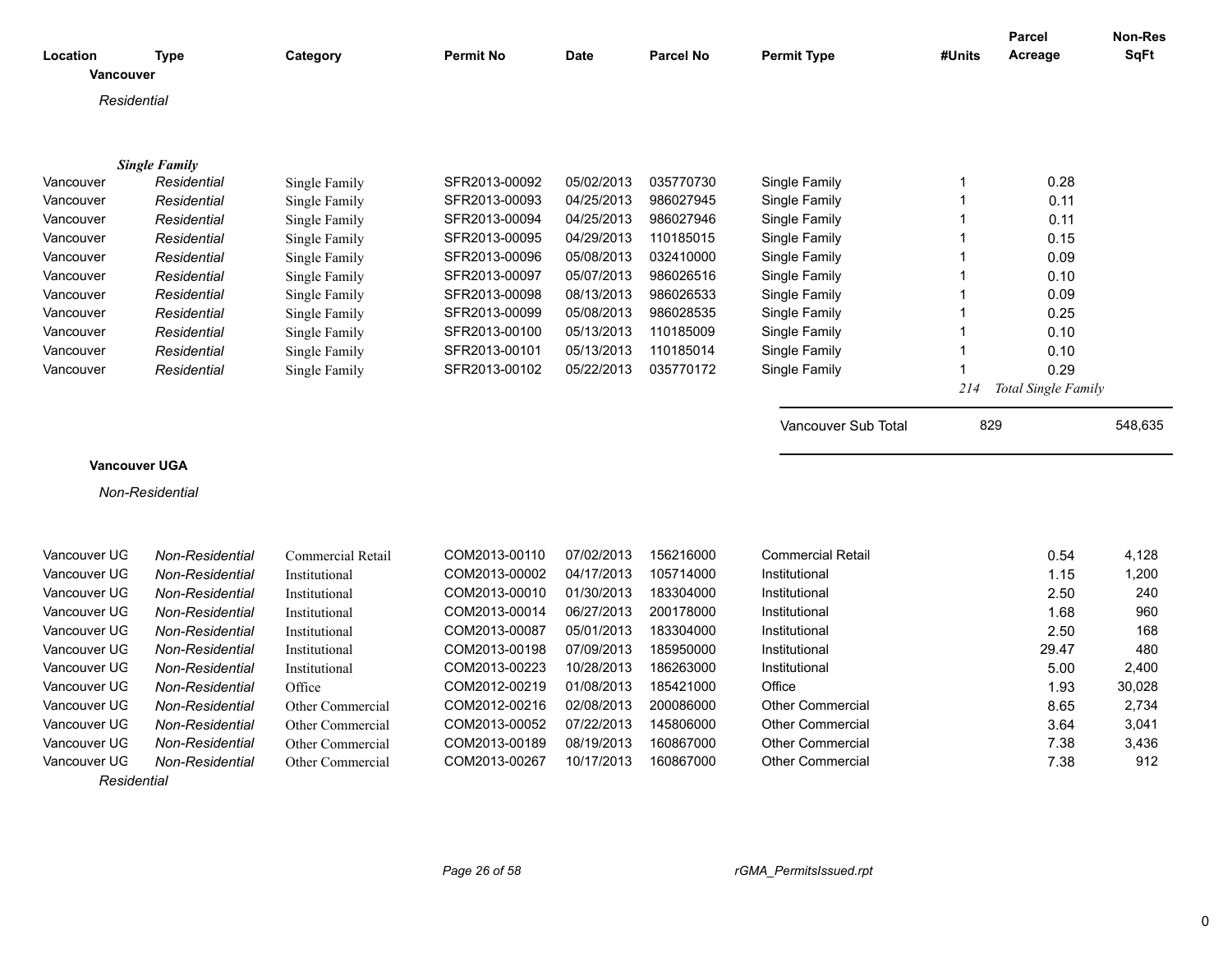|              |                              |              |                  |             |                      |                    |        | <b>Parcel</b> | <b>Non-Res</b> |
|--------------|------------------------------|--------------|------------------|-------------|----------------------|--------------------|--------|---------------|----------------|
| Location     | Type<br><b>Vancouver UGA</b> | Category     | <b>Permit No</b> | <b>Date</b> | <b>Parcel No</b>     | <b>Permit Type</b> | #Units | Acreage       | <b>SqFt</b>    |
| Residential  |                              |              |                  |             |                      |                    |        |               |                |
|              |                              |              |                  |             |                      |                    |        |               |                |
|              |                              |              |                  |             |                      |                    |        |               |                |
|              | <b>Multi-Family</b>          |              |                  |             |                      |                    |        |               | 0.3 ACF        |
| Vancouver UG | Residential                  | Multi-Family | MFR2012-00001    | 02/19/2013  | 145301000            | Multi-Family       |        | 0.54          |                |
| Vancouver UG | Residential                  | Multi-Family | MFR2012-00002    | 02/14/2013  | 145301000            | Multi-Family       | -11    | 0.54          |                |
| Vancouver UG | Residential                  | Multi-Family | MFR2012-00011    | 01/18/2013  | 200086000            | Multi-Family       | 12     | 8.65          |                |
| Vancouver UG | Residential                  | Multi-Family | MFR2012-00012    | 01/18/2013  | 200086000            | Multi-Family       | 12     | 8.65          |                |
| Vancouver UG | Residential                  | Multi-Family | MFR2012-00013    | 01/03/2013  | 200086000            | Multi-Family       | 12     | 8.65          |                |
| Vancouver UG | Residential                  | Multi-Family | MFR2012-00017    | 01/10/2013  | 145311000            | Multi-Family       | 26     | 0.61          |                |
| Vancouver UG | Residential                  | Multi-Family | MFR2013-00001    | 08/16/2013  | 145806000            | Multi-Family       | 12     | 3.64          |                |
| Vancouver UG | Residential                  | Multi-Family | MFR2013-00002    | 09/05/2013  | 145806000            | Multi-Family       | 12     | 3.64          |                |
| Vancouver UG | Residential                  | Multi-Family | MFR2013-00003    | 09/05/2013  | 145806000            | Multi-Family       | 12     | 3.64          |                |
| Vancouver UG | Residential                  | Multi-Family | MFR2013-00004    | 08/16/2013  | 145779000            | Multi-Family       | 12     | 5.57          |                |
| Vancouver UG | Residential                  | Multi-Family | MFR2013-00005    | 10/03/2013  | 145779000            | Multi-Family       | 12     | 5.57          |                |
| Vancouver UG | Residential                  | Multi-Family | MFR2013-00006    | 08/16/2013  | 145806000            | Multi-Family       |        | 3.64          |                |
| Vancouver UG | Residential                  | Multi-Family | MFR2013-00007    | 08/16/2013  | 145806000            | Multi-Family       |        | 3.64          |                |
| Vancouver UG | Residential                  | Multi-Family | MFR2013-00008    | 10/16/2013  | 145806000            | Multi-Family       | 24     | 3.64          |                |
| Vancouver UG | Residential                  | Multi-Family | MFR2013-00009    | 10/16/2013  | 145806000            | Multi-Family       | 24     | 3.64          |                |
| Vancouver UG | Residentia                   | Multi-Family | MFR2013-00010    | 09/11/2013  | 145776000            | Multi-Family       | 12     | 0.93          |                |
| Vancouver UG | Residential                  | Multi-Family | MFR2013-00011    | 09/11/2013  | 145806000            | Multi-Family       | 12     | 3.64          |                |
| Vancouver UG | Residential                  | Multi-Family | MFR2013-00012    | 08/19/2013  | 160867000            | Multi-Family       | 10     | 7.38          |                |
| Vancouver UG | Residential                  | Multi-Family | MFR2013-00013    | 08/23/2013  | 160867000            | Multi-Family       | 10     | 7.38          |                |
| Vancouver UG | Residential                  | Multi-Family | MFR2013-00014    | 08/23/2013  | 160867000            | Multi-Family       | 10     | 7.38          |                |
| Vancouver UG | Residential                  | Multi-Family | MFR2013-00015    | 08/23/2013  | 160867000            | Multi-Family       | 10     | 7.38          |                |
| Vancouver UG | Residential                  | Multi-Family | MFR2013-00016    | 08/23/2013  | 160867000            | Multi-Family       | 10     | 7.38          |                |
| Vancouver UG | Residential                  | Multi-Family | MFR2013-00017    | 08/19/2013  | 160867000            | Multi-Family       | 12     | 7.38          |                |
| Vancouver UG | Residential                  | Multi-Family | MFR2013-00018    | 08/19/2013  | 160867000            | Multi-Family       | 12     | 7.38          |                |
| Vancouver UG | Residential                  | Multi-Family | MFR2013-00019    | 08/23/2013  | 160867000            | Multi-Family       | 12     | 7.38          |                |
| Vancouver UG | Residential                  | Multi-Family | MFR2013-00020    | 08/19/2013  | 160867000            | Multi-Family       | 10     | 7.38          |                |
| Vancouver UG | Residential                  | Multi-Family | MFR2013-00021    | 08/23/2013  | 160867000            | Multi-Family       | 10     | 7.38          |                |
| Vancouver UG | Residential                  | Multi-Family | MFR2013-00022    | 08/19/2013  | 160867000            | Multi-Family       | 10     | 7.38          |                |
| Vancouver UG | Residential                  | Multi-Family | MFR2013-00023    | 08/19/2013  | 160867000            | Multi-Family       |        | 7.38          |                |
| Vancouver UG | Residential                  | Multi-Family | MFR2013-00024    | 08/23/2013  | 160867000            | Multi-Family       |        | 7.38          |                |
| Vancouver UG | Residential                  | Multi-Family | MFR2013-00025    | 08/23/2013  | 160867000            | Multi-Family       | 12     | 7.38          |                |
| Vancouver UG | Residential                  | Multi-Family | MFR2013-00026    | 08/23/2013  | 160867000            | Multi-Family       | 12     | 7.38          |                |
| Vancouver UG | Residentia                   | Multi-Family | MFR2013-00027    | 12/12/2013  | 186671000            | Multi-Family       | 124    | 0.66          |                |
| Vancouver UG | Residentia                   | Multi-Family | SFR2012-00666    | 01/31/2013  | 156690028            | Multi-Family       |        | 0.06          |                |
| Vancouver UG | Residential                  | Multi-Family | SFR2012-00667    |             | 01/31/2013 156690030 | Multi-Family       |        | 0.04          |                |
|              |                              |              |                  |             |                      |                    |        |               |                |

*Page 27 of 58 rGMA\_PermitsIssued.rpt*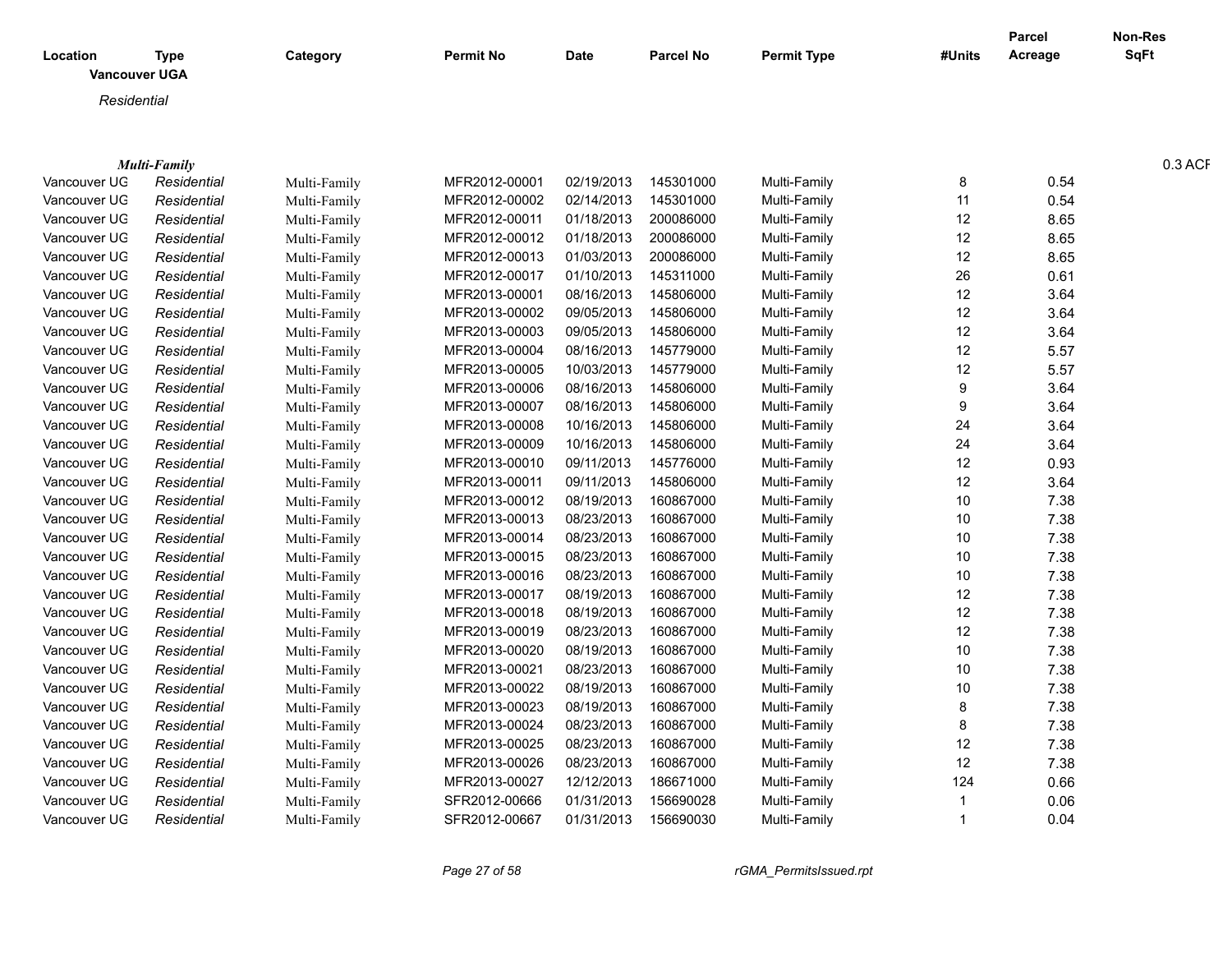| Location     | <b>Type</b><br><b>Vancouver UGA</b> | Category     | <b>Permit No</b> | Date       | <b>Parcel No</b> | <b>Permit Type</b> | #Units | Parcel<br>Acreage | <b>Non-Res</b><br>SqFt |
|--------------|-------------------------------------|--------------|------------------|------------|------------------|--------------------|--------|-------------------|------------------------|
| Residential  |                                     |              |                  |            |                  |                    |        |                   |                        |
|              |                                     |              |                  |            |                  |                    |        |                   |                        |
|              | <b>Multi-Family</b>                 |              |                  |            |                  |                    |        |                   |                        |
| Vancouver UG | Residential                         | Multi-Family | SFR2012-00668    | 01/31/2013 | 156690034        | Multi-Family       |        | 0.06              |                        |
| Vancouver UG | Residential                         | Multi-Family | SFR2012-00669    | 01/31/2013 | 156690032        | Multi-Family       |        | 0.05              |                        |
| Vancouver UG | Residential                         | Multi-Family | SFR2013-00012    | 04/01/2013 | 105000152        | Multi-Family       |        | 0.10              |                        |
| Vancouver UG | Residential                         | Multi-Family | SFR2013-00013    | 04/01/2013 | 105000154        | Multi-Family       |        | 0.08              |                        |
| Vancouver UG | Residential                         | Multi-Family | SFR2013-00039    | 03/01/2013 | 160846030        | Multi-Family       |        | 0.04              |                        |
| Vancouver UG | Residential                         | Multi-Family | SFR2013-00040    | 03/01/2013 | 160846032        | Multi-Family       |        | 0.04              |                        |
| Vancouver UG | Residential                         | Multi-Family | SFR2013-00041    | 03/01/2013 | 160846034        | Multi-Family       |        | 0.05              |                        |
| Vancouver UG | Residential                         | Multi-Family | SFR2013-00042    | 03/01/2013 | 160846016        | Multi-Family       |        | 0.04              |                        |
| Vancouver UG | Residential                         | Multi-Family | SFR2013-00043    | 03/01/2013 | 160846018        | Multi-Family       |        | 0.03              |                        |
| Vancouver UG | Residential                         | Multi-Family | SFR2013-00044    | 03/01/2013 | 160846020        | Multi-Family       |        | 0.04              |                        |
| Vancouver UG | Residential                         | Multi-Family | SFR2013-00045    | 03/01/2013 | 160846022        | Multi-Family       |        | 0.05              |                        |
| Vancouver UG | Residential                         | Multi-Family | SFR2013-00101    | 04/18/2013 | 156690086        | Multi-Family       |        | 0.05              |                        |
| Vancouver UG | Residential                         | Multi-Family | SFR2013-00102    | 04/18/2013 | 156690084        | Multi-Family       |        | 0.05              |                        |
| Vancouver UG | Residential                         | Multi-Family | SFR2013-00103    | 04/18/2013 | 156690082        | Multi-Family       |        | 0.04              |                        |
| Vancouver UG | Residential                         | Multi-Family | SFR2013-00104    | 04/18/2013 | 156690080        | Multi-Family       |        | 0.04              |                        |
| Vancouver UG | Residential                         | Multi-Family | SFR2013-00105    | 04/18/2013 | 156690078        | Multi-Family       |        | 0.07              |                        |
| Vancouver UG | Residential                         | Multi-Family | SFR2013-00151    | 04/09/2013 | 144521010        | Multi-Family       |        | 0.05              |                        |
| Vancouver UG | Residential                         | Multi-Family | SFR2013-00152    | 04/09/2013 | 144521012        | Multi-Family       |        | 0.04              |                        |
| Vancouver UG | Residential                         | Multi-Family | SFR2013-00153    | 04/09/2013 | 144521014        | Multi-Family       |        | 0.05              |                        |

Vancouver UGA *Residential* Multi-Family SFR2013-00154 04/09/2013 144521016 Multi-Family 1 0.06 Vancouver UGA *Residential* Multi-Family SFR2013-00155 04/09/2013 144521018 Multi-Family 1 0.05 Vancouver UGA *Residential* Multi-Family SFR2013-00156 04/09/2013 144521020 Multi-Family 1 0.08 Vancouver UGA *Residential* Multi-Family SFR2013-00306 06/07/2013 160846014 Multi-Family 1 0.04 Vancouver UGA *Residential* Multi-Family SFR2013-00307 06/07/2013 160846012 Multi-Family 1 0.03 Vancouver UGA *Residential* Multi-Family SFR2013-00308 06/07/2013 160846010 Multi-Family 1 0.04 Vancouver UGA *Residential* Multi-Family SFR2013-00309 06/07/2013 160846008 Multi-Family 1 0.04 Vancouver UGA *Residential* Multi-Family SFR2013-00310 06/07/2013 160846002 Multi-Family 1 0.04 Vancouver UGA *Residential* Multi-Family SFR2013-00311 06/07/2013 160846040 Multi-Family 1 0.06 Vancouver UGA *Residential* Multi-Family SFR2013-00312 06/07/2013 160846044 Multi-Family 1 0.04 Vancouver UGA *Residential* Multi-Family SFR2013-00313 06/07/2013 160846004 Multi-Family 1 0.03 Vancouver UGA *Residential* Multi-Family SFR2013-00314 06/07/2013 160846006 Multi-Family 1 0.04 Vancouver UGA *Residential* Multi-Family SFR2013-00315 06/07/2013 160846042 Multi-Family 1 0.03 Vancouver UGA *Residential* Multi-Family SFR2013-00316 06/07/2013 160846046 Multi-Family 1 0.05 Vancouver UGA *Residential* Multi-Family SFR2013-00317 06/07/2013 160846048 Multi-Family 1 0.04 Vancouver UGA *Residential* Multi-Family SFR2013-00318 06/07/2013 160846050 Multi-Family 1 0.07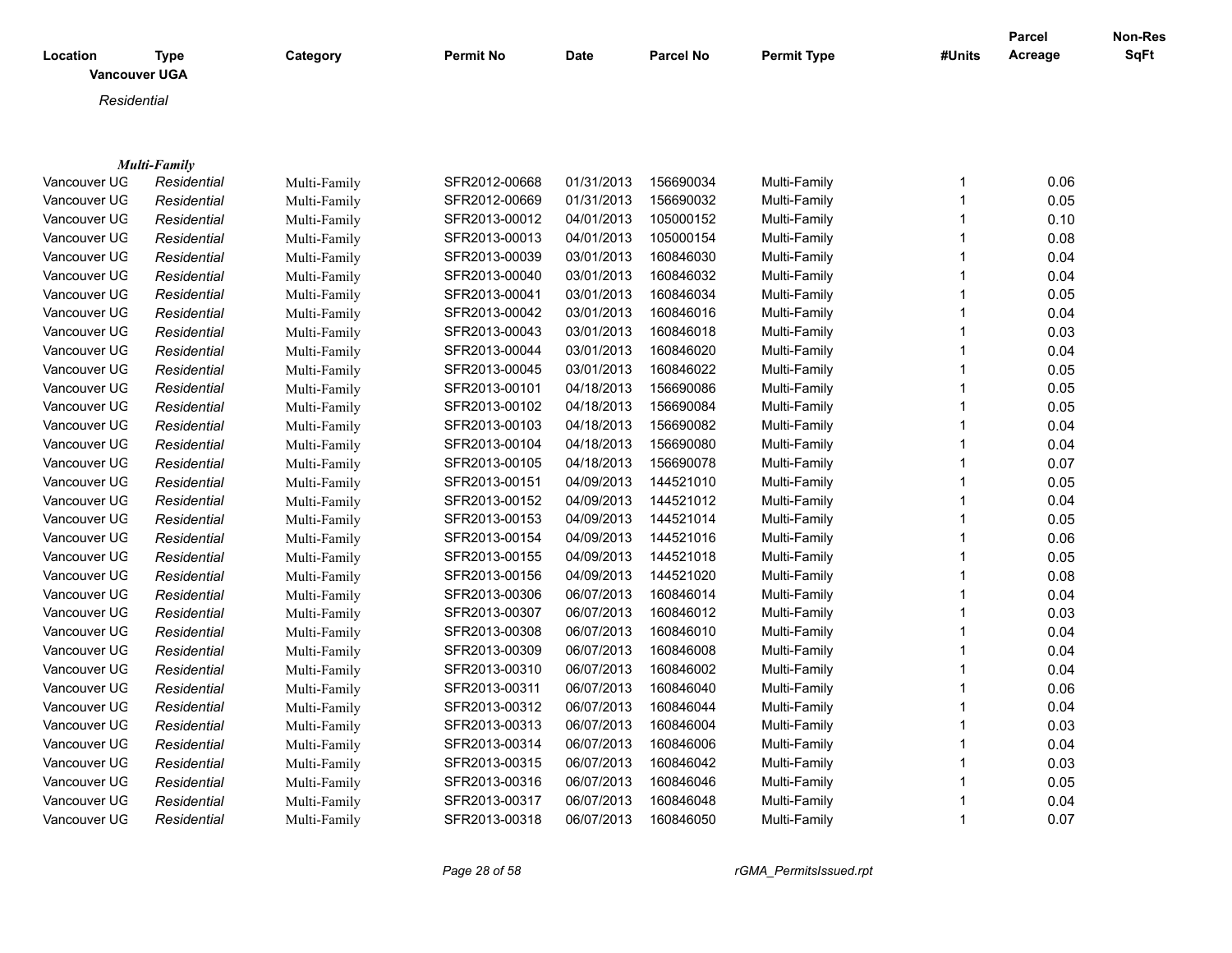|              |                      |              |                  |            |                  |                    |                | Parcel  | Non-Res     |
|--------------|----------------------|--------------|------------------|------------|------------------|--------------------|----------------|---------|-------------|
| Location     | <b>Type</b>          | Category     | <b>Permit No</b> | Date       | <b>Parcel No</b> | <b>Permit Type</b> | #Units         | Acreage | <b>SqFt</b> |
|              | <b>Vancouver UGA</b> |              |                  |            |                  |                    |                |         |             |
| Residential  |                      |              |                  |            |                  |                    |                |         |             |
|              |                      |              |                  |            |                  |                    |                |         |             |
|              |                      |              |                  |            |                  |                    |                |         |             |
|              | <b>Multi-Family</b>  |              |                  |            |                  |                    |                |         |             |
| Vancouver UG | Residential          | Multi-Family | SFR2013-00334    | 07/17/2013 | 145047006        | Multi-Family       | $\mathbf{1}$   | 0.06    |             |
| Vancouver UG | Residential          | Multi-Family | SFR2013-00335    | 07/17/2013 | 145047005        | Multi-Family       | $\overline{1}$ | 0.07    |             |
| Vancouver UG | Residential          | Multi-Family | SFR2013-00409    | 07/03/2013 | 156690036        | Multi-Family       | $\mathbf{1}$   | 0.07    |             |
| Vancouver UG | Residential          | Multi-Family | SFR2013-00410    | 07/03/2013 | 156690038        | Multi-Family       | 1              | 0.05    |             |
| Vancouver UG | Residential          | Multi-Family | SFR2013-00412    | 07/03/2013 | 156690040        | Multi-Family       | $\overline{1}$ | 0.05    |             |
| Vancouver UG | Residential          | Multi-Family | SFR2013-00414    | 07/03/2013 | 156690042        | Multi-Family       | $\overline{1}$ | 0.06    |             |
| Vancouver UG | Residential          | Multi-Family | SFR2013-00470    | 08/08/2013 | 156690114        | Multi-Family       | $\overline{1}$ | 0.11    |             |
| Vancouver UG | Residential          | Multi-Family | SFR2013-00471    | 08/08/2013 | 156690116        | Multi-Family       | $\overline{1}$ | 0.06    |             |
| Vancouver UG | Residential          | Multi-Family | SFR2013-00529    | 08/05/2013 | 986031544        | Multi-Family       | $\mathbf{1}$   | 0.04    |             |
| Vancouver UG | Residential          | Multi-Family | SFR2013-00531    | 08/05/2013 | 986031545        | Multi-Family       | $\mathbf{1}$   | 0.04    |             |
| Vancouver UG | Residential          | Multi-Family | SFR2013-00532    | 08/05/2013 | 986031546        | Multi-Family       | $\mathbf{1}$   | 0.04    |             |
| Vancouver UG | Residential          | Multi-Family | SFR2013-00538    | 07/26/2013 | 986031547        | Multi-Family       | $\overline{1}$ | 0.04    |             |
| Vancouver UG | Residential          | Multi-Family | SFR2013-00540    | 07/26/2013 | 986031548        | Multi-Family       | $\mathbf{1}$   | 0.04    |             |
| Vancouver UG | Residential          | Multi-Family | SFR2013-00541    | 07/26/2013 | 986031549        | Multi-Family       | $\mathbf 1$    | 0.04    |             |
| Vancouver UG | Residential          | Multi-Family | SFR2013-00542    | 07/26/2013 | 986031551        | Multi-Family       | $\mathbf 1$    | 0.04    |             |
| Vancouver UG | Residential          | Multi-Family | SFR2013-00543    | 07/26/2013 | 986031553        | Multi-Family       | 1              | 0.04    |             |
| Vancouver UG | Residential          | Multi-Family | SFR2013-00544    | 07/26/2013 | 986031550        | Multi-Family       | $\overline{1}$ | 0.04    |             |
| Vancouver UG | Residential          | Multi-Family | SFR2013-00545    | 07/26/2013 | 986031552        | Multi-Family       | $\mathbf{1}$   | 0.03    |             |
| Vancouver UG | Residential          | Multi-Family | SFR2013-00561    | 08/09/2013 | 986031542        | Multi-Family       | $\overline{1}$ | 0.04    |             |
| Vancouver UG | Residential          | Multi-Family | SFR2013-00562    | 08/09/2013 | 986031543        | Multi-Family       | $\overline{1}$ | 0.04    |             |
| Vancouver UG | Residential          | Multi-Family | SFR2013-00563    | 08/09/2013 | 986031541        | Multi-Family       | $\overline{1}$ | 0.04    |             |
| Vancouver UG | Residential          | Multi-Family | SFR2013-00572    | 08/19/2013 | 144961080        | Multi-Family       | $\mathbf{1}$   | 0.06    |             |
| Vancouver UG | Residential          | Multi-Family | SFR2013-00574    | 08/19/2013 | 144961076        | Multi-Family       | $\mathbf 1$    | 0.06    |             |
| Vancouver UG | Residential          | Multi-Family | SFR2013-00576    | 08/19/2013 | 144961074        | Multi-Family       | $\overline{1}$ | 0.06    |             |
| Vancouver UG | Residential          | Multi-Family | SFR2013-00586    | 12/03/2013 | 986031561        | Multi-Family       | $\mathbf 1$    | 0.05    |             |
| Vancouver UG | Residential          | Multi-Family | SFR2013-00587    | 12/03/2013 | 986031562        | Multi-Family       | $\overline{1}$ | 0.04    |             |
| Vancouver UG | Residential          | Multi-Family | SFR2013-00588    | 12/03/2013 | 986031563        | Multi-Family       | $\overline{1}$ | 0.04    |             |
| Vancouver UG | Residential          | Multi-Family | SFR2013-00589    | 12/03/2013 | 986031564        | Multi-Family       | $\overline{1}$ | 0.04    |             |
| Vancouver UG | Residential          | Multi-Family | SFR2013-00590    | 12/03/2013 | 986031565        | Multi-Family       | $\overline{1}$ | 0.04    |             |
| Vancouver UG | Residential          | Multi-Family | SFR2013-00591    | 12/03/2013 | 986031566        | Multi-Family       | $\overline{1}$ | 0.05    |             |
| Vancouver UG | Residential          | Multi-Family | SFR2013-00597    | 08/19/2013 | 144961070        | Multi-Family       | 1              | 0.11    |             |
| Vancouver UG | Residential          | Multi-Family | SFR2013-00598    | 08/19/2013 | 144961068        | Multi-Family       |                | 0.07    |             |
| Vancouver UG | Residential          | Multi-Family | SFR2013-00608    | 09/24/2013 | 986031558        | Multi-Family       |                | 0.06    |             |
| Vancouver UG | Residential          | Multi-Family | SFR2013-00609    | 09/24/2013 | 986031560        | Multi-Family       |                | 0.05    |             |
| Vancouver UG | Residential          | Multi-Family | SFR2013-00610    | 09/24/2013 | 986031559        | Multi-Family       | $\mathbf 1$    | 0.04    |             |

*Page 29 of 58 rGMA\_PermitsIssued.rpt*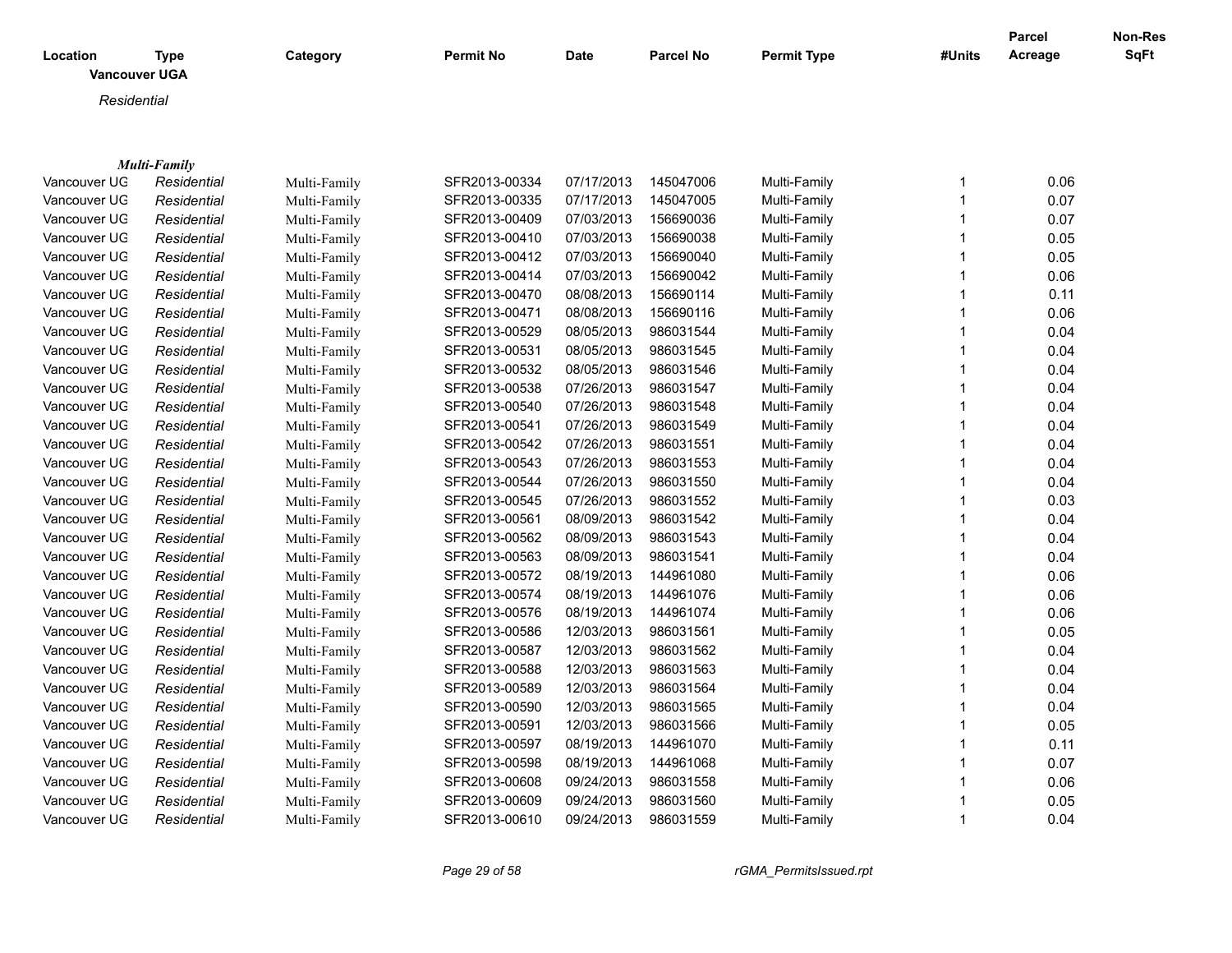| Location | Type                 | Category | <b>Permit No</b> | <b>Date</b> | <b>Parcel No</b> | <b>Permit Type</b> | #Units | <b>Parcel</b><br>Acreage | Non-Res<br><b>SqFt</b> |
|----------|----------------------|----------|------------------|-------------|------------------|--------------------|--------|--------------------------|------------------------|
|          | <b>Vancouver UGA</b> |          |                  |             |                  |                    |        |                          |                        |
|          | Residential          |          |                  |             |                  |                    |        |                          |                        |

 *583 Total Multi-Family*

|              | <b>Single Family</b> |               |               |            |           |               |      |
|--------------|----------------------|---------------|---------------|------------|-----------|---------------|------|
| Vancouver UG | Residential          | Additions     | RES2013-00400 | 09/16/2013 | 145026000 | Additions     | 0.33 |
| Vancouver UG | Residential          | Single Family | SFR2012-00188 | 04/01/2013 | 106036150 | Single Family | 0.07 |
| Vancouver UG | Residential          | Single Family | SFR2012-00214 | 01/28/2013 | 106036016 | Single Family | 0.06 |
| Vancouver UG | Residential          | Single Family | SFR2012-00370 | 01/07/2013 | 106036142 | Single Family | 0.07 |
| Vancouver UG | Residential          | Single Family | SFR2012-00421 | 06/25/2013 | 154224002 | Single Family | 0.12 |
| Vancouver UG | Residential          | Single Family | SFR2012-00422 | 02/22/2013 | 154224010 | Single Family | 0.12 |
| Vancouver UG | Residential          | Single Family | SFR2012-00426 | 06/25/2013 | 154224066 | Single Family | 0.17 |
| Vancouver UG | Residential          | Single Family | SFR2012-00427 | 02/22/2013 | 154224008 | Single Family | 0.11 |
| Vancouver UG | Residential          | Single Family | SFR2012-00428 | 06/25/2013 | 154224012 | Single Family | 0.12 |
| Vancouver UG | Residential          | Single Family | SFR2012-00451 | 03/15/2013 | 105469296 | Single Family | 0.08 |
| Vancouver UG | Residential          | Single Family | SFR2012-00452 | 03/15/2013 | 105469226 | Single Family | 0.07 |
| Vancouver UG | Residential          | Single Family | SFR2012-00464 | 03/15/2013 | 105469224 | Single Family | 0.07 |
| Vancouver UG | Residential          | Single Family | SFR2012-00465 | 03/15/2013 | 105469228 | Single Family | 0.07 |
| Vancouver UG | Residential          | Single Family | SFR2012-00466 | 03/15/2013 | 105469222 | Single Family | 0.06 |
| Vancouver UG | Residential          | Single Family | SFR2012-00490 | 01/23/2013 | 986030372 | Single Family | 0.10 |
| Vancouver UG | Residential          | Single Family | SFR2012-00504 | 02/14/2013 | 156442058 | Single Family | 0.08 |
| Vancouver UG | Residential          | Single Family | SFR2012-00538 | 01/18/2013 | 986030174 | Single Family | 0.17 |
| Vancouver UG | Residential          | Single Family | SFR2012-00547 | 01/29/2013 | 986030579 | Single Family | 0.21 |
| Vancouver UG | Residential          | Single Family | SFR2012-00549 | 02/19/2013 | 986030578 | Single Family | 0.23 |
| Vancouver UG | Residential          | Single Family | SFR2012-00550 | 01/07/2013 | 156442038 | Single Family | 0.07 |
| Vancouver UG | Residential          | Single Family | SFR2012-00560 | 01/29/2013 | 986030331 | Single Family | 0.16 |
| Vancouver UG | Residential          | Single Family | SFR2012-00600 | 02/01/2013 | 185668102 | Single Family | 0.16 |
| Vancouver UG | Residential          | Single Family | SFR2012-00602 | 02/01/2013 | 185668064 | Single Family | 0.14 |
| Vancouver UG | Residential          | Single Family | SFR2012-00603 | 02/01/2013 | 185668066 | Single Family | 0.12 |
| Vancouver UG | Residential          | Single Family | SFR2012-00604 | 01/15/2013 | 185668104 | Single Family | 0.14 |
| Vancouver UG | Residential          | Single Family | SFR2012-00608 | 01/18/2013 | 117891055 | Single Family | 1.96 |
| Vancouver UG | Residential          | Single Family | SFR2012-00610 | 01/11/2013 | 156946012 | Single Family | 0.13 |
| Vancouver UG | Residential          | Single Family | SFR2012-00611 | 02/01/2013 | 156946064 | Single Family | 0.11 |
| Vancouver UG | Residential          | Single Family | SFR2012-00612 | 01/11/2013 | 156946036 | Single Family | 0.15 |
| Vancouver UG | Residential          | Single Family | SFR2012-00617 | 01/07/2013 | 986030240 | Single Family | 0.09 |
| Vancouver UG | Residential          | Single Family | SFR2012-00618 | 04/02/2013 | 986030241 | Single Family | 0.09 |
| Vancouver UG | Residential          | Single Family | SFR2012-00619 | 05/02/2013 | 986030239 | Single Family | 0.09 |
| Vancouver UG | Residential          | Single Family | SFR2012-00620 | 01/07/2013 | 986030245 | Single Family | 0.09 |
| Vancouver UG | Residential          | Single Family | SFR2012-00621 | 01/16/2013 | 115621152 | Single Family | 0.76 |
|              |                      |               |               |            |           |               |      |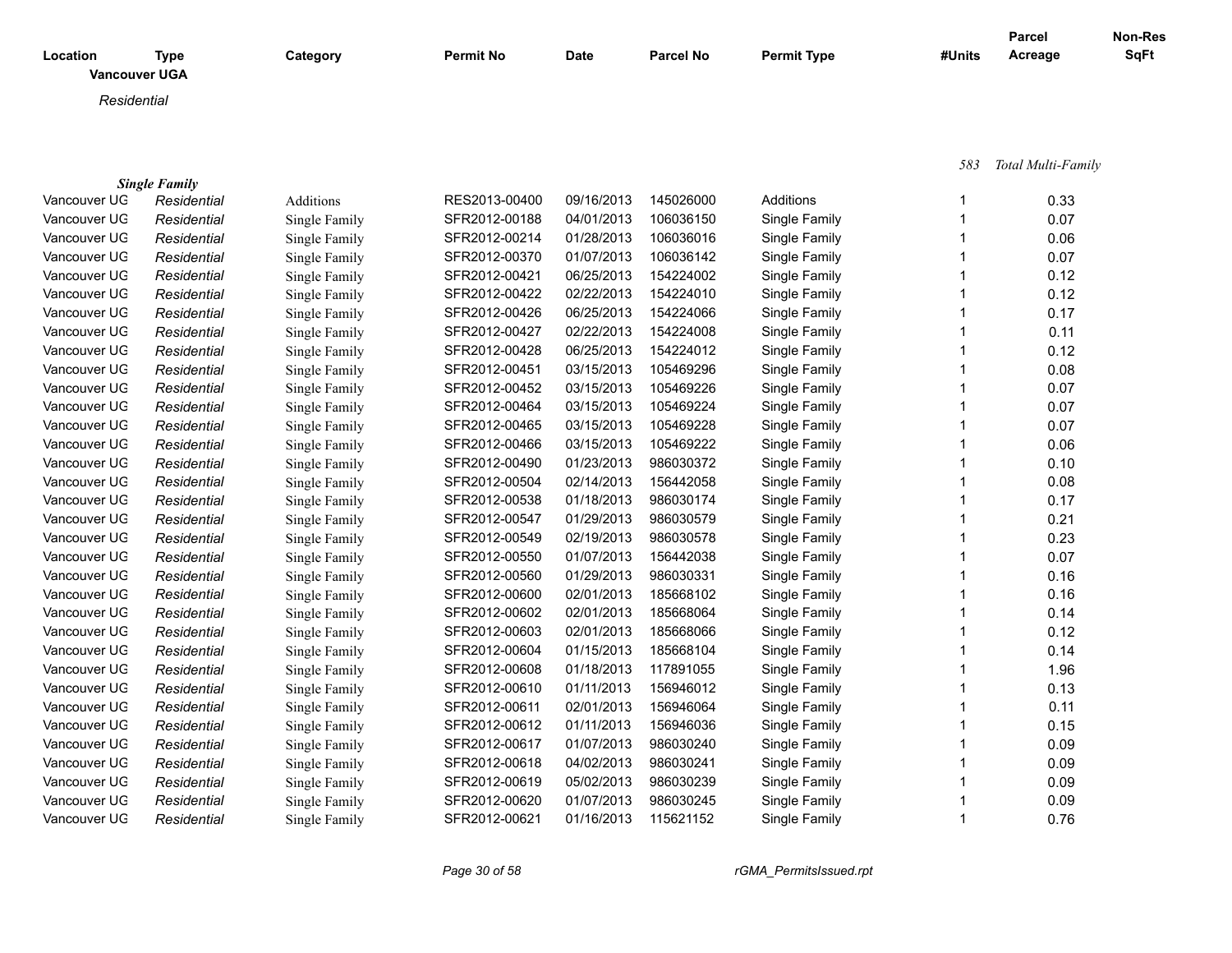| Location<br><b>Vancouver UGA</b> | Type                 | Category      | <b>Permit No</b> | <b>Date</b> | <b>Parcel No</b> | <b>Permit Type</b> | #Units | <b>Parcel</b><br>Acreage | Non-Res<br><b>SqFt</b> |
|----------------------------------|----------------------|---------------|------------------|-------------|------------------|--------------------|--------|--------------------------|------------------------|
| Residential                      |                      |               |                  |             |                  |                    |        |                          |                        |
|                                  | <b>Single Family</b> |               |                  |             |                  |                    |        |                          |                        |
| Vancouver UG                     | Residential          | Single Family | SFR2012-00622    | 01/11/2013  | 188960000        | Single Family      |        | 2.75                     |                        |
| Vancouver UG                     | Residential          | Single Family | SFR2012-00632    | 01/31/2013  | 115621170        | Single Family      |        | 0.79                     |                        |
| Vancouver UG                     | Residential          | Single Family | SFR2012-00635    | 04/02/2013  | 986030244        | Single Family      |        | 0.10                     |                        |
| Vancouver UG                     | Residential          | Single Family | SFR2012-00638    | 01/29/2013  | 119740044        | Single Family      |        | 0.11                     |                        |
| Vancouver UG                     | Residential          | Single Family | SFR2012-00639    | 01/15/2013  | 119740050        | Single Family      |        | 0.12                     |                        |
| Vancouver UG                     | Residential          | Single Family | SFR2012-00640    | 01/28/2013  | 106036140        | Single Family      |        | 0.07                     |                        |

| vancouver UG | Residential | Single Family | SFR2012-00632 | 01/31/2013 | 115621170 | Single Family | 0.79 |
|--------------|-------------|---------------|---------------|------------|-----------|---------------|------|
| Vancouver UG | Residential | Single Family | SFR2012-00635 | 04/02/2013 | 986030244 | Single Family | 0.10 |
| Vancouver UG | Residential | Single Family | SFR2012-00638 | 01/29/2013 | 119740044 | Single Family | 0.11 |
| Vancouver UG | Residential | Single Family | SFR2012-00639 | 01/15/2013 | 119740050 | Single Family | 0.12 |
| Vancouver UG | Residential | Single Family | SFR2012-00640 | 01/28/2013 | 106036140 | Single Family | 0.07 |
| Vancouver UG | Residential | Single Family | SFR2012-00641 | 03/14/2013 | 156442006 | Single Family | 0.07 |
| Vancouver UG | Residential | Single Family | SFR2012-00643 | 01/08/2013 | 181677128 | Single Family | 0.17 |
| Vancouver UG | Residential | Single Family | SFR2012-00644 | 01/07/2013 | 986030373 | Single Family | 0.10 |
| Vancouver UG | Residential | Single Family | SFR2012-00646 | 01/15/2013 | 119740040 | Single Family | 0.12 |
| Vancouver UG | Residential | Single Family | SFR2012-00647 | 01/15/2013 | 119740042 | Single Family | 0.12 |
| Vancouver UG | Residential | Single Family | SFR2012-00648 | 01/22/2013 | 189789110 | Single Family | 0.20 |
| Vancouver UG | Residential | Single Family | SFR2012-00650 | 01/16/2013 | 986030390 | Single Family | 0.11 |
| Vancouver UG | Residential | Single Family | SFR2012-00652 | 01/08/2013 | 188287076 | Single Family | 0.14 |
| Vancouver UG | Residential | Single Family | SFR2012-00653 | 01/11/2013 | 185441022 | Single Family | 0.21 |
| Vancouver UG | Residential | Single Family | SFR2012-00654 | 01/18/2013 | 100121160 | Single Family | 0.40 |
| Vancouver UG | Residential | Single Family | SFR2012-00655 | 01/11/2013 | 986030012 | Single Family | 0.07 |
| Vancouver UG | Residential | Single Family | SFR2012-00656 | 01/11/2013 | 986030004 | Single Family | 0.07 |
| Vancouver UG | Residential | Single Family | SFR2012-00657 | 01/15/2013 | 115621186 | Single Family | 0.81 |
| Vancouver UG | Residential | Single Family | SFR2012-00658 | 01/10/2013 | 986025888 | Single Family | 0.12 |
| Vancouver UG | Residential | Single Family | SFR2012-00659 | 01/10/2013 | 986025887 | Single Family | 0.12 |
| Vancouver UG | Residential | Single Family | SFR2012-00660 | 02/07/2013 | 986025974 | Single Family | 0.12 |
| Vancouver UG | Residential | Single Family | SFR2012-00661 | 01/18/2013 | 986025982 | Single Family | 0.12 |
| Vancouver UG | Residential | Single Family | SFR2012-00663 | 01/15/2013 | 156442036 | Single Family | 0.07 |
| Vancouver UG | Residential | Single Family | SFR2012-00665 | 01/25/2013 | 986025841 | Single Family | 0.16 |
| Vancouver UG | Residential | Single Family | SFR2012-00670 | 01/23/2013 | 189366004 | Single Family | 0.17 |
| Vancouver UG | Residential | Single Family | SFR2012-00671 | 01/23/2013 | 189366020 | Single Family | 0.17 |
| Vancouver UG | Residential | Single Family | SFR2012-00672 | 01/24/2013 | 986025884 | Single Family | 0.12 |
| Vancouver UG | Residential | Single Family | SFR2012-00674 | 01/23/2013 | 986025891 | Single Family | 0.12 |
| Vancouver UG | Residential | Single Family | SFR2012-00676 | 02/08/2013 | 099940000 | Single Family | 0.44 |
| Vancouver UG | Residential | Single Family | SFR2012-00677 | 02/22/2013 | 117891085 | Single Family | 1.96 |
| Vancouver UG | Residential | Single Family | SFR2012-00681 | 01/25/2013 | 119575025 | Single Family | 0.10 |
| Vancouver UG | Residential | Single Family | SFR2012-00682 | 02/01/2013 | 187920000 | Single Family | 0.32 |
| Vancouver UG | Residential | Single Family | SFR2012-00684 | 02/07/2013 | 986025985 | Single Family | 0.12 |
| Vancouver UG | Residential | Single Family | SFR2012-00685 | 02/07/2013 | 986025886 | Single Family | 0.12 |
|              |             |               |               |            |           |               |      |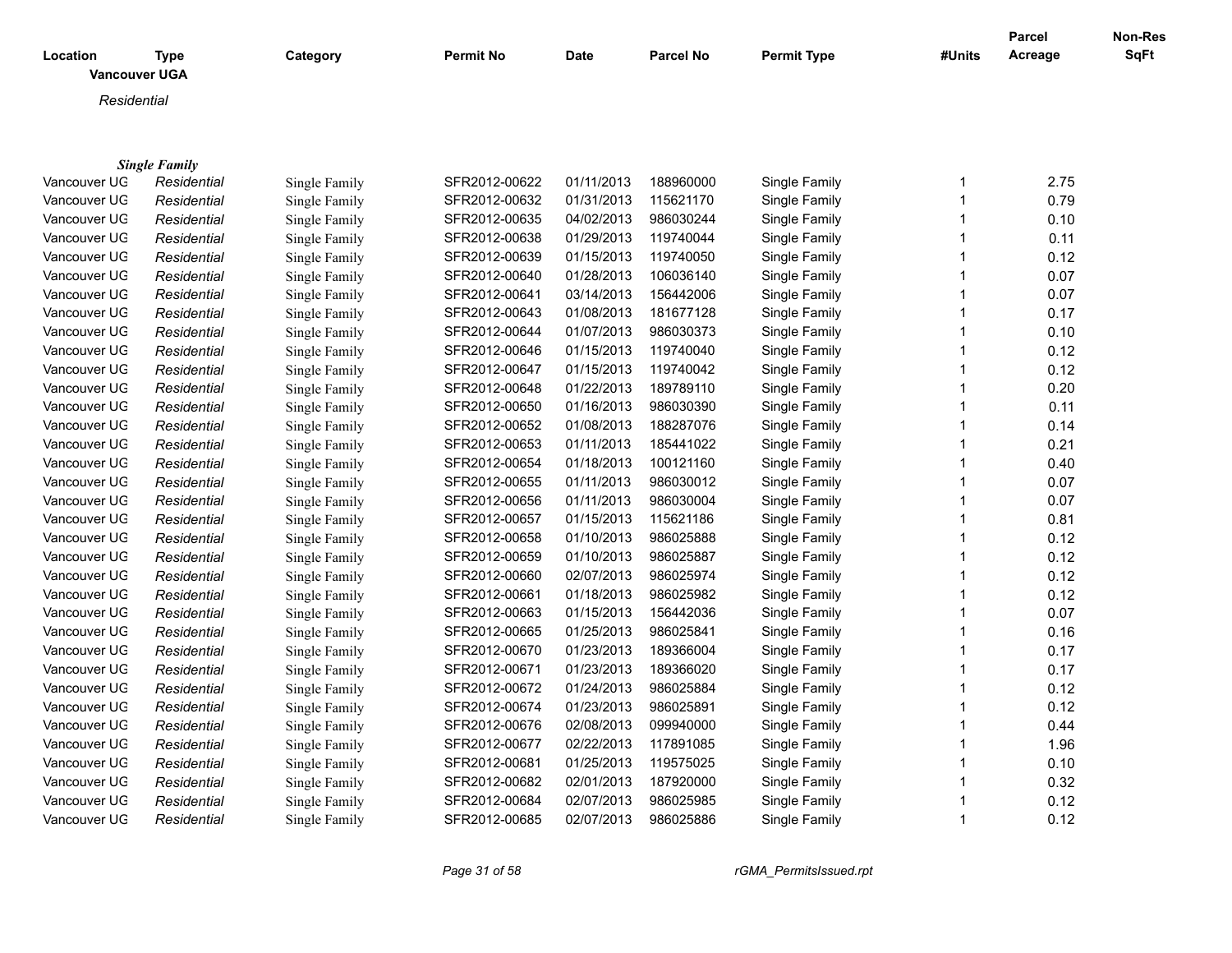| Location     | <b>Type</b><br><b>Vancouver UGA</b> | Category      | <b>Permit No</b> | <b>Date</b> | <b>Parcel No</b> | <b>Permit Type</b> | #Units | Parcel<br>Acreage | <b>Non-Res</b><br><b>SqFt</b> |
|--------------|-------------------------------------|---------------|------------------|-------------|------------------|--------------------|--------|-------------------|-------------------------------|
| Residential  |                                     |               |                  |             |                  |                    |        |                   |                               |
|              |                                     |               |                  |             |                  |                    |        |                   |                               |
|              | <b>Single Family</b>                |               |                  |             |                  |                    |        |                   |                               |
| Vancouver UG | Residential                         | Single Family | SFR2012-00688    | 03/12/2013  | 188997006        | Single Family      |        | 0.15              |                               |
| Vancouver UG | Residential                         | Single Family | SFR2013-00001    | 02/07/2013  | 986026961        | Single Family      |        | 0.09              |                               |
| Vancouver UG | Residential                         | Single Family | SFR2013-00002    | 02/07/2013  | 986026966        | Single Family      |        | 0.07              |                               |
| Vancouver UG | Residential                         | Single Family | SFR2013-00003    | 02/07/2013  | 986026967        | Single Family      |        | 0.08              |                               |
| Vancouver UG | Residential                         | Single Family | SFR2013-00004    | 02/07/2013  | 986026968        | Single Family      |        | 0.08              |                               |
| Vancouver UG | Residential                         | Single Family | SFR2013-00005    | 02/07/2013  | 986026969        | Single Family      |        | 0.11              |                               |
| Vancouver UG | Residential                         | Single Family | SFR2013-00007    | 02/15/2013  | 986025890        | Single Family      |        | 0.12              |                               |
| Vancouver UG | Residential                         | Single Family | SFR2013-00009    | 02/08/2013  | 986025895        | Single Family      |        | 0.13              |                               |
| Vancouver UG | Residential                         | Single Family | SFR2013-00014    | 02/06/2013  | 145043022        | Single Family      |        | 0.18              |                               |
| Vancouver UG | Residential                         | Single Family | SFR2013-00015    | 02/11/2013  | 104070054        | Single Family      |        | 0.28              |                               |
| Vancouver UG | Residential                         | Single Family | SFR2013-00016    | 02/13/2013  | 200607028        | Single Family      |        | 0.22              |                               |
| Vancouver UG | Residential                         | Single Family | SFR2013-00017    | 02/20/2013  | 198979000        | Single Family      |        | 2.50              |                               |
| Vancouver UG | Residential                         | Single Family | SFR2013-00018    | 06/28/2013  | 156442050        | Single Family      |        | 0.07              |                               |
| Vancouver UG | Residential                         | Single Family | SFR2013-00019    | 02/22/2013  | 156946058        | Single Family      |        | 0.10              |                               |
| Vancouver UG | Residential                         | Single Family | SFR2013-00020    | 02/26/2013  | 115621168        | Single Family      |        | 0.79              |                               |
| Vancouver UG | Residential                         | Single Family | SFR2013-00023    | 02/20/2013  | 986031029        | Single Family      |        | 0.44              |                               |
| Vancouver UG | Residential                         | Single Family | SFR2013-00024    | 02/21/2013  | 986031030        | Single Family      |        | 0.39              |                               |
| Vancouver UG | Residential                         | Single Family | SFR2013-00025    | 03/15/2013  | 986030741        | Single Family      |        | 0.26              |                               |

Vancouver UGA *Residential* Single Family SFR2013-00027 03/15/2013 148065000 Single Family 1 0.34 Vancouver UGA *Residential* Single Family SFR2013-00028 03/11/2013 181677030 Single Family 1 0.13 Vancouver UGA *Residential* Single Family SFR2013-00031 03/04/2013 154050016 Single Family 1 0.15 Vancouver UGA *Residential* Single Family SFR2013-00032 03/06/2013 153937002 Single Family 1 0.13 Vancouver UGA *Residential* Single Family SFR2013-00033 02/21/2013 188287074 Single Family 1 0.14 Vancouver UGA *Residential* Single Family SFR2013-00035 02/20/2013 986030580 Single Family 1 0.24 Vancouver UG *Residential* Single Family SFR2013-00036 03/11/2013 172137000 Single Family 1 3.10 Vancouver UGA *Residential* Single Family SFR2013-00037 02/27/2013 986030577 Single Family 1 0.21 Vancouver UGA *Residential* Single Family SFR2013-00046 03/01/2013 986026960 Single Family 1 0.09 Vancouver UGA *Residential* Single Family SFR2013-00047 03/05/2013 986026965 Single Family 1 0.07 Vancouver UGA *Residential* Single Family SFR2013-00048 03/27/2013 986026963 Single Family 1 0.11 Vancouver UGA *Residential* Single Family SFR2013-00049 03/06/2013 986026964 Single Family 1 0.07 Vancouver UGA *Residential* Single Family SFR2013-00050 02/27/2013 188287018 Single Family 1 0.17 Vancouver UGA *Residential* Single Family SFR2013-00051 05/21/2013 986030123 Single Family 1 0.06 Vancouver UGA *Residential* Single Family SFR2013-00053 05/21/2013 986030124 Single Family 1 0.06 Vancouver UGA *Residential* Single Family SFR2013-00054 05/21/2013 986030125 Single Family 1 0.06 Vancouver UGA *Residential* Single Family SFR2013-00055 06/24/2013 986030126 Single Family 1 0.06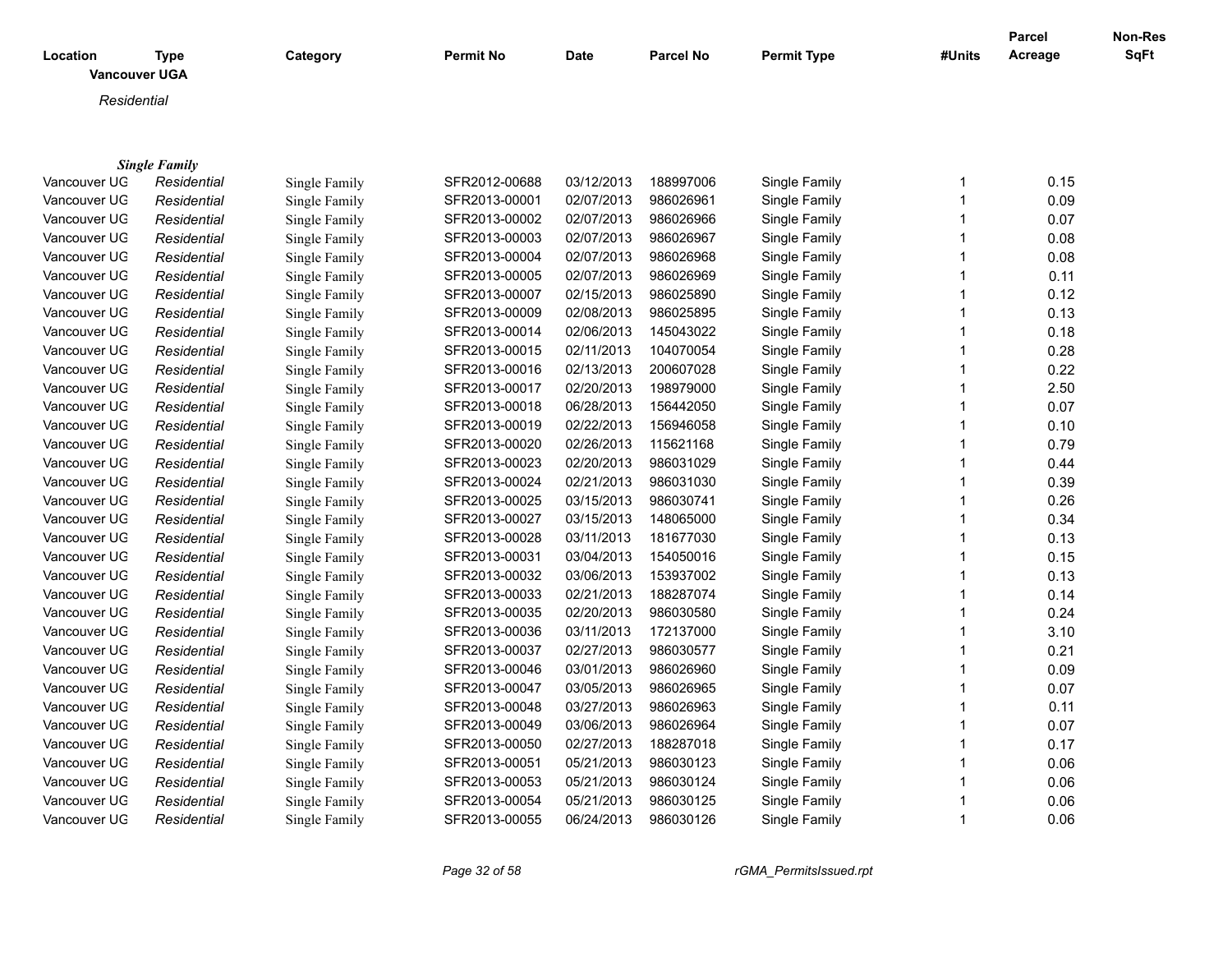| Location<br><b>Vancouver UGA</b> | <b>Type</b>          | Category      | <b>Permit No</b> | <b>Date</b> | <b>Parcel No</b> | <b>Permit Type</b> | #Units | Parcel<br>Acreage | Non-Res<br><b>SqFt</b> |
|----------------------------------|----------------------|---------------|------------------|-------------|------------------|--------------------|--------|-------------------|------------------------|
| Residential                      |                      |               |                  |             |                  |                    |        |                   |                        |
|                                  |                      |               |                  |             |                  |                    |        |                   |                        |
|                                  |                      |               |                  |             |                  |                    |        |                   |                        |
|                                  | <b>Single Family</b> |               |                  |             |                  |                    |        |                   |                        |
| Vancouver UG                     | Residential          | Single Family | SFR2013-00056    | 06/26/2013  | 986030127        | Single Family      | 1      | 0.06              |                        |
| Vancouver UG                     | Residential          | Single Family | SFR2013-00057    | 03/12/2013  | 145043018        | Single Family      |        | 0.15              |                        |
| Vancouver UG                     | Residential          | Single Family | SFR2013-00058    | 03/01/2013  | 986026066        | Single Family      |        | 0.23              |                        |
| Vancouver UG                     | Residential          | Single Family | SFR2013-00059    | 03/15/2013  | 189164000        | Single Family      |        | 1.85              |                        |
| Vancouver UG                     | Residential          | Single Family | SFR2013-00060    | 03/08/2013  | 156946028        | Single Family      |        | 0.10              |                        |
| Vancouver UG                     | Residential          | Single Family | SFR2013-00061    | 03/25/2013  | 106036112        | Single Family      |        | 0.07              |                        |
| Vancouver UG                     | Residential          | Single Family | SFR2013-00062    | 03/06/2013  | 156946030        | Single Family      |        | 0.10              |                        |
| Vancouver UG                     | Residential          | Single Family | SFR2013-00063    | 03/25/2013  | 106036114        | Single Family      |        | 0.07              |                        |
| Vancouver UG                     | Residential          | Single Family | SFR2013-00064    | 04/01/2013  | 106036146        | Single Family      |        | 0.07              |                        |
| Vancouver UG                     | Residential          | Single Family | SFR2013-00065    | 03/27/2013  | 185668068        | Single Family      |        | 0.19              |                        |
| Vancouver UG                     | Residential          | Single Family | SFR2013-00066    | 03/06/2013  | 185668096        | Single Family      |        | 0.17              |                        |
| Vancouver UG                     | Residential          | Single Family | SFR2013-00067    | 03/06/2013  | 185668098        | Single Family      |        | 0.18              |                        |
| Vancouver UG                     | Residential          | Single Family | SFR2013-00068    | 03/14/2013  | 986028351        | Single Family      |        | 0.16              |                        |
| Vancouver UG                     | Residential          | Single Family | SFR2013-00069    | 03/13/2013  | 146449026        | Single Family      |        | 0.24              |                        |
| Vancouver UG                     | Residential          | Single Family | SFR2013-00070    | 03/08/2013  | 189366008        | Single Family      |        | 0.17              |                        |
| Vancouver UG                     | Residential          | Single Family | SFR2013-00071    | 08/01/2013  | 181677100        | Single Family      |        | 0.11              |                        |
| Vancouver UG                     | Residential          | Single Family | SFR2013-00072    | 03/27/2013  | 986026956        | Single Family      |        | 0.08              |                        |
| Vancouver UG                     | Residential          | Single Family | SFR2013-00073    | 03/08/2013  | 986026959        | Single Family      |        | 0.09              |                        |
| Vancouver UG                     | Residential          | Single Family | SFR2013-00074    | 03/08/2013  | 986026957        | Single Family      |        | 0.09              |                        |
| Vancouver UG                     | Residential          | Single Family | SFR2013-00075    | 03/08/2013  | 986026958        | Single Family      |        | 0.09              |                        |
| Vancouver UG                     | Residential          | Single Family | SFR2013-00076    | 06/26/2013  | 986030128        | Single Family      |        | 0.06              |                        |
| Vancouver UG                     | Residential          | Single Family | SFR2013-00078    | 03/14/2013  | 156442020        | Single Family      |        | 0.07              |                        |
| Vancouver UG                     | Residential          | Single Family | SFR2013-00080    | 03/08/2013  | 156435144        | Single Family      |        | 0.11              |                        |
| Vancouver UG                     | Residential          | Single Family | SFR2013-00082    | 03/14/2013  | 156946074        | Single Family      |        | 0.09              |                        |
| Vancouver UG                     | Residential          | Single Family | SFR2013-00083    | 03/14/2013  | 156946076        | Single Family      |        | 0.09              |                        |
| Vancouver UG                     | Residential          | Single Family | SFR2013-00084    | 03/27/2013  | 156946070        | Single Family      |        | 0.09              |                        |
| Vancouver UG                     | Residential          | Single Family | SFR2013-00087    | 03/15/2013  | 156435042        | Single Family      |        | 0.10              |                        |
| Vancouver UG                     | Residential          | Single Family | SFR2013-00088    | 03/15/2013  | 156435084        | Single Family      | 1      | 0.12              |                        |

Vancouver UGA *Residential* Single Family SFR2013-00089 03/08/2013 156435090 Single Family 1 0.10 Vancouver UGA *Residential* Single Family SFR2013-00090 03/15/2013 156435092 Single Family 1 0.10 Vancouver UGA *Residential* Single Family SFR2013-00091 06/19/2013 986030130 Single Family 1 0.06 Vancouver UGA *Residential* Single Family SFR2013-00092 06/19/2013 986030131 Single Family 1 0.06 Vancouver UGA *Residential* Single Family SFR2013-00093 05/21/2013 986030133 Single Family 1 0.07 Vancouver UGA *Residential* Single Family SFR2013-00094 06/19/2013 986030132 Single Family 1 0.06 Vancouver UGA *Residential* Single Family SFR2013-00099 03/18/2013 986026494 Single Family 1 0.23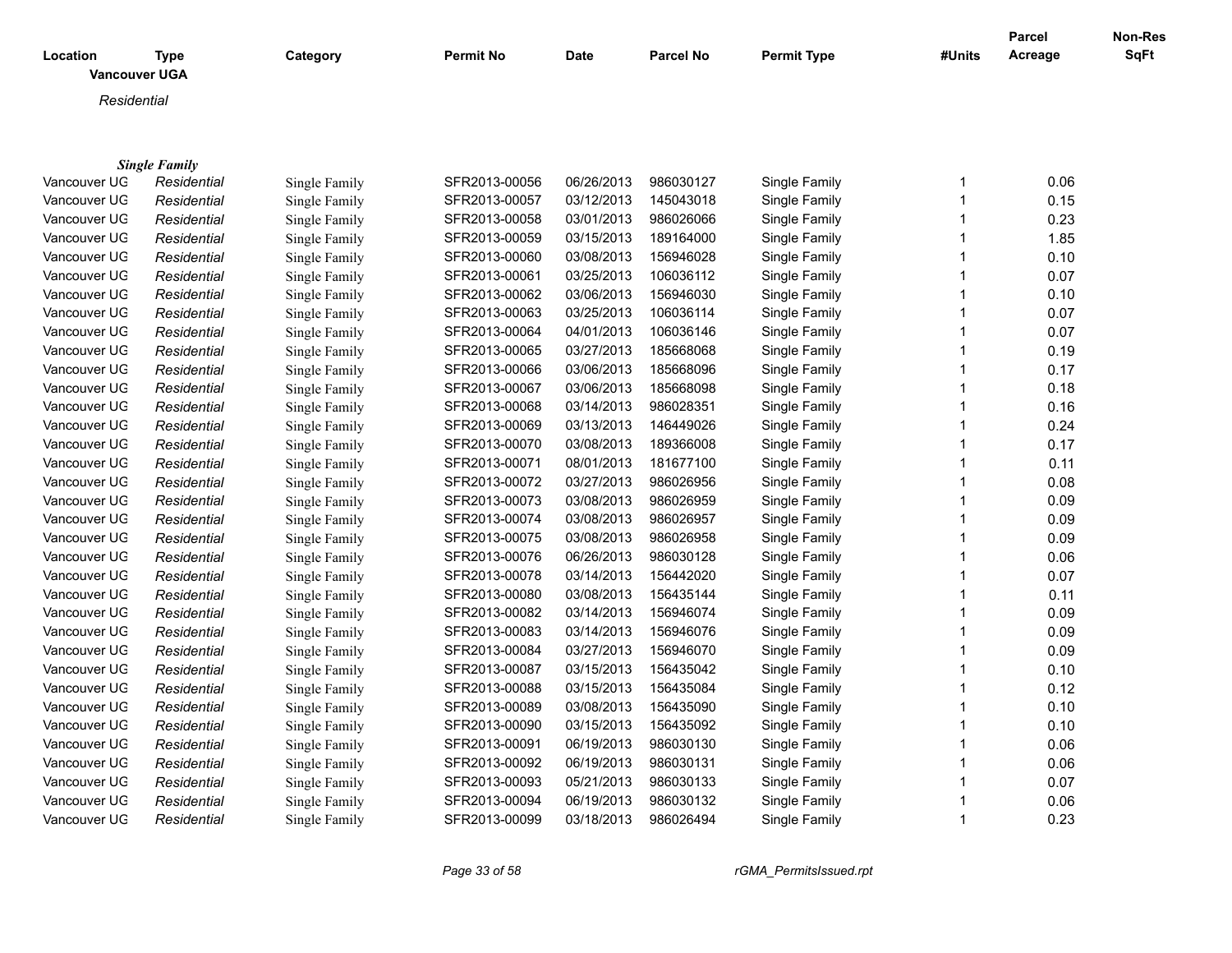| Location     | <b>Type</b><br><b>Vancouver UGA</b> | Category      | <b>Permit No</b> | Date       | <b>Parcel No</b> | <b>Permit Type</b> | #Units | <b>Parcel</b><br>Acreage | <b>Non-Res</b><br><b>SqFt</b> |
|--------------|-------------------------------------|---------------|------------------|------------|------------------|--------------------|--------|--------------------------|-------------------------------|
| Residential  |                                     |               |                  |            |                  |                    |        |                          |                               |
|              |                                     |               |                  |            |                  |                    |        |                          |                               |
|              |                                     |               |                  |            |                  |                    |        |                          |                               |
|              | <b>Single Family</b>                |               |                  |            |                  |                    |        |                          |                               |
| Vancouver UG | Residential                         | Single Family | SFR2013-00100    | 04/01/2013 | 188220020        | Single Family      | 1      | 0.57                     |                               |
| Vancouver UG | Residential                         | Single Family | SFR2013-00106    | 03/18/2013 | 119740068        | Single Family      | 1      | 0.15                     |                               |
| Vancouver UG | Residential                         | Single Family | SFR2013-00107    | 04/09/2013 | 156946068        | Single Family      | 1      | 0.10                     |                               |
| Vancouver UG | Residential                         | Single Family | SFR2013-00108    | 03/27/2013 | 185668092        | Single Family      | 1      | 0.14                     |                               |
| Vancouver UG | Residential                         | Single Family | SFR2013-00109    | 03/27/2013 | 185668094        | Single Family      |        | 0.14                     |                               |
| Vancouver UG | Residential                         | Single Family | SFR2013-00112    | 03/21/2013 | 986030010        | Single Family      | 1      | 0.06                     |                               |
| Vancouver UG | Residential                         | Single Family | SFR2013-00113    | 05/29/2013 | 105260054        | Single Family      |        | 0.27                     |                               |
| Vancouver UG | Residential                         | Single Family | SFR2013-00114    | 04/05/2013 | 105260060        | Single Family      | 1      | 0.19                     |                               |
| Vancouver UG | Residential                         | Single Family | SFR2013-00115    | 03/19/2013 | 986025856        | Single Family      |        | 0.11                     |                               |
| Vancouver UG | Residential                         | Single Family | SFR2013-00117    | 03/21/2013 | 187946044        | Single Family      |        | 0.07                     |                               |
| Vancouver UG | Residential                         | Single Family | SFR2013-00118    | 03/21/2013 | 187946046        | Single Family      |        | 0.06                     |                               |
| Vancouver UG | Residential                         | Single Family | SFR2013-00119    | 03/21/2013 | 187946048        | Single Family      |        | 0.06                     |                               |
| Vancouver UG | Residential                         | Single Family | SFR2013-00120    | 03/21/2013 | 187946050        | Single Family      |        | 0.06                     |                               |
| Vancouver UG | Residential                         | Single Family | SFR2013-00121    | 03/21/2013 | 986030083        | Single Family      | 1      | 0.27                     |                               |
| Vancouver UG | Residential                         | Single Family | SFR2013-00122    | 03/25/2013 | 986025874        | Single Family      | 1      | 0.10                     |                               |
| Vancouver UG | Residential                         | Single Family | SFR2013-00123    | 03/20/2013 | 188287080        | Single Family      | 1      | 0.14                     |                               |
| Vancouver UG | Residential                         | Single Family | SFR2013-00124    | 04/01/2013 | 145043026        | Single Family      | 1      | 0.13                     |                               |
| Vancouver UG | Residential                         | Single Family | SFR2013-00125    | 03/12/2013 | 986031031        | Single Family      | 1      | 0.39                     |                               |
| Vancouver UG | Residential                         | Single Family | SFR2013-00126    | 10/09/2013 | 986025846        | Single Family      | 1      | 0.16                     |                               |
| Vancouver UG | Residential                         | Single Family | SFR2013-00127    | 10/09/2013 | 986025847        | Single Family      |        | 0.16                     |                               |
| Vancouver UG | Residential                         | Single Family | SFR2013-00131    | 03/27/2013 | 189366022        | Single Family      |        | 0.17                     |                               |
| Vancouver UG | Residential                         | Single Family | SFR2013-00135    | 03/27/2013 | 986026953        | Single Family      |        | 0.09                     |                               |
| Vancouver UG | Residential                         | Single Family | SFR2013-00136    | 03/29/2013 | 986026954        | Single Family      |        | 0.08                     |                               |
| Vancouver UG | Residential                         | Single Family | SFR2013-00138    | 03/27/2013 | 986026955        | Single Family      |        | 0.09                     |                               |
| Vancouver UG | Residential                         | Single Family | SFR2013-00139    | 03/20/2013 | 156435128        | Single Family      |        | 0.15                     |                               |
| Vancouver UG | Residential                         | Single Family | SFR2013-00140    | 07/24/2013 | 986025845        | Single Family      |        | 0.13                     |                               |
| Vancouver UG | Residential                         | Single Family | SFR2013-00141    | 03/26/2013 | 986030370        | Single Family      |        | 0.10                     |                               |
| Vancouver UG | Residential                         | Single Family | SFR2013-00142    | 03/26/2013 | 986030366        | Single Family      |        | 0.10                     |                               |
| Vancouver UG | Residential                         | Single Family | SFR2013-00143    | 03/22/2013 | 986030374        | Single Family      |        | 0.10                     |                               |
| Vancouver UG | Residential                         | Single Family | SFR2013-00144    | 03/22/2013 | 986030375        | Single Family      | 1      | 0.10                     |                               |

Vancouver UG *Residential* Single Family SFR2013-00145 03/12/2013 172146010 Single Family 1.39 Vancouver UGA *Residential* Single Family SFR2013-00146 04/02/2013 986030011 Single Family 1 0.07 Vancouver UGA *Residential* Single Family SFR2013-00147 04/03/2013 154050012 Single Family 1 0.15 Vancouver UGA *Residential* Single Family SFR2013-00149 04/02/2013 986028355 Single Family 1 0.19 Vancouver UG *Residential* Single Family SFR2013-00150 04/16/2013 986031138 Single Family 1 0.15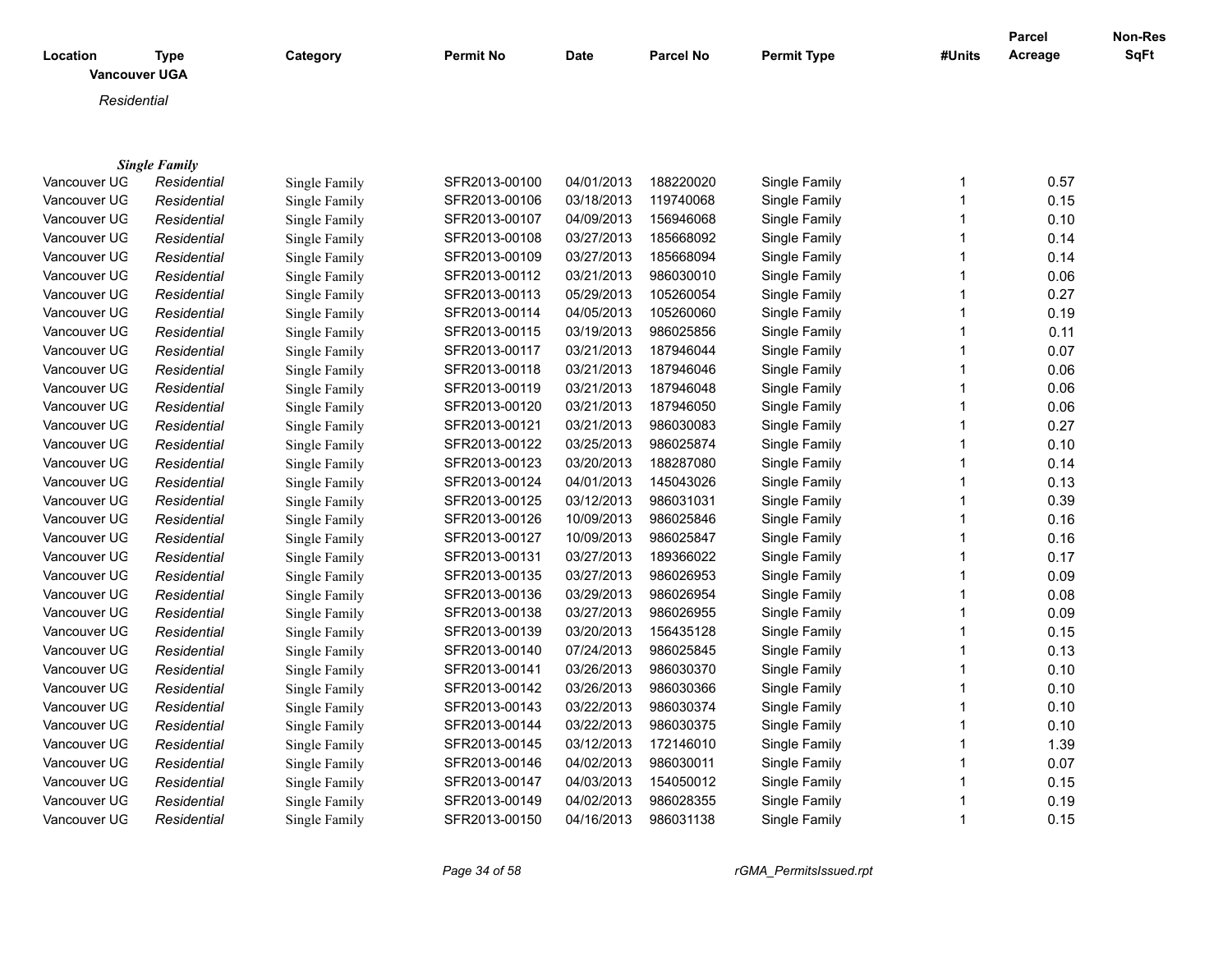| Location<br><b>Vancouver UGA</b> | <b>Type</b>          | Category             | <b>Permit No</b> | <b>Date</b> | <b>Parcel No</b> | <b>Permit Type</b> | #Units                  | <b>Parcel</b><br>Acreage | Non-Res<br>SqFt |
|----------------------------------|----------------------|----------------------|------------------|-------------|------------------|--------------------|-------------------------|--------------------------|-----------------|
| Residential                      |                      |                      |                  |             |                  |                    |                         |                          |                 |
|                                  |                      |                      |                  |             |                  |                    |                         |                          |                 |
|                                  |                      |                      |                  |             |                  |                    |                         |                          |                 |
|                                  | <b>Single Family</b> |                      |                  |             |                  |                    |                         |                          |                 |
| Vancouver UG                     | Residential          | Single Family        | SFR2013-00157    | 04/08/2013  | 986031154        | Single Family      | $\mathbf 1$             | 0.19                     |                 |
| Vancouver UG                     | Residential          | Single Family        | SFR2013-00158    | 04/16/2013  | 986031128        | Single Family      | $\mathbf 1$             | 0.13                     |                 |
| Vancouver UG                     | Residential          | Single Family        | SFR2013-00160    | 03/18/2013  | 986031035        | Single Family      | 1                       | 0.42                     |                 |
| Vancouver UG                     | Residential          | Single Family        | SFR2013-00161    | 04/01/2013  | 986031118        | Single Family      | 1                       | 0.14                     |                 |
| Vancouver UG                     | Residential          | Single Family        | SFR2013-00162    | 04/01/2013  | 986031125        | Single Family      |                         | 0.12                     |                 |
| Vancouver UG                     | Residential          | Single Family        | SFR2013-00163    | 05/03/2013  | 160758002        | Single Family      | $\mathbf 1$             | 0.09                     |                 |
| Vancouver UG                     | Residential          | Single Family        | SFR2013-00164    | 05/03/2013  | 160758152        | Single Family      | $\mathbf 1$             | 0.05                     |                 |
| Vancouver UG                     | Residential          | Single Family        | SFR2013-00165    | 05/03/2013  | 160758004        | Single Family      | $\mathbf 1$             | 0.07                     |                 |
| Vancouver UG                     | Residential          | Single Family        | SFR2013-00166    | 03/29/2013  | 156843004        | Single Family      |                         | 0.16                     |                 |
| Vancouver UG                     | Residential          | Single Family        | SFR2013-00168    | 05/01/2013  | 198841000        | Single Family      | 1                       | 2.51                     |                 |
| Vancouver UG                     | Residential          | Single Family        | SFR2013-00170    | 04/05/2013  | 188220032        | Single Family      | 1                       | 0.65                     |                 |
| Vancouver UG                     | Residential          | Single Family        | SFR2013-00171    | 04/08/2013  | 188997020        | Single Family      |                         | 0.18                     |                 |
| Vancouver UG                     | Residential          | Single Family        | SFR2013-00173    | 09/09/2013  | 986029458        | Single Family      | $\mathbf 1$             | 0.30                     |                 |
| Vancouver UG                     | Residential          | <b>Single Family</b> | SFR2013-00175    | 05/13/2013  | 986030181        | Single Family      |                         | 0.12                     |                 |
| Vancouver UG                     | Residential          | Single Family        | SFR2013-00176    | 03/28/2013  | 187946006        | Single Family      |                         | 0.06                     |                 |
| Vancouver UG                     | Residential          | Single Family        | SFR2013-00177    | 03/28/2013  | 187946116        | Single Family      | $\overline{1}$          | 0.07                     |                 |
| Vancouver UG                     | Residential          | Single Family        | SFR2013-00179    | 06/05/2013  | 187946002        | Single Family      | $\overline{\mathbf{1}}$ | 0.06                     |                 |
| Vancouver UG                     | Residential          | Single Family        | SFR2013-00180    | 04/29/2013  | 187946004        | Single Family      |                         | 0.06                     |                 |
| Vancouver UG                     | Residential          | Single Family        | SFR2013-00181    | 04/09/2013  | 986025897        | Single Family      | $\mathbf 1$             | 0.14                     |                 |
| Vancouver UG                     | Residential          | Single Family        | SFR2013-00182    | 04/19/2013  | 184730006        | Single Family      | $\mathbf 1$             | 0.24                     |                 |
| Vancouver UG                     | Residential          | Single Family        | SFR2013-00184    | 04/22/2013  | 986025877        | Single Family      |                         | 0.12                     |                 |
| Vancouver UG                     | Residential          | Single Family        | SFR2013-00185    | 04/15/2013  | 986031129        | Single Family      | 1                       | 0.19                     |                 |
| Vancouver UG                     | Residential          | Single Family        | SFR2013-00186    | 04/04/2013  | 156843008        | Single Family      | 1                       | 0.12                     |                 |
| Vancouver UG                     | Residential          | Single Family        | SFR2013-00189    | 04/02/2013  | 986030387        | Single Family      |                         | 0.10                     |                 |
| Vancouver UG                     | Residential          | Single Family        | SFR2013-00191    | 04/05/2013  | 153937020        | Single Family      | $\mathbf 1$             | 0.14                     |                 |
| Vancouver UG                     | Residential          | Single Family        | SFR2013-00192    | 04/01/2013  | 188287078        | Single Family      | $\mathbf 1$             | 0.14                     |                 |
| Vancouver UG                     | Residential          | Single Family        | SFR2013-00193    | 05/08/2013  | 159161000        | Single Family      | 1                       | 1.03                     |                 |
| Vancouver UG                     | Residential          | Single Family        | SFR2013-00194    | 05/08/2013  | 188310020        | Single Family      | 1                       | 0.30                     |                 |
| Vancouver UG                     | Residential          | Single Family        | SFR2013-00197    | 04/17/2013  | 181677126        | Single Family      | 1                       | 0.15                     |                 |
| Vancouver UG                     | Residential          | Single Family        | SFR2013-00200    | 04/23/2013  | 188287008        | Single Family      |                         | 0.17                     |                 |
| Vancouver UG                     | Residential          | Single Family        | SFR2013-00202    | 04/19/2013  | 156442046        | Single Family      |                         | 0.08                     |                 |
| Vancouver UG                     | Residential          | Single Family        | SFR2013-00203    | 04/16/2013  | 156435156        | Single Family      |                         | 0.11                     |                 |
| Vancouver UG                     | Residential          | Single Family        | SFR2013-00204    | 04/17/2013  | 986025872        | Single Family      | $\mathbf 1$             | 0.11                     |                 |

Vancouver UGA *Residential* Single Family SFR2013-00205 04/17/2013 986025880 Single Family 1 0.12 Vancouver UG *Residential* Single Family SFR2013-00206 05/03/2013 181677012 Single Family 1 0.12

*Page 35 of 58 rGMA\_PermitsIssued.rpt*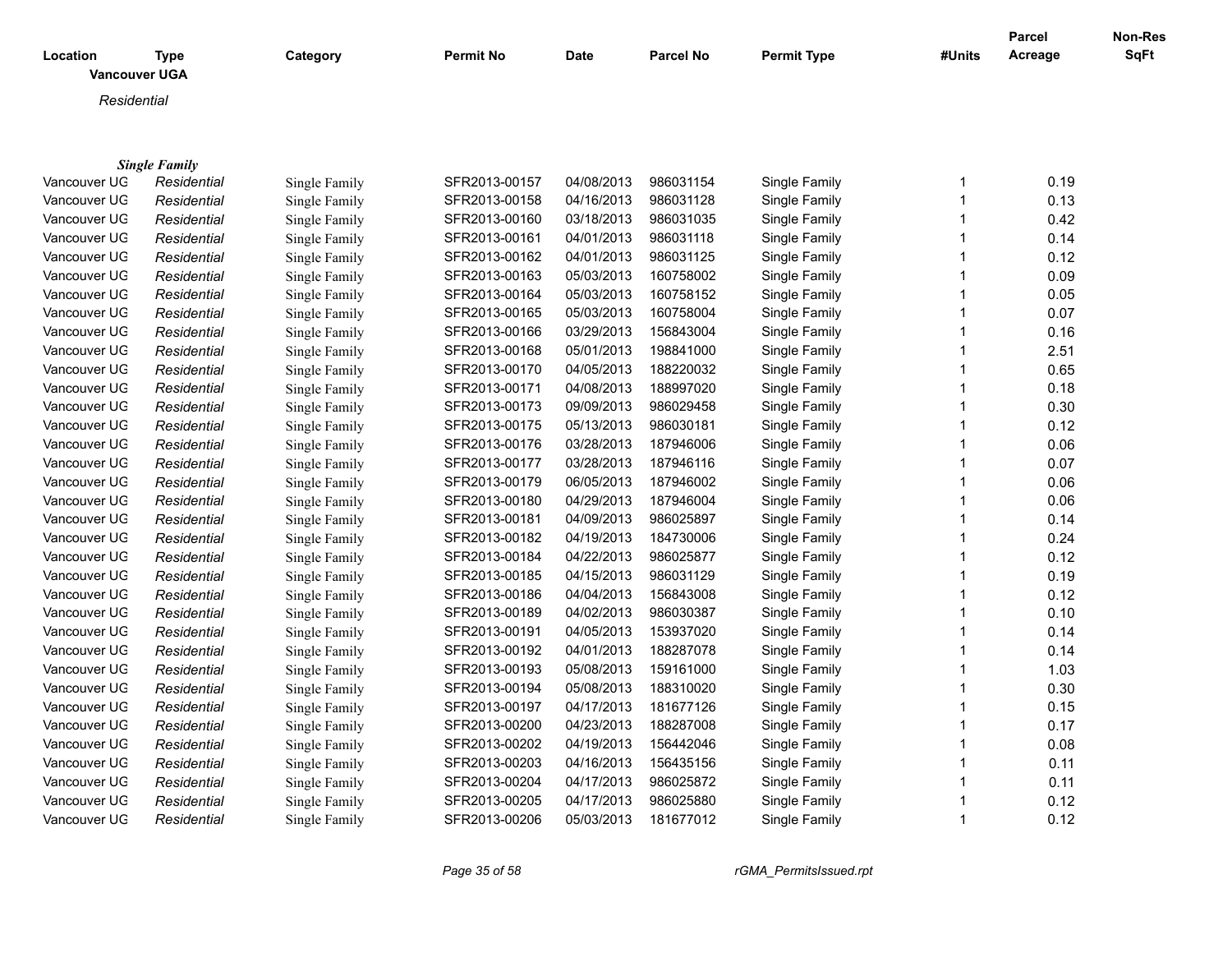| Location     | Type<br><b>Vancouver UGA</b> | Category      | <b>Permit No</b> | <b>Date</b> | <b>Parcel No</b> | <b>Permit Type</b> | #Units | Parcel<br>Acreage | <b>Non-Res</b><br><b>SqFt</b> |
|--------------|------------------------------|---------------|------------------|-------------|------------------|--------------------|--------|-------------------|-------------------------------|
| Residential  |                              |               |                  |             |                  |                    |        |                   |                               |
|              |                              |               |                  |             |                  |                    |        |                   |                               |
|              |                              |               |                  |             |                  |                    |        |                   |                               |
|              | <b>Single Family</b>         |               |                  |             |                  |                    |        |                   |                               |
| Vancouver UG | Residential                  | Single Family | SFR2013-00207    | 04/19/2013  | 986031061        | Single Family      |        | 0.21              |                               |
| Vancouver UG | Residential                  | Single Family | SFR2013-00208    | 04/19/2013  | 986031087        | Single Family      |        | 0.23              |                               |
| Vancouver UG | Residential                  | Single Family | SFR2013-00209    | 04/23/2013  | 986030218        | Single Family      |        | 0.25              |                               |
| Vancouver UG | Residential                  | Single Family | SFR2013-00210    | 05/03/2013  | 986030332        | Single Family      |        | 0.16              |                               |
| Vancouver UG | Residential                  | Single Family | SFR2013-00211    | 10/07/2013  | 146690000        | Single Family      |        | 5.51              |                               |
| Vancouver UG | Residential                  | Single Family | SFR2013-00213    | 04/01/2013  | 986031034        | Single Family      |        | 0.40              |                               |
| Vancouver UG | Residential                  | Single Family | SFR2013-00214    | 04/26/2013  | 189492018        | Single Family      |        | 0.14              |                               |
| Vancouver UG | Residential                  | Single Family | SFR2013-00215    | 04/23/2013  | 156435052        | Single Family      |        | 0.11              |                               |
| Vancouver UG | Residential                  | Single Family | SFR2013-00216    | 04/30/2013  | 105260078        | Single Family      |        | 0.14              |                               |
| Vancouver UG | Residential                  | Single Family | SFR2013-00217    | 04/23/2013  | 156435076        | Single Family      |        | 0.12              |                               |
| Vancouver UG | Residential                  | Single Family | SFR2013-00218    | 09/12/2013  | 156442008        | Single Family      |        | 0.07              |                               |
| Vancouver UG | Residential                  | Single Family | SFR2013-00219    | 04/26/2013  | 104299029        | Single Family      |        | 0.14              |                               |
| Vancouver UG | Residential                  | Single Family | SFR2013-00221    | 05/03/2013  | 986031116        | Single Family      |        | 0.15              |                               |
| Vancouver UG | Residential                  | Single Family | SFR2013-00224    | 05/01/2013  | 986026952        | Single Family      |        | 0.08              |                               |
| Vancouver UG | Residential                  | Single Family | SFR2013-00225    | 05/01/2013  | 986026951        | Single Family      |        | 0.07              |                               |
| Vancouver UG | Residential                  | Single Family | SFR2013-00226    | 06/21/2013  | 119887500        | Single Family      |        | 1.71              |                               |
| Vancouver UG | Residential                  | Single Family | SFR2013-00227    | 05/17/2013  | 986031201        | Single Family      |        | 0.24              |                               |
| Vancouver UG | Residential                  | Single Family | SFR2013-00228    | 05/03/2013  | 986031195        | Single Family      |        | 0.32              |                               |
| Vancouver UG | Residential                  | Single Family | SFR2013-00230    | 07/19/2013  | 986030323        | Single Family      |        | 0.21              |                               |
| Vancouver UG | Residential                  | Single Family | SFR2013-00231    | 05/10/2013  | 185668072        | Single Family      |        | 0.14              |                               |
| Vancouver UG | Residential                  | Single Family | SFR2013-00232    | 04/30/2013  | 986031202        | Single Family      |        | 0.24              |                               |
| Vancouver UG | Residential                  | Single Family | SFR2013-00233    | 05/01/2013  | 185668046        | Single Family      |        | 0.16              |                               |
| Vancouver UG | Residential                  | Single Family | SFR2013-00234    | 04/30/2013  | 986031197        | Single Family      |        | 0.24              |                               |

Vancouver UGA *Residential* Single Family SFR2013-00236 04/26/2013 986031130 Single Family 1 0.14 Vancouver UGA *Residential* Single Family SFR2013-00237 04/18/2013 986029462 Single Family 1 0.27 Vancouver UGA *Residential* Single Family SFR2013-00240 05/03/2013 153937012 Single Family 1 0.16 Vancouver UGA *Residential* Single Family SFR2013-00241 05/13/2013 986030177 Single Family 1 0.12 Vancouver UGA *Residential* Single Family SFR2013-00242 05/13/2013 986030179 Single Family 1 0.14 Vancouver UGA *Residential* Single Family SFR2013-00243 05/13/2013 986030180 Single Family 1 0.12

Vancouver UGA *Residential* Single Family SFR2013-00244 05/09/2013 986030187 Single Family 1 0.12 Vancouver UGA *Residential* Single Family SFR2013-00245 05/01/2013 156946072 Single Family 1 0.11 Vancouver UGA *Residential* Single Family SFR2013-00247 05/07/2013 156435056 Single Family 1 0.10 Vancouver UG *Residential* Single Family SFR2013-00248 05/07/2013 156435146 Single Family 1 1 0.11 Vancouver UGA *Residential* Single Family SFR2013-00250 05/06/2013 986031144 Single Family 1 0.19 Vancouver UGA *Residential* Single Family SFR2013-00255 05/15/2013 117891035 Single Family 1 0.93

*Page 36 of 58 rGMA\_PermitsIssued.rpt*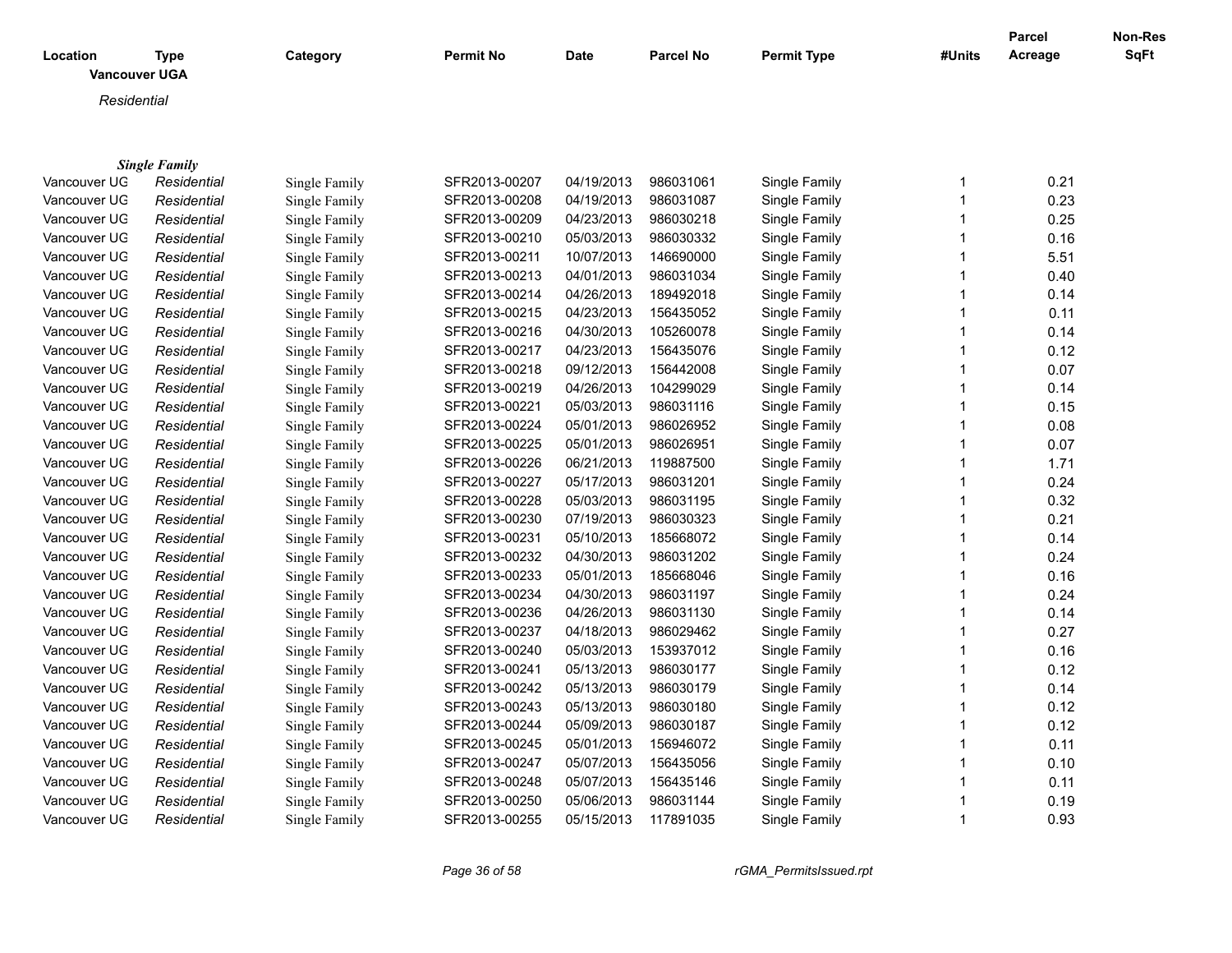| Location               | Type<br><b>Vancouver UGA</b> | Category        | <b>Permit No</b> | <b>Date</b> | <b>Parcel No</b> | <b>Permit Type</b>                            | #Units         | <b>Parcel</b><br>Acreage | Non-Res<br><b>SqFt</b> |
|------------------------|------------------------------|-----------------|------------------|-------------|------------------|-----------------------------------------------|----------------|--------------------------|------------------------|
| Residential            |                              |                 |                  |             |                  |                                               |                |                          |                        |
|                        | <b>Single Family</b>         |                 |                  |             |                  |                                               |                |                          |                        |
| Vancouver UG           | Residential                  | Single Family   | SFR2013-00257    | 05/08/2013  | 156442054        | Single Family                                 |                | 0.07                     |                        |
| Vancouver UG           | Residential                  | Single Family   | SFR2013-00258    | 05/15/2013  | 986025893        | Single Family                                 |                | 0.11                     |                        |
| Vancouver UG           | Residential                  | Single Family   | SFR2013-00259    | 05/08/2013  | 156442010        | Single Family                                 |                | 0.10                     |                        |
| $1/2$ $-2$ $-1$ $-1/2$ | 1.3.4.1.1.1.1.1.1            | $C_1$ 1 $T_2$ 1 | CEDOOLO COOCO    | 0.0010000   | 000004440        | $O(\log n) \approx \Gamma \approx \log \ln n$ | $\overline{a}$ | $\sim$ 40                |                        |

| Vancouver UG | Residential | Single Family | SFR2013-00259 | 05/08/2013 | 156442010 | Single Family | 0.10 |
|--------------|-------------|---------------|---------------|------------|-----------|---------------|------|
| Vancouver UG | Residential | Single Family | SFR2013-00263 | 05/01/2013 | 986031146 | Single Family | 0.16 |
| Vancouver UG | Residential | Single Family | SFR2013-00264 | 05/08/2013 | 986031204 | Single Family | 0.25 |
| Vancouver UG | Residential | Single Family | SFR2013-00265 | 06/19/2013 | 146723000 | Single Family | 0.70 |
| Vancouver UG | Residential | Single Family | SFR2013-00266 | 05/06/2013 | 104299030 | Single Family | 0.14 |
| Vancouver UG | Residential | Single Family | SFR2013-00267 | 06/12/2013 | 188997024 | Single Family | 0.14 |
| Vancouver UG | Residential | Single Family | SFR2013-00270 | 05/30/2013 | 181677024 | Single Family | 0.13 |
| Vancouver UG | Residential | Single Family | SFR2013-00272 | 05/06/2013 | 154050008 | Single Family | 0.15 |
| Vancouver UG | Residential | Single Family | SFR2013-00273 | 05/10/2013 | 185668048 | Single Family | 0.12 |
| Vancouver UG | Residential | Single Family | SFR2013-00274 | 05/15/2013 | 986031193 | Single Family | 0.22 |
| Vancouver UG | Residential | Single Family | SFR2013-00275 | 06/21/2013 | 189778032 | Single Family | 0.17 |
| Vancouver UG | Residential | Single Family | SFR2013-00276 | 05/15/2013 | 155980000 | Single Family | 1.50 |
| Vancouver UG | Residential | Single Family | SFR2013-00278 | 06/24/2013 | 187946060 | Single Family | 0.07 |
| Vancouver UG | Residential | Single Family | SFR2013-00279 | 05/06/2013 | 986030359 | Single Family | 0.12 |
| Vancouver UG | Residential | Single Family | SFR2013-00280 | 05/28/2013 | 986030367 | Single Family | 0.10 |
| Vancouver UG | Residential | Single Family | SFR2013-00281 | 05/06/2013 | 986030379 | Single Family | 0.11 |
| Vancouver UG | Residential | Single Family | SFR2013-00283 | 06/07/2013 | 986028859 | Single Family | 0.16 |
| Vancouver UG | Residential | Single Family | SFR2013-00285 | 05/22/2013 | 188287064 | Single Family | 0.14 |
| Vancouver UG | Residential | Single Family | SFR2013-00286 | 06/21/2013 | 199466000 | Single Family | 1.00 |
| Vancouver UG | Residential | Single Family | SFR2013-00287 | 05/13/2013 | 986030005 | Single Family | 0.07 |
| Vancouver UG | Residential | Single Family | SFR2013-00289 | 07/10/2013 | 187946100 | Single Family | 0.06 |
| Vancouver UG | Residential | Single Family | SFR2013-00290 | 06/04/2013 | 098944010 | Single Family | 0.85 |
| Vancouver UG | Residential | Single Family | SFR2013-00291 | 06/13/2013 | 181677124 | Single Family | 0.13 |
| Vancouver UG | Residential | Single Family | SFR2013-00292 | 05/22/2013 | 986030246 | Single Family | 0.10 |
| Vancouver UG | Residential | Single Family | SFR2013-00293 | 05/22/2013 | 986025998 | Single Family | 0.10 |
| Vancouver UG | Residential | Single Family | SFR2013-00294 | 05/22/2013 | 986026035 | Single Family | 0.09 |
| Vancouver UG | Residential | Single Family | SFR2013-00295 | 05/22/2013 | 986026028 | Single Family | 0.11 |
| Vancouver UG | Residential | Single Family | SFR2013-00296 | 06/05/2013 | 099535094 | Single Family | 0.12 |
| Vancouver UG | Residential | Single Family | SFR2013-00297 | 05/22/2013 | 986025878 | Single Family | 0.09 |
| Vancouver UG | Residential | Single Family | SFR2013-00298 | 05/22/2013 | 986025997 | Single Family | 0.10 |
| Vancouver UG | Residential | Single Family | SFR2013-00299 | 05/22/2013 | 986026045 | Single Family | 0.10 |
| Vancouver UG | Residential | Single Family | SFR2013-00300 | 05/29/2013 | 986030322 | Single Family | 0.21 |
| Vancouver UG | Residential | Single Family | SFR2013-00301 | 06/11/2013 | 986029990 | Single Family | 0.08 |
|              |             |               |               |            |           |               |      |

*Page 37 of 58 rGMA\_PermitsIssued.rpt*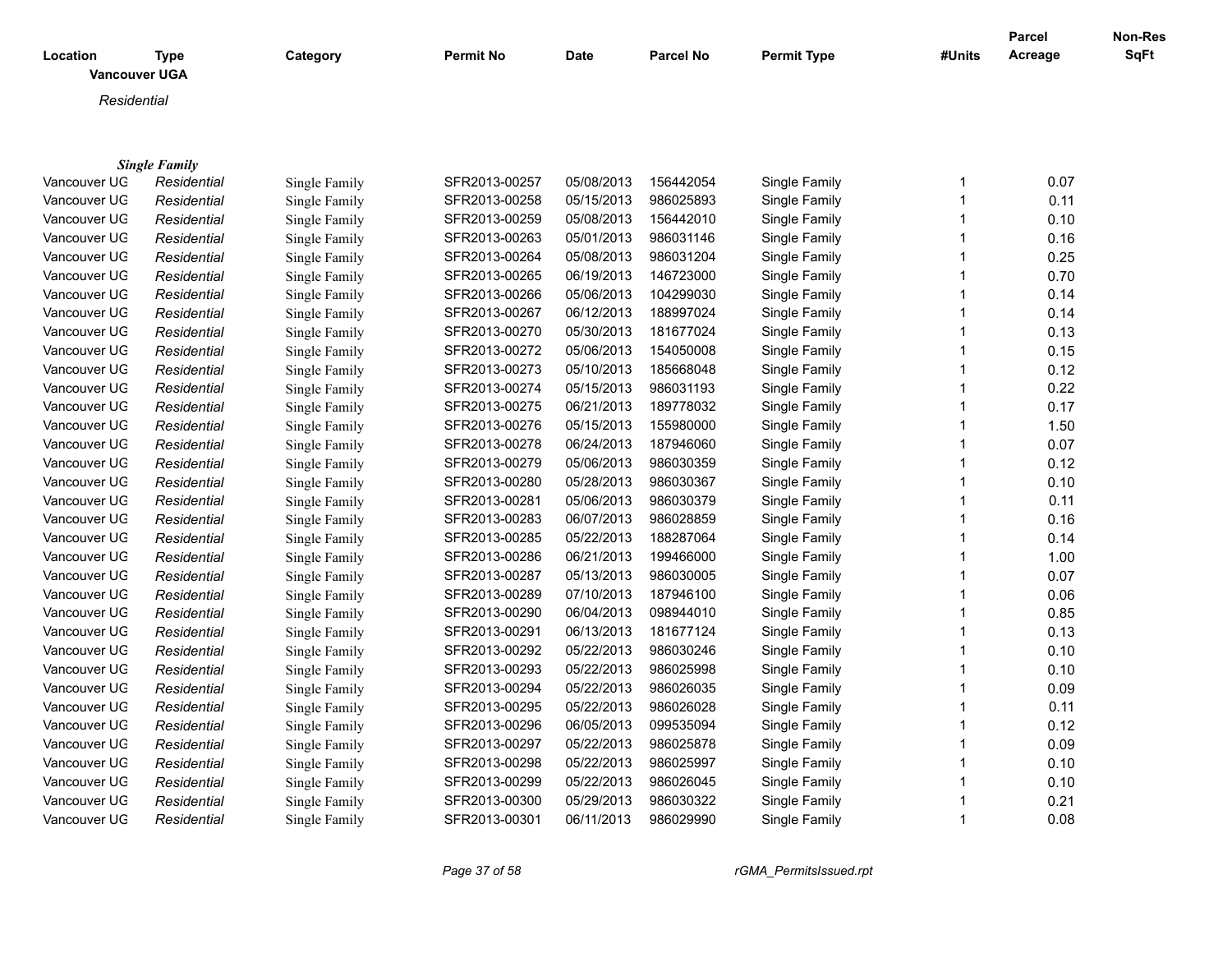| <b>Location</b><br><b>Vancouver UGA</b> | Type                 | Category      | <b>Permit No</b> | <b>Date</b> | Parcel No | <b>Permit Type</b> | #Units | <b>Parcel</b><br>Acreage | <b>Non-Res</b><br><b>SqFt</b> |
|-----------------------------------------|----------------------|---------------|------------------|-------------|-----------|--------------------|--------|--------------------------|-------------------------------|
| Residential                             |                      |               |                  |             |           |                    |        |                          |                               |
|                                         |                      |               |                  |             |           |                    |        |                          |                               |
|                                         | <b>Single Family</b> |               |                  |             |           |                    |        |                          |                               |
| Vancouver UG                            | Residential          | Single Family | SFR2013-00302    | 05/23/2013  | 986030002 | Single Family      |        | 0.08                     |                               |
| Vancouver UG                            | Residential          | Single Family | SFR2013-00303    | 05/23/2013  | 986030186 | Single Family      |        | 0.12                     |                               |
| Vancouver UG                            | Residential          | Single Family | SFR2013-00304    | 06/14/2013  | 119740096 | Single Family      |        | 0.14                     |                               |
| Vancouver UG                            | Residential          | Single Family | SFR2013-00305    | 05/23/2013  | 172139036 | Single Family      |        | 0.16                     |                               |
| Vancouver UG                            | Residential          | Single Family | SFR2013-00320    | 06/03/2013  | 986029989 | Single Family      |        | 0.06                     |                               |
| Vancouver UG                            | Residential          | Single Family | SFR2013-00322    | 05/15/2013  | 986031203 | Single Family      |        | 0.30                     |                               |
| Vancouver UG                            | Residential          | Single Family | SFR2013-00323    | 05/17/2013  | 986030219 | Single Family      |        | 0.30                     |                               |

| Vancouver UG | Residential | Single Family | SFR2013-00304 | 06/14/2013 | 119740096 | Single Family | 0.14 |
|--------------|-------------|---------------|---------------|------------|-----------|---------------|------|
| Vancouver UG | Residential | Single Family | SFR2013-00305 | 05/23/2013 | 172139036 | Single Family | 0.16 |
| Vancouver UG | Residential | Single Family | SFR2013-00320 | 06/03/2013 | 986029989 | Single Family | 0.06 |
| Vancouver UG | Residential | Single Family | SFR2013-00322 | 05/15/2013 | 986031203 | Single Family | 0.30 |
| Vancouver UG | Residential | Single Family | SFR2013-00323 | 05/17/2013 | 986030219 | Single Family | 0.30 |
| Vancouver UG | Residential | Single Family | SFR2013-00324 | 06/04/2013 | 098210005 | Single Family | 2.29 |
| Vancouver UG | Residential | Single Family | SFR2013-00325 | 07/10/2013 | 187946114 | Single Family | 0.06 |
| Vancouver UG | Residential | Single Family | SFR2013-00326 | 05/10/2013 | 986030388 | Single Family | 0.10 |
| Vancouver UG | Residential | Single Family | SFR2013-00327 | 05/28/2013 | 986030369 | Single Family | 0.10 |
| Vancouver UG | Residential | Single Family | SFR2013-00328 | 05/28/2013 | 986030368 | Single Family | 0.10 |
| Vancouver UG | Residential | Single Family | SFR2013-00329 | 05/28/2013 | 986030360 | Single Family | 0.10 |
| Vancouver UG | Residential | Single Family | SFR2013-00330 | 05/28/2013 | 986030363 | Single Family | 0.10 |
| Vancouver UG | Residential | Single Family | SFR2013-00331 | 05/28/2013 | 986030361 | Single Family | 0.10 |
| Vancouver UG | Residential | Single Family | SFR2013-00332 | 05/28/2013 | 986030362 | Single Family | 0.10 |
| Vancouver UG | Residential | Single Family | SFR2013-00333 | 05/24/2013 | 156435054 | Single Family | 0.10 |
| Vancouver UG | Residential | Single Family | SFR2013-00337 | 05/24/2013 | 986031194 | Single Family | 0.29 |
| Vancouver UG | Residential | Single Family | SFR2013-00338 | 05/23/2013 | 153937004 | Single Family | 0.13 |
| Vancouver UG | Residential | Single Family | SFR2013-00339 | 05/29/2013 | 188287060 | Single Family | 0.14 |
| Vancouver UG | Residential | Single Family | SFR2013-00341 | 06/06/2013 | 186228020 | Single Family | 0.20 |
| Vancouver UG | Residential | Single Family | SFR2013-00345 | 06/03/2013 | 106036012 | Single Family | 0.08 |
| Vancouver UG | Residential | Single Family | SFR2013-00346 | 09/30/2013 | 986030330 | Single Family | 0.16 |
| Vancouver UG | Residential | Single Family | SFR2013-00347 | 06/04/2013 | 188287072 | Single Family | 0.14 |
| Vancouver UG | Residential | Single Family | SFR2013-00348 | 06/03/2013 | 986029987 | Single Family | 0.06 |
| Vancouver UG | Residential | Single Family | SFR2013-00352 | 06/12/2013 | 986030327 | Single Family | 0.17 |
| Vancouver UG | Residential | Single Family | SFR2013-00355 | 07/01/2013 | 199076015 | Single Family | 1.58 |
| Vancouver UG | Residential | Single Family | SFR2013-00356 | 06/03/2013 | 156435116 | Single Family | 0.12 |
| Vancouver UG | Residential | Single Family | SFR2013-00358 | 10/18/2013 | 986026948 | Single Family | 0.05 |
| Vancouver UG | Residential | Single Family | SFR2013-00359 | 08/12/2013 | 986026949 | Single Family | 0.05 |
| Vancouver UG | Residential | Single Family | SFR2013-00360 | 08/12/2013 | 986026950 | Single Family | 0.06 |
| Vancouver UG | Residential | Single Family | SFR2013-00361 | 06/11/2013 | 188287062 | Single Family | 0.14 |
| Vancouver UG | Residential | Single Family | SFR2013-00362 | 06/05/2013 | 104280005 | Single Family | 0.14 |
| Vancouver UG | Residential | Single Family | SFR2013-00364 | 06/05/2013 | 986030380 | Single Family | 0.10 |
| Vancouver UG | Residential | Single Family | SFR2013-00366 | 06/13/2013 | 986031280 | Single Family | 0.26 |
|              |             |               |               |            |           |               |      |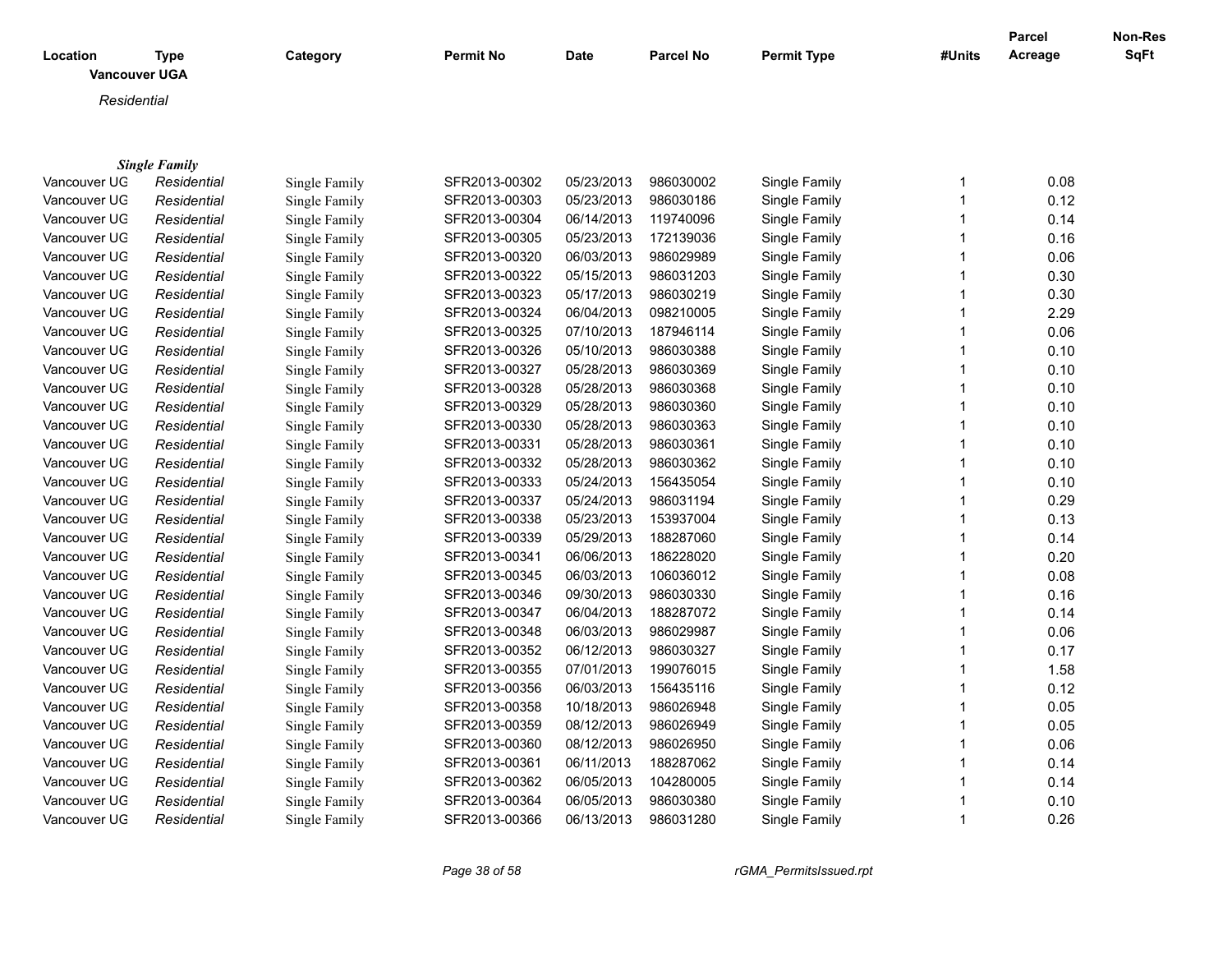| Location     | <b>Type</b><br><b>Vancouver UGA</b> | Category      | <b>Permit No</b> | <b>Date</b> | <b>Parcel No</b> | <b>Permit Type</b> | #Units         | Parcel<br>Acreage | <b>Non-Res</b><br>SqFt |
|--------------|-------------------------------------|---------------|------------------|-------------|------------------|--------------------|----------------|-------------------|------------------------|
|              | Residential                         |               |                  |             |                  |                    |                |                   |                        |
|              |                                     |               |                  |             |                  |                    |                |                   |                        |
|              |                                     |               |                  |             |                  |                    |                |                   |                        |
|              | <b>Single Family</b>                |               |                  |             |                  |                    |                |                   |                        |
| Vancouver UG | Residential                         | Single Family | SFR2013-00367    | 06/13/2013  | 986031279        | Single Family      |                | 0.24              |                        |
| Vancouver UG | Residential                         | Single Family | SFR2013-00368    | 06/06/2013  | 986031134        | Single Family      |                | 0.18              |                        |
| Vancouver UG | Residential                         | Single Family | SFR2013-00369    | 07/09/2013  | 198841015        | Single Family      |                | 2.52              |                        |
| Vancouver UG | Residential                         | Single Family | SFR2013-00370    | 06/11/2013  | 986031244        | Single Family      |                | 0.21              |                        |
| Vancouver UG | Residential                         | Single Family | SFR2013-00371    | 06/11/2013  | 986031247        | Single Family      |                | 0.18              |                        |
| Vancouver UG | Residential                         | Single Family | SFR2013-00372    | 06/06/2013  | 986031248        | Single Family      |                | 0.17              |                        |
| Vancouver UG | Residential                         | Single Family | SFR2013-00374    | 06/21/2013  | 158384000        | Single Family      | $\overline{2}$ | 0.87              |                        |
| Vancouver UG | Residential                         | Single Family | SFR2013-00376    | 06/21/2013  | 158384000        | Single Family      | $\overline{c}$ | 0.87              |                        |
| Vancouver UG | Residential                         | Single Family | SFR2013-00377    | 06/21/2013  | 158384000        | Single Family      | $\overline{c}$ | 0.87              |                        |
| Vancouver UG | Residential                         | Single Family | SFR2013-00378    | 06/21/2013  | 158384000        | Single Family      | $\overline{c}$ | 0.87              |                        |
| Vancouver UG | Residential                         | Single Family | SFR2013-00379    | 06/21/2013  | 158384000        | Single Family      | 2              | 0.87              |                        |
| Vancouver UG | Residential                         | Single Family | SFR2013-00380    | 06/21/2013  | 158384000        | Single Family      | $\overline{2}$ | 0.87              |                        |
| Vancouver UG | Residential                         | Single Family | SFR2013-00382    | 06/24/2013  | 986031158        | Single Family      |                | 0.25              |                        |
| Vancouver UG | Residential                         | Single Family | SFR2013-00383    | 06/18/2013  | 106036118        | Single Family      |                | 0.07              |                        |
| Vancouver UG | Residential                         | Single Family | SFR2013-00384    | 06/18/2013  | 106036116        | Single Family      |                | 0.07              |                        |
| Vancouver UG | Residential                         | Single Family | SFR2013-00385    | 06/18/2013  | 106036120        | Single Family      |                | 0.07              |                        |
| Vancouver UG | Residential                         | Single Family | SFR2013-00386    | 06/12/2013  | 986025923        | Single Family      |                | 0.18              |                        |
| Vancouver UG | Residential                         | Single Family | SFR2013-00387    | 06/12/2013  | 986029969        | Single Family      |                | 0.11              |                        |
| Vancouver UG | Residential                         | Single Family | SFR2013-00388    | 06/19/2013  | 188287032        | Single Family      |                | 0.13              |                        |
| Vancouver UG | Residential                         | Single Family | SFR2013-00389    | 06/24/2013  | 145043014        | Single Family      |                | 0.12              |                        |
| Vancouver UG | Residential                         | Single Family | SFR2013-00395    | 07/01/2013  | 986031610        | Single Family      |                | 0.14              |                        |
| Vancouver UG | Residential                         | Single Family | SFR2013-00396    | 10/29/2013  | 108486081        | Single Family      |                | 0.54              |                        |
| Vancouver UG | Residential                         | Single Family | SFR2013-00397    | 05/29/2013  | 986031032        | Single Family      |                | 1.14              |                        |
| Vancouver UG | Residential                         | Single Family | SFR2013-00398    | 07/10/2013  | 986028369        | Single Family      |                | 0.13              |                        |

Vancouver UGA *Residential* Single Family SFR2013-00399 06/25/2013 986029968 Single Family 1 0.11 Vancouver UGA *Residential* Single Family SFR2013-00400 06/25/2013 986026046 Single Family 1 0.10 Vancouver UGA *Residential* Single Family SFR2013-00401 06/25/2013 986026047 Single Family 1 0.10 Vancouver UGA *Residential* Single Family SFR2013-00402 06/19/2013 986029967 Single Family 1 0.12 Vancouver UGA *Residential* Single Family SFR2013-00403 06/19/2013 986025922 Single Family 1 0.09

Vancouver UGA *Residential* Single Family SFR2013-00404 06/25/2013 986025921 Single Family 1 0.09 Vancouver UGA *Residential* Single Family SFR2013-00405 06/25/2013 986025990 Single Family 1 0.10 Vancouver UGA *Residential* Single Family SFR2013-00406 07/24/2013 099535046 Single Family 1 0.13 Vancouver UG *Residential* Single Family SFR2013-00413 06/19/2013 186705046 Single Family 1 0.18 Vancouver UGA *Residential* Single Family SFR2013-00417 06/26/2013 156435096 Single Family 1 0.11 Vancouver UGA *Residential* Single Family SFR2013-00420 06/26/2013 986031423 Single Family 1 0.19

*Page 39 of 58 rGMA\_PermitsIssued.rpt*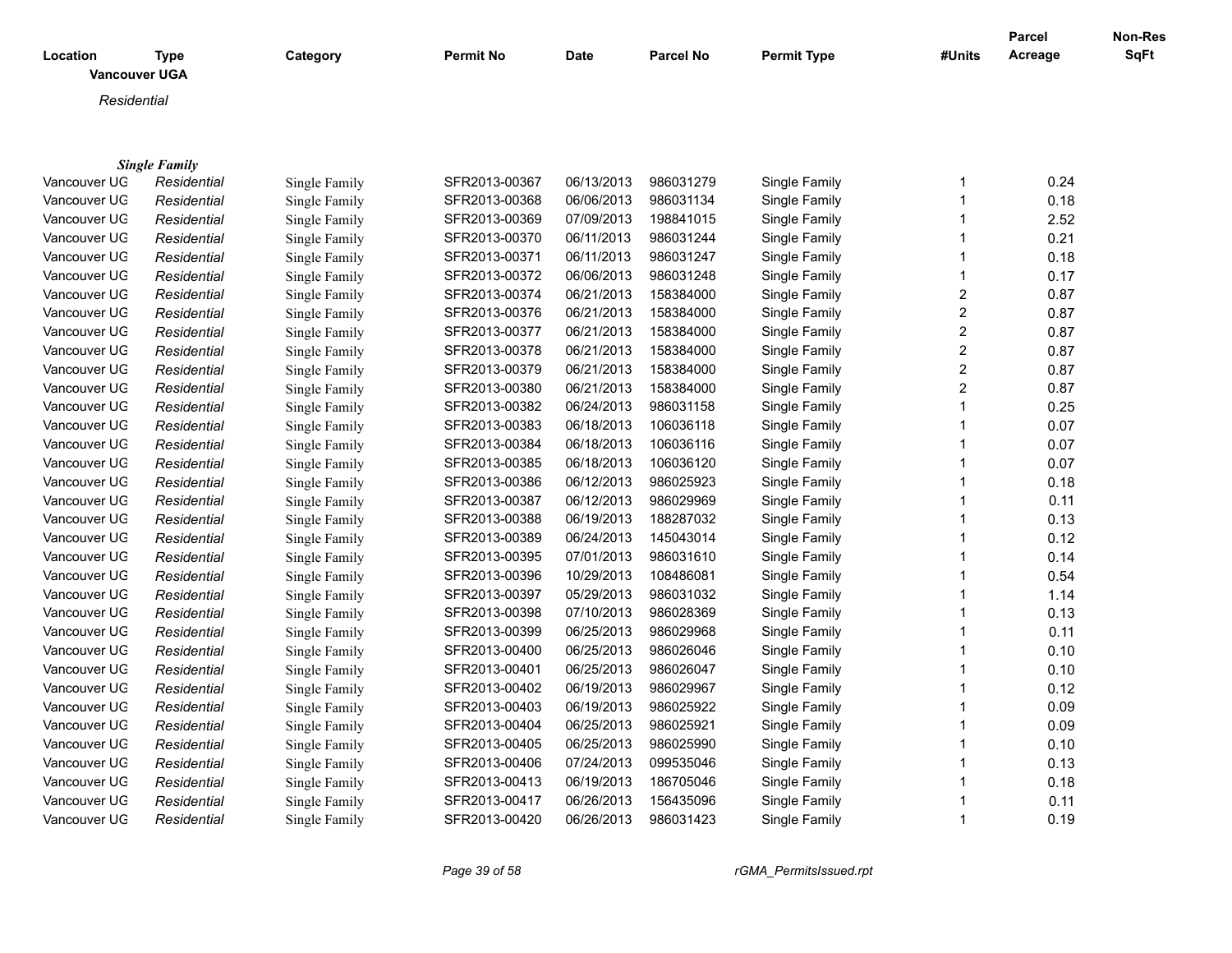| <b>Vancouver UGA</b><br>Residential<br><b>Single Family</b><br>986031425<br>Single Family<br>0.18<br>Vancouver UG<br>SFR2013-00421<br>06/26/2013<br>$\mathbf 1$<br>Residential<br>Single Family<br>SFR2013-00422<br>06/26/2013<br>986031420<br>Single Family<br>$\overline{1}$<br>0.18<br>Vancouver UG<br>Residential<br>Single Family<br>07/08/2013<br>986031273<br>$\overline{1}$<br>0.26<br>Vancouver UG<br>Residential<br>Single Family<br>SFR2013-00423<br>Single Family<br>SFR2013-00424<br>06/26/2013<br>986031416<br>$\overline{1}$<br>0.17<br>Vancouver UG<br>Residential<br>Single Family<br>Single Family<br>09/10/2013<br>184730002<br>$\overline{1}$<br>0.26<br>Vancouver UG<br>SFR2013-00425<br>Single Family<br>Residential<br><b>Single Family</b><br>SFR2013-00427<br>10/18/2013<br>986026946<br>Vancouver UG<br>Single Family<br>$\mathbf 1$<br>0.06<br>Residential<br>Single Family<br>10/18/2013<br>986026947<br>0.05<br>Vancouver UG<br>Residential<br>Single Family<br>SFR2013-00428<br>Single Family<br>1<br>06/19/2013<br>986026073<br>0.24<br>Vancouver UG<br>Residential<br>Single Family<br>SFR2013-00430<br>Single Family<br>1<br>$\overline{1}$<br>0.23<br>Vancouver UG<br>SFR2013-00431<br>06/18/2013<br>986026069<br>Single Family<br>Residential<br>Single Family<br>07/08/2013<br>986026994<br>0.05<br>Vancouver UG<br>SFR2013-00432<br>Single Family<br>$\mathbf 1$<br>Residential<br>Single Family<br>986026995<br>0.04<br>Vancouver UG<br>Single Family<br>SFR2013-00433<br>07/08/2013<br>Single Family<br>$\overline{1}$<br>Residential<br>986026996<br>0.04<br>Vancouver UG<br>Residential<br>SFR2013-00434<br>07/08/2013<br>Single Family<br>$\overline{1}$<br>Single Family<br>$\overline{1}$<br>Vancouver UG<br>SFR2013-00435<br>07/08/2013<br>986026997<br>Single Family<br>0.04<br>Residential<br>Single Family<br>986026998<br>Vancouver UG<br>SFR2013-00436<br>07/08/2013<br>Single Family<br>$\overline{1}$<br>0.04<br>Residential<br>Single Family<br>986026999<br>0.05<br>Vancouver UG<br>Residential<br>Single Family<br>SFR2013-00437<br>07/08/2013<br>Single Family<br>$\overline{1}$<br>07/17/2013<br>188287054<br>0.13<br>Vancouver UG<br>Residential<br>Single Family<br>SFR2013-00438<br>Single Family<br>$\overline{1}$<br>$\mathbf{1}$<br>0.45<br>Vancouver UG<br>Residential<br>Single Family<br>SFR2013-00439<br>08/01/2013<br>105820000<br>Single Family<br>0.05<br>Vancouver UG<br>SFR2013-00440<br>07/09/2013<br>986030146<br>Single Family<br>$\overline{1}$<br>Residential<br>Single Family<br>0.05<br>Vancouver UG<br>SFR2013-00441<br>07/09/2013<br>986030140<br>Single Family<br>$\overline{1}$<br>Residential<br>Single Family<br>0.10<br>Vancouver UG<br>SFR2013-00442<br>07/12/2013<br>156435138<br>Single Family<br>$\overline{1}$<br>Residential<br>Single Family<br>$\overline{1}$<br>Vancouver UG<br>SFR2013-00443<br>07/12/2013<br>156435140<br>Single Family<br>0.11<br>Residential<br>Single Family<br>07/08/2013<br>986031246<br>Single Family<br>0.18<br>Vancouver UG<br>Residential<br>SFR2013-00445<br>$\overline{1}$<br>Single Family<br>07/08/2013<br>986031241<br>0.18<br>Vancouver UG<br>Single Family<br>SFR2013-00447<br>Single Family<br>$\overline{1}$<br>Residential<br>07/16/2013<br>986031243<br>Single Family<br>0.19<br>Vancouver UG<br>Residential<br>Single Family<br>SFR2013-00448<br>$\overline{1}$<br>07/16/2013<br>$\overline{1}$<br>0.11<br>Vancouver UG<br>Residential<br>SFR2013-00451<br>156435158<br>Single Family<br>Single Family<br>$\overline{1}$<br>Vancouver UG<br>SFR2013-00452<br>07/16/2013<br>156435100<br>Single Family<br>0.10<br>Residential<br>Single Family<br>105528288<br>$\overline{1}$<br>0.27<br>Vancouver UG<br>SFR2013-00454<br>07/23/2013<br>Single Family<br>Residential<br>Single Family<br>Vancouver UG<br>SFR2013-00456<br>07/11/2013<br>156442056<br>Single Family<br>$\overline{1}$<br>0.07<br>Single Family<br>Residential<br>986031283<br>$\overline{1}$<br>Vancouver UG<br>SFR2013-00457<br>07/12/2013<br>Single Family<br>0.35<br>Residential<br>Single Family<br>106036106<br>Vancouver UG<br>SFR2013-00459<br>07/11/2013<br>Single Family<br>$\overline{1}$<br>0.08<br>Residential<br>Single Family<br>SFR2013-00461<br>07/23/2013<br>986028363<br>0.14<br>Vancouver UG<br>Single Family<br>1<br>Residential<br>Single Family<br>986026982<br>0.04<br>Vancouver UG<br>SFR2013-00463<br>08/09/2013<br>Single Family<br>$\overline{1}$<br>Residential<br>Single Family<br>986026983<br>0.04<br>Vancouver UG<br>SFR2013-00464<br>08/09/2013<br>Single Family<br>Residential<br>Single Family<br>1<br>0.03<br>Vancouver UG<br>08/09/2013<br>986026984<br>Single Family<br>Residential<br>Single Family<br>SFR2013-00465<br>$\mathbf 1$ |              |             |               |                  |             |                  |                    |                | <b>Parcel</b> | Non-Res |
|--------------------------------------------------------------------------------------------------------------------------------------------------------------------------------------------------------------------------------------------------------------------------------------------------------------------------------------------------------------------------------------------------------------------------------------------------------------------------------------------------------------------------------------------------------------------------------------------------------------------------------------------------------------------------------------------------------------------------------------------------------------------------------------------------------------------------------------------------------------------------------------------------------------------------------------------------------------------------------------------------------------------------------------------------------------------------------------------------------------------------------------------------------------------------------------------------------------------------------------------------------------------------------------------------------------------------------------------------------------------------------------------------------------------------------------------------------------------------------------------------------------------------------------------------------------------------------------------------------------------------------------------------------------------------------------------------------------------------------------------------------------------------------------------------------------------------------------------------------------------------------------------------------------------------------------------------------------------------------------------------------------------------------------------------------------------------------------------------------------------------------------------------------------------------------------------------------------------------------------------------------------------------------------------------------------------------------------------------------------------------------------------------------------------------------------------------------------------------------------------------------------------------------------------------------------------------------------------------------------------------------------------------------------------------------------------------------------------------------------------------------------------------------------------------------------------------------------------------------------------------------------------------------------------------------------------------------------------------------------------------------------------------------------------------------------------------------------------------------------------------------------------------------------------------------------------------------------------------------------------------------------------------------------------------------------------------------------------------------------------------------------------------------------------------------------------------------------------------------------------------------------------------------------------------------------------------------------------------------------------------------------------------------------------------------------------------------------------------------------------------------------------------------------------------------------------------------------------------------------------------------------------------------------------------------------------------------------------------------------------------------------------------------------------------------------------------------------------------------------------------------------------------------------------------------------------------------------------------------------------------------------------------------------------------------------------------------------------------------------------------------------------------------------------------------------------------------------------------------------------------------------------------------------------------------------------------------------------------------------------------------------------------------------------------------------------------------------------------------------------------------------------------------|--------------|-------------|---------------|------------------|-------------|------------------|--------------------|----------------|---------------|---------|
|                                                                                                                                                                                                                                                                                                                                                                                                                                                                                                                                                                                                                                                                                                                                                                                                                                                                                                                                                                                                                                                                                                                                                                                                                                                                                                                                                                                                                                                                                                                                                                                                                                                                                                                                                                                                                                                                                                                                                                                                                                                                                                                                                                                                                                                                                                                                                                                                                                                                                                                                                                                                                                                                                                                                                                                                                                                                                                                                                                                                                                                                                                                                                                                                                                                                                                                                                                                                                                                                                                                                                                                                                                                                                                                                                                                                                                                                                                                                                                                                                                                                                                                                                                                                                                                                                                                                                                                                                                                                                                                                                                                                                                                                                                                                                                                | Location     | <b>Type</b> | Category      | <b>Permit No</b> | <b>Date</b> | <b>Parcel No</b> | <b>Permit Type</b> | #Units         | Acreage       | SqFt    |
|                                                                                                                                                                                                                                                                                                                                                                                                                                                                                                                                                                                                                                                                                                                                                                                                                                                                                                                                                                                                                                                                                                                                                                                                                                                                                                                                                                                                                                                                                                                                                                                                                                                                                                                                                                                                                                                                                                                                                                                                                                                                                                                                                                                                                                                                                                                                                                                                                                                                                                                                                                                                                                                                                                                                                                                                                                                                                                                                                                                                                                                                                                                                                                                                                                                                                                                                                                                                                                                                                                                                                                                                                                                                                                                                                                                                                                                                                                                                                                                                                                                                                                                                                                                                                                                                                                                                                                                                                                                                                                                                                                                                                                                                                                                                                                                |              |             |               |                  |             |                  |                    |                |               |         |
|                                                                                                                                                                                                                                                                                                                                                                                                                                                                                                                                                                                                                                                                                                                                                                                                                                                                                                                                                                                                                                                                                                                                                                                                                                                                                                                                                                                                                                                                                                                                                                                                                                                                                                                                                                                                                                                                                                                                                                                                                                                                                                                                                                                                                                                                                                                                                                                                                                                                                                                                                                                                                                                                                                                                                                                                                                                                                                                                                                                                                                                                                                                                                                                                                                                                                                                                                                                                                                                                                                                                                                                                                                                                                                                                                                                                                                                                                                                                                                                                                                                                                                                                                                                                                                                                                                                                                                                                                                                                                                                                                                                                                                                                                                                                                                                |              |             |               |                  |             |                  |                    |                |               |         |
|                                                                                                                                                                                                                                                                                                                                                                                                                                                                                                                                                                                                                                                                                                                                                                                                                                                                                                                                                                                                                                                                                                                                                                                                                                                                                                                                                                                                                                                                                                                                                                                                                                                                                                                                                                                                                                                                                                                                                                                                                                                                                                                                                                                                                                                                                                                                                                                                                                                                                                                                                                                                                                                                                                                                                                                                                                                                                                                                                                                                                                                                                                                                                                                                                                                                                                                                                                                                                                                                                                                                                                                                                                                                                                                                                                                                                                                                                                                                                                                                                                                                                                                                                                                                                                                                                                                                                                                                                                                                                                                                                                                                                                                                                                                                                                                |              |             |               |                  |             |                  |                    |                |               |         |
|                                                                                                                                                                                                                                                                                                                                                                                                                                                                                                                                                                                                                                                                                                                                                                                                                                                                                                                                                                                                                                                                                                                                                                                                                                                                                                                                                                                                                                                                                                                                                                                                                                                                                                                                                                                                                                                                                                                                                                                                                                                                                                                                                                                                                                                                                                                                                                                                                                                                                                                                                                                                                                                                                                                                                                                                                                                                                                                                                                                                                                                                                                                                                                                                                                                                                                                                                                                                                                                                                                                                                                                                                                                                                                                                                                                                                                                                                                                                                                                                                                                                                                                                                                                                                                                                                                                                                                                                                                                                                                                                                                                                                                                                                                                                                                                |              |             |               |                  |             |                  |                    |                |               |         |
|                                                                                                                                                                                                                                                                                                                                                                                                                                                                                                                                                                                                                                                                                                                                                                                                                                                                                                                                                                                                                                                                                                                                                                                                                                                                                                                                                                                                                                                                                                                                                                                                                                                                                                                                                                                                                                                                                                                                                                                                                                                                                                                                                                                                                                                                                                                                                                                                                                                                                                                                                                                                                                                                                                                                                                                                                                                                                                                                                                                                                                                                                                                                                                                                                                                                                                                                                                                                                                                                                                                                                                                                                                                                                                                                                                                                                                                                                                                                                                                                                                                                                                                                                                                                                                                                                                                                                                                                                                                                                                                                                                                                                                                                                                                                                                                |              |             |               |                  |             |                  |                    |                |               |         |
|                                                                                                                                                                                                                                                                                                                                                                                                                                                                                                                                                                                                                                                                                                                                                                                                                                                                                                                                                                                                                                                                                                                                                                                                                                                                                                                                                                                                                                                                                                                                                                                                                                                                                                                                                                                                                                                                                                                                                                                                                                                                                                                                                                                                                                                                                                                                                                                                                                                                                                                                                                                                                                                                                                                                                                                                                                                                                                                                                                                                                                                                                                                                                                                                                                                                                                                                                                                                                                                                                                                                                                                                                                                                                                                                                                                                                                                                                                                                                                                                                                                                                                                                                                                                                                                                                                                                                                                                                                                                                                                                                                                                                                                                                                                                                                                |              |             |               |                  |             |                  |                    |                |               |         |
|                                                                                                                                                                                                                                                                                                                                                                                                                                                                                                                                                                                                                                                                                                                                                                                                                                                                                                                                                                                                                                                                                                                                                                                                                                                                                                                                                                                                                                                                                                                                                                                                                                                                                                                                                                                                                                                                                                                                                                                                                                                                                                                                                                                                                                                                                                                                                                                                                                                                                                                                                                                                                                                                                                                                                                                                                                                                                                                                                                                                                                                                                                                                                                                                                                                                                                                                                                                                                                                                                                                                                                                                                                                                                                                                                                                                                                                                                                                                                                                                                                                                                                                                                                                                                                                                                                                                                                                                                                                                                                                                                                                                                                                                                                                                                                                |              |             |               |                  |             |                  |                    |                |               |         |
|                                                                                                                                                                                                                                                                                                                                                                                                                                                                                                                                                                                                                                                                                                                                                                                                                                                                                                                                                                                                                                                                                                                                                                                                                                                                                                                                                                                                                                                                                                                                                                                                                                                                                                                                                                                                                                                                                                                                                                                                                                                                                                                                                                                                                                                                                                                                                                                                                                                                                                                                                                                                                                                                                                                                                                                                                                                                                                                                                                                                                                                                                                                                                                                                                                                                                                                                                                                                                                                                                                                                                                                                                                                                                                                                                                                                                                                                                                                                                                                                                                                                                                                                                                                                                                                                                                                                                                                                                                                                                                                                                                                                                                                                                                                                                                                |              |             |               |                  |             |                  |                    |                |               |         |
|                                                                                                                                                                                                                                                                                                                                                                                                                                                                                                                                                                                                                                                                                                                                                                                                                                                                                                                                                                                                                                                                                                                                                                                                                                                                                                                                                                                                                                                                                                                                                                                                                                                                                                                                                                                                                                                                                                                                                                                                                                                                                                                                                                                                                                                                                                                                                                                                                                                                                                                                                                                                                                                                                                                                                                                                                                                                                                                                                                                                                                                                                                                                                                                                                                                                                                                                                                                                                                                                                                                                                                                                                                                                                                                                                                                                                                                                                                                                                                                                                                                                                                                                                                                                                                                                                                                                                                                                                                                                                                                                                                                                                                                                                                                                                                                |              |             |               |                  |             |                  |                    |                |               |         |
|                                                                                                                                                                                                                                                                                                                                                                                                                                                                                                                                                                                                                                                                                                                                                                                                                                                                                                                                                                                                                                                                                                                                                                                                                                                                                                                                                                                                                                                                                                                                                                                                                                                                                                                                                                                                                                                                                                                                                                                                                                                                                                                                                                                                                                                                                                                                                                                                                                                                                                                                                                                                                                                                                                                                                                                                                                                                                                                                                                                                                                                                                                                                                                                                                                                                                                                                                                                                                                                                                                                                                                                                                                                                                                                                                                                                                                                                                                                                                                                                                                                                                                                                                                                                                                                                                                                                                                                                                                                                                                                                                                                                                                                                                                                                                                                |              |             |               |                  |             |                  |                    |                |               |         |
|                                                                                                                                                                                                                                                                                                                                                                                                                                                                                                                                                                                                                                                                                                                                                                                                                                                                                                                                                                                                                                                                                                                                                                                                                                                                                                                                                                                                                                                                                                                                                                                                                                                                                                                                                                                                                                                                                                                                                                                                                                                                                                                                                                                                                                                                                                                                                                                                                                                                                                                                                                                                                                                                                                                                                                                                                                                                                                                                                                                                                                                                                                                                                                                                                                                                                                                                                                                                                                                                                                                                                                                                                                                                                                                                                                                                                                                                                                                                                                                                                                                                                                                                                                                                                                                                                                                                                                                                                                                                                                                                                                                                                                                                                                                                                                                |              |             |               |                  |             |                  |                    |                |               |         |
|                                                                                                                                                                                                                                                                                                                                                                                                                                                                                                                                                                                                                                                                                                                                                                                                                                                                                                                                                                                                                                                                                                                                                                                                                                                                                                                                                                                                                                                                                                                                                                                                                                                                                                                                                                                                                                                                                                                                                                                                                                                                                                                                                                                                                                                                                                                                                                                                                                                                                                                                                                                                                                                                                                                                                                                                                                                                                                                                                                                                                                                                                                                                                                                                                                                                                                                                                                                                                                                                                                                                                                                                                                                                                                                                                                                                                                                                                                                                                                                                                                                                                                                                                                                                                                                                                                                                                                                                                                                                                                                                                                                                                                                                                                                                                                                |              |             |               |                  |             |                  |                    |                |               |         |
|                                                                                                                                                                                                                                                                                                                                                                                                                                                                                                                                                                                                                                                                                                                                                                                                                                                                                                                                                                                                                                                                                                                                                                                                                                                                                                                                                                                                                                                                                                                                                                                                                                                                                                                                                                                                                                                                                                                                                                                                                                                                                                                                                                                                                                                                                                                                                                                                                                                                                                                                                                                                                                                                                                                                                                                                                                                                                                                                                                                                                                                                                                                                                                                                                                                                                                                                                                                                                                                                                                                                                                                                                                                                                                                                                                                                                                                                                                                                                                                                                                                                                                                                                                                                                                                                                                                                                                                                                                                                                                                                                                                                                                                                                                                                                                                |              |             |               |                  |             |                  |                    |                |               |         |
|                                                                                                                                                                                                                                                                                                                                                                                                                                                                                                                                                                                                                                                                                                                                                                                                                                                                                                                                                                                                                                                                                                                                                                                                                                                                                                                                                                                                                                                                                                                                                                                                                                                                                                                                                                                                                                                                                                                                                                                                                                                                                                                                                                                                                                                                                                                                                                                                                                                                                                                                                                                                                                                                                                                                                                                                                                                                                                                                                                                                                                                                                                                                                                                                                                                                                                                                                                                                                                                                                                                                                                                                                                                                                                                                                                                                                                                                                                                                                                                                                                                                                                                                                                                                                                                                                                                                                                                                                                                                                                                                                                                                                                                                                                                                                                                |              |             |               |                  |             |                  |                    |                |               |         |
|                                                                                                                                                                                                                                                                                                                                                                                                                                                                                                                                                                                                                                                                                                                                                                                                                                                                                                                                                                                                                                                                                                                                                                                                                                                                                                                                                                                                                                                                                                                                                                                                                                                                                                                                                                                                                                                                                                                                                                                                                                                                                                                                                                                                                                                                                                                                                                                                                                                                                                                                                                                                                                                                                                                                                                                                                                                                                                                                                                                                                                                                                                                                                                                                                                                                                                                                                                                                                                                                                                                                                                                                                                                                                                                                                                                                                                                                                                                                                                                                                                                                                                                                                                                                                                                                                                                                                                                                                                                                                                                                                                                                                                                                                                                                                                                |              |             |               |                  |             |                  |                    |                |               |         |
|                                                                                                                                                                                                                                                                                                                                                                                                                                                                                                                                                                                                                                                                                                                                                                                                                                                                                                                                                                                                                                                                                                                                                                                                                                                                                                                                                                                                                                                                                                                                                                                                                                                                                                                                                                                                                                                                                                                                                                                                                                                                                                                                                                                                                                                                                                                                                                                                                                                                                                                                                                                                                                                                                                                                                                                                                                                                                                                                                                                                                                                                                                                                                                                                                                                                                                                                                                                                                                                                                                                                                                                                                                                                                                                                                                                                                                                                                                                                                                                                                                                                                                                                                                                                                                                                                                                                                                                                                                                                                                                                                                                                                                                                                                                                                                                |              |             |               |                  |             |                  |                    |                |               |         |
|                                                                                                                                                                                                                                                                                                                                                                                                                                                                                                                                                                                                                                                                                                                                                                                                                                                                                                                                                                                                                                                                                                                                                                                                                                                                                                                                                                                                                                                                                                                                                                                                                                                                                                                                                                                                                                                                                                                                                                                                                                                                                                                                                                                                                                                                                                                                                                                                                                                                                                                                                                                                                                                                                                                                                                                                                                                                                                                                                                                                                                                                                                                                                                                                                                                                                                                                                                                                                                                                                                                                                                                                                                                                                                                                                                                                                                                                                                                                                                                                                                                                                                                                                                                                                                                                                                                                                                                                                                                                                                                                                                                                                                                                                                                                                                                |              |             |               |                  |             |                  |                    |                |               |         |
|                                                                                                                                                                                                                                                                                                                                                                                                                                                                                                                                                                                                                                                                                                                                                                                                                                                                                                                                                                                                                                                                                                                                                                                                                                                                                                                                                                                                                                                                                                                                                                                                                                                                                                                                                                                                                                                                                                                                                                                                                                                                                                                                                                                                                                                                                                                                                                                                                                                                                                                                                                                                                                                                                                                                                                                                                                                                                                                                                                                                                                                                                                                                                                                                                                                                                                                                                                                                                                                                                                                                                                                                                                                                                                                                                                                                                                                                                                                                                                                                                                                                                                                                                                                                                                                                                                                                                                                                                                                                                                                                                                                                                                                                                                                                                                                |              |             |               |                  |             |                  |                    |                |               |         |
|                                                                                                                                                                                                                                                                                                                                                                                                                                                                                                                                                                                                                                                                                                                                                                                                                                                                                                                                                                                                                                                                                                                                                                                                                                                                                                                                                                                                                                                                                                                                                                                                                                                                                                                                                                                                                                                                                                                                                                                                                                                                                                                                                                                                                                                                                                                                                                                                                                                                                                                                                                                                                                                                                                                                                                                                                                                                                                                                                                                                                                                                                                                                                                                                                                                                                                                                                                                                                                                                                                                                                                                                                                                                                                                                                                                                                                                                                                                                                                                                                                                                                                                                                                                                                                                                                                                                                                                                                                                                                                                                                                                                                                                                                                                                                                                |              |             |               |                  |             |                  |                    |                |               |         |
|                                                                                                                                                                                                                                                                                                                                                                                                                                                                                                                                                                                                                                                                                                                                                                                                                                                                                                                                                                                                                                                                                                                                                                                                                                                                                                                                                                                                                                                                                                                                                                                                                                                                                                                                                                                                                                                                                                                                                                                                                                                                                                                                                                                                                                                                                                                                                                                                                                                                                                                                                                                                                                                                                                                                                                                                                                                                                                                                                                                                                                                                                                                                                                                                                                                                                                                                                                                                                                                                                                                                                                                                                                                                                                                                                                                                                                                                                                                                                                                                                                                                                                                                                                                                                                                                                                                                                                                                                                                                                                                                                                                                                                                                                                                                                                                |              |             |               |                  |             |                  |                    |                |               |         |
|                                                                                                                                                                                                                                                                                                                                                                                                                                                                                                                                                                                                                                                                                                                                                                                                                                                                                                                                                                                                                                                                                                                                                                                                                                                                                                                                                                                                                                                                                                                                                                                                                                                                                                                                                                                                                                                                                                                                                                                                                                                                                                                                                                                                                                                                                                                                                                                                                                                                                                                                                                                                                                                                                                                                                                                                                                                                                                                                                                                                                                                                                                                                                                                                                                                                                                                                                                                                                                                                                                                                                                                                                                                                                                                                                                                                                                                                                                                                                                                                                                                                                                                                                                                                                                                                                                                                                                                                                                                                                                                                                                                                                                                                                                                                                                                |              |             |               |                  |             |                  |                    |                |               |         |
|                                                                                                                                                                                                                                                                                                                                                                                                                                                                                                                                                                                                                                                                                                                                                                                                                                                                                                                                                                                                                                                                                                                                                                                                                                                                                                                                                                                                                                                                                                                                                                                                                                                                                                                                                                                                                                                                                                                                                                                                                                                                                                                                                                                                                                                                                                                                                                                                                                                                                                                                                                                                                                                                                                                                                                                                                                                                                                                                                                                                                                                                                                                                                                                                                                                                                                                                                                                                                                                                                                                                                                                                                                                                                                                                                                                                                                                                                                                                                                                                                                                                                                                                                                                                                                                                                                                                                                                                                                                                                                                                                                                                                                                                                                                                                                                |              |             |               |                  |             |                  |                    |                |               |         |
|                                                                                                                                                                                                                                                                                                                                                                                                                                                                                                                                                                                                                                                                                                                                                                                                                                                                                                                                                                                                                                                                                                                                                                                                                                                                                                                                                                                                                                                                                                                                                                                                                                                                                                                                                                                                                                                                                                                                                                                                                                                                                                                                                                                                                                                                                                                                                                                                                                                                                                                                                                                                                                                                                                                                                                                                                                                                                                                                                                                                                                                                                                                                                                                                                                                                                                                                                                                                                                                                                                                                                                                                                                                                                                                                                                                                                                                                                                                                                                                                                                                                                                                                                                                                                                                                                                                                                                                                                                                                                                                                                                                                                                                                                                                                                                                |              |             |               |                  |             |                  |                    |                |               |         |
|                                                                                                                                                                                                                                                                                                                                                                                                                                                                                                                                                                                                                                                                                                                                                                                                                                                                                                                                                                                                                                                                                                                                                                                                                                                                                                                                                                                                                                                                                                                                                                                                                                                                                                                                                                                                                                                                                                                                                                                                                                                                                                                                                                                                                                                                                                                                                                                                                                                                                                                                                                                                                                                                                                                                                                                                                                                                                                                                                                                                                                                                                                                                                                                                                                                                                                                                                                                                                                                                                                                                                                                                                                                                                                                                                                                                                                                                                                                                                                                                                                                                                                                                                                                                                                                                                                                                                                                                                                                                                                                                                                                                                                                                                                                                                                                |              |             |               |                  |             |                  |                    |                |               |         |
|                                                                                                                                                                                                                                                                                                                                                                                                                                                                                                                                                                                                                                                                                                                                                                                                                                                                                                                                                                                                                                                                                                                                                                                                                                                                                                                                                                                                                                                                                                                                                                                                                                                                                                                                                                                                                                                                                                                                                                                                                                                                                                                                                                                                                                                                                                                                                                                                                                                                                                                                                                                                                                                                                                                                                                                                                                                                                                                                                                                                                                                                                                                                                                                                                                                                                                                                                                                                                                                                                                                                                                                                                                                                                                                                                                                                                                                                                                                                                                                                                                                                                                                                                                                                                                                                                                                                                                                                                                                                                                                                                                                                                                                                                                                                                                                |              |             |               |                  |             |                  |                    |                |               |         |
|                                                                                                                                                                                                                                                                                                                                                                                                                                                                                                                                                                                                                                                                                                                                                                                                                                                                                                                                                                                                                                                                                                                                                                                                                                                                                                                                                                                                                                                                                                                                                                                                                                                                                                                                                                                                                                                                                                                                                                                                                                                                                                                                                                                                                                                                                                                                                                                                                                                                                                                                                                                                                                                                                                                                                                                                                                                                                                                                                                                                                                                                                                                                                                                                                                                                                                                                                                                                                                                                                                                                                                                                                                                                                                                                                                                                                                                                                                                                                                                                                                                                                                                                                                                                                                                                                                                                                                                                                                                                                                                                                                                                                                                                                                                                                                                |              |             |               |                  |             |                  |                    |                |               |         |
|                                                                                                                                                                                                                                                                                                                                                                                                                                                                                                                                                                                                                                                                                                                                                                                                                                                                                                                                                                                                                                                                                                                                                                                                                                                                                                                                                                                                                                                                                                                                                                                                                                                                                                                                                                                                                                                                                                                                                                                                                                                                                                                                                                                                                                                                                                                                                                                                                                                                                                                                                                                                                                                                                                                                                                                                                                                                                                                                                                                                                                                                                                                                                                                                                                                                                                                                                                                                                                                                                                                                                                                                                                                                                                                                                                                                                                                                                                                                                                                                                                                                                                                                                                                                                                                                                                                                                                                                                                                                                                                                                                                                                                                                                                                                                                                |              |             |               |                  |             |                  |                    |                |               |         |
|                                                                                                                                                                                                                                                                                                                                                                                                                                                                                                                                                                                                                                                                                                                                                                                                                                                                                                                                                                                                                                                                                                                                                                                                                                                                                                                                                                                                                                                                                                                                                                                                                                                                                                                                                                                                                                                                                                                                                                                                                                                                                                                                                                                                                                                                                                                                                                                                                                                                                                                                                                                                                                                                                                                                                                                                                                                                                                                                                                                                                                                                                                                                                                                                                                                                                                                                                                                                                                                                                                                                                                                                                                                                                                                                                                                                                                                                                                                                                                                                                                                                                                                                                                                                                                                                                                                                                                                                                                                                                                                                                                                                                                                                                                                                                                                |              |             |               |                  |             |                  |                    |                |               |         |
|                                                                                                                                                                                                                                                                                                                                                                                                                                                                                                                                                                                                                                                                                                                                                                                                                                                                                                                                                                                                                                                                                                                                                                                                                                                                                                                                                                                                                                                                                                                                                                                                                                                                                                                                                                                                                                                                                                                                                                                                                                                                                                                                                                                                                                                                                                                                                                                                                                                                                                                                                                                                                                                                                                                                                                                                                                                                                                                                                                                                                                                                                                                                                                                                                                                                                                                                                                                                                                                                                                                                                                                                                                                                                                                                                                                                                                                                                                                                                                                                                                                                                                                                                                                                                                                                                                                                                                                                                                                                                                                                                                                                                                                                                                                                                                                |              |             |               |                  |             |                  |                    |                |               |         |
|                                                                                                                                                                                                                                                                                                                                                                                                                                                                                                                                                                                                                                                                                                                                                                                                                                                                                                                                                                                                                                                                                                                                                                                                                                                                                                                                                                                                                                                                                                                                                                                                                                                                                                                                                                                                                                                                                                                                                                                                                                                                                                                                                                                                                                                                                                                                                                                                                                                                                                                                                                                                                                                                                                                                                                                                                                                                                                                                                                                                                                                                                                                                                                                                                                                                                                                                                                                                                                                                                                                                                                                                                                                                                                                                                                                                                                                                                                                                                                                                                                                                                                                                                                                                                                                                                                                                                                                                                                                                                                                                                                                                                                                                                                                                                                                |              |             |               |                  |             |                  |                    |                |               |         |
|                                                                                                                                                                                                                                                                                                                                                                                                                                                                                                                                                                                                                                                                                                                                                                                                                                                                                                                                                                                                                                                                                                                                                                                                                                                                                                                                                                                                                                                                                                                                                                                                                                                                                                                                                                                                                                                                                                                                                                                                                                                                                                                                                                                                                                                                                                                                                                                                                                                                                                                                                                                                                                                                                                                                                                                                                                                                                                                                                                                                                                                                                                                                                                                                                                                                                                                                                                                                                                                                                                                                                                                                                                                                                                                                                                                                                                                                                                                                                                                                                                                                                                                                                                                                                                                                                                                                                                                                                                                                                                                                                                                                                                                                                                                                                                                |              |             |               |                  |             |                  |                    |                |               |         |
|                                                                                                                                                                                                                                                                                                                                                                                                                                                                                                                                                                                                                                                                                                                                                                                                                                                                                                                                                                                                                                                                                                                                                                                                                                                                                                                                                                                                                                                                                                                                                                                                                                                                                                                                                                                                                                                                                                                                                                                                                                                                                                                                                                                                                                                                                                                                                                                                                                                                                                                                                                                                                                                                                                                                                                                                                                                                                                                                                                                                                                                                                                                                                                                                                                                                                                                                                                                                                                                                                                                                                                                                                                                                                                                                                                                                                                                                                                                                                                                                                                                                                                                                                                                                                                                                                                                                                                                                                                                                                                                                                                                                                                                                                                                                                                                |              |             |               |                  |             |                  |                    |                |               |         |
|                                                                                                                                                                                                                                                                                                                                                                                                                                                                                                                                                                                                                                                                                                                                                                                                                                                                                                                                                                                                                                                                                                                                                                                                                                                                                                                                                                                                                                                                                                                                                                                                                                                                                                                                                                                                                                                                                                                                                                                                                                                                                                                                                                                                                                                                                                                                                                                                                                                                                                                                                                                                                                                                                                                                                                                                                                                                                                                                                                                                                                                                                                                                                                                                                                                                                                                                                                                                                                                                                                                                                                                                                                                                                                                                                                                                                                                                                                                                                                                                                                                                                                                                                                                                                                                                                                                                                                                                                                                                                                                                                                                                                                                                                                                                                                                |              |             |               |                  |             |                  |                    |                |               |         |
|                                                                                                                                                                                                                                                                                                                                                                                                                                                                                                                                                                                                                                                                                                                                                                                                                                                                                                                                                                                                                                                                                                                                                                                                                                                                                                                                                                                                                                                                                                                                                                                                                                                                                                                                                                                                                                                                                                                                                                                                                                                                                                                                                                                                                                                                                                                                                                                                                                                                                                                                                                                                                                                                                                                                                                                                                                                                                                                                                                                                                                                                                                                                                                                                                                                                                                                                                                                                                                                                                                                                                                                                                                                                                                                                                                                                                                                                                                                                                                                                                                                                                                                                                                                                                                                                                                                                                                                                                                                                                                                                                                                                                                                                                                                                                                                |              |             |               |                  |             |                  |                    |                |               |         |
|                                                                                                                                                                                                                                                                                                                                                                                                                                                                                                                                                                                                                                                                                                                                                                                                                                                                                                                                                                                                                                                                                                                                                                                                                                                                                                                                                                                                                                                                                                                                                                                                                                                                                                                                                                                                                                                                                                                                                                                                                                                                                                                                                                                                                                                                                                                                                                                                                                                                                                                                                                                                                                                                                                                                                                                                                                                                                                                                                                                                                                                                                                                                                                                                                                                                                                                                                                                                                                                                                                                                                                                                                                                                                                                                                                                                                                                                                                                                                                                                                                                                                                                                                                                                                                                                                                                                                                                                                                                                                                                                                                                                                                                                                                                                                                                |              |             |               |                  |             |                  |                    |                |               |         |
|                                                                                                                                                                                                                                                                                                                                                                                                                                                                                                                                                                                                                                                                                                                                                                                                                                                                                                                                                                                                                                                                                                                                                                                                                                                                                                                                                                                                                                                                                                                                                                                                                                                                                                                                                                                                                                                                                                                                                                                                                                                                                                                                                                                                                                                                                                                                                                                                                                                                                                                                                                                                                                                                                                                                                                                                                                                                                                                                                                                                                                                                                                                                                                                                                                                                                                                                                                                                                                                                                                                                                                                                                                                                                                                                                                                                                                                                                                                                                                                                                                                                                                                                                                                                                                                                                                                                                                                                                                                                                                                                                                                                                                                                                                                                                                                |              |             |               |                  |             |                  |                    |                |               |         |
|                                                                                                                                                                                                                                                                                                                                                                                                                                                                                                                                                                                                                                                                                                                                                                                                                                                                                                                                                                                                                                                                                                                                                                                                                                                                                                                                                                                                                                                                                                                                                                                                                                                                                                                                                                                                                                                                                                                                                                                                                                                                                                                                                                                                                                                                                                                                                                                                                                                                                                                                                                                                                                                                                                                                                                                                                                                                                                                                                                                                                                                                                                                                                                                                                                                                                                                                                                                                                                                                                                                                                                                                                                                                                                                                                                                                                                                                                                                                                                                                                                                                                                                                                                                                                                                                                                                                                                                                                                                                                                                                                                                                                                                                                                                                                                                |              |             |               |                  |             |                  |                    |                |               |         |
|                                                                                                                                                                                                                                                                                                                                                                                                                                                                                                                                                                                                                                                                                                                                                                                                                                                                                                                                                                                                                                                                                                                                                                                                                                                                                                                                                                                                                                                                                                                                                                                                                                                                                                                                                                                                                                                                                                                                                                                                                                                                                                                                                                                                                                                                                                                                                                                                                                                                                                                                                                                                                                                                                                                                                                                                                                                                                                                                                                                                                                                                                                                                                                                                                                                                                                                                                                                                                                                                                                                                                                                                                                                                                                                                                                                                                                                                                                                                                                                                                                                                                                                                                                                                                                                                                                                                                                                                                                                                                                                                                                                                                                                                                                                                                                                |              |             |               |                  |             |                  |                    |                |               |         |
|                                                                                                                                                                                                                                                                                                                                                                                                                                                                                                                                                                                                                                                                                                                                                                                                                                                                                                                                                                                                                                                                                                                                                                                                                                                                                                                                                                                                                                                                                                                                                                                                                                                                                                                                                                                                                                                                                                                                                                                                                                                                                                                                                                                                                                                                                                                                                                                                                                                                                                                                                                                                                                                                                                                                                                                                                                                                                                                                                                                                                                                                                                                                                                                                                                                                                                                                                                                                                                                                                                                                                                                                                                                                                                                                                                                                                                                                                                                                                                                                                                                                                                                                                                                                                                                                                                                                                                                                                                                                                                                                                                                                                                                                                                                                                                                |              |             |               |                  |             |                  |                    |                |               |         |
|                                                                                                                                                                                                                                                                                                                                                                                                                                                                                                                                                                                                                                                                                                                                                                                                                                                                                                                                                                                                                                                                                                                                                                                                                                                                                                                                                                                                                                                                                                                                                                                                                                                                                                                                                                                                                                                                                                                                                                                                                                                                                                                                                                                                                                                                                                                                                                                                                                                                                                                                                                                                                                                                                                                                                                                                                                                                                                                                                                                                                                                                                                                                                                                                                                                                                                                                                                                                                                                                                                                                                                                                                                                                                                                                                                                                                                                                                                                                                                                                                                                                                                                                                                                                                                                                                                                                                                                                                                                                                                                                                                                                                                                                                                                                                                                | Vancouver UG | Residential | Single Family | SFR2013-00466    | 08/09/2013  | 986026985        | Single Family      | $\overline{1}$ | 0.03          |         |

*Page 40 of 58 rGMA\_PermitsIssued.rpt*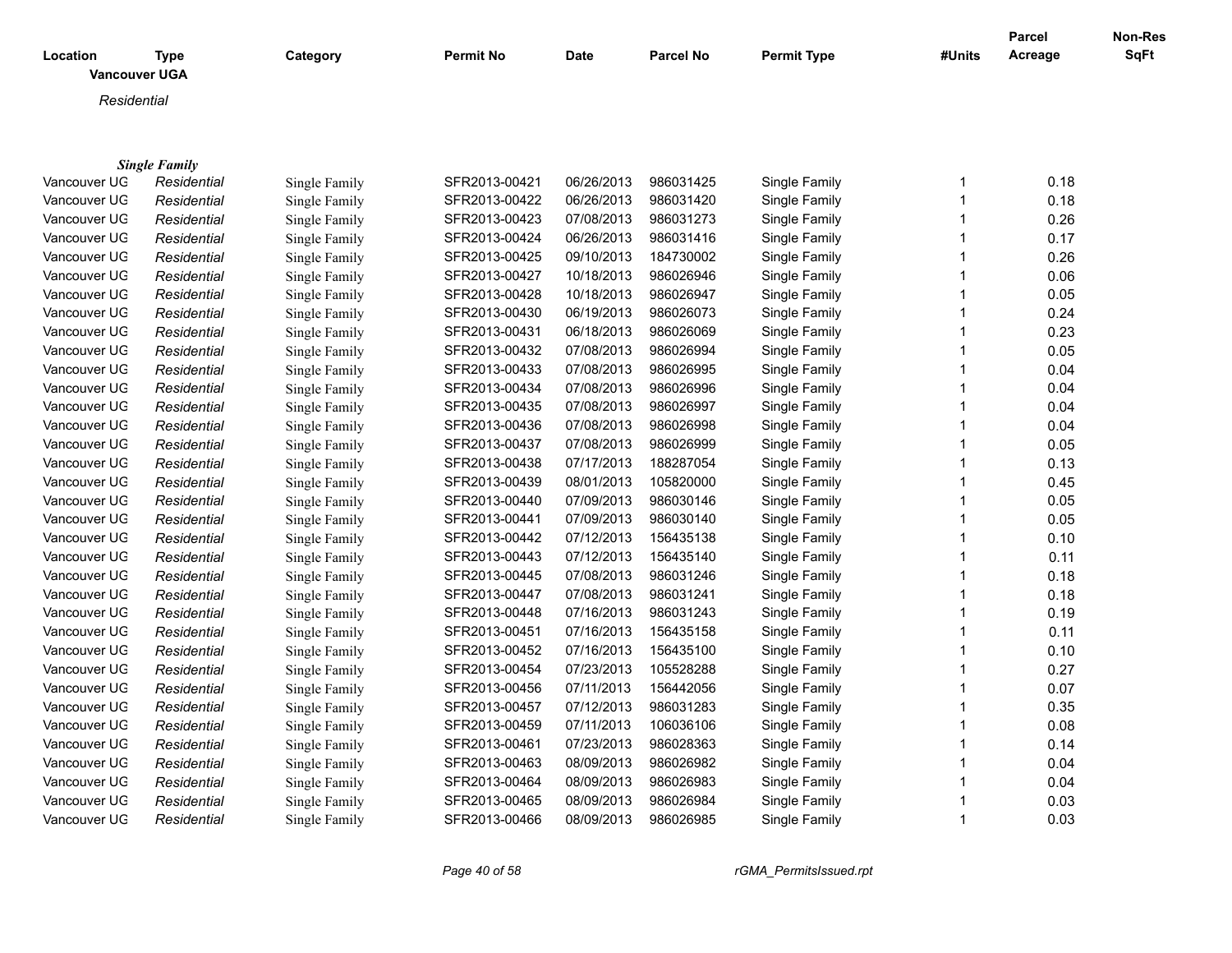| Location     | Type<br><b>Vancouver UGA</b> | Category      | <b>Permit No</b> | Date       | <b>Parcel No</b> | <b>Permit Type</b> | #Units | Parcel<br>Acreage | Non-Res<br>SqFt |
|--------------|------------------------------|---------------|------------------|------------|------------------|--------------------|--------|-------------------|-----------------|
| Residential  |                              |               |                  |            |                  |                    |        |                   |                 |
|              |                              |               |                  |            |                  |                    |        |                   |                 |
|              | <b>Single Family</b>         |               |                  |            |                  |                    |        |                   |                 |
| Vancouver UG | Residential                  | Single Family | SFR2013-00467    | 08/09/2013 | 986026986        | Single Family      |        | 0.04              |                 |
| Vancouver UG | Residential                  | Single Family | SFR2013-00468    | 08/09/2013 | 986026987        | Single Family      |        | 0.06              |                 |
| Vancouver UG | Residential                  | Single Family | SFR2013-00472    | 08/09/2013 | 189400042        | Single Family      |        | 0.23              |                 |
| Vancouver UG | Residential                  | Single Family | SFR2013-00475    | 09/10/2013 | 986031086        | Single Family      |        | 0.21              |                 |
| Vancouver UG | Residential                  | Single Family | SFR2013-00476    | 07/29/2013 | 986031069        | Single Family      |        | 0.21              |                 |
| Vancouver UG | Residential                  | Single Family | SFR2013-00477    | 07/26/2013 | 986030325        | Single Family      |        | 0.21              |                 |
| Vancouver UG | Residential                  | Single Family | SFR2013-00479    | 07/19/2013 | 986026756        | Single Family      |        | 0.06              |                 |
| Vancouver UG | Residential                  | Single Family | SFR2013-00480    | 07/19/2013 | 986026757        | Single Family      |        | 0.06              |                 |
| Vancouver UG | Residential                  | Single Family | SFR2013-00481    | 07/19/2013 | 986026770        | Single Family      |        | 0.07              |                 |
| Vancouver UG | Residential                  | Single Family | SFR2013-00482    | 07/19/2013 | 986026768        | Single Family      |        | 0.07              |                 |
| Vancouver UG | Residential                  | Single Family | SFR2013-00483    | 07/25/2013 | 986026767        | Single Family      |        | 0.09              |                 |
| Vancouver UG | Residential                  | Single Family | SFR2013-00484    | 07/25/2013 | 986026769        | Single Family      |        | 0.07              |                 |
| Vancouver UG | Residential                  | Single Family | SFR2013-00486    | 10/22/2013 | 116970000        | Single Family      |        | 4.99              |                 |
| Vancouver UG | Residential                  | Single Family | SFR2013-00487    | 07/29/2013 | 986030129        | Single Family      |        | 0.06              |                 |

| vancouver ∪G | Residential | Single Family | 5 - 13-004 2  | <u>09/09/2013</u> | 109400042 | Single Family | U.ZJ |
|--------------|-------------|---------------|---------------|-------------------|-----------|---------------|------|
| Vancouver UG | Residential | Single Family | SFR2013-00475 | 09/10/2013        | 986031086 | Single Family | 0.21 |
| Vancouver UG | Residential | Single Family | SFR2013-00476 | 07/29/2013        | 986031069 | Single Family | 0.21 |
| Vancouver UG | Residential | Single Family | SFR2013-00477 | 07/26/2013        | 986030325 | Single Family | 0.21 |
| Vancouver UG | Residential | Single Family | SFR2013-00479 | 07/19/2013        | 986026756 | Single Family | 0.06 |
| Vancouver UG | Residential | Single Family | SFR2013-00480 | 07/19/2013        | 986026757 | Single Family | 0.06 |
| Vancouver UG | Residential | Single Family | SFR2013-00481 | 07/19/2013        | 986026770 | Single Family | 0.07 |
| Vancouver UG | Residential | Single Family | SFR2013-00482 | 07/19/2013        | 986026768 | Single Family | 0.07 |
| Vancouver UG | Residential | Single Family | SFR2013-00483 | 07/25/2013        | 986026767 | Single Family | 0.09 |
| Vancouver UG | Residential | Single Family | SFR2013-00484 | 07/25/2013        | 986026769 | Single Family | 0.07 |
| Vancouver UG | Residential | Single Family | SFR2013-00486 | 10/22/2013        | 116970000 | Single Family | 4.99 |
| Vancouver UG | Residential | Single Family | SFR2013-00487 | 07/29/2013        | 986030129 | Single Family | 0.06 |
| Vancouver UG | Residential | Single Family | SFR2013-00490 | 07/24/2013        | 986030171 | Single Family | 0.18 |
| Vancouver UG | Residential | Single Family | SFR2013-00491 | 07/24/2013        | 986029993 | Single Family | 0.06 |
| Vancouver UG | Residential | Single Family | SFR2013-00492 | 08/01/2013        | 146449036 | Single Family | 0.17 |
| Vancouver UG | Residential | Single Family | SFR2013-00493 | 08/02/2013        | 986031131 | Single Family | 0.14 |
| Vancouver UG | Residential | Single Family | SFR2013-00496 | 07/19/2013        | 145043016 | Single Family | 0.13 |
| Vancouver UG | Residential | Single Family | SFR2013-00497 | 11/27/2013        | 986030118 | Single Family | 0.05 |
| Vancouver UG | Residential | Single Family | SFR2013-00499 | 08/27/2013        | 106036014 | Single Family | 0.08 |
| Vancouver UG | Residential | Single Family | SFR2013-00500 | 11/08/2013        | 144317002 | Single Family | 0.14 |
| Vancouver UG | Residential | Single Family | SFR2013-00501 | 07/26/2013        | 156435058 | Single Family | 0.10 |
| Vancouver UG | Residential | Single Family | SFR2013-00502 | 10/02/2013        | 106036084 | Single Family | 0.07 |
| Vancouver UG | Residential | Single Family | SFR2013-00503 | 09/25/2013        | 106036010 | Single Family | 0.07 |
| Vancouver UG | Residential | Single Family | SFR2013-00505 | 07/29/2013        | 986031245 | Single Family | 0.18 |
| Vancouver UG | Residential | Single Family | SFR2013-00508 | 10/16/2013        | 156212001 | Single Family | 0.12 |
| Vancouver UG | Residential | Single Family | SFR2013-00510 | 08/30/2013        | 986026976 | Single Family | 0.04 |
| Vancouver UG | Residential | Single Family | SFR2013-00511 | 08/30/2013        | 986026977 | Single Family | 0.03 |
| Vancouver UG | Residential | Single Family | SFR2013-00512 | 08/30/2013        | 986026978 | Single Family | 0.03 |
| Vancouver UG | Residential | Single Family | SFR2013-00513 | 08/30/2013        | 986026979 | Single Family | 0.03 |
| Vancouver UG | Residential | Single Family | SFR2013-00514 | 08/30/2013        | 986026980 | Single Family | 0.03 |
| Vancouver UG | Residential | Single Family | SFR2013-00515 | 08/30/2013        | 986026981 | Single Family | 0.04 |
| Vancouver UG | Residential | Single Family | SFR2013-00516 | 07/30/2013        | 106036122 | Single Family | 0.07 |
| Vancouver UG | Residential | Single Family | SFR2013-00517 | 07/30/2013        | 156442052 | Single Family | 0.07 |
|              |             |               |               |                   |           |               |      |

*Page 41 of 58 rGMA\_PermitsIssued.rpt*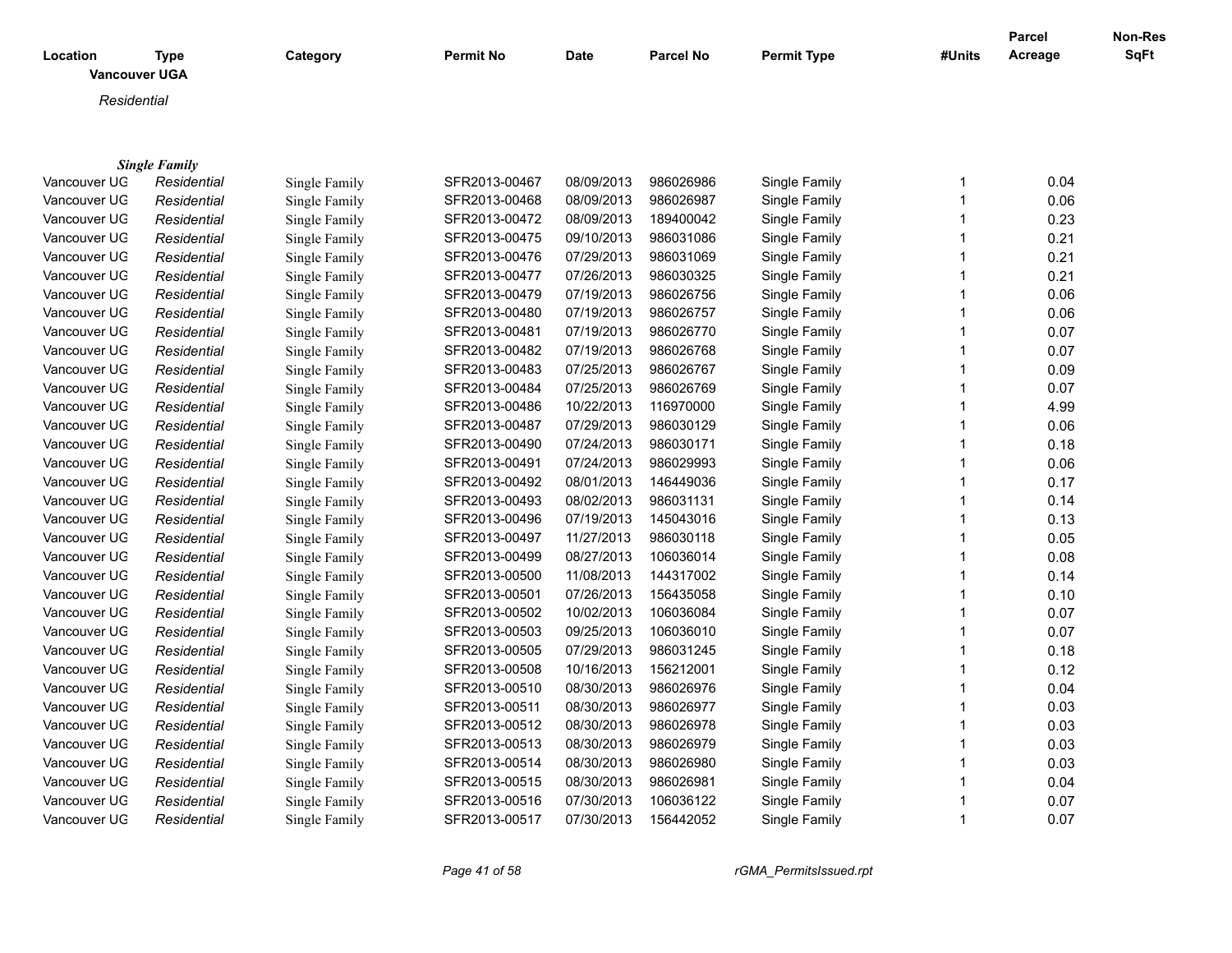| Location     | <b>Type</b>          | Category      | <b>Permit No</b> | Date       | <b>Parcel No</b> | <b>Permit Type</b> | #Units         | <b>Parcel</b><br>Acreage | Non-Res<br>SqFt |
|--------------|----------------------|---------------|------------------|------------|------------------|--------------------|----------------|--------------------------|-----------------|
|              | <b>Vancouver UGA</b> |               |                  |            |                  |                    |                |                          |                 |
| Residential  |                      |               |                  |            |                  |                    |                |                          |                 |
|              |                      |               |                  |            |                  |                    |                |                          |                 |
|              |                      |               |                  |            |                  |                    |                |                          |                 |
|              | <b>Single Family</b> |               |                  |            |                  |                    |                |                          |                 |
| Vancouver UG | Residential          | Single Family | SFR2013-00518    | 07/29/2013 | 146449040        | Single Family      | 1              | 0.19                     |                 |
| Vancouver UG | Residential          | Single Family | SFR2013-00521    | 08/22/2013 | 188674000        | Single Family      | 1              | 1.80                     |                 |
| Vancouver UG | Residential          | Single Family | SFR2013-00522    | 07/29/2013 | 187946078        | Single Family      | 1              | 0.06                     |                 |
| Vancouver UG | Residential          | Single Family | SFR2013-00526    | 08/05/2013 | 986028310        | Single Family      | 1              | 0.12                     |                 |
| Vancouver UG | Residential          | Single Family | SFR2013-00527    | 08/05/2013 | 986028311        | Single Family      | 1              | 0.12                     |                 |
| Vancouver UG | Residential          | Single Family | SFR2013-00530    | 07/26/2013 | 986031149        | Single Family      | 1              | 0.20                     |                 |
| Vancouver UG | Residential          | Single Family | SFR2013-00533    | 07/24/2013 | 157014018        | Single Family      | $\mathbf 1$    | 0.12                     |                 |
| Vancouver UG | Residential          | Single Family | SFR2013-00534    | 07/24/2013 | 157014006        | Single Family      | 1              | 0.10                     |                 |
| Vancouver UG | Residential          | Single Family | SFR2013-00535    | 08/05/2013 | 986031275        | Single Family      | $\mathbf 1$    | 0.23                     |                 |
| Vancouver UG | Residential          | Single Family | SFR2013-00537    | 08/12/2013 | 186228008        | Single Family      | 1              | 0.21                     |                 |
| Vancouver UG | Residential          | Single Family | SFR2013-00539    | 08/05/2013 | 986031075        | Single Family      | $\mathbf 1$    | 0.19                     |                 |
| Vancouver UG | Residential          | Single Family | SFR2013-00546    | 07/30/2013 | 986025991        | Single Family      | 1              | 0.11                     |                 |
| Vancouver UG | Residential          | Single Family | SFR2013-00547    | 07/31/2013 | 986025920        | Single Family      | $\mathbf 1$    | 0.09                     |                 |
| Vancouver UG | Residential          | Single Family | SFR2013-00550    | 08/13/2013 | 105000090        | Single Family      | 1              | 0.07                     |                 |
| Vancouver UG | Residential          | Single Family | SFR2013-00551    | 08/13/2013 | 105000094        | Single Family      | 1              | 0.08                     |                 |
| Vancouver UG | Residential          | Single Family | SFR2013-00552    | 08/13/2013 | 105000092        | Single Family      | 1              | 0.07                     |                 |
| Vancouver UG | Residential          | Single Family | SFR2013-00553    | 08/07/2013 | 986030385        | Single Family      | 1              | 0.10                     |                 |
| Vancouver UG | Residential          | Single Family | SFR2013-00554    | 08/07/2013 | 986030384        | Single Family      | $\mathbf 1$    | 0.10                     |                 |
| Vancouver UG | Residential          | Single Family | SFR2013-00555    | 08/19/2013 | 144961066        | Single Family      | 1              | 0.09                     |                 |
| Vancouver UG | Residential          | Single Family | SFR2013-00556    | 08/19/2013 | 144961064        | Single Family      | $\mathbf 1$    | 0.11                     |                 |
| Vancouver UG | Residential          | Single Family | SFR2013-00557    | 08/19/2013 | 986031282        | Single Family      | 1              | 0.23                     |                 |
| Vancouver UG | Residential          | Single Family | SFR2013-00558    | 08/19/2013 | 986031277        | Single Family      | 1              | 0.25                     |                 |
| Vancouver UG | Residential          | Single Family | SFR2013-00559    | 08/09/2013 | 986030231        | Single Family      | 1              | 0.08                     |                 |
| Vancouver UG | Residential          | Single Family | SFR2013-00560    | 08/09/2013 | 986030230        | Single Family      | 1              | 0.10                     |                 |
| Vancouver UG | Residential          | Single Family | SFR2013-00564    | 08/16/2013 | 160758134        | Single Family      | 1              | 0.05                     |                 |
| Vancouver UG | Residential          | Single Family | SFR2013-00565    | 08/13/2013 | 104967008        | Single Family      | $\overline{1}$ | 0.15                     |                 |
| Vancouver UG | Residential          | Single Family | SFR2013-00567    | 08/16/2013 | 160758132        | Single Family      | 1              | 0.05                     |                 |
| Vancouver UG | Residential          | Single Family | SFR2013-00570    | 08/13/2013 | 105260044        | Single Family      | $\mathbf 1$    | 0.12                     |                 |
| Vancouver UG | Residential          | Single Family | SFR2013-00573    | 08/12/2013 | 986030185        | Single Family      | $\mathbf 1$    | 0.12                     |                 |
| Vancouver UG | Residential          | Single Family | SFR2013-00575    | 08/19/2013 | 144961078        | Single Family      | $\mathbf 1$    | 0.06                     |                 |
| Vancouver UG | Residential          | Single Family | SFR2013-00577    | 08/16/2013 | 986030237        | Single Family      | 1              | 0.08                     |                 |
| Vancouver UG | Residential          | Single Family | SFR2013-00578    | 08/16/2013 | 986030236        | Single Family      | 1              | 0.10                     |                 |
| Vancouver UG | Residential          | Single Family | SFR2013-00579    | 08/15/2013 | 986031594        | Single Family      | $\mathbf 1$    | 0.12                     |                 |
| Vancouver UG | Residential          | Single Family | SFR2013-00580    | 10/22/2013 | 187946112        | Single Family      | 1              | 0.06                     |                 |
| Vancouver UG | Residential          | Single Family | SFR2013-00581    | 11/27/2013 | 187946108        | Single Family      | 1              | 0.07                     |                 |

*Page 42 of 58 rGMA\_PermitsIssued.rpt*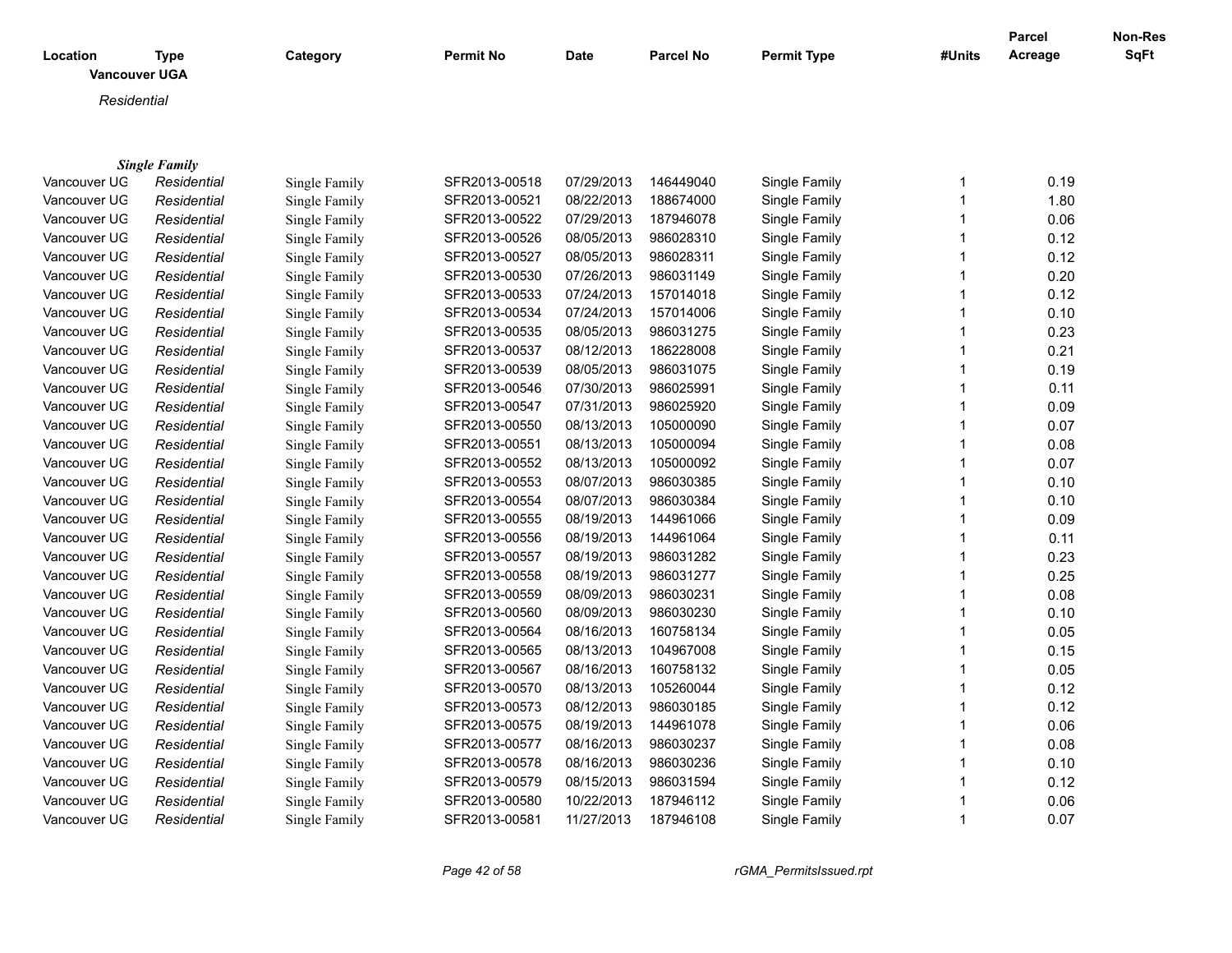|              |                      |               |                  |            |                  |                    |              | <b>Parcel</b> | Non-Res     |
|--------------|----------------------|---------------|------------------|------------|------------------|--------------------|--------------|---------------|-------------|
| Location     | <b>Type</b>          | Category      | <b>Permit No</b> | Date       | <b>Parcel No</b> | <b>Permit Type</b> | #Units       | Acreage       | <b>SqFt</b> |
|              | Vancouver UGA        |               |                  |            |                  |                    |              |               |             |
| Residential  |                      |               |                  |            |                  |                    |              |               |             |
|              |                      |               |                  |            |                  |                    |              |               |             |
|              |                      |               |                  |            |                  |                    |              |               |             |
|              | <b>Single Family</b> |               |                  |            |                  |                    |              |               |             |
| Vancouver UG | Residential          | Single Family | SFR2013-00582    | 11/27/2013 | 187946102        | Single Family      | $\mathbf{1}$ | 0.06          |             |
| Vancouver UG | Residential          | Single Family | SFR2013-00583    | 08/16/2013 | 160758006        | Single Family      | $\mathbf{1}$ | 0.07          |             |
| Vancouver UG | Residential          | Single Family | SFR2013-00584    | 08/16/2013 | 160758008        | Single Family      | $\mathbf 1$  | 0.07          |             |
| Vancouver UG | Residential          | Single Family | SFR2013-00585    | 09/04/2013 | 986030178        | Single Family      | $\mathbf 1$  | 0.14          |             |
| Vancouver UG | Residential          | Single Family | SFR2013-00592    | 08/16/2013 | 104280008        | Single Family      | $\mathbf 1$  | 0.14          |             |
| Vancouver UG | Residential          | Single Family | SFR2013-00593    | 08/15/2013 | 986031609        | Single Family      | $\mathbf{1}$ | 0.15          |             |
| Vancouver UG | Residential          | Single Family | SFR2013-00594    | 08/28/2013 | 986031065        | Single Family      | $\mathbf{1}$ | 0.23          |             |
| Vancouver UG | Residential          | Single Family | SFR2013-00595    | 11/14/2013 | 986031078        | Single Family      | $\mathbf 1$  | 0.20          |             |
| Vancouver UG | Residential          | Single Family | SFR2013-00596    | 08/16/2013 | 188287052        | Single Family      | $\mathbf{1}$ | 0.13          |             |
| Vancouver UG | Residential          | Single Family | SFR2013-00599    | 08/16/2013 | 119455070        | Single Family      | $\mathbf{1}$ | 1.21          |             |
| Vancouver UG | Residential          | Single Family | SFR2013-00601    | 08/30/2013 | 986031596        | Single Family      | $\mathbf{1}$ | 0.14          |             |
| Vancouver UG | Residential          | Single Family | SFR2013-00602    | 08/21/2013 | 986031608        | Single Family      | 1            | 0.23          |             |
| Vancouver UG | Residential          | Single Family | SFR2013-00603    | 08/16/2013 | 104299020        | Single Family      | $\mathbf{1}$ | 0.14          |             |
| Vancouver UG | Residential          | Single Family | SFR2013-00604    | 08/23/2013 | 156435102        | Single Family      | 1            | 0.12          |             |
| Vancouver UG | Residential          | Single Family | SFR2013-00606    | 08/23/2013 | 156435118        | Single Family      | $\mathbf{1}$ | 0.12          |             |
| Vancouver UG | Residential          | Single Family | SFR2013-00607    | 08/23/2013 | 986026070        | Single Family      | $\mathbf{1}$ | 0.23          |             |
| Vancouver UG | Residential          | Single Family | SFR2013-00611    | 08/19/2013 | 145043020        | Single Family      | $\mathbf{1}$ | 0.17          |             |
| Vancouver UG | Residential          | Single Family | SFR2013-00613    | 08/20/2013 | 986029976        | Single Family      | $\mathbf{1}$ | 0.11          |             |
| Vancouver UG | Residential          | Single Family | SFR2013-00614    | 08/20/2013 | 986025919        | Single Family      | $\mathbf{1}$ | 0.11          |             |
| Vancouver UG | Residential          | Single Family | SFR2013-00615    | 09/04/2013 | 188287034        | Single Family      | $\mathbf 1$  | 0.21          |             |
| Vancouver UG | Residential          | Single Family | SFR2013-00616    | 08/22/2013 | 986025918        | Single Family      | $\mathbf{1}$ | 0.11          |             |
| Vancouver UG | Residential          | Single Family | SFR2013-00618    | 08/22/2013 | 986025917        | Single Family      | $\mathbf{1}$ | 0.12          |             |
| Vancouver UG | Residential          | Single Family | SFR2013-00619    | 10/29/2013 | 986029977        | Single Family      | 1            | 0.11          |             |
| Vancouver UG | Residential          | Single Family | SFR2013-00620    | 08/22/2013 | 986029978        | Single Family      | $\mathbf 1$  | 0.11          |             |
| Vancouver UG | Residential          | Single Family | SFR2013-00621    | 08/23/2013 | 986029978        | Single Family      | $\mathbf 1$  | 0.11          |             |
| Vancouver UG | Residential          | Single Family | SFR2013-00623    | 09/06/2013 | 115621148        | Single Family      | $\mathbf{1}$ | 0.76          |             |
| Vancouver UG | Residential          | Single Family | SFR2013-00624    | 08/23/2013 | 106036090        | Single Family      | $\mathbf{1}$ | 0.07          |             |
| Vancouver UG | Residential          | Single Family | SFR2013-00626    | 08/27/2013 | 986031430        | Single Family      | $\mathbf{1}$ | 0.17          |             |
| Vancouver UG | Residential          | Single Family | SFR2013-00627    | 08/27/2013 | 986031417        | Single Family      | $\mathbf{1}$ | 0.17          |             |
| Vancouver UG | Residential          | Single Family | SFR2013-00628    | 09/10/2013 | 986031093        | Single Family      | $\mathbf{1}$ | 0.24          |             |
| Vancouver UG | Residential          | Single Family | SFR2013-00630    | 08/29/2013 | 156435122        | Single Family      | 1            | 0.12          |             |
| Vancouver UG | Residential          | Single Family | SFR2013-00631    | 10/30/2013 | 986031554        | Single Family      | 1            | 0.06          |             |
| Vancouver UG | Residential          | Single Family | SFR2013-00632    | 10/30/2013 | 986031557        | Single Family      | 1            | 0.06          |             |
| Vancouver UG | Residential          | Single Family | SFR2013-00633    | 10/30/2013 | 986031556        | Single Family      | 1            | 0.04          |             |
| Vancouver UG | Residential          | Single Family | SFR2013-00634    | 10/30/2013 | 986031555        | Single Family      | $\mathbf 1$  | 0.04          |             |

*Page 43 of 58 rGMA\_PermitsIssued.rpt*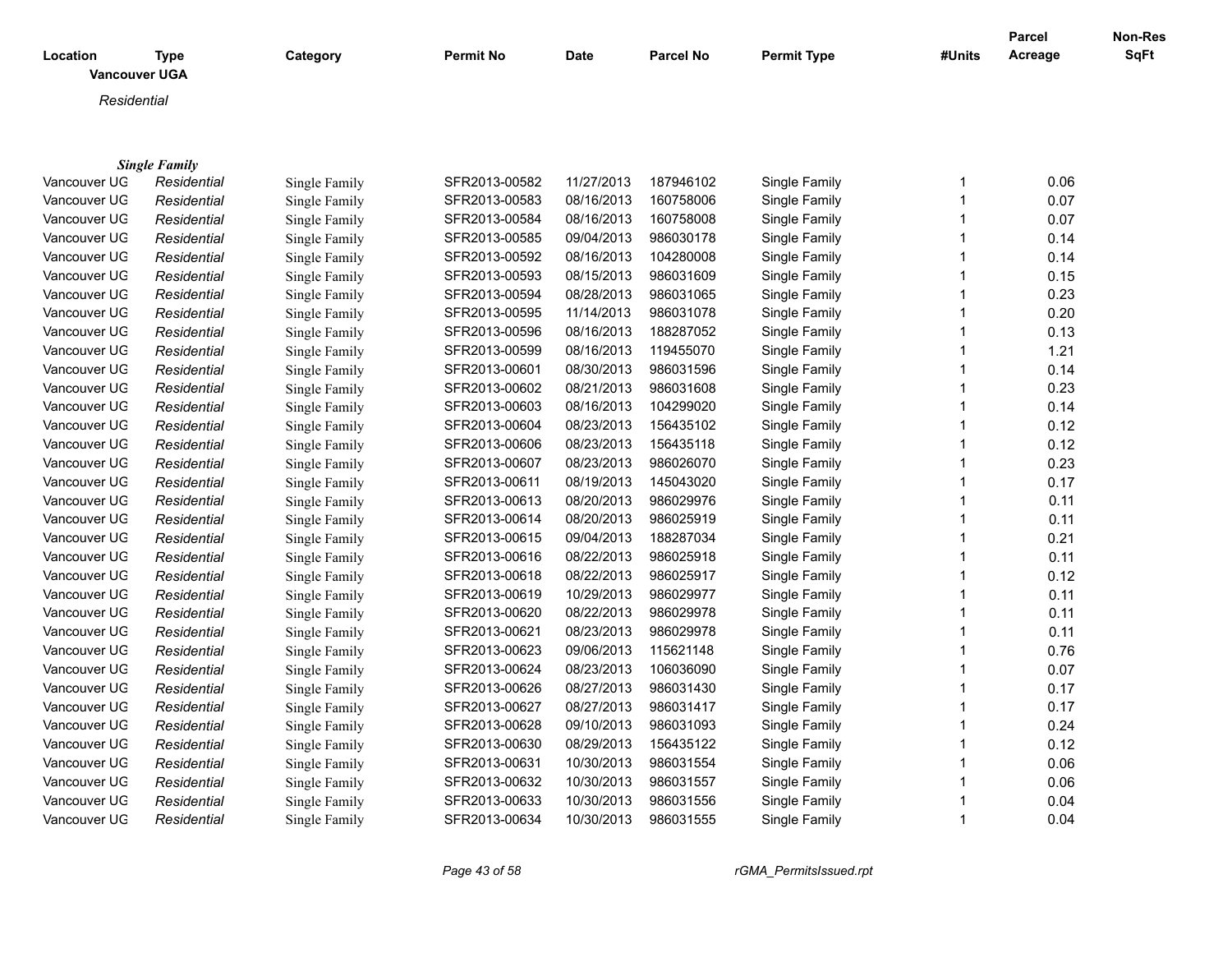| <b>Location</b><br><b>Vancouver UGA</b> | Type                 | Category      | <b>Permit No</b> | <b>Date</b> | <b>Parcel No</b> | <b>Permit Type</b> | #Units | <b>Parcel</b><br>Acreage | Non-Res<br><b>SqFt</b> |
|-----------------------------------------|----------------------|---------------|------------------|-------------|------------------|--------------------|--------|--------------------------|------------------------|
| Residential                             |                      |               |                  |             |                  |                    |        |                          |                        |
|                                         |                      |               |                  |             |                  |                    |        |                          |                        |
|                                         | <b>Single Family</b> |               |                  |             |                  |                    |        |                          |                        |
| Vancouver UG                            | Residential          | Single Family | SFR2013-00636    | 10/01/2013  | 986025956        | Single Family      |        | 0.09                     |                        |
| Vancouver UG                            | Residential          | Single Family | SFR2013-00639    | 12/04/2013  | 986030333        | Single Family      |        | 0.18                     |                        |
| Vancouver UG                            | Residential          | Single Family | SFR2013-00640    | 09/13/2013  | 198978000        | Single Family      |        | 2.49                     |                        |
| Vancouver UG                            | Residential          | Single Family | SFR2013-00641    | 09/23/2013  | 189778010        | Single Family      |        | 0.14                     |                        |
| Vancouver UG                            | Residential          | Single Family | SFR2013-00642    | 08/28/2013  | 986031623        | Single Family      |        | 0.15                     |                        |
| Vancouver UG                            | Residential          | Single Family | SFR2013-00643    | 08/30/2013  | 156843010        | Single Family      |        | 0.11                     |                        |
| Vancouver UG                            | Residential          | Single Family | SFR2013-00644    | 08/30/2013  | 156843012        | Single Family      |        | 0.13                     |                        |

| Vancouver UG | Residential | Single Family | SFR2013-00640 | 09/13/2013 | 198978000 | Single Family | 2.49 |
|--------------|-------------|---------------|---------------|------------|-----------|---------------|------|
| Vancouver UG | Residential | Single Family | SFR2013-00641 | 09/23/2013 | 189778010 | Single Family | 0.14 |
| Vancouver UG | Residential | Single Family | SFR2013-00642 | 08/28/2013 | 986031623 | Single Family | 0.15 |
| Vancouver UG | Residential | Single Family | SFR2013-00643 | 08/30/2013 | 156843010 | Single Family | 0.11 |
| Vancouver UG | Residential | Single Family | SFR2013-00644 | 08/30/2013 | 156843012 | Single Family | 0.13 |
| Vancouver UG | Residential | Single Family | SFR2013-00645 | 08/29/2013 | 156435104 | Single Family | 0.12 |
| Vancouver UG | Residential | Single Family | SFR2013-00647 | 09/03/2013 | 986029970 | Single Family | 0.12 |
| Vancouver UG | Residential | Single Family | SFR2013-00648 | 08/29/2013 | 986031421 | Single Family | 0.20 |
| Vancouver UG | Residential | Single Family | SFR2013-00652 | 09/03/2013 | 986025957 | Single Family | 0.09 |
| Vancouver UG | Residential | Single Family | SFR2013-00653 | 10/21/2013 | 986025958 | Single Family | 0.09 |
| Vancouver UG | Residential | Single Family | SFR2013-00654 | 09/04/2013 | 106036126 | Single Family | 0.07 |
| Vancouver UG | Residential | Single Family | SFR2013-00659 | 09/10/2013 | 986031066 | Single Family | 0.26 |
| Vancouver UG | Residential | Single Family | SFR2013-00660 | 09/23/2013 | 189492002 | Single Family | 0.17 |
| Vancouver UG | Residential | Single Family | SFR2013-00662 | 09/13/2013 | 145043012 | Single Family | 0.13 |
| Vancouver UG | Residential | Single Family | SFR2013-00663 | 09/09/2013 | 105260052 | Single Family | 0.12 |
| Vancouver UG | Residential | Single Family | SFR2013-00665 | 09/25/2013 | 187767026 | Single Family | 0.06 |
| Vancouver UG | Residential | Single Family | SFR2013-00666 | 09/16/2013 | 986026843 | Single Family | 0.23 |
| Vancouver UG | Residential | Single Family | SFR2013-00668 | 09/18/2013 | 189928010 | Single Family | 0.32 |
| Vancouver UG | Residential | Single Family | SFR2013-00669 | 09/18/2013 | 183507000 | Single Family | 4.45 |
| Vancouver UG | Residential | Single Family | SFR2013-00670 | 09/18/2013 | 183705000 | Single Family | 5.00 |
| Vancouver UG | Residential | Single Family | SFR2013-00673 | 09/20/2013 | 986030003 | Single Family | 0.08 |
| Vancouver UG | Residential | Single Family | SFR2013-00674 | 09/25/2013 | 146449028 | Single Family | 0.17 |
| Vancouver UG | Residential | Single Family | SFR2013-00675 | 09/16/2013 | 986031601 | Single Family | 0.14 |
| Vancouver UG | Residential | Single Family | SFR2013-00678 | 09/19/2013 | 189366018 | Single Family | 0.17 |
| Vancouver UG | Residential | Single Family | SFR2013-00679 | 10/01/2013 | 156435098 | Single Family | 0.10 |
| Vancouver UG | Residential | Single Family | SFR2013-00680 | 09/20/2013 | 185960020 | Single Family | 0.31 |
| Vancouver UG | Residential | Single Family | SFR2013-00681 | 09/30/2013 | 986031823 | Single Family | 0.21 |
| Vancouver UG | Residential | Single Family | SFR2013-00684 | 09/18/2013 | 188287016 | Single Family | 0.17 |
| Vancouver UG | Residential | Single Family | SFR2013-00687 | 10/15/2013 | 986031152 | Single Family | 0.15 |
| Vancouver UG | Residential | Single Family | SFR2013-00692 | 10/02/2013 | 186197002 | Single Family | 0.26 |
| Vancouver UG | Residential | Single Family | SFR2013-00693 | 11/27/2013 | 986030324 | Single Family | 0.21 |
| Vancouver UG | Residential | Single Family | SFR2013-00696 | 09/26/2013 | 986030386 | Single Family | 0.10 |
| Vancouver UG | Residential | Single Family | SFR2013-00699 | 10/04/2013 | 160758024 | Single Family | 0.06 |
|              |             |               |               |            |           |               |      |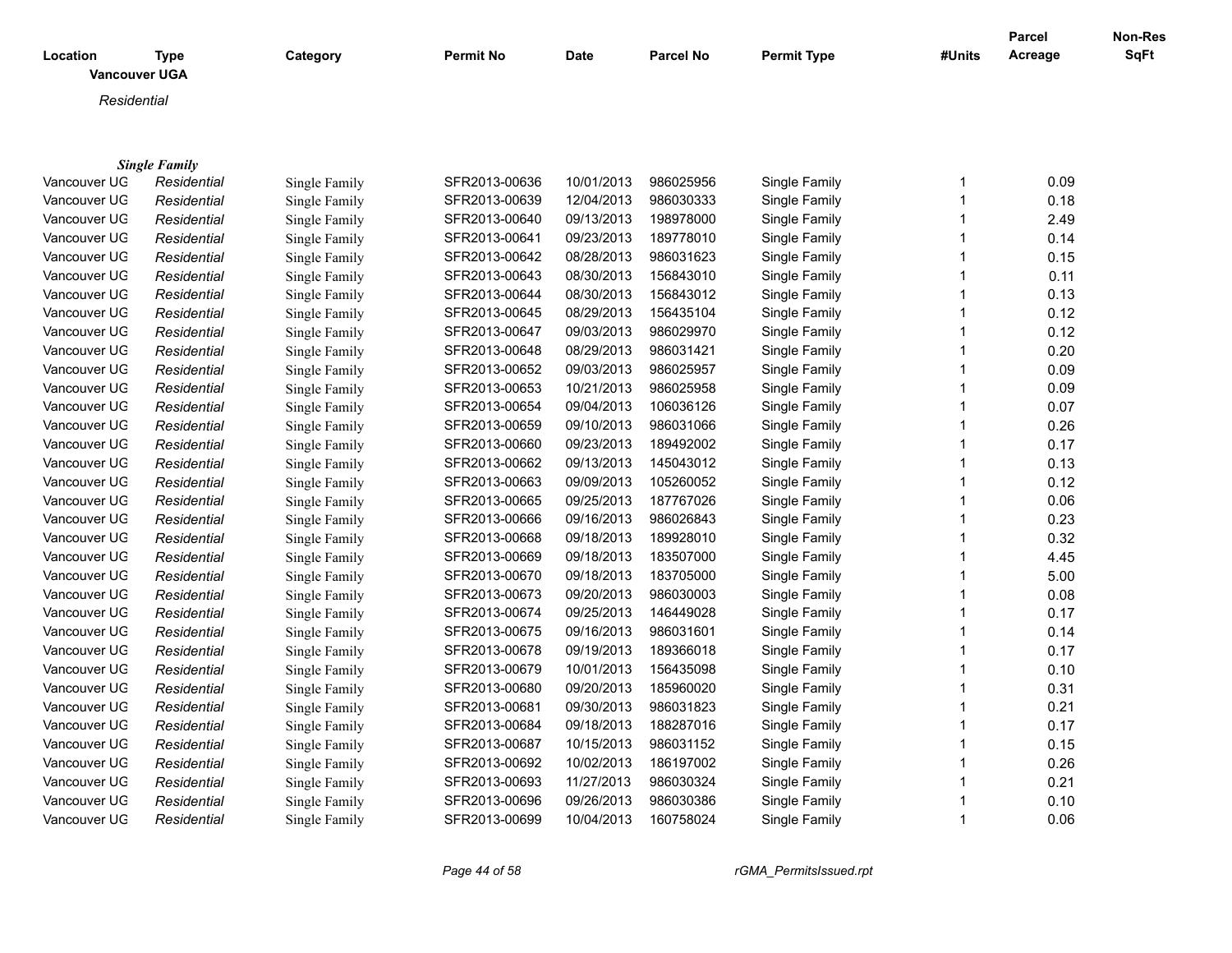| Location      | <b>Type</b><br><b>Vancouver UGA</b> | Category                                | <b>Permit No</b> | <b>Date</b> | <b>Parcel No</b> | <b>Permit Type</b> | #Units | Parcel<br>Acreage | Non-Res<br>SqFt |
|---------------|-------------------------------------|-----------------------------------------|------------------|-------------|------------------|--------------------|--------|-------------------|-----------------|
| Residential   |                                     |                                         |                  |             |                  |                    |        |                   |                 |
|               |                                     |                                         |                  |             |                  |                    |        |                   |                 |
|               | <b>Single Family</b>                |                                         |                  |             |                  |                    |        |                   |                 |
| Vancouver UG  | Residential                         | Single Family                           | SFR2013-00701    | 09/26/2013  | 986030251        | Single Family      |        | 0.10              |                 |
| Vancouver UG  | Residential                         | Single Family                           | SFR2013-00702    | 10/04/2013  | 186377000        | Single Family      |        | 0.33              |                 |
| Vancouver UG  | Residential                         | Single Family                           | SFR2013-00703    | 10/11/2013  | 986031627        | Single Family      |        | 0.14              |                 |
| Vancouver UG  | Residential                         | Single Family                           | SFR2013-00704    | 10/11/2013  | 986031625        | Single Family      |        | 0.15              |                 |
| Vancouver UG  | Residential                         | Single Family                           | SFR2013-00709    | 10/09/2013  | 986029973        | Single Family      |        | 0.12              |                 |
| Vancouver UG  | Residential                         | Single Family                           | SFR2013-00710    | 10/09/2013  | 986025955        | Single Family      |        | 0.12              |                 |
| Vancouver UG  | Residential                         | Single Family                           | SFR2013-00711    | 10/28/2013  | 181460005        | Single Family      |        | 2.50              |                 |
| Vancouver UG  | Residential                         | Single Family                           | SFR2013-00712    | 10/08/2013  | 986031272        | Single Family      |        | 0.28              |                 |
| Vancouver UG  | Residential                         | Single Family                           | SFR2013-00713    | 10/08/2013  | 986031094        | Single Family      |        | 0.27              |                 |
| Vancouver UG  | Residential                         | Single Family                           | SFR2013-00717    | 10/31/2013  | 156442072        | Single Family      |        | 0.08              |                 |
| Vancouver UG  | Residential                         | Single Family                           | SFR2013-00718    | 10/23/2013  | 156442070        | Single Family      |        | 0.07              |                 |
| Vancouver UG  | Residential                         | Single Family                           | SFR2013-00721    | 10/21/2013  | 986029971        | Single Family      |        | 0.13              |                 |
| Vancouver UG  | Residential                         | Single Family                           | SFR2013-00722    | 10/29/2013  | 986030581        | Single Family      |        | 0.19              |                 |
| Vancouver UG  | Residential                         | Single Family                           | SFR2013-00723    | 10/17/2013  | 986029972        | Single Family      |        | 0.12              |                 |
| Vancouver UG  | Residential                         | Single Family                           | SFR2013-00725    | 11/05/2013  | 986030139        | Single Family      |        | 0.06              |                 |
| Vancouver UG  | Residential                         | Single Family                           | SFR2013-00726    | 10/24/2013  | 187125005        | Single Family      |        | 0.67              |                 |
| Vancouver UG  | Residential                         | Single Family                           | SFR2013-00727    | 10/16/2013  | 986027010        | Single Family      |        | 0.11              |                 |
| Vancouver UG  | Residential                         | Single Family                           | SFR2013-00728    | 10/16/2013  | 986027009        | Single Family      |        | 0.11              |                 |
| $\frac{1}{2}$ | <b>Decidential</b>                  | $\mathcal{C}$ ingle $\mathcal{C}$ omily | REDON13 NO7OQ    | 10/22/2013  | 115621176        | Single Family      |        | 0.9G              |                 |

| Vancouver UG | Residential | Single Family | SFR2013-00729 | 10/22/2013 | 115621176 | Single Family | 0.86 |
|--------------|-------------|---------------|---------------|------------|-----------|---------------|------|
| Vancouver UG | Residential | Single Family | SFR2013-00730 | 10/18/2013 | 156435074 | Single Family | 0.15 |
| Vancouver UG | Residential | Single Family | SFR2013-00731 | 10/18/2013 | 156435150 | Single Family | 0.15 |
| Vancouver UG | Residential | Single Family | SFR2013-00732 | 10/25/2013 | 156435078 | Single Family | 0.11 |
| Vancouver UG | Residential | Single Family | SFR2013-00733 | 12/09/2013 | 168641000 | Single Family | 9.94 |
| Vancouver UG | Residential | Single Family | SFR2013-00734 | 10/30/2013 | 986030182 | Single Family | 0.13 |
| Vancouver UG | Residential | Single Family | SFR2013-00735 | 10/30/2013 | 986030173 | Single Family | 0.17 |
| Vancouver UG | Residential | Single Family | SFR2013-00736 | 11/21/2013 | 986030175 | Single Family | 0.15 |
| Vancouver UG | Residential | Single Family | SFR2013-00737 | 10/23/2013 | 106036034 | Single Family | 0.10 |
| Vancouver UG | Residential | Single Family | SFR2013-00738 | 10/24/2013 | 188941026 | Single Family | 0.18 |
| Vancouver UG | Residential | Single Family | SFR2013-00740 | 10/04/2013 | 986030381 | Single Family | 0.10 |
| Vancouver UG | Residential | Single Family | SFR2013-00741 | 12/12/2013 | 986030227 | Single Family | 0.09 |
| Vancouver UG | Residential | Single Family | SFR2013-00742 | 11/20/2013 | 986030252 | Single Family | 0.09 |
| Vancouver UG | Residential | Single Family | SFR2013-00743 | 11/07/2013 | 156435160 | Single Family | 0.11 |
| Vancouver UG | Residential | Single Family | SFR2013-00744 | 11/05/2013 | 986031784 | Single Family | 0.10 |
| Vancouver UG | Residential | Single Family | SFR2013-00745 | 10/23/2013 | 986026495 | Single Family | 0.23 |
| Vancouver UG | Residential | Single Family | SFR2013-00746 | 10/24/2013 | 986031422 | Single Family | 0.18 |
|              |             |               |               |            |           |               |      |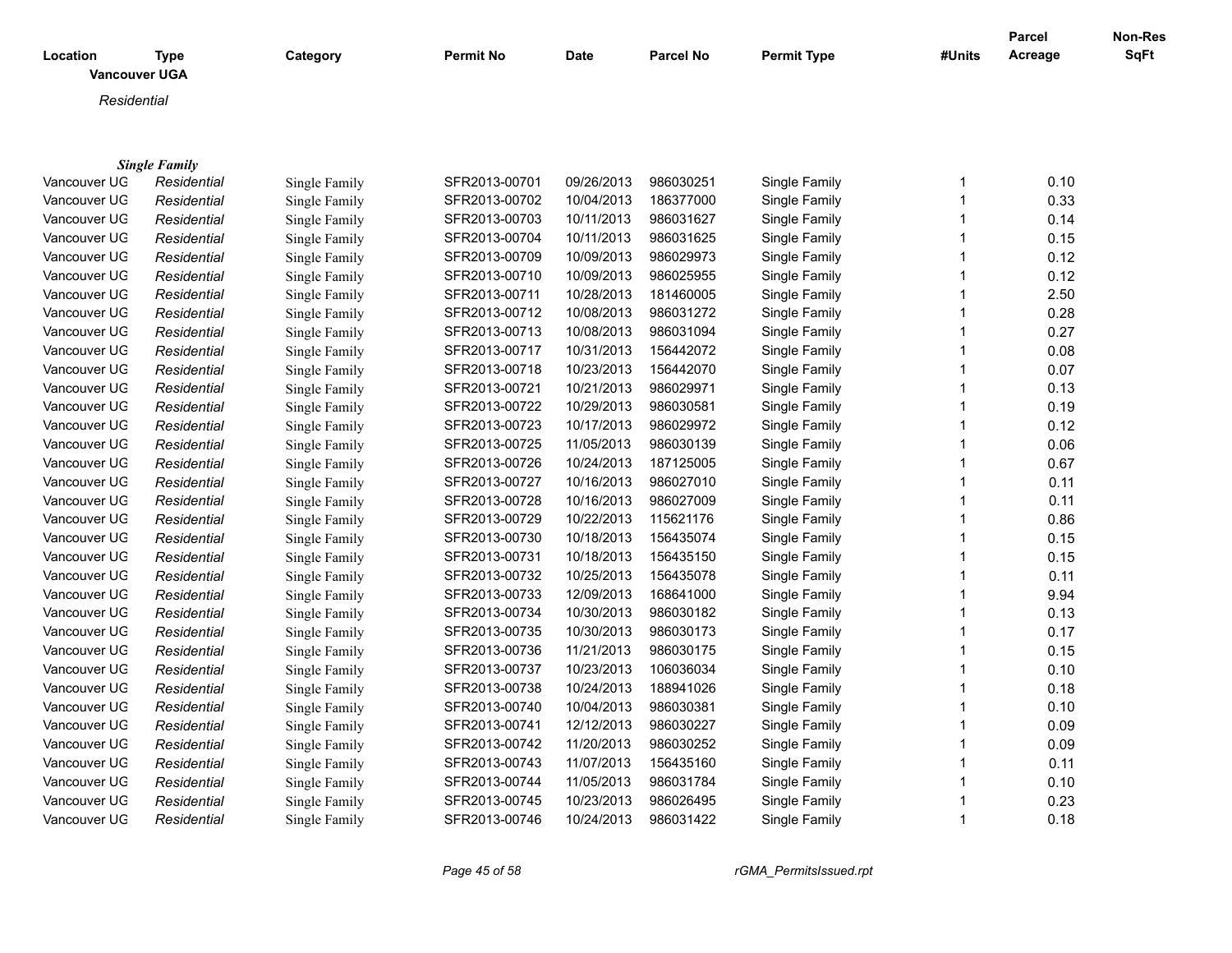| Location<br><b>Vancouver UGA</b> | <b>Type</b>          | Category      | <b>Permit No</b> | <b>Date</b> | <b>Parcel No</b> | <b>Permit Type</b> | #Units | Parcel<br>Acreage | Non-Res<br>SqFt |
|----------------------------------|----------------------|---------------|------------------|-------------|------------------|--------------------|--------|-------------------|-----------------|
| Residential                      |                      |               |                  |             |                  |                    |        |                   |                 |
|                                  |                      |               |                  |             |                  |                    |        |                   |                 |
|                                  |                      |               |                  |             |                  |                    |        |                   |                 |
|                                  | <b>Single Family</b> |               |                  |             |                  |                    |        |                   |                 |
| Vancouver UG                     | Residential          | Single Family | SFR2013-00747    | 10/30/2013  | 986031981        | Single Family      |        | 0.14              |                 |
| Vancouver UG                     | Residential          | Single Family | SFR2013-00749    | 10/25/2013  | 986032110        | Single Family      |        | 11.79             |                 |
| Vancouver UG                     | Residential          | Single Family | SFR2013-00750    | 10/25/2013  | 986031424        | Single Family      |        | 0.18              |                 |
| Vancouver UG                     | Residential          | Single Family | SFR2013-00751    | 12/12/2013  | 106043000        | Single Family      |        | 2.60              |                 |
| Vancouver UG                     | Residential          | Single Family | SFR2013-00752    | 11/01/2013  | 185689040        | Single Family      |        | 0.17              |                 |
| Vancouver UG                     | Residential          | Single Family | SFR2013-00755    | 10/31/2013  | 115621154        | Single Family      |        | 0.76              |                 |
| Vancouver UG                     | Residential          | Single Family | SFR2013-00757    | 10/30/2013  | 986032080        | Single Family      |        | 0.14              |                 |
| Vancouver UG                     | Residential          | Single Family | SFR2013-00758    | 11/06/2013  | 986026175        | Single Family      |        | 0.16              |                 |
| Vancouver UG                     | Residential          | Single Family | SFR2013-00759    | 11/08/2013  | 986026180        | Single Family      |        | 0.12              |                 |
| Vancouver UG                     | Residential          | Single Family | SFR2013-00760    | 10/30/2013  | 189366002        | Single Family      |        | 0.18              |                 |
| Vancouver UG                     | Residential          | Single Family | SFR2013-00763    | 11/05/2013  | 986031982        | Single Family      |        | 0.15              |                 |
| Vancouver UG                     | Residential          | Single Family | SFR2013-00766    | 11/14/2013  | 986031074        | Single Family      |        | 0.21              |                 |
| Vancouver UG                     | Residential          | Single Family | SFR2013-00767    | 11/20/2013  | 986031720        | Single Family      |        | 0.11              |                 |
| Vancouver UG                     | Residential          | Single Family | SFR2013-00768    | 11/20/2013  | 986031722        | Single Family      |        | 0.10              |                 |
| Vancouver UG                     | Residential          | Single Family | SFR2013-00769    | 11/19/2013  | 181482000        | Single Family      |        | 0.69              |                 |
| Vancouver UG                     | Residential          | Single Family | SFR2013-00773    | 11/15/2013  | 986032022        | Single Family      |        | 0.19              |                 |
| Vancouver UG                     | Residential          | Single Family | SFR2013-00775    | 12/18/2013  | 106036086        | Single Family      |        | 0.07              |                 |
| Vancouver UG                     | Residential          | Single Family | SFR2013-00777    | 12/18/2013  | 106036088        | Single Family      |        | 0.07              |                 |
| Vancouver UG                     | Residential          | Single Family | SFR2013-00779    | 11/18/2013  | 104990048        | Single Family      |        | 0.05              |                 |
| Vancouver UG                     | Residential          | Single Family | SFR2013-00780    | 11/18/2013  | 104990050        | Single Family      |        | 0.05              |                 |
| Vancouver UG                     | Residential          | Single Family | SFR2013-00781    | 11/18/2013  | 104990052        | Single Family      |        | 0.05              |                 |
| Vancouver UG                     | Residential          | Single Family | SFR2013-00782    | 11/18/2013  | 104990054        | Single Family      |        | 0.05              |                 |
| Vancouver UG                     | Residential          | Single Family | SFR2013-00783    | 11/18/2013  | 104990056        | Single Family      |        | 0.05              |                 |
| Vancouver UG                     | Residential          | Single Family | SFR2013-00784    | 11/13/2013  | 986031920        | Single Family      |        | 0.11              |                 |

Vancouver UGA *Residential* Single Family SFR2013-00786 12/20/2013 149503000 Single Family 1 0.21 Vancouver UGA *Residential* Single Family SFR2013-00787 11/13/2013 986031919 Single Family 1 0.10 Vancouver UG *Residential* Single Family SFR2013-00788 11/13/2013 986031921 Single Family 1 0.10 Vancouver UGA *Residential* Single Family SFR2013-00789 11/13/2013 986031922 Single Family 1 0.10 Vancouver UG *Residential* Single Family SFR2013-00793 11/18/2013 188287028 Single Family 1 0.16

Vancouver UG *Residential* Single Family SFR2013-00796 11/22/2013 986029981 Single Family 1 0.13 Vancouver UGA *Residential* Single Family SFR2013-00797 12/23/2013 986031036 Single Family 1 0.39 Vancouver UGA *Residential* Single Family SFR2013-00798 11/25/2013 986025849 Single Family 1 0.13 Vancouver UGA *Residential* Single Family SFR2013-00799 11/18/2013 986028309 Single Family 1 0.17 Vancouver UGA *Residential* Single Family SFR2013-00800 11/18/2013 986031979 Single Family 1 0.14 Vancouver UGA *Residential* Single Family SFR2013-00801 11/18/2013 986031978 Single Family 1 0.15

*Page 46 of 58 rGMA\_PermitsIssued.rpt*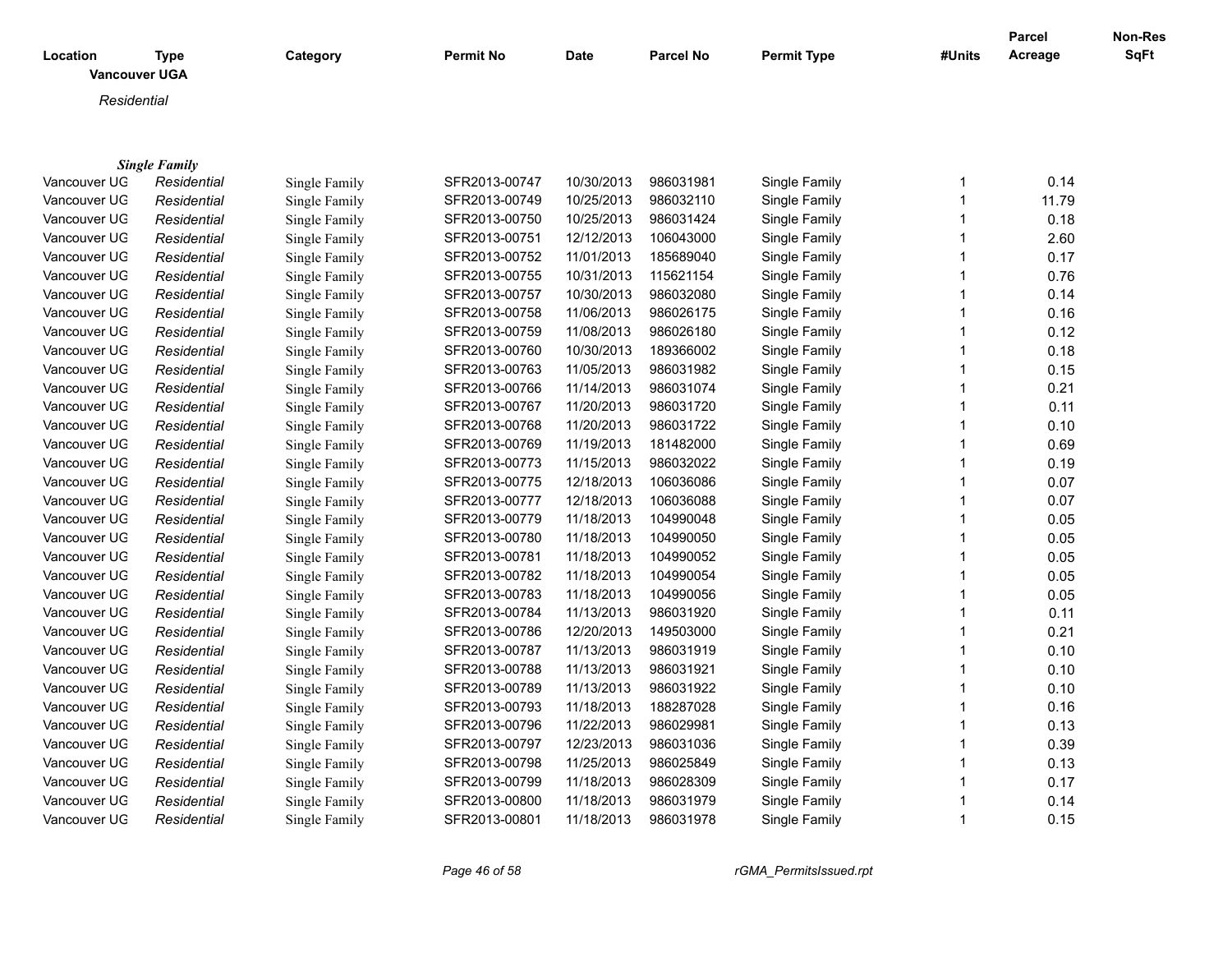| Location<br><b>Vancouver UGA</b> | <b>Type</b>          | Category      | <b>Permit No</b> | <b>Date</b> | <b>Parcel No</b> | <b>Permit Type</b> | #Units | <b>Parcel</b><br>Acreage | Non-Res<br><b>SqFt</b> |
|----------------------------------|----------------------|---------------|------------------|-------------|------------------|--------------------|--------|--------------------------|------------------------|
| Residential                      |                      |               |                  |             |                  |                    |        |                          |                        |
|                                  |                      |               |                  |             |                  |                    |        |                          |                        |
|                                  |                      |               |                  |             |                  |                    |        |                          |                        |
|                                  | <b>Single Family</b> |               |                  |             |                  |                    |        |                          |                        |
| Vancouver UG                     | Residential          | Single Family | SFR2013-00802    | 11/01/2013  | 986031986        | Single Family      | 1      | 0.18                     |                        |
| Vancouver UG                     | Residential          | Single Family | SFR2013-00805    | 12/16/2013  | 986031818        | Single Family      | 1      | 0.22                     |                        |
| Vancouver UG                     | Residential          | Single Family | SFR2013-00806    | 11/18/2013  | 986031164        | Single Family      |        | 0.20                     |                        |
| Vancouver UG                     | Residential          | Single Family | SFR2013-00809    | 11/15/2013  | 156212003        | Single Family      |        | 0.12                     |                        |
| Vancouver UG                     | Residential          | Single Family | SFR2013-00813    | 12/16/2013  | 986032021        | Single Family      |        | 0.16                     |                        |
| Vancouver UG                     | Residential          | Single Family | SFR2013-00819    | 12/06/2013  | 986031988        | Single Family      | 1      | 0.14                     |                        |
| Vancouver UG                     | Residential          | Single Family | SFR2013-00824    | 11/27/2013  | 189366016        | Single Family      | 1      | 0.17                     |                        |
| Vancouver UG                     | Residential          | Single Family | SFR2013-00825    | 12/30/2013  | 172218000        | Single Family      |        | 1.04                     |                        |
| Vancouver UG                     | Residential          | Single Family | SFR2013-00826    | 12/06/2013  | 986031976        | Single Family      |        | 0.12                     |                        |
| Vancouver UG                     | Residential          | Single Family | SFR2013-00827    | 12/05/2013  | 986032063        | Single Family      |        | 0.12                     |                        |
| Vancouver UG                     | Residential          | Single Family | SFR2013-00828    | 11/26/2013  | 986032064        | Single Family      |        | 0.18                     |                        |
| Vancouver UG                     | Residential          | Single Family | SFR2013-00833    | 12/12/2013  | 986031148        | Single Family      |        | 0.13                     |                        |
| Vancouver UG                     | Residential          | Single Family | SFR2013-00838    | 12/16/2013  | 115621126        | Single Family      |        | 0.91                     |                        |
| Vancouver UG                     | Residential          | Single Family | SFR2013-00848    | 12/16/2013  | 986028342        | Single Family      |        | 0.13                     |                        |
| Vancouver UG                     | Residential          | Single Family | SFR2013-00849    | 12/16/2013  | 986030184        | Single Family      |        | 0.12                     |                        |
| Vancouver UG                     | Residential          | Single Family | SFR2013-00850    | 12/18/2013  | 986030183        | Single Family      |        | 0.12                     |                        |
| Vancouver UG                     | Residential          | Single Family | SFR2013-00851    | 12/23/2013  | 146449006        | Single Family      |        | 0.19                     |                        |
| Vancouver UG                     | Residential          | Single Family | SFR2013-00852    | 12/18/2013  | 156696020        | Single Family      |        | 0.11                     |                        |
| Vancouver UG                     | Residential          | Single Family | SFR2013-00853    | 12/18/2013  | 156843014        | Single Family      |        | 0.11                     |                        |
| Vancouver UG                     | Residential          | Single Family | SFR2013-00854    | 12/19/2013  | 105260034        | Single Family      | 1      | 0.14                     |                        |
| Vancouver UG                     | Residential          | Single Family | SFR2013-00856    | 12/26/2013  | 986030172        | Single Family      | 1      | 0.17                     |                        |
| Vancouver UG                     | Residential          | Single Family | SFR2013-00859    | 12/26/2013  | 145043004        | Single Family      | 1      | 0.15                     |                        |
| Vancouver UG                     | Residential          | Single Family | SFR2013-00860    | 12/27/2013  | 986032023        | Single Family      |        | 0.19                     |                        |
| Vancouver UG                     | Residential          | Single Family | SFR2013-00862    | 12/20/2013  | 986026068        | Single Family      | 1      | 0.23                     |                        |
| Vancouver UG                     | Residential          | Single Family | SFR2013-00863    | 12/26/2013  | 986031980        | Single Family      |        | 0.14                     |                        |
| Vancouver UG                     | Residential          | Single Family | SFR2013-00865    | 12/27/2013  | 986032048        | Single Family      |        | 0.16                     |                        |
| Vancouver UG                     | Residential          | Single Family | SFR2013-00866    | 12/27/2013  | 986032049        | Single Family      | 1      | 0.16                     |                        |
| Vancouver UG                     | Residential          | Single Family | SFR2013-00867    | 12/31/2013  | 986026975        | Single Family      |        | 0.04                     |                        |
| Vancouver UG                     | Residential          | Single Family | SFR2013-00868    | 12/31/2013  | 986027005        | Single Family      |        | 0.06                     |                        |
| Vancouver UG                     | Residential          | Single Family | SFR2013-00870    | 12/31/2013  | 986026974        | Single Family      |        | 0.04                     |                        |
| Vancouver UG                     | Residential          | Single Family | SFR2013-00871    | 12/31/2013  | 986026973        | Single Family      |        | 0.03                     |                        |

Vancouver UGA *Residential* Single Family SFR2013-00872 12/31/2013 986026972 Single Family 1 0.03 Vancouver UGA *Residential* Single Family SFR2013-00873 12/31/2013 986026971 Single Family 1 0.04 Vancouver UGA *Residential* Single Family SFR2013-00874 12/31/2013 986026970 Single Family 1 0.06 Vancouver UG *Residential* Single Family SFR2013-00875 12/31/2013 986026988 Single Family 1 0.06

*Page 47 of 58 rGMA\_PermitsIssued.rpt*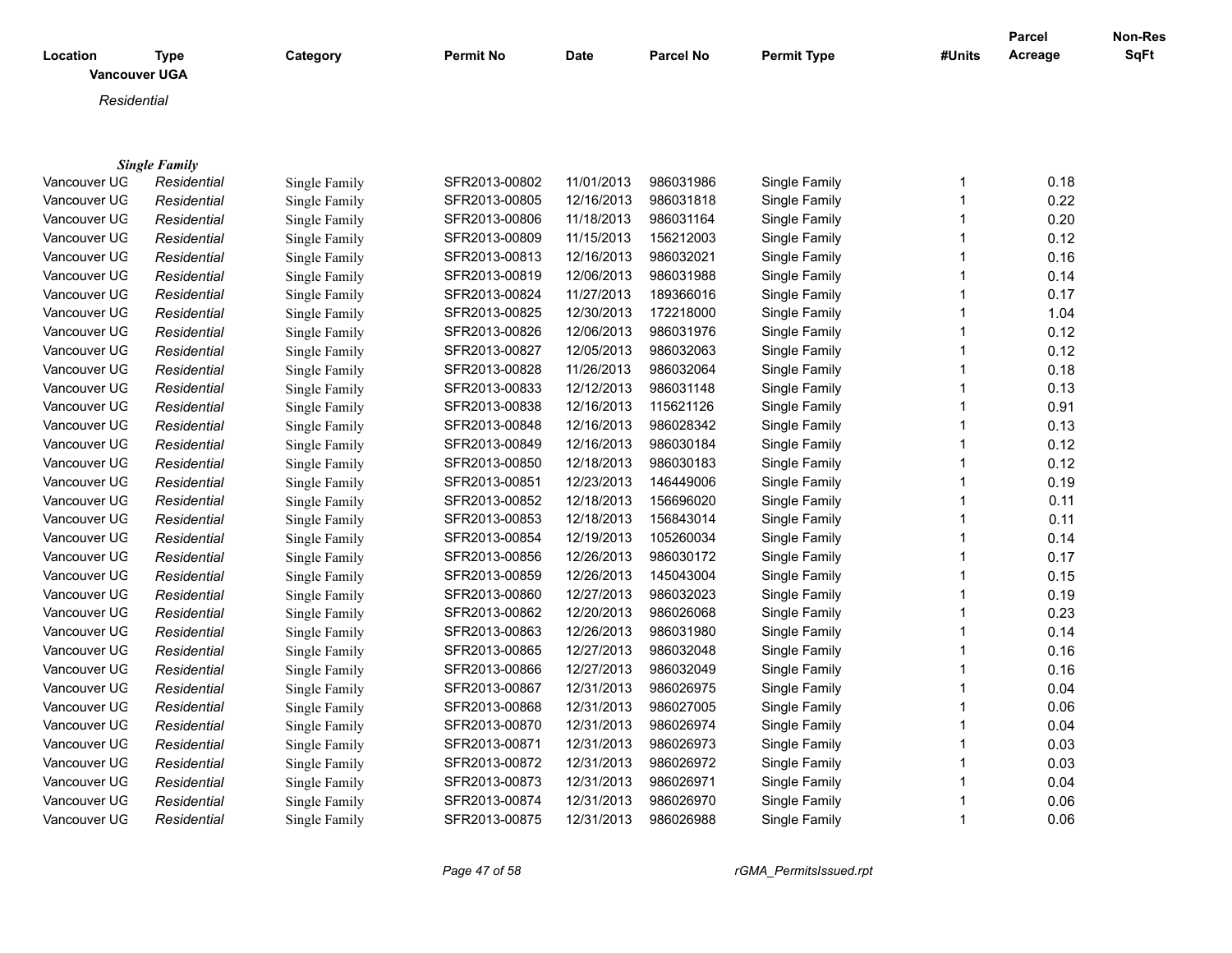| Location<br><b>Vancouver UGA</b> | Type                 | Category      | <b>Permit No</b> | Date       | <b>Parcel No</b> | <b>Permit Type</b>      | #Units | Parcel<br>Acreage          | Non-Res<br><b>SqFt</b> |
|----------------------------------|----------------------|---------------|------------------|------------|------------------|-------------------------|--------|----------------------------|------------------------|
| Residential                      |                      |               |                  |            |                  |                         |        |                            |                        |
|                                  |                      |               |                  |            |                  |                         |        |                            |                        |
|                                  | <b>Single Family</b> |               |                  |            |                  |                         |        |                            |                        |
| Vancouver UG                     | Residential          | Single Family | SFR2013-00876    | 12/31/2013 | 986026989        | Single Family           |        | 0.04                       |                        |
| Vancouver UG                     | Residential          | Single Family | SFR2013-00877    | 12/31/2013 | 986026990        | Single Family           |        | 0.04                       |                        |
| Vancouver UG                     | Residential          | Single Family | SFR2013-00878    | 12/31/2013 | 986026991        | Single Family           |        | 0.04                       |                        |
| Vancouver UG                     | Residential          | Single Family | SFR2013-00879    | 12/31/2013 | 986026992        | Single Family           |        | 0.04                       |                        |
| Vancouver UG                     | Residential          | Single Family | SFR2013-00880    | 12/31/2013 | 986026993        | Single Family           |        | 0.05                       |                        |
| Vancouver UG                     | Residential          | Single Family | SFR2013-00881    | 12/31/2013 | 986027000        | Single Family           |        | 0.05                       |                        |
| Vancouver UG                     | Residential          | Single Family | SFR2013-00882    | 12/31/2013 | 986027001        | Single Family           |        | 0.04                       |                        |
| Vancouver UG                     | Residential          | Single Family | SFR2013-00883    | 12/31/2013 | 986027002        | Single Family           |        | 0.04                       |                        |
| Vancouver UG                     | Residential          | Single Family | SFR2013-00884    | 12/31/2013 | 986027003        | Single Family           |        | 0.04                       |                        |
| Vancouver UG                     | Residential          | Single Family | SFR2013-00885    | 12/31/2013 | 986027004        | Single Family           |        | 0.04                       |                        |
| Vancouver UG                     | Residential          | Single Family | SFR2013-00905    | 12/23/2013 | 986032578        | Single Family           |        | 0.21                       |                        |
|                                  |                      |               |                  |            |                  |                         | 646    | <b>Total Single Family</b> |                        |
|                                  |                      |               |                  |            |                  | Vancouver UGA Sub Total |        | 1,229                      | 49,727                 |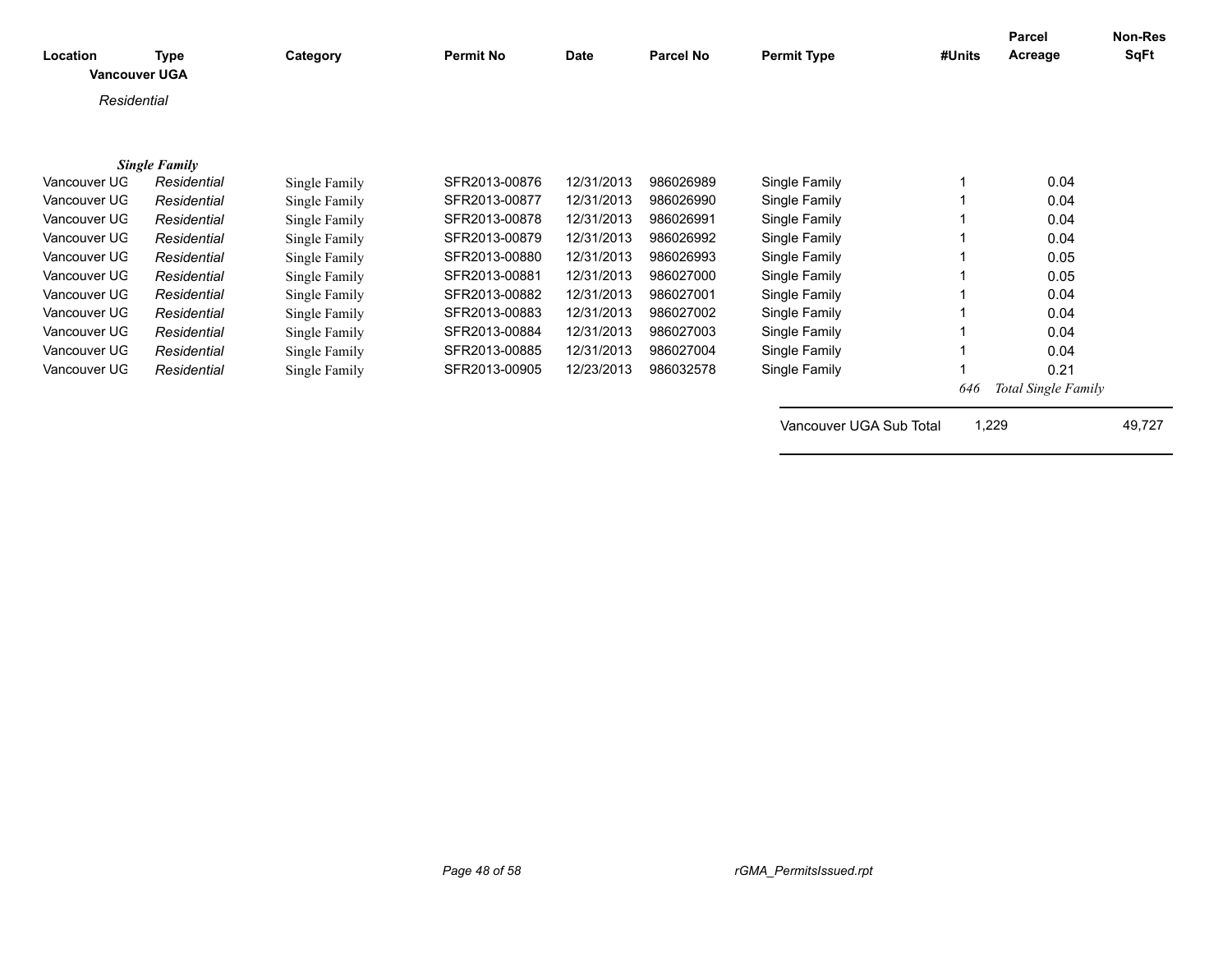|                       |                      |               |                  |             |                  |                    |        | <b>Parcel</b> | Non-Res     |
|-----------------------|----------------------|---------------|------------------|-------------|------------------|--------------------|--------|---------------|-------------|
| Location<br>Washougal | <b>Type</b>          | Category      | <b>Permit No</b> | <b>Date</b> | <b>Parcel No</b> | <b>Permit Type</b> | #Units | Acreage       | <b>SqFt</b> |
|                       | Residential          |               |                  |             |                  |                    |        |               |             |
|                       |                      |               |                  |             |                  |                    |        |               |             |
|                       |                      |               |                  |             |                  |                    |        |               |             |
|                       | <b>Single Family</b> |               |                  |             |                  |                    |        |               |             |
| Washougal             | Residential          | Single Family | 12100059         | 02/01/2013  | 074342000        | Single Family      | 1      | 0.11          |             |
| Washougal             | Residential          | Single Family | 12110033         | 01/25/2013  | 134140382        | Single Family      | 1      | 0.15          |             |
| Washougal             | Residential          | Single Family | 12120005         | 01/03/2013  | 128358242        | Single Family      | 1      | 0.05          |             |
| Washougal             | Residential          | Single Family | 12120008         | 01/03/2013  | 128358244        | Single Family      | 1      | 0.08          |             |
| Washougal             | Residential          | Single Family | 12120025         | 01/29/2013  | 131187028        | Single Family      | 1      | 0.42          |             |
| Washougal             | Residential          | Single Family | 12120040         | 01/10/2013  | 132839004        | Single Family      | 1      | 0.08          |             |
| Washougal             | Residential          | Single Family | 12120042         | 01/10/2013  | 132839010        | Single Family      | 1      | 0.12          |             |
| Washougal             | Residential          | Single Family | 13010007         | 03/21/2013  | 123006036        | Single Family      | 1      | 0.21          |             |
| Washougal             | Residential          | Single Family | 13010009         | 02/15/2013  | 122996060        | Single Family      | 1      | 0.13          |             |
| Washougal             | Residential          | Single Family | 13010011         | 05/06/2013  | 123006066        | Single Family      | 1      | 0.20          |             |
| Washougal             | Residential          | Single Family | 13010024         | 01/29/2013  | 131530004        | Single Family      | 1      | 0.14          |             |
| Washougal             | Residential          | Single Family | 13010026         | 02/15/2013  | 131530006        | Single Family      | 1      | 0.14          |             |
| Washougal             | Residential          | Single Family | 13020008         | 03/25/2013  | 123011048        | Single Family      | 1      | 0.12          |             |
| Washougal             | Residential          | Single Family | 13020030         | 05/02/2013  | 122996048        | Single Family      | 1      | 0.12          |             |
| Washougal             | Residential          | Single Family | 13020032         | 03/12/2013  | 132377030        | Single Family      | 1      | 0.14          |             |
| Washougal             | Residential          | Single Family | 13020049         | 03/22/2013  | 132377034        | Single Family      | 1      | 0.15          |             |
| Washougal             | Residential          | Single Family | 13020056         | 03/20/2013  | 130056062        | Single Family      | 1      | 0.15          |             |
| Washougal             | Residential          | Single Family | 13030017         | 03/22/2013  | 132591134        | Single Family      | 1      | 0.16          |             |
| Washougal             | Residential          | Single Family | 13030019         | 03/22/2013  | 132591136        | Single Family      | 1      | 0.16          |             |
| Washougal             | Residential          | Single Family | 13030048         | 04/12/2013  | 132591152        | Single Family      | 1      | 0.18          |             |
| Washougal             | Residential          | Single Family | 13030062         | 04/08/2013  | 131530028        | Single Family      | 1      | 0.23          |             |
| Washougal             | Residential          | Single Family | 13030065         | 04/12/2013  | 132591112        | Single Family      | 1      | 0.18          |             |
| Washougal             | Residential          | Single Family | 13030067         | 04/25/2013  | 130050108        | Single Family      | 1      | 0.17          |             |
| Washougal             | Residential          | Single Family | 13030069         | 04/25/2013  | 130050106        | Single Family      | 1      | 0.13          |             |
| Washougal             | Residential          | Single Family | 13040008         | 05/07/2013  | 130036016        | Single Family      | 1      | 0.17          |             |
| Washougal             | Residential          | Single Family | 13040011         | 05/07/2013  | 130036028        | Single Family      | 1      | 0.21          |             |
| Washougal             | Residential          | Single Family | 13040013         | 05/07/2013  | 130036058        | Single Family      | 1      | 0.20          |             |
| Washougal             | Residential          | Single Family | 13040057         | 05/08/2013  | 132591138        | Single Family      | 1      | 0.16          |             |
| Washougal             | Residential          | Single Family | 13040064         | 06/12/2013  | 123011038        | Single Family      | 1      | 0.13          |             |
| Washougal             | Residential          | Single Family | 13050003         | 05/10/2013  | 095995000        | Single Family      | 1      | 0.23          |             |
| Washougal             | Residential          | Single Family | 13050012         | 05/22/2013  | 130036060        | Single Family      | 1      | 0.20          |             |
| Washougal             | Residential          | Single Family | 13050014         | 05/22/2013  | 130036020        | Single Family      | 1      | 0.15          |             |
| Washougal             | Residential          | Single Family | 13050037         | 08/14/2013  | 130036056        | Single Family      | 1      | 0.20          |             |
| Washougal             | Residential          | Single Family | 13050039         | 09/13/2013  | 130036052        | Single Family      | 1      | 0.25          |             |
| Washougal             | Residential          | Single Family | 13050041         | 09/13/2013  | 130036054        | Single Family      | 1      | 0.30          |             |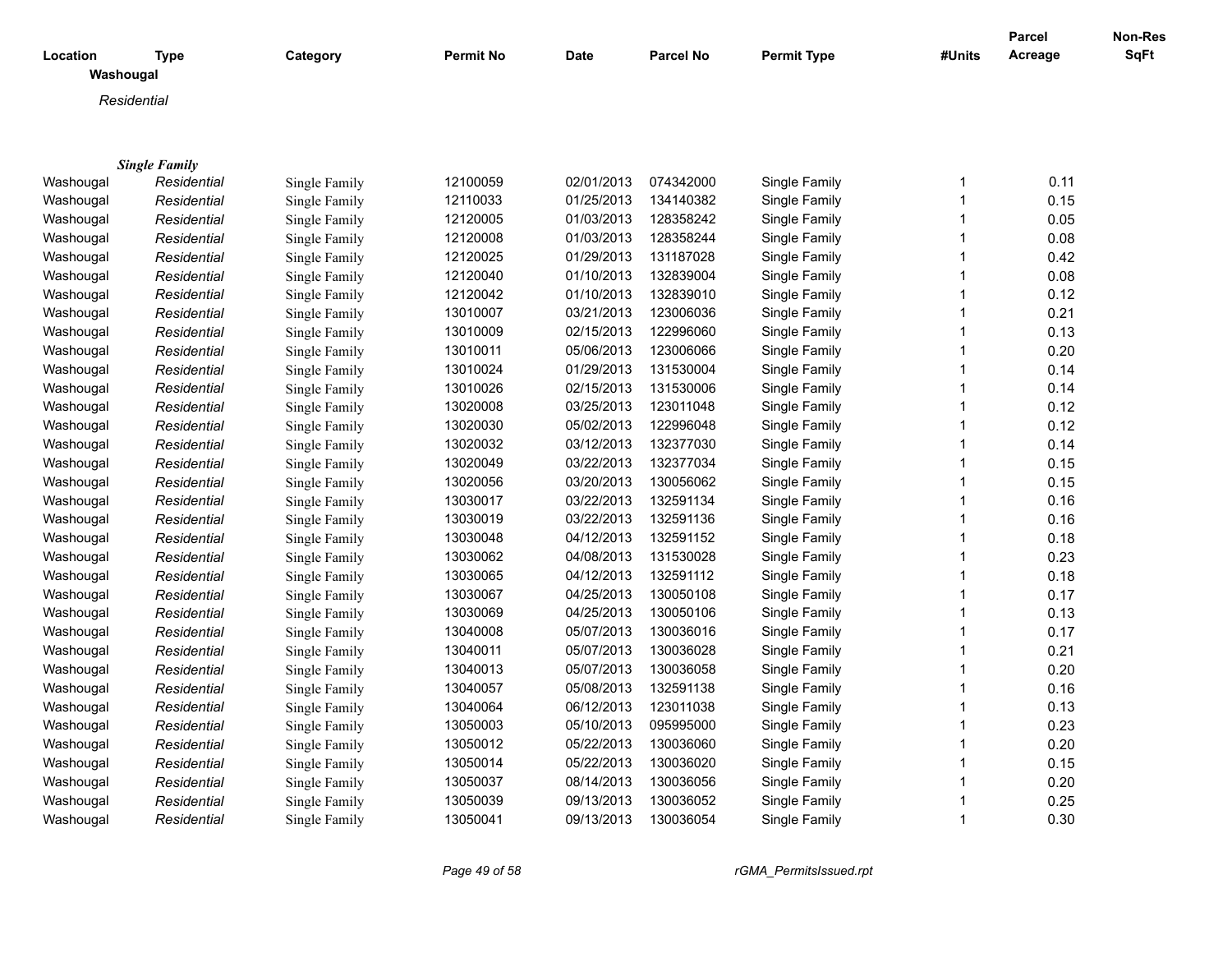| Location  | <b>Type</b>          | Category      | <b>Permit No</b> | <b>Date</b> | <b>Parcel No</b> | <b>Permit Type</b> | #Units       | <b>Parcel</b><br>Acreage | Non-Res<br>SqFt |
|-----------|----------------------|---------------|------------------|-------------|------------------|--------------------|--------------|--------------------------|-----------------|
| Washougal |                      |               |                  |             |                  |                    |              |                          |                 |
|           | Residential          |               |                  |             |                  |                    |              |                          |                 |
|           |                      |               |                  |             |                  |                    |              |                          |                 |
|           |                      |               |                  |             |                  |                    |              |                          |                 |
|           | <b>Single Family</b> |               |                  |             |                  | Single Family      |              | 0.24                     |                 |
| Washougal | Residential          | Single Family | 13050051         | 07/29/2013  | 132377002        |                    | 1            | 0.21                     |                 |
| Washougal | Residential          | Single Family | 13050058         | 05/29/2013  | 130050102        | Single Family      | 1            | 0.13                     |                 |
| Washougal | Residential          | Single Family | 13050060         | 05/29/2013  | 130050104        | Single Family      | 1            |                          |                 |
| Washougal | Residential          | Single Family | 13050067         | 06/27/2013  | 132377006        | Single Family      | $\mathbf 1$  | 0.15                     |                 |
| Washougal | Residential          | Single Family | 13050069         | 06/27/2013  | 132377032        | Single Family      | $\mathbf 1$  | 0.14                     |                 |
| Washougal | Residential          | Single Family | 13050073         | 06/12/2013  | 132591178        | Single Family      | $\mathbf{1}$ | 0.19                     |                 |
| Washougal | Residential          | Single Family | 13050075         | 06/12/2013  | 132591176        | Single Family      | $\mathbf{1}$ | 0.19                     |                 |
| Washougal | Residential          | Single Family | 13050091         | 06/10/2013  | 130115142        | Single Family      | $\mathbf 1$  | 0.20                     |                 |
| Washougal | Residential          | Single Family | 13050098         | 06/25/2013  | 134140344        | Single Family      | $\mathbf 1$  | 0.15                     |                 |
| Washougal | Residential          | Single Family | 13050101         | 06/27/2013  | 134140342        | Single Family      | $\mathbf 1$  | 0.22                     |                 |
| Washougal | Residential          | Single Family | 13050103         | 07/24/2013  | 134140340        | Single Family      | $\mathbf 1$  | 0.18                     |                 |
| Washougal | Residential          | Single Family | 13050108         | 06/14/2013  | 130056048        | Single Family      | $\mathbf{1}$ | 0.14                     |                 |
| Washougal | Residential          | Single Family | 13060037         | 07/08/2013  | 122996032        | Single Family      | $\mathbf{1}$ | 0.19                     |                 |
| Washougal | Residential          | Single Family | 13060044         | 07/16/2013  | 134165017        | Single Family      | $\mathbf{1}$ | 0.21                     |                 |
| Washougal | Residential          | Single Family | 13060048         | 07/16/2013  | 134165016        | Single Family      | $\mathbf 1$  | 0.15                     |                 |
| Washougal | Residential          | Single Family | 13070005         | 07/31/2013  | 122996030        | Single Family      | $\mathbf 1$  | 0.27                     |                 |
| Washougal | Residential          | Single Family | 13070015         | 07/30/2013  | 130046010        | Single Family      | $\mathbf 1$  | 0.15                     |                 |
| Washougal | Residential          | Single Family | 13070017         | 07/30/2013  | 130046008        | Single Family      | $\mathbf{1}$ | 0.20                     |                 |
| Washougal | Residential          | Single Family | 13070019         | 08/14/2013  | 130046026        | Single Family      | $\mathbf 1$  | 0.21                     |                 |
| Washougal | Residential          | Single Family | 13070023         | 08/28/2013  | 130046014        | Single Family      | $\mathbf{1}$ | 0.20                     |                 |
| Washougal | Residential          | Single Family | 13070025         | 08/28/2013  | 130046016        | Single Family      | $\mathbf{1}$ | 0.16                     |                 |
| Washougal | Residential          | Single Family | 13070032         | 08/16/2013  | 131530026        | Single Family      | $\mathbf 1$  | 0.14                     |                 |
| Washougal | Residential          | Single Family | 13070052         | 08/19/2013  | 130048006        | Single Family      | $\mathbf 1$  | 0.25                     |                 |
| Washougal | Residential          | Single Family | 13070059         | 08/19/2013  | 132595000        | Single Family      | $\mathbf 1$  | 0.67                     |                 |
| Washougal | Residential          | Single Family | 13070068         | 09/03/2013  | 123006096        | Single Family      | $\mathbf 1$  | 0.27                     |                 |
| Washougal | Residential          | Single Family | 13070069         | 09/20/2013  | 134165021        | Single Family      | $\mathbf{1}$ | 0.09                     |                 |
| Washougal | Residential          | Single Family | 13070071         | 09/20/2013  | 134165020        | Single Family      | $\mathbf{1}$ | 0.09                     |                 |
| Washougal | Residential          | Single Family | 13070074         | 09/11/2013  | 132591190        | Single Family      | 1            | 0.17                     |                 |
| Washougal | Residential          | Single Family | 13070076         | 08/30/2013  | 132591142        | Single Family      | $\mathbf 1$  | 0.17                     |                 |
| Washougal | Residential          | Single Family | 13070078         | 08/21/2013  | 132591140        | Single Family      | $\mathbf 1$  | 0.17                     |                 |
| Washougal | Residential          | Single Family | 13070080         | 09/24/2013  | 132591144        | Single Family      | $\mathbf 1$  | 0.16                     |                 |
| Washougal | Residential          | Single Family | 13070082         | 09/11/2013  | 132591172        | Single Family      | $\mathbf{1}$ | 0.17                     |                 |
| Washougal | Residential          | Single Family | 13070085         | 08/02/2013  | 132591170        | Single Family      | $\mathbf{1}$ | 0.17                     |                 |
| Washougal | Residential          | Single Family | 13070089         | 08/23/2013  | 130036096        | Single Family      | 1            | 0.19                     |                 |
| Washougal | Residential          | Single Family | 13080005         | 08/29/2013  | 130561054        | Single Family      | $\mathbf{1}$ | 0.12                     |                 |
|           |                      |               |                  |             |                  |                    |              |                          |                 |

*Page 50 of 58 rGMA\_PermitsIssued.rpt*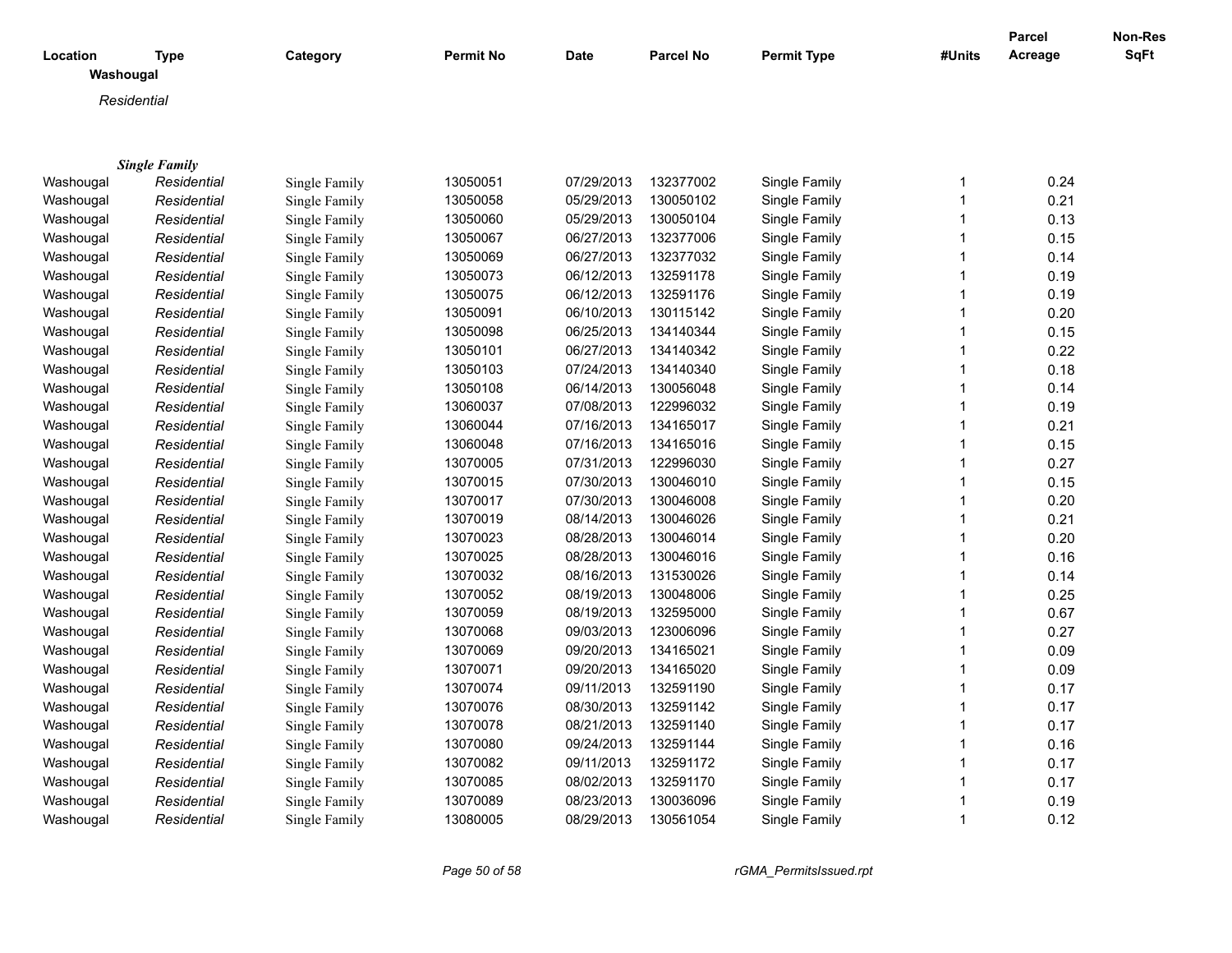| Location<br>Washougal | <b>Type</b>          | Category      | <b>Permit No</b> | <b>Date</b> | <b>Parcel No</b> | <b>Permit Type</b> | #Units       | Parcel<br>Acreage   | Non-Res<br><b>SqFt</b> |
|-----------------------|----------------------|---------------|------------------|-------------|------------------|--------------------|--------------|---------------------|------------------------|
| Residential           |                      |               |                  |             |                  |                    |              |                     |                        |
|                       |                      |               |                  |             |                  |                    |              |                     |                        |
|                       |                      |               |                  |             |                  |                    |              |                     |                        |
|                       | <b>Single Family</b> |               |                  |             |                  |                    |              |                     |                        |
| Washougal             | Residential          | Single Family | 13080009         | 08/27/2013  | 130048016        | Single Family      | $\mathbf 1$  | 0.19                |                        |
| Washougal             | Residential          | Single Family | 13080020         | 09/11/2013  | 132591118        | Single Family      | $\mathbf{1}$ | 0.19                |                        |
| Washougal             | Residential          | Single Family | 13080022         | 09/27/2013  | 132591158        | Single Family      | $\mathbf{1}$ | 0.17                |                        |
| Washougal             | Residential          | Single Family | 13080024         | 12/04/2013  | 132591116        | Single Family      | $\mathbf{1}$ | 0.18                |                        |
| Washougal             | Residential          | Single Family | 13080026         | 12/04/2013  | 132591114        | Single Family      | $\mathbf 1$  | 0.22                |                        |
| Washougal             | Residential          | Single Family | 13080028         | 10/09/2013  | 132591154        | Single Family      | $\mathbf 1$  | 0.17                |                        |
| Washougal             | Residential          | Single Family | 13080030         | 09/27/2013  | 132591094        | Single Family      | $\mathbf{1}$ | 0.17                |                        |
| Washougal             | Residential          | Single Family | 13080036         | 08/27/2013  | 130048008        | Single Family      | $\mathbf 1$  | 0.23                |                        |
| Washougal             | Residential          | Single Family | 13080071         | 09/27/2013  | 130036050        | Single Family      | $\mathbf{1}$ | 0.23                |                        |
| Washougal             | Residential          | Single Family | 13080095         | 09/16/2013  | 131530022        | Single Family      | $\mathbf{1}$ | 0.20                |                        |
| Washougal             | Residential          | Single Family | 13090020         | 10/18/2013  | 132591148        | Single Family      | $\mathbf{1}$ | 0.18                |                        |
| Washougal             | Residential          | Single Family | 13090022         | 12/20/2013  | 132591146        | Single Family      | $\mathbf{1}$ | 0.19                |                        |
| Washougal             | Residential          | Single Family | 13090028         | 10/18/2013  | 132591086        | Single Family      | $\mathbf{1}$ | 0.17                |                        |
| Washougal             | Residential          | Single Family | 13090029         | 12/20/2013  | 132591132        | Single Family      | $\mathbf{1}$ | 0.17                |                        |
| Washougal             | Residential          | Single Family | 13090040         | 10/09/2013  | 123007060        | Single Family      | $\mathbf{1}$ | 0.23                |                        |
| Washougal             | Residential          | Single Family | 13090048         | 10/18/2013  | 132591124        | Single Family      | $\mathbf{1}$ | 0.18                |                        |
| Washougal             | Residential          | Single Family | 13090050         | 10/24/2013  | 132591128        | Single Family      | $\mathbf{1}$ | 0.18                |                        |
| Washougal             | Residential          | Single Family | 13090055         | 10/15/2013  | 130056056        | Single Family      | $\mathbf{1}$ | 0.15                |                        |
| Washougal             | Residential          | Single Family | 13090059         | 10/24/2013  | 131173038        | Single Family      | $\mathbf{1}$ | 0.26                |                        |
| Washougal             | Residential          | Single Family | 13090079         | 11/20/2013  | 130561060        | Single Family      | $\mathbf{1}$ | 0.10                |                        |
| Washougal             | Residential          | Single Family | 13100004         | 10/23/2013  | 131173046        | Single Family      | $\mathbf{1}$ | 0.21                |                        |
| Washougal             | Residential          | Single Family | 13100031         | 11/20/2013  | 130561020        | Single Family      | $\mathbf{1}$ | 0.15                |                        |
| Washougal             | Residential          | Single Family | 13100053         | 11/05/2013  | 132377020        | Single Family      | $\mathbf 1$  | 0.26                |                        |
| Washougal             | Residential          | Single Family | 13100074         | 11/21/2013  | 986031293        | Single Family      | $\mathbf 1$  | 0.12                |                        |
| Washougal             | Residential          | Single Family | 13100077         | 11/15/2013  | 131173048        | Single Family      | $\mathbf 1$  | 0.24                |                        |
| Washougal             | Residential          | Single Family | 13110013         | 12/10/2013  | 130048002        | Single Family      | $\mathbf{1}$ | 0.21                |                        |
| Washougal             | Residential          | Single Family | 13110017         | 12/09/2013  | 130048004        | Single Family      | $\mathbf{1}$ | 0.35                |                        |
| Washougal             | Residential          | Single Family | 13110047         | 12/12/2013  | 123007016        | Single Family      | $\mathbf{1}$ | 0.28                |                        |
| Washougal             | Residential          | Single Family | 13120004         | 12/27/2013  | 986026852        | Single Family      | $\mathbf{1}$ | 0.15                |                        |
| Washougal             | Residential          | Single Family | 13120029         | 12/30/2013  | 128358122        | Single Family      | $\mathbf{1}$ | 0.18                |                        |
| Washougal             | Residential          | Single Family | 13120037         | 12/30/2013  | 132576022        | Single Family      | 1            | 0.22                |                        |
|                       |                      |               |                  |             |                  |                    | 101          | Total Single Family |                        |

Washougal Sub Total 101 0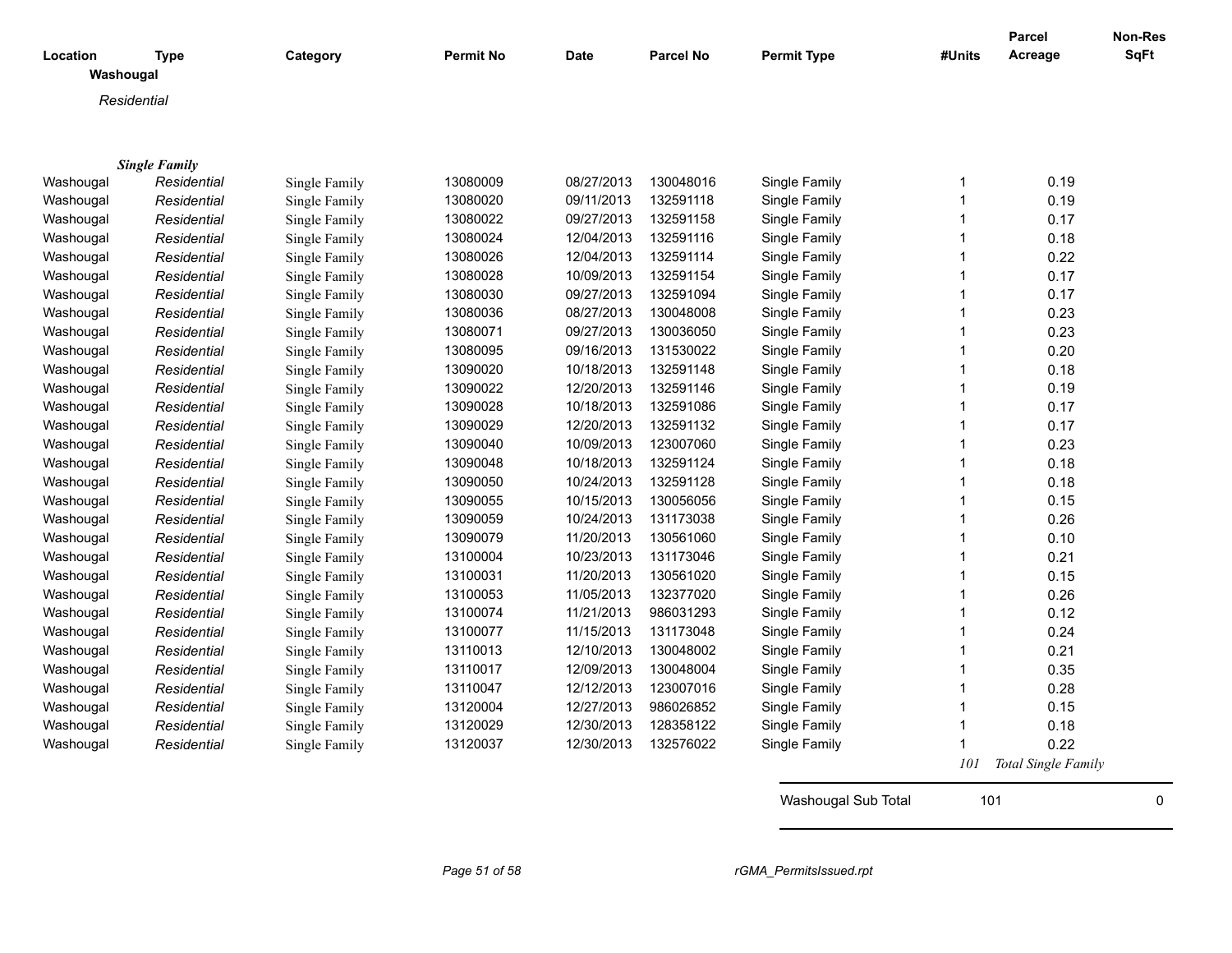| Location<br><b>Washougal UGA</b> | <b>Type</b>                         | Category      | <b>Permit No</b> | Date       | <b>Parcel No</b> | <b>Permit Type</b>      | #Units | Parcel<br>Acreage           | <b>Non-Res</b><br><b>SqFt</b> |
|----------------------------------|-------------------------------------|---------------|------------------|------------|------------------|-------------------------|--------|-----------------------------|-------------------------------|
| Residential                      |                                     |               |                  |            |                  |                         |        |                             |                               |
| Washougal UC                     | <b>Single Family</b><br>Residential | Single Family | SFR2013-00651    | 09/13/2013 | 130116000        | Single Family           |        | 5.00<br>Total Single Family |                               |
|                                  |                                     |               |                  |            |                  | Washougal UGA Sub Total |        |                             | 0                             |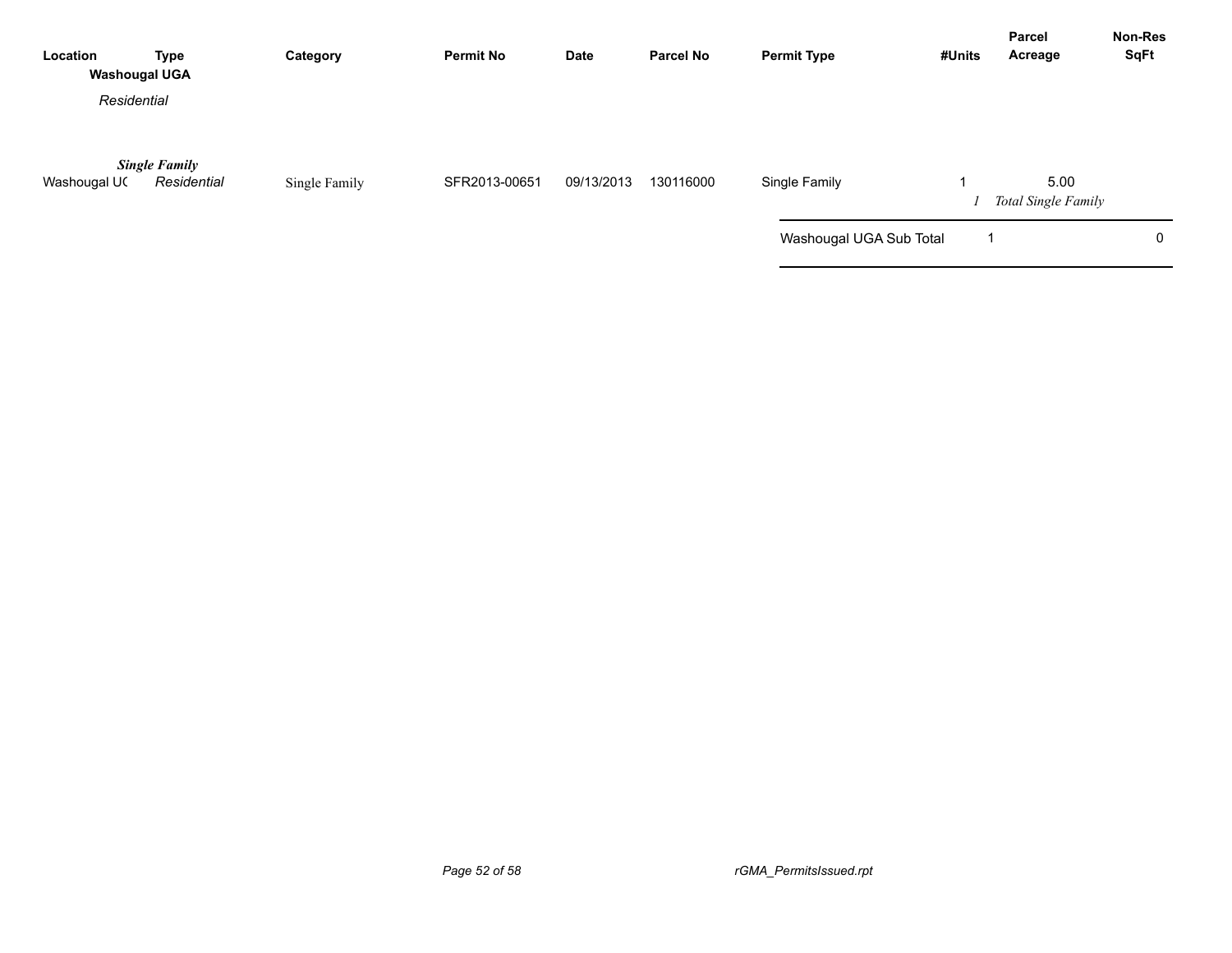| Location                         | Type                        | Category                       | <b>Permit No</b>               | <b>Date</b>              | <b>Parcel No</b>       | <b>Permit Type</b>             | #Units                       | Parcel<br>Acreage  | <b>Non-Res</b><br><b>SqFt</b> |
|----------------------------------|-----------------------------|--------------------------------|--------------------------------|--------------------------|------------------------|--------------------------------|------------------------------|--------------------|-------------------------------|
|                                  | <b>Clark County (Rural)</b> |                                |                                |                          |                        |                                |                              |                    |                               |
|                                  | Non-Residential             |                                |                                |                          |                        |                                |                              |                    |                               |
| Clark County (                   | Non-Residential             | Commercial Retail              | COM2012-00238                  | 05/28/2013               | 228305000              | <b>Commercial Retail</b>       |                              | 20.00              | 2,125                         |
| Clark County (                   | Non-Residential             | Institutional                  | COM2007-00150                  | 05/08/2013               | 191919000              | Institutional                  |                              | 58.39              | 900                           |
| Clark County (                   | Non-Residential             | Institutional                  | COM2013-00065                  | 05/13/2013               | 221537000              | Institutional                  |                              | 5.00               | 4,896                         |
| Clark County (                   | Non-Residential             | Institutional                  | COM2013-00127                  | 07/08/2013               | 179392000              | Institutional                  |                              | 38.49              | 19,515                        |
| Clark County (                   | Non-Residential             | Other Commercial               | COM2013-00088                  | 04/12/2013               | 214893000              | <b>Other Commercial</b>        |                              | 55.07              | 3,000                         |
| Clark County (                   | Non-Residential             | Other Commercial               | COM2013-00255                  | 10/25/2013               | 200548000              | <b>Other Commercial</b>        |                              | 120.00             | 800                           |
| Clark County (                   | Non-Residential             | Other Commercial               | COM2013-00259                  | 11/18/2013               | 209699000              | <b>Other Commercial</b>        |                              | 19.25              | 1,200                         |
| Residential                      |                             |                                |                                |                          |                        |                                |                              |                    |                               |
|                                  | Multi-Family                |                                |                                |                          |                        |                                |                              |                    |                               |
| Clark County (                   | Residential                 | Multi-Family                   | SFR2013-00474                  | 07/26/2013               | 140689000              | Multi-Family                   | $\mathbf{1}$                 | 6.40               |                               |
|                                  |                             |                                |                                |                          |                        |                                |                              | Total Multi-Family |                               |
|                                  | <b>Single Family</b>        |                                |                                |                          |                        |                                |                              |                    |                               |
| Clark County (                   | Residential                 | Single Family                  | SFR2011-00340                  | 02/04/2013               | 273499005              | Single Family                  | $\mathbf{1}$<br>$\mathbf{1}$ | 1.72               |                               |
| Clark County (                   | Residential                 | Single Family                  | SFR2012-00129                  | 02/08/2013               | 192839000              | Single Family                  | $\mathbf{1}$                 | 5.29               |                               |
| Clark County (                   | Residential                 | Single Family                  | SFR2012-00345<br>SFR2012-00544 | 05/01/2013<br>02/05/2013 | 261340000<br>263350000 | Single Family                  | $\mathbf{1}$                 | 5.74<br>5.01       |                               |
| Clark County (<br>Clark County ( | Residential<br>Residential  | Single Family<br>Single Family | SFR2012-00599                  | 01/08/2013               | 201651000              | Single Family<br>Single Family | $\mathbf{1}$                 | 5.61               |                               |
|                                  | Residential                 | Single Family                  | SFR2012-00607                  | 01/29/2013               | 278023000              |                                | $\mathbf{1}$                 | 5.00               |                               |
| Clark County (<br>Clark County ( | Residential                 | Single Family                  | SFR2012-00609                  | 01/18/2013               | 986029598              | Single Family<br>Single Family | $\mathbf{1}$                 | 20.00              |                               |
| Clark County (                   | Residential                 | Single Family                  | SFR2012-00616                  | 04/15/2013               | 202588000              | Single Family                  | $\mathbf{1}$                 | 6.00               |                               |
| Clark County (                   | Residential                 | Single Family                  | SFR2012-00623                  | 02/22/2013               | 253732000              | Single Family                  | $\mathbf{1}$                 | 10.00              |                               |
| Clark County (                   | Residential                 | Single Family                  | SFR2012-00624                  | 01/10/2013               | 170659000              | Single Family                  | $\mathbf{1}$                 | 2.55               |                               |
| Clark County (                   | Residential                 | Single Family                  | SFR2012-00631                  | 01/22/2013               | 213010000              | Single Family                  | $\mathbf{1}$                 | 10.00              |                               |
| Clark County (                   | Residential                 | Single Family                  | SFR2012-00633                  | 03/18/2013               | 236062010              | Single Family                  | $\mathbf{1}$                 | 4.94               |                               |
| Clark County (                   | Residential                 | Single Family                  | SFR2012-00642                  | 01/22/2013               | 195520028              | Single Family                  | $\mathbf{1}$                 | 1.00               |                               |
| Clark County (                   | Residential                 | Single Family                  | SFR2012-00651                  | 02/11/2013               | 204965002              | Single Family                  | $\mathbf{1}$                 | 1.01               |                               |
| Clark County (                   | Residential                 | Single Family                  | SFR2012-00662                  | 01/24/2013               | 142821000              | Single Family                  | $\mathbf{1}$                 | 2.20               |                               |
| Clark County (                   | Residential                 | Single Family                  | SFR2012-00664                  | 02/08/2013               | 276860000              | Single Family                  | $\mathbf{1}$                 | 1.13               |                               |
| Clark County (                   | Residential                 | Single Family                  | SFR2012-00673                  | 02/27/2013               | 986025833              | Single Family                  | $\mathbf{1}$                 | 1.00               |                               |
| Clark County (                   | Residential                 | Single Family                  | SFR2012-00675                  | 02/20/2013               | 986029663              | Single Family                  | $\mathbf{1}$                 | 1.03               |                               |
| Clark County (                   | Residential                 | Single Family                  | SFR2012-00678                  | 02/08/2013               | 210170000              | Single Family                  | $\mathbf{1}$                 | 5.60               |                               |
| Clark County (                   | Residential                 | Single Family                  | SFR2012-00679                  | 07/18/2013               | 136854000              | Single Family                  | $\mathbf{1}$                 | 2.98               |                               |
| Clark County (                   | Residential                 | Single Family                  | SFR2012-00680                  | 01/31/2013               | 207756000              | Single Family                  | $\mathbf 1$                  | 5.06               |                               |
| Clark County (                   | Residential                 | Single Family                  | SFR2012-00683                  | 03/11/2013               | 170641000              | Single Family                  | $\mathbf{1}$                 | 6.15               |                               |
|                                  |                             |                                |                                |                          |                        |                                |                              |                    |                               |

*Page 53 of 58 rGMA\_PermitsIssued.rpt*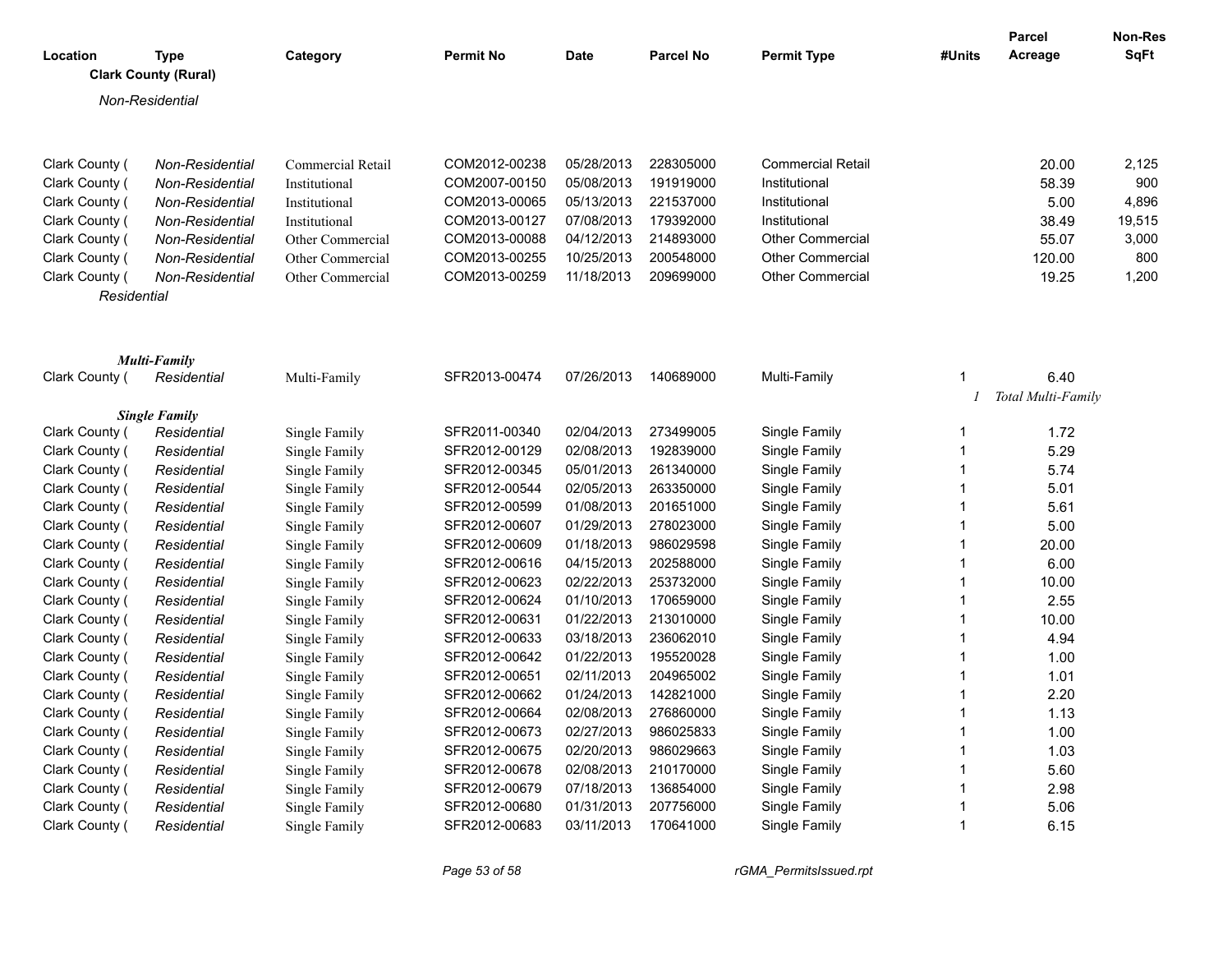| Location | Type<br><b>Clark County (Rural)</b> | Category | <b>Permit No</b> | <b>Date</b> | <b>Parcel No</b> | <b>Permit Type</b> | #Units | <b>Parcel</b><br>Acreage | <b>Non-Res</b><br><b>SqFt</b> |
|----------|-------------------------------------|----------|------------------|-------------|------------------|--------------------|--------|--------------------------|-------------------------------|
|          | Residential                         |          |                  |             |                  |                    |        |                          |                               |
|          |                                     |          |                  |             |                  |                    |        |                          |                               |

|                | <b>Single Family</b> |               |               |            |           |               |   |       |
|----------------|----------------------|---------------|---------------|------------|-----------|---------------|---|-------|
| Clark County ( | Residential          | Single Family | SFR2012-00687 | 02/20/2013 | 193137000 | Single Family | 1 | 5.00  |
| Clark County ( | Residential          | Single Family | SFR2013-00006 | 02/20/2013 | 986029713 | Single Family |   | 26.52 |
| Clark County ( | Residential          | Single Family | SFR2013-00008 | 03/13/2013 | 986026200 | Single Family |   | 5.01  |
| Clark County ( | Residential          | Single Family | SFR2013-00010 | 02/20/2013 | 214665000 | Single Family |   | 5.50  |
| Clark County ( | Residential          | Single Family | SFR2013-00021 | 02/13/2013 | 226039012 | Single Family |   | 5.00  |
| Clark County ( | Residential          | Single Family | SFR2013-00022 | 11/08/2013 | 179660000 | Single Family | 1 | 5.00  |
| Clark County ( | Residential          | Single Family | SFR2013-00026 | 03/21/2013 | 202580000 | Single Family | 1 | 5.29  |
| Clark County ( | Residential          | Single Family | SFR2013-00029 | 04/30/2013 | 986030862 | Single Family |   | 1.66  |
| Clark County ( | Residential          | Single Family | SFR2013-00034 | 02/25/2013 | 266761008 | Single Family | 1 | 2.01  |
| Clark County ( | Residential          | Single Family | SFR2013-00038 | 02/25/2013 | 986027546 | Single Family |   | 1.51  |
| Clark County ( | Residential          | Single Family | SFR2013-00052 | 03/06/2013 | 181185005 | Single Family |   | 1.04  |
| Clark County ( | Residential          | Single Family | SFR2013-00086 | 03/20/2013 | 223623005 | Single Family | 1 | 2.47  |
| Clark County ( | Residential          | Single Family | SFR2013-00095 | 04/09/2013 | 226508000 | Single Family | 1 | 6.44  |
| Clark County ( | Residential          | Single Family | SFR2013-00096 | 03/12/2013 | 226968008 | Single Family | 1 | 1.33  |
| Clark County ( | Residential          | Single Family | SFR2013-00098 | 04/29/2013 | 180333000 | Single Family | 1 | 5.00  |
| Clark County ( | Residential          | Single Family | SFR2013-00110 | 04/10/2013 | 986027548 | Single Family |   | 1.34  |
| Clark County ( | Residential          | Single Family | SFR2013-00111 | 04/03/2013 | 115633012 | Single Family |   | 4.93  |
| Clark County ( | Residential          | Single Family | SFR2013-00116 | 05/01/2013 | 207643003 | Single Family |   | 1.15  |
| Clark County ( | Residential          | Single Family | SFR2013-00148 | 04/25/2013 | 169945000 | Single Family |   | 4.76  |
| Clark County ( | Residential          | Single Family | SFR2013-00159 | 05/03/2013 | 266766000 | Single Family | 1 | 20.00 |
| Clark County ( | Residential          | Single Family | SFR2013-00169 | 04/17/2013 | 140901000 | Single Family |   | 5.18  |
| Clark County ( | Residential          | Single Family | SFR2013-00172 | 05/13/2013 | 232242000 | Single Family |   | 2.09  |
| Clark County ( | Residential          | Single Family | SFR2013-00174 | 04/26/2013 | 179698000 | Single Family |   | 20.00 |
| Clark County ( | Residential          | Single Family | SFR2013-00183 | 04/15/2013 | 194805005 | Single Family |   | 5.27  |
| Clark County ( | Residential          | Single Family | SFR2013-00187 | 04/10/2013 | 277729000 | Single Family | 1 | 1.03  |
| Clark County ( | Residential          | Single Family | SFR2013-00188 | 04/10/2013 | 226968016 | Single Family | 1 | 1.34  |
| Clark County ( | Residential          | Single Family | SFR2013-00190 | 04/22/2013 | 204961000 | Single Family | 1 | 0.32  |
| Clark County ( | Residential          | Single Family | SFR2013-00195 | 04/23/2013 | 265041000 | Single Family | 1 | 10.18 |
| Clark County ( | Residential          | Single Family | SFR2013-00196 | 05/22/2013 | 217150000 | Single Family | 1 | 5.00  |
| Clark County ( | Residential          | Single Family | SFR2013-00198 | 05/13/2013 | 205425020 | Single Family |   | 2.18  |
| Clark County ( | Residential          | Single Family | SFR2013-00201 | 04/16/2013 | 986026201 | Single Family |   | 5.15  |
| Clark County ( | Residential          | Single Family | SFR2013-00212 | 05/13/2013 | 266787000 | Single Family |   | 10.00 |
| Clark County ( | Residential          | Single Family | SFR2013-00222 | 05/14/2013 | 223192000 | Single Family | 1 | 2.22  |
| Clark County ( | Residential          | Single Family | SFR2013-00223 | 05/06/2013 | 142199000 | Single Family |   | 2.73  |
| Clark County ( | Residential          | Single Family | SFR2013-00229 | 05/03/2013 | 169705000 | Single Family | 1 | 4.93  |
|                |                      |               |               |            |           |               |   |       |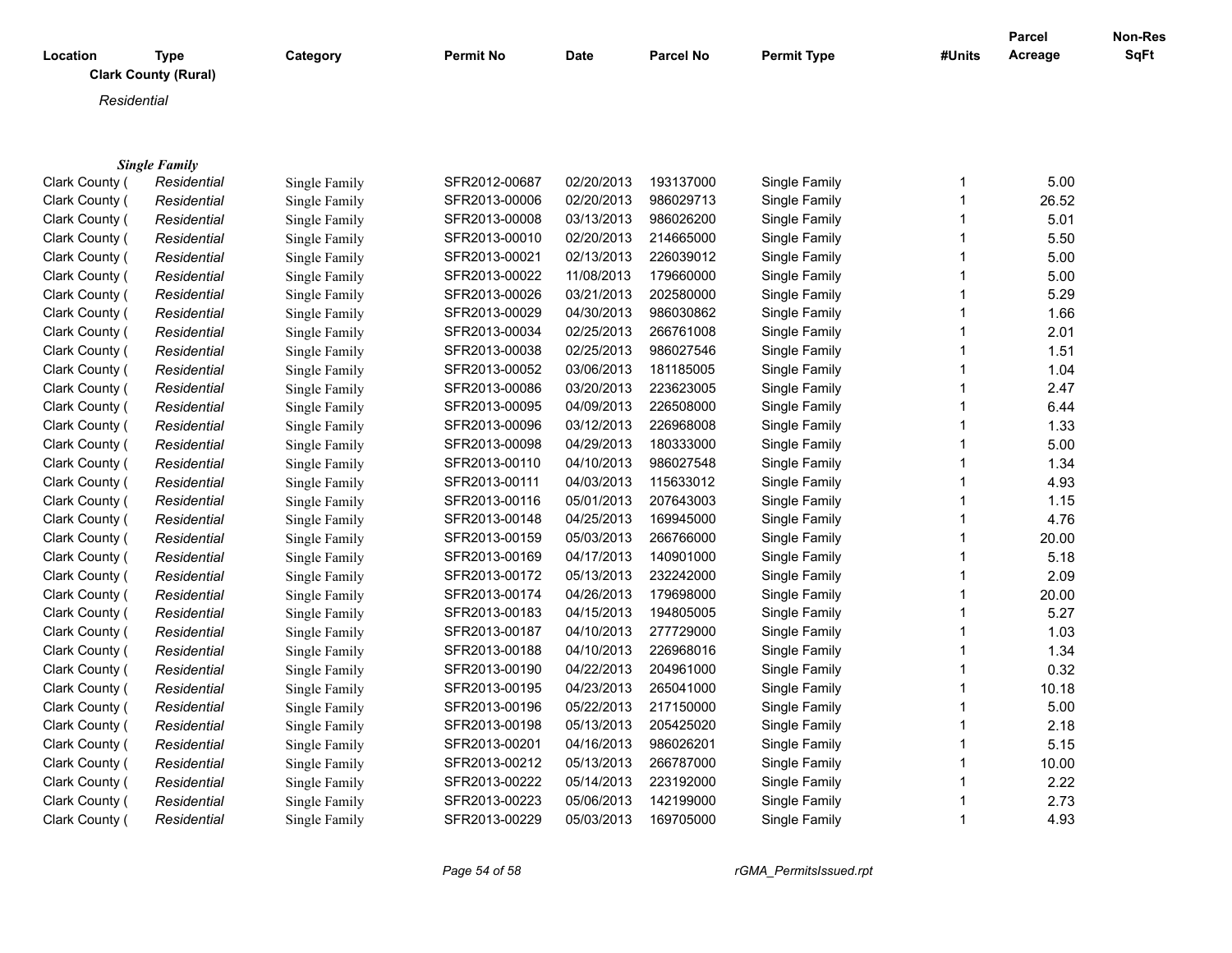| Location | Type<br><b>Clark County (Rural)</b> | Category | <b>Permit No</b> | <b>Date</b> | <b>Parcel No</b> | <b>Permit Type</b> | #Units | <b>Parcel</b><br>Acreage | <b>Non-Res</b><br><b>SqFt</b> |
|----------|-------------------------------------|----------|------------------|-------------|------------------|--------------------|--------|--------------------------|-------------------------------|
|          | Residential                         |          |                  |             |                  |                    |        |                          |                               |
|          |                                     |          |                  |             |                  |                    |        |                          |                               |

|                | <b>Single Family</b> |               |               |            |           |               |       |
|----------------|----------------------|---------------|---------------|------------|-----------|---------------|-------|
| Clark County ( | Residential          | Single Family | SFR2013-00235 | 05/14/2013 | 195520022 | Single Family | 1.01  |
| Clark County ( | Residential          | Single Family | SFR2013-00238 | 05/01/2013 | 986028326 | Single Family | 9.92  |
| Clark County ( | Residential          | Single Family | SFR2013-00239 | 06/11/2013 | 216676000 | Single Family | 6.47  |
| Clark County ( | Residential          | Single Family | SFR2013-00246 | 05/14/2013 | 225862000 | Single Family | 1.60  |
| Clark County ( | Residential          | Single Family | SFR2013-00249 | 05/15/2013 | 264403000 | Single Family | 7.78  |
| Clark County ( | Residential          | Single Family | SFR2013-00251 | 12/20/2013 | 254394000 | Single Family | 6.23  |
| Clark County ( | Residential          | Single Family | SFR2013-00252 | 06/03/2013 | 200959012 | Single Family | 1.68  |
| Clark County ( | Residential          | Single Family | SFR2013-00253 | 05/16/2013 | 202359000 | Single Family | 5.00  |
| Clark County ( | Residential          | Single Family | SFR2013-00254 | 06/03/2013 | 200959009 | Single Family | 1.68  |
| Clark County ( | Residential          | Single Family | SFR2013-00260 | 05/20/2013 | 200959006 | Single Family | 1.68  |
| Clark County ( | Residential          | Single Family | SFR2013-00262 | 05/21/2013 | 178915000 | Single Family | 5.00  |
| Clark County ( | Residential          | Single Family | SFR2013-00268 | 05/15/2013 | 226968010 | Single Family | 1.06  |
| Clark County ( | Residential          | Single Family | SFR2013-00269 | 05/22/2013 | 197177000 | Single Family | 5.00  |
| Clark County ( | Residential          | Single Family | SFR2013-00271 | 05/08/2013 | 222101005 | Single Family | 2.09  |
| Clark County ( | Residential          | Single Family | SFR2013-00277 | 05/13/2013 | 133948000 | Single Family | 1.05  |
| Clark County ( | Residential          | Single Family | SFR2013-00282 | 08/12/2013 | 225194000 | Single Family | 11.19 |
| Clark County ( | Residential          | Single Family | SFR2013-00288 | 07/10/2013 | 236558000 | Single Family | 2.12  |
| Clark County ( | Residential          | Single Family | SFR2013-00319 | 06/11/2013 | 986029466 | Single Family | 1.39  |
| Clark County ( | Residential          | Single Family | SFR2013-00321 | 05/21/2013 | 195520026 | Single Family | 1.00  |
| Clark County ( | Residential          | Single Family | SFR2013-00336 | 07/18/2013 | 224192000 | Single Family | 5.00  |
| Clark County ( | Residential          | Single Family | SFR2013-00342 | 06/21/2013 | 224319000 | Single Family | 5.00  |
| Clark County ( | Residential          | Single Family | SFR2013-00343 | 06/11/2013 | 986025813 | Single Family | 0.95  |
| Clark County ( | Residential          | Single Family | SFR2013-00344 | 06/20/2013 | 204228000 | Single Family | 0.50  |
| Clark County ( | Residential          | Single Family | SFR2013-00349 | 06/06/2013 | 252640000 | Single Family | 9.96  |
| Clark County ( | Residential          | Single Family | SFR2013-00350 | 06/28/2013 | 203640000 | Single Family | 14.60 |
| Clark County ( | Residential          | Single Family | SFR2013-00351 | 07/23/2013 | 210772000 | Single Family | 4.99  |
| Clark County ( | Residential          | Single Family | SFR2013-00354 | 06/24/2013 | 212543000 | Single Family | 3.60  |
| Clark County ( | Residential          | Single Family | SFR2013-00357 | 08/02/2013 | 986026141 | Single Family | 2.15  |
| Clark County ( | Residential          | Single Family | SFR2013-00363 | 07/01/2013 | 276858000 | Single Family | 20.00 |
| Clark County ( | Residential          | Single Family | SFR2013-00373 | 07/02/2013 | 204737000 | Single Family | 0.50  |
| Clark County ( | Residential          | Single Family | SFR2013-00381 | 05/30/2013 | 203785000 | Single Family | 3.99  |
| Clark County ( | Residential          | Single Family | SFR2013-00390 | 06/19/2013 | 193796010 | Single Family | 2.94  |
| Clark County ( | Residential          | Single Family | SFR2013-00391 | 06/28/2013 | 211464000 | Single Family | 1.47  |
| Clark County ( | Residential          | Single Family | SFR2013-00392 | 07/15/2013 | 237161000 | Single Family | 20.00 |
| Clark County ( | Residential          | Single Family | SFR2013-00393 | 07/11/2013 | 204105000 | Single Family | 1.15  |
|                |                      |               |               |            |           |               |       |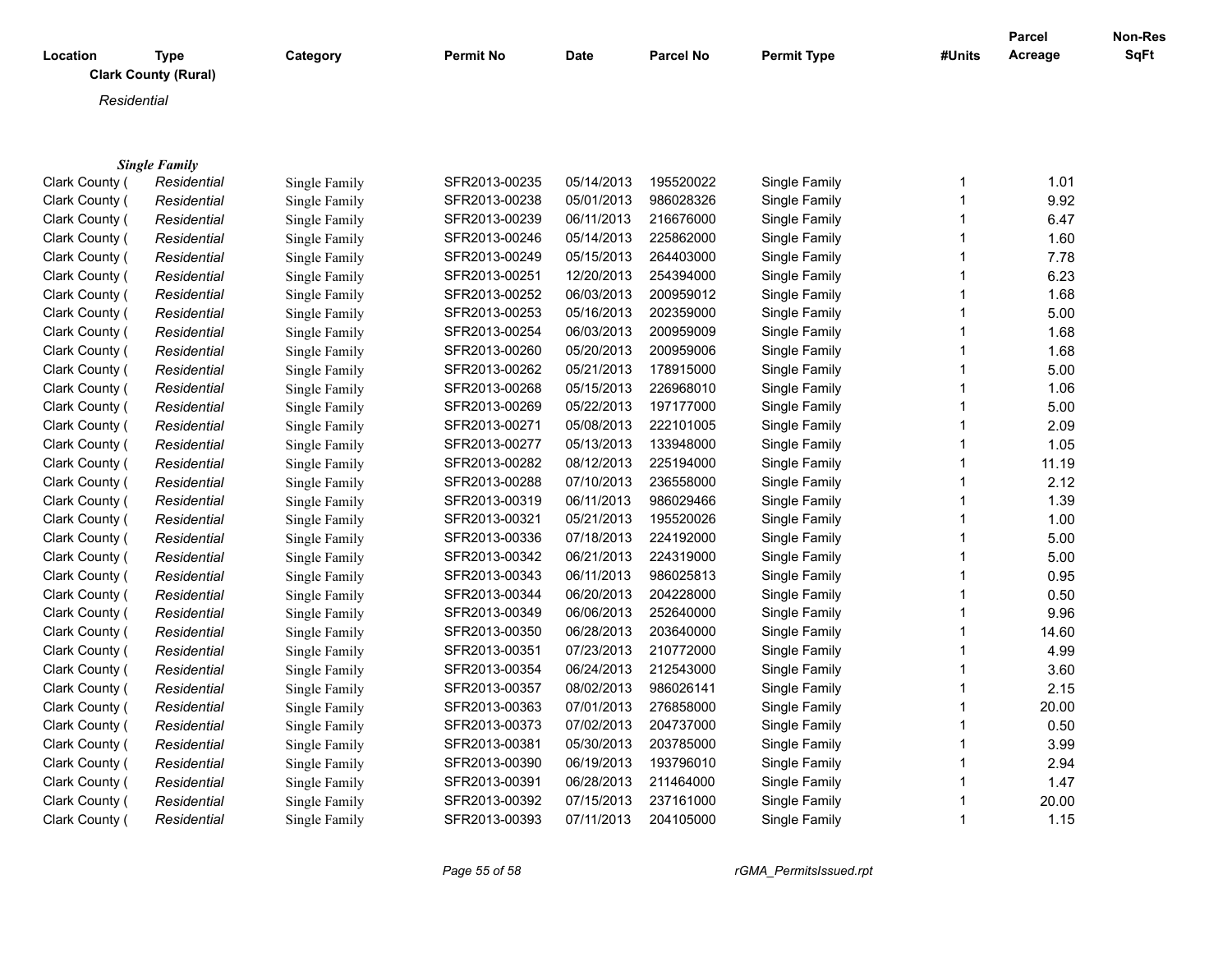| Location | <b>Type</b><br><b>Clark County (Rural)</b> | Category | <b>Permit No</b> | <b>Date</b> | <b>Parcel No</b> | <b>Permit Type</b> | #Units | Parcel<br>Acreage | Non-Res<br><b>SqFt</b> |
|----------|--------------------------------------------|----------|------------------|-------------|------------------|--------------------|--------|-------------------|------------------------|
|          | Residential                                |          |                  |             |                  |                    |        |                   |                        |
|          |                                            |          |                  |             |                  |                    |        |                   |                        |
|          |                                            |          |                  |             |                  |                    |        |                   |                        |
|          | <b>Single Family</b>                       |          |                  |             |                  |                    |        |                   |                        |

| Clark County ( | Residential | Single Family | SFR2013-00394 | 07/03/2013 | 180753000 | Single Family | 20.00 |
|----------------|-------------|---------------|---------------|------------|-----------|---------------|-------|
| Clark County ( | Residential | Single Family | SFR2013-00407 | 07/09/2013 | 225932000 | Single Family | 5.00  |
| Clark County ( | Residential | Single Family | SFR2013-00408 | 07/22/2013 | 986028122 | Single Family | 5.00  |
| Clark County ( | Residential | Single Family | SFR2013-00411 | 06/18/2013 | 986026815 | Single Family | 2.35  |
| Clark County ( | Residential | Single Family | SFR2013-00416 | 07/18/2013 | 217431000 | Single Family | 5.03  |
| Clark County ( | Residential | Single Family | SFR2013-00418 | 07/16/2013 | 210175000 | Single Family | 5.00  |
| Clark County ( | Residential | Single Family | SFR2013-00419 | 07/12/2013 | 986028807 | Single Family | 5.86  |
| Clark County ( | Residential | Single Family | SFR2013-00426 | 07/08/2013 | 264396000 | Single Family | 5.90  |
| Clark County ( | Residential | Single Family | SFR2013-00429 | 07/11/2013 | 195472006 | Single Family | 1.00  |
| Clark County ( | Residential | Single Family | SFR2013-00444 | 07/22/2013 | 258430000 | Single Family | 3.44  |
| Clark County ( | Residential | Single Family | SFR2013-00446 | 07/10/2013 | 226857000 | Single Family | 2.69  |
| Clark County ( | Residential | Single Family | SFR2013-00449 | 07/16/2013 | 226050016 | Single Family | 1.70  |
| Clark County ( | Residential | Single Family | SFR2013-00455 | 07/22/2013 | 278011000 | Single Family | 5.00  |
| Clark County ( | Residential | Single Family | SFR2013-00458 | 07/19/2013 | 204004000 | Single Family | 10.94 |
| Clark County ( | Residential | Single Family | SFR2013-00460 | 07/12/2013 | 263234000 | Single Family | 20.02 |
| Clark County ( | Residential | Single Family | SFR2013-00469 | 07/22/2013 | 195520020 | Single Family | 1.00  |
| Clark County ( | Residential | Single Family | SFR2013-00473 | 08/14/2013 | 226050002 | Single Family | 1.78  |
| Clark County ( | Residential | Single Family | SFR2013-00478 | 07/30/2013 | 170633000 | Single Family | 1.25  |
| Clark County ( | Residential | Single Family | SFR2013-00485 | 07/30/2013 | 169791000 | Single Family | 5.04  |
| Clark County ( | Residential | Single Family | SFR2013-00488 | 08/09/2013 | 223627000 | Single Family | 4.00  |
| Clark County ( | Residential | Single Family | SFR2013-00489 | 08/07/2013 | 986026143 | Single Family | 2.08  |
| Clark County ( | Residential | Single Family | SFR2013-00495 | 08/19/2013 | 170629010 | Single Family | 1.53  |
| Clark County ( | Residential | Single Family | SFR2013-00506 | 08/14/2013 | 175031000 | Single Family | 1.96  |
| Clark County ( | Residential | Single Family | SFR2013-00507 | 08/12/2013 | 200959007 | Single Family | 1.68  |
| Clark County ( | Residential | Single Family | SFR2013-00509 | 08/13/2013 | 213364000 | Single Family | 9.92  |
| Clark County ( | Residential | Single Family | SFR2013-00519 | 08/05/2013 | 130438000 | Single Family | 3.14  |
| Clark County ( | Residential | Single Family | SFR2013-00523 | 12/03/2013 | 275935000 | Single Family | 5.00  |
| Clark County ( | Residential | Single Family | SFR2013-00524 | 09/05/2013 | 206685132 | Single Family | 1.26  |
| Clark County ( | Residential | Single Family | SFR2013-00525 | 08/09/2013 | 267051000 | Single Family | 2.50  |
| Clark County ( | Residential | Single Family | SFR2013-00548 | 08/13/2013 | 255621000 | Single Family | 8.19  |
| Clark County ( | Residential | Single Family | SFR2013-00566 | 08/26/2013 | 180302000 | Single Family | 3.93  |
| Clark County ( | Residential | Single Family | SFR2013-00568 | 09/11/2013 | 205463000 | Single Family | 5.00  |
| Clark County ( | Residential | Single Family | SFR2013-00600 | 08/19/2013 | 205615000 | Single Family | 1.70  |
| Clark County ( | Residential | Single Family | SFR2013-00605 | 09/13/2013 | 265494000 | Single Family | 10.00 |
| Clark County ( | Residential | Single Family | SFR2013-00612 | 09/11/2013 | 186298010 | Single Family | 3.00  |
|                |             |               |               |            |           |               |       |

*Page 56 of 58 rGMA\_PermitsIssued.rpt*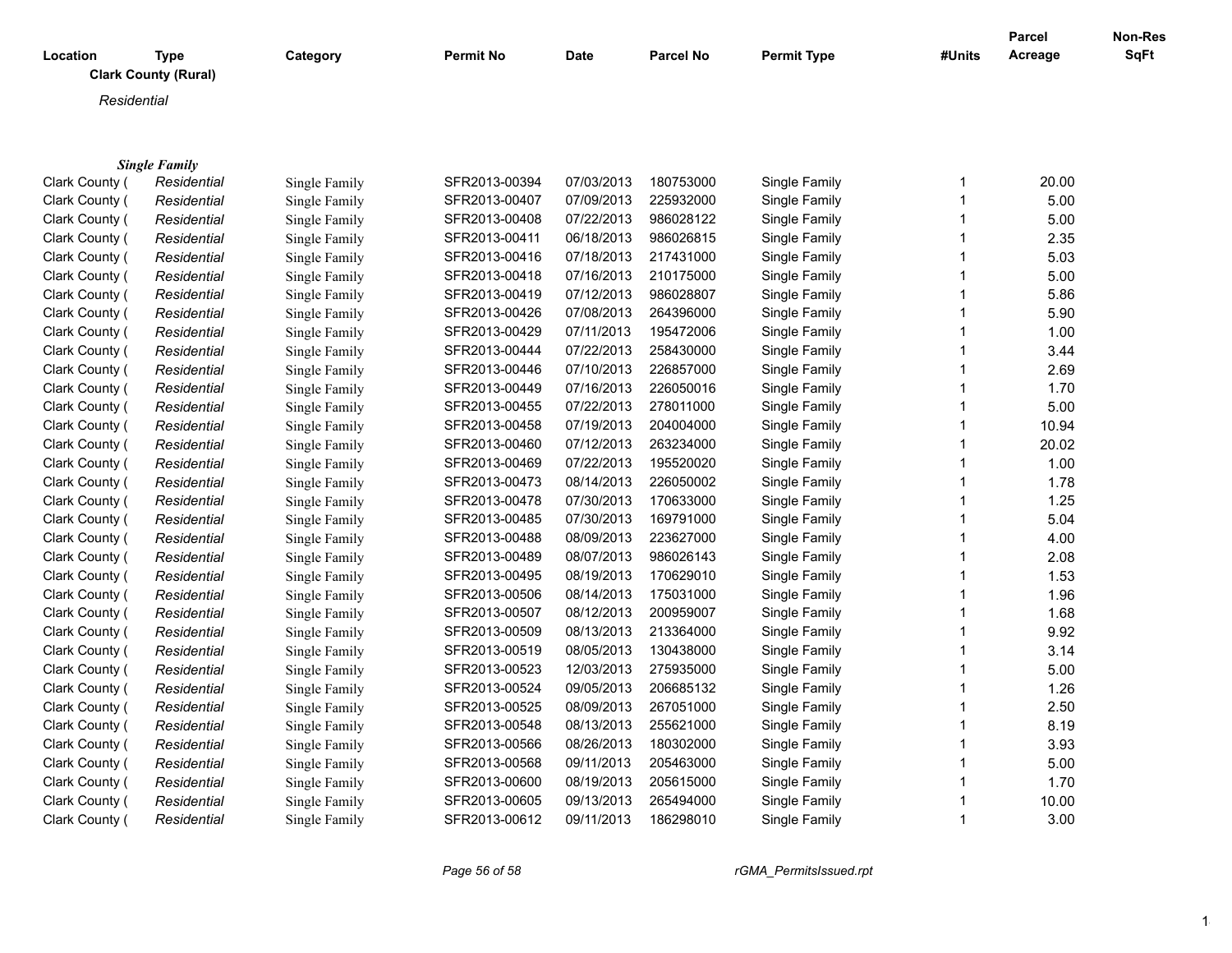| Location       | Type<br><b>Clark County (Rural)</b> | Category      | Permit No     | Date       | Parcel No | <b>Permit Type</b> | #Units | <b>Parcel</b><br>Acreage | Non-Res<br><b>SqFt</b> |
|----------------|-------------------------------------|---------------|---------------|------------|-----------|--------------------|--------|--------------------------|------------------------|
| Residential    |                                     |               |               |            |           |                    |        |                          |                        |
|                | <b>Single Family</b>                |               |               |            |           |                    |        |                          |                        |
| Clark County ( | Residential                         | Single Family | SFR2013-00617 | 08/28/2013 | 140689000 | Single Family      |        | 6.40                     |                        |
| Clark County ( | Residential                         | Single Family | SFR2013-00622 | 08/28/2013 | 259414000 | Single Family      |        | 9.54                     |                        |
| Clark County ( | Residential                         | Single Family | SFR2013-00629 | 12/20/2013 | 253954000 | Single Family      |        | 10.00                    |                        |
| Clark County ( | Residential                         | Single Family | SFR2013-00635 | 10/25/2013 | 277524000 | Single Family      |        | 6.39                     |                        |
| Clark County ( | Residential                         | Single Family | SFR2013-00637 | 12/20/2013 | 225397000 | Single Family      |        | 4.95                     |                        |
|                |                                     |               |               | . <i>.</i> |           |                    |        |                          |                        |

| Oldin Oodiny ( |             | omgic i anniy | <u>UITEU IU UUULL</u> | 0012012010 | $-00717000$ | omyno i aminy | ד ש. ש |
|----------------|-------------|---------------|-----------------------|------------|-------------|---------------|--------|
| Clark County ( | Residential | Single Family | SFR2013-00629         | 12/20/2013 | 253954000   | Single Family | 10.00  |
| Clark County ( | Residential | Single Family | SFR2013-00635         | 10/25/2013 | 277524000   | Single Family | 6.39   |
| Clark County ( | Residential | Single Family | SFR2013-00637         | 12/20/2013 | 225397000   | Single Family | 4.95   |
| Clark County ( | Residential | Single Family | SFR2013-00638         | 10/09/2013 | 207642012   | Single Family | 4.83   |
| Clark County ( | Residential | Single Family | SFR2013-00649         | 10/11/2013 | 258935000   | Single Family | 7.87   |
| Clark County ( | Residential | Single Family | SFR2013-00650         | 09/06/2013 | 986026848   | Single Family | 1.17   |
| Clark County ( | Residential | Single Family | SFR2013-00655         | 09/04/2013 | 193901002   | Single Family | 1.02   |
| Clark County ( | Residential | Single Family | SFR2013-00656         | 09/25/2013 | 129389001   | Single Family | 44.00  |
| Clark County ( | Residential | Single Family | SFR2013-00657         | 09/24/2013 | 204738000   | Single Family | 0.50   |
| Clark County ( | Residential | Single Family | SFR2013-00658         | 09/25/2013 | 195712000   | Single Family | 20.01  |
| Clark County ( | Residential | Single Family | SFR2013-00661         | 09/23/2013 | 986028853   | Single Family | 5.01   |
| Clark County ( | Residential | Single Family | SFR2013-00667         | 09/25/2013 | 986027551   | Single Family | 1.42   |
| Clark County ( | Residential | Single Family | SFR2013-00671         | 09/24/2013 | 196432000   | Single Family | 12.91  |
| Clark County ( | Residential | Single Family | SFR2013-00672         | 10/02/2013 | 266820000   | Single Family | 5.00   |
| Clark County ( | Residential | Single Family | SFR2013-00682         | 11/05/2013 | 986031107   | Single Family | 20.00  |
| Clark County ( | Residential | Single Family | SFR2013-00686         | 09/17/2013 | 183262000   | Single Family | 3.89   |
| Clark County ( | Residential | Single Family | SFR2013-00689         | 10/17/2013 | 221483000   | Single Family | 4.33   |
| Clark County ( | Residential | Single Family | SFR2013-00691         | 12/19/2013 | 140017000   | Single Family | 20.93  |
| Clark County ( | Residential | Single Family | SFR2013-00694         | 10/04/2013 | 986028293   | Single Family | 4.83   |
| Clark County ( | Residential | Single Family | SFR2013-00697         | 11/01/2013 | 279507000   | Single Family | 6.00   |
| Clark County ( | Residential | Single Family | SFR2013-00698         | 11/19/2013 | 136866000   | Single Family | 10.00  |
| Clark County ( | Residential | Single Family | SFR2013-00700         | 10/07/2013 | 986027549   | Single Family | 1.74   |
| Clark County ( | Residential | Single Family | SFR2013-00707         | 10/14/2013 | 201625000   | Single Family | 5.34   |
| Clark County ( | Residential | Single Family | SFR2013-00724         | 12/16/2013 | 258236000   | Single Family | 2.67   |
| Clark County ( | Residential | Single Family | SFR2013-00753         | 10/31/2013 | 986027555   | Single Family | 1.40   |
| Clark County ( | Residential | Single Family | SFR2013-00754         | 11/12/2013 | 986027557   | Single Family | 1.34   |
| Clark County ( | Residential | Single Family | SFR2013-00756         | 11/13/2013 | 264126000   | Single Family | 4.30   |
| Clark County ( | Residential | Single Family | SFR2013-00765         | 11/08/2013 | 193878000   | Single Family | 1.14   |
| Clark County ( | Residential | Single Family | SFR2013-00772         | 12/03/2013 | 191986000   | Single Family | 5.01   |
| Clark County ( | Residential | Single Family | SFR2013-00774         | 11/18/2013 | 223509000   | Single Family | 5.00   |
| Clark County ( | Residential | Single Family | SFR2013-00791         | 12/17/2013 | 253512000   | Single Family | 20.90  |
| Clark County ( | Residential | Single Family | SFR2013-00795         | 11/22/2013 | 200959005   | Single Family | 1.68   |
| Clark County ( | Residential | Single Family | SFR2013-00803         | 12/16/2013 | 277927000   | Single Family | 5.00   |
|                |             |               |                       |            |             |               |        |

*Page 57 of 58 rGMA\_PermitsIssued.rpt*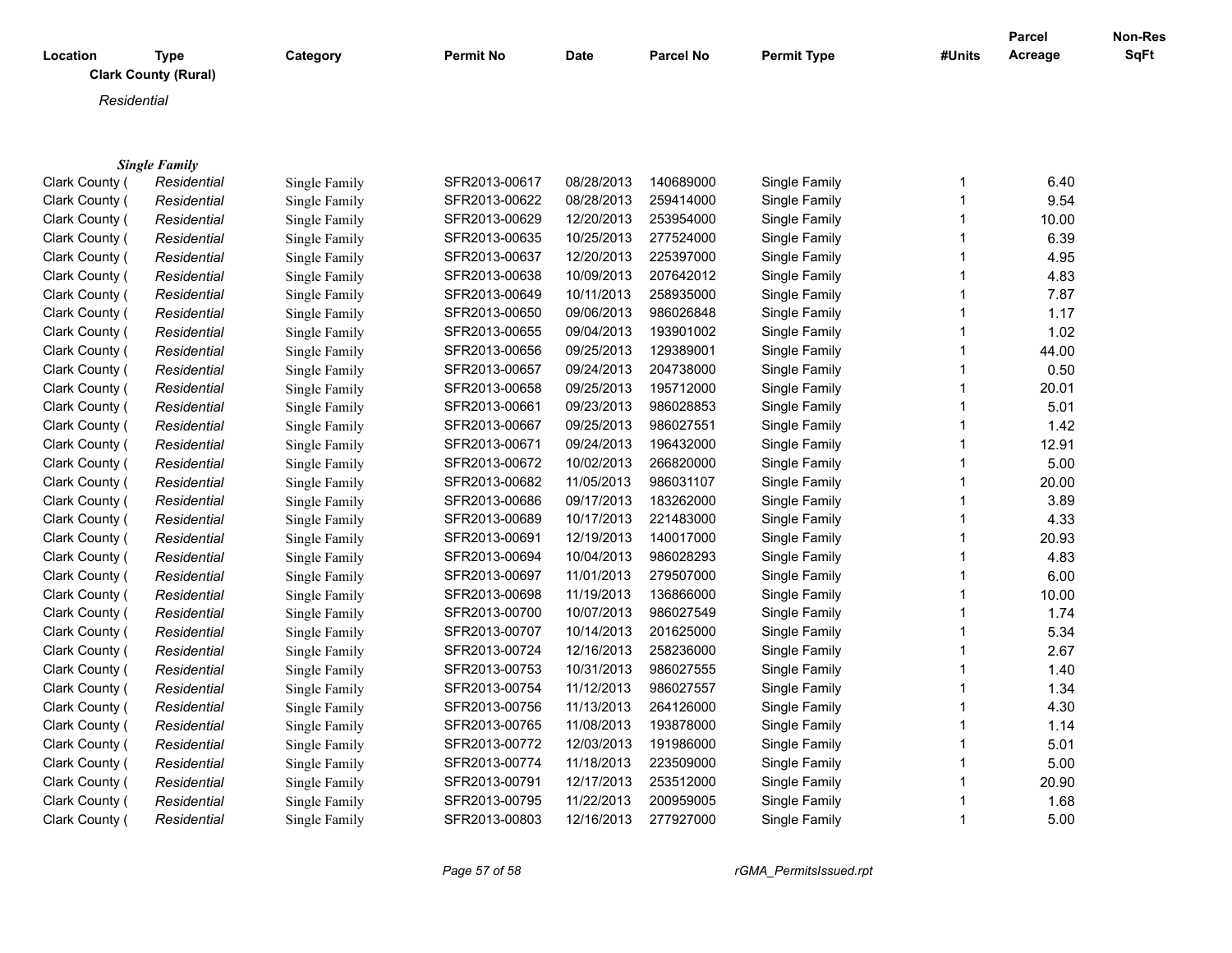| Location                 | <b>Type</b><br><b>Clark County (Rural)</b> | Category      | <b>Permit No</b> | Date       | <b>Parcel No</b> | <b>Permit Type</b>                | #Units | Parcel<br>Acreage   | Non-Res<br><b>SqFt</b> |
|--------------------------|--------------------------------------------|---------------|------------------|------------|------------------|-----------------------------------|--------|---------------------|------------------------|
| Residential              |                                            |               |                  |            |                  |                                   |        |                     |                        |
|                          | <b>Single Family</b>                       |               |                  |            |                  |                                   |        |                     |                        |
| Clark County (           | Residential                                | Single Family | SFR2013-00811    | 12/11/2013 | 256317000        | Single Family                     |        | 5.00                |                        |
| Clark County (           | Residential                                | Single Family | SFR2013-00812    | 12/11/2013 | 170698000        | Single Family                     |        | 10.00               |                        |
| Clark County (           | Residential                                | Single Family | SFR2013-00820    | 12/06/2013 | 217177000        | Single Family                     |        | 0.65                |                        |
| Clark County (           | Residential                                | Single Family | SFR2013-00822    | 12/03/2013 | 226050006        | Single Family                     |        | 1.70                |                        |
| Clark County (           | Residential                                | Single Family | SFR2013-00823    | 12/05/2013 | 226074000        | Single Family                     |        | 4.00                |                        |
| Clark County (           | Residential                                | Single Family | SFR2013-00837    | 12/05/2013 | 986028856        | Single Family                     |        | 5.00                |                        |
|                          |                                            |               |                  |            |                  |                                   | 168    | Total Single Family |                        |
|                          |                                            |               |                  |            |                  | Clark County (Rural) Sub<br>Total |        | 169                 | 32,436                 |
| Total All Jurisdictions: |                                            |               |                  |            |                  | 2,845                             |        | 869,657             |                        |